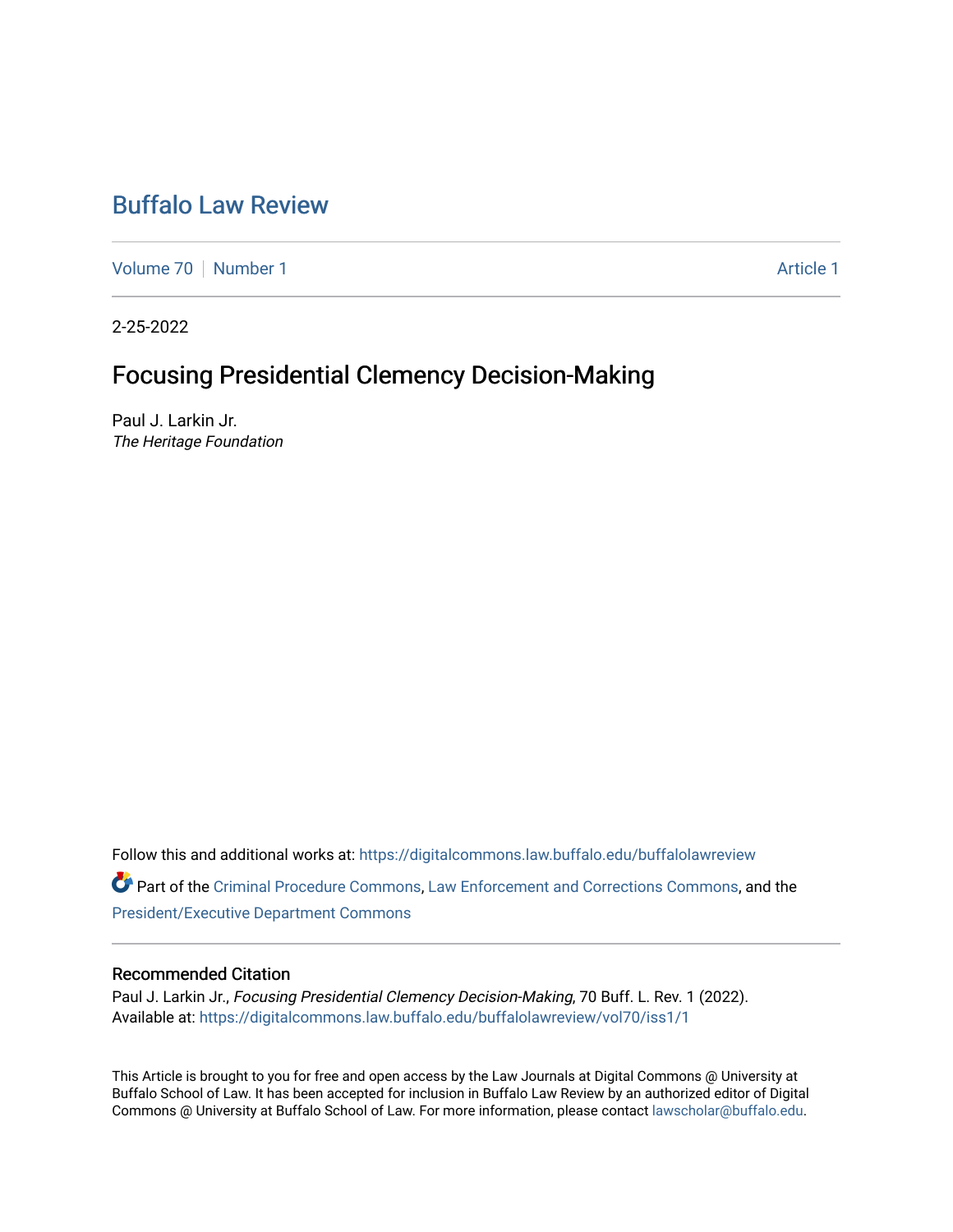# Buffalo Law Review

VOLUME 70 JANUARY 2022 NUMBER 1

## **Focusing Presidential Clemency Decision-Making**

PAUL J. LARKIN, JR.[†](#page-1-0)

#### ABSTRACT

*The Article II Pardon Clause grants the President authority to award clemency to any offender. The clause contains only two limitations. The President cannot excuse someone from responsibility for a state offense, nor can he prevent Congress from impeaching and removing a federal official. Otherwise, the President's authority is plenary. The clause authorizes the President to grant clemency as he sees fit, but the clause does not tell him when he should feel that way.*

*Historically, Presidents have generally used their authority for legitimate reasons, such as freeing someone who was wrongfully convicted, who is suffering under an unduly* 

<span id="page-1-0"></span><sup>†</sup>John, Barbara & Victoria Rumpel Senior Legal Research Fellow, The Heritage Foundation; M.P.P. George Washington University, 2010; J.D. Stanford Law School, 1980; B.A. Washington & Lee University, 1977. The views expressed in this Article are the author's own and should not be construed as representing any official position of The Heritage Foundation. I am grateful to Albert W. Alschuler, Rachel E. Barkow, Megan Cairns, GianCarlo Canaparo, Jeffrey Crouch, Roy T. Englert, Alex Kozinski, Margaret Colgate Love, John G. Malcolm, Stephen Marzen, Mark Osler, Ellen S. Podgor, Caleb Redmond, and Zack Smith for helpful comments on an earlier iteration of this Article. Cooper Conway, Lucas Drill, and Alexis Huggins provided invaluable research assistance. Any errors are mine.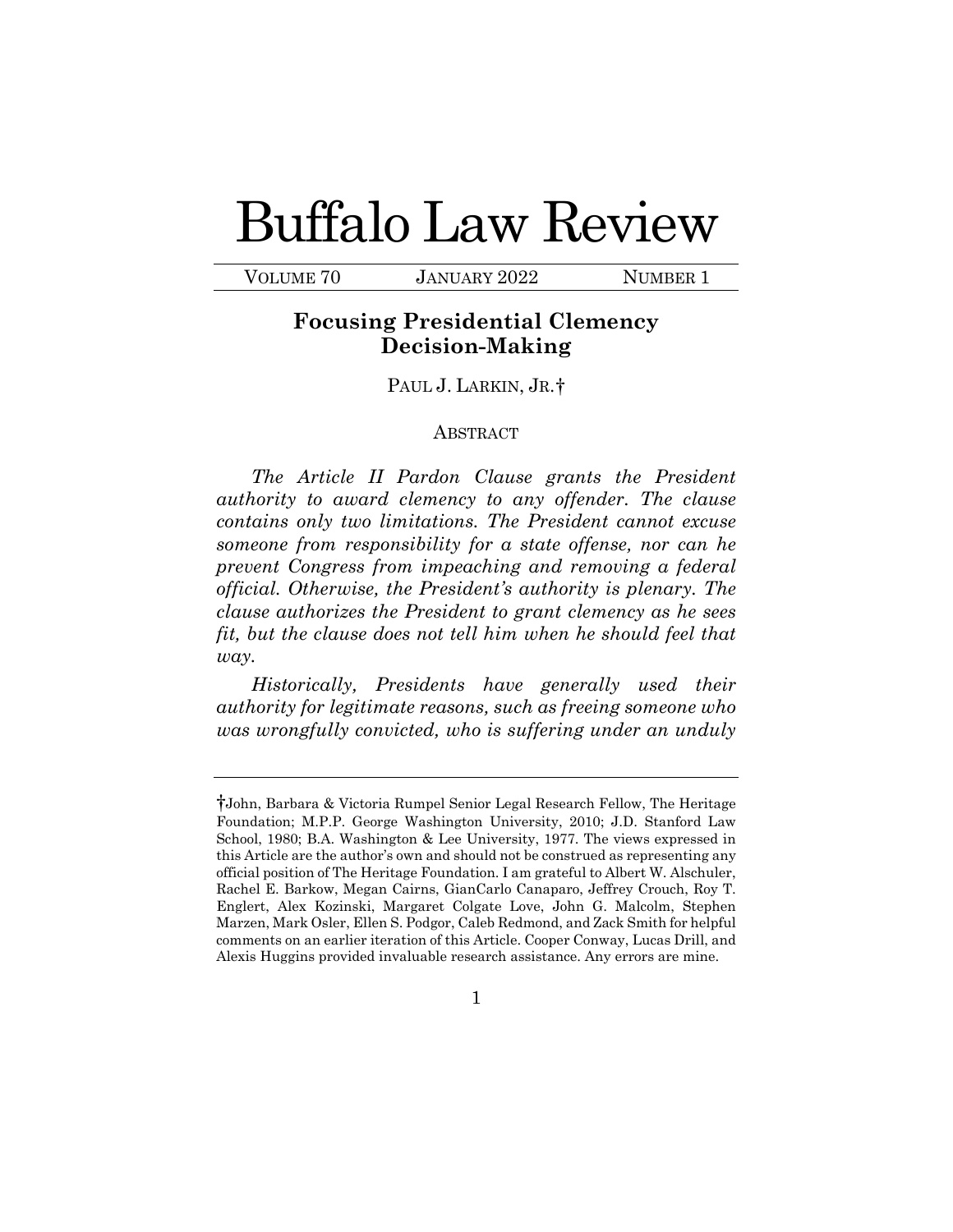*onerous punishment, or who deserves to be forgiven. Nevertheless, no President—nor the Department of Justice Pardon Attorney, who is ostensibly responsible for managing the clemency process—has ever recommended a rigorous standard for use when making clemency decisions. The Pardon Attorney has compiled a list of relevant factors, which is quite useful, but that list does not identify which factors are necessary and sufficient, nor does it assign those factors particular weights or an ordinal relationship. The result is that a President is left to act like a chancellor in equity by relying on his subjective assessment of the "totality of the circumstances."*

*This Article offers a way to make clemency decisions in a reasonable, orderly manner that would systematize and regularize the Pardon Attorney's recommendation process and presidential decision-making. Pardons and commutations differ from each other in material ways, and Presidents should analyze them separately. In the case of pardons, Presidents should answer a series of questions—an algorithm, if you will—that would guide them when deciding whether to forgive an offender. In the case of commutations, Presidents should make decisions on a category-by-category basis, rather than try, in effect, to resentence each offender. Together, those approaches would help Presidents make objectively based decisions that are consistent with longstanding rationales for punishment and the purposes of the criminal justice system. The hope is that, in so doing, Presidents will be able act justly and persuade the public that the clemency system is open to all, not merely to the President's financial or political allies, cronies, supporters, or friends. The focused approaches suggested here should help Presidents create the fact and appearance of objectivity in clemency decision-making.*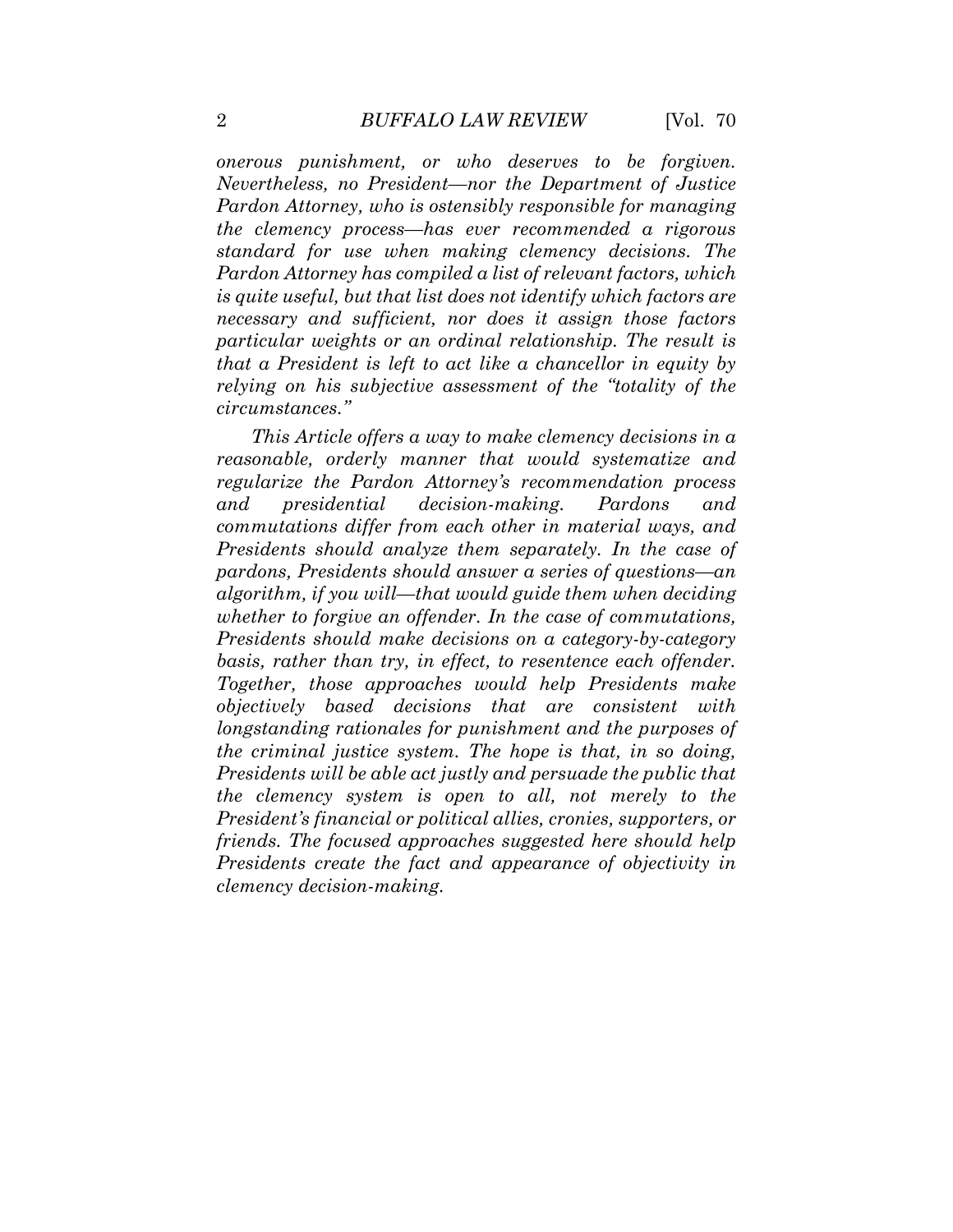### **CONTENTS**

| THE DIFFICULTY OF DECIDING WHEN<br>L                  |
|-------------------------------------------------------|
|                                                       |
|                                                       |
| B. Non-Textual Sources of Guidance  19                |
|                                                       |
| AN ALTERNATIVE APPROACH TO PARDON DECISION-<br>II.    |
|                                                       |
|                                                       |
|                                                       |
|                                                       |
|                                                       |
| Was the Offense of Conviction an Isolated Act<br>B.   |
| or Episode in an Otherwise Law-Abiding Life?  43      |
| C. Has the Offender Admitted His Guilt,               |
| Atoned for His Conduct and its Harms,                 |
|                                                       |
| Would a Pardon Bring the Criminal<br>$D_{\tau}$       |
|                                                       |
| E. Is There a Statecraft Justification                |
|                                                       |
| III. AN ALTERNATIVE APPROACH TO COMMUTATION DECISION- |
| MAKING: A CATEGORY-BY-CATEGORY APPROACH  63           |
| A. The Choice Between Case-by-Case and                |
|                                                       |
|                                                       |
|                                                       |
|                                                       |
| 3. Offenses Where No Imprisonment                     |
|                                                       |
| 4. Offenses with a Maximum Term                       |
|                                                       |
| IV. SHOULD THERE BE AN ADDITIONAL CATEGORY            |
|                                                       |
|                                                       |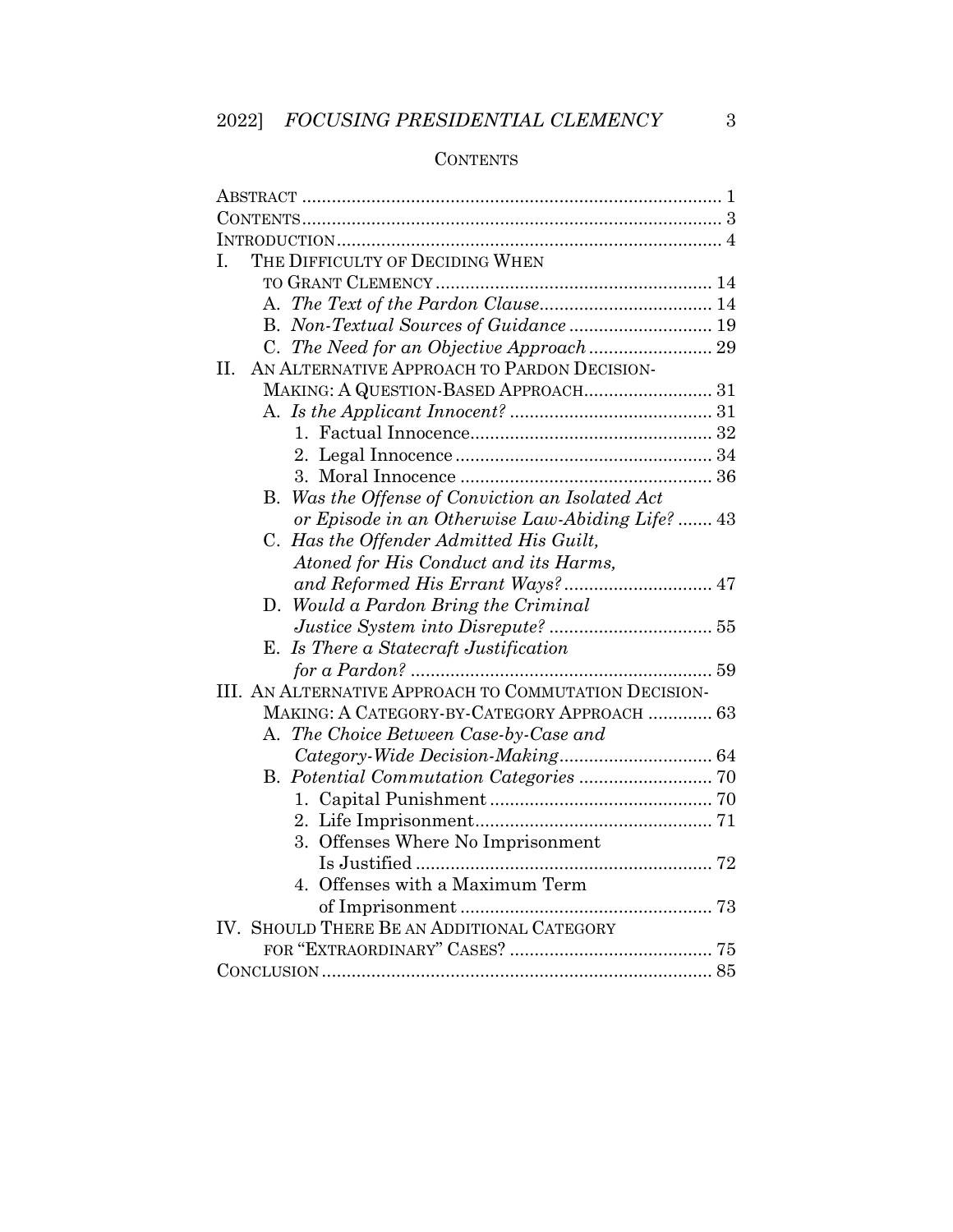#### INTRODUCTION

Throughout history, every polity has used a penal code to prevent, as Thomas Hobbes put it, *bellum omnium contra omnes—*"the war of all against all."[1](#page-4-0) At the same time, nations have traditionally recognized a need for a mechanism to correct the mistaken conviction of an innocent party or the imposition of an unjust punishment. Historically, that tool has been executive clemency.[2](#page-4-1) The

The Crown delegated similar authority to the proprietor, the chief executive official, or the royal governor in the other colonies. DOUGLAS GREENBERG, CRIME AND LAW ENFORCEMENT IN THE COLONY OF NEW YORK, 1691–1776, at 127–32 (1974); HUGH RANKIN, CRIMINAL TRIAL PROCEEDINGS IN THE GENERAL COURT OF COLONIAL VIRGINIA 109–13 (1965); William F. Duker, *The President's Power to Pardon: A Constitutional History*, 18 WM. & MARY L. REV. 475, 498–500 (1977). After the Revolution, state legislatures often shared the clemency power with governors or controlled its exercise. Today, governors generally have the same plenary authority with regard state offenses as the President enjoys with respect

<span id="page-4-0"></span> <sup>1.</sup> THOMAS HOBBES, LEVIATHAN 80 (Edwin Curley ed., Hackett Publ'g Co. 1994) (1651).

<span id="page-4-1"></span> <sup>2.</sup> Formal recognition of executive clemency dates to the Code of Hammurabi in Mesopotamia, one of the earliest legal codes. JEFFREY P. CROUCH, THE PRESIDENTIAL PARDON POWER 10–11 (2009). Greek and Roman rulers exercised that power. *See generally, e.g.*, DAVID KONSTAN, BEFORE FORGIVENESS: THE ORIGINS OF A MODERN IDEA (2010); MELISSA BARDEN DOWLING, CLEMENCY AND CRUELTY IN THE ROMAN WORLD (2006); CHARLES L. GRISWOLD, ANCIENT FORGIVENESS: CLASSICAL, JUDAIC, AND CHRISTIAN (2011); Adriaan Lanni, *Transitional Justice in Ancient Athens*, 32 U. PA. J. INT'L L. 551 (2010). The earliest English, Scottish, and Irish kings did too. *See, e.g.*, ROBERT KELHAM, THE LAWS OF WILLIAM THE CONQUEROR 63–65, 86, 88 (2010) (1799); A.J. ROBERTSON, THE LAWS OF THE KINGS OF ENGLAND FROM EDMUND TO HENRY I, at 205 (Reissue ed. 2009) (1925). *See generally* NAOMI D. HURNAND, THE KING'S PARDON FOR HOMICIDE BEFORE AD 1307 (1969). The English Crown has regularly exercised the clemency power since then. *See, e.g.*, 4 WILLIAM BLACKSTONE, COMMENTARIES ON THE LAWS OF ENGLAND \*389–402 (William Draper Lewis ed., Philadelphia, Rees Welsh & Co. 1902) (1769); EDWARD COKE, THE THIRD PART OF THE INSTITUTES OF THE LAW OF ENGLAND 233 (William S. Hein Co. 1986) (1642). *See generally* DANIEL DEFOE, A HISTORY OF THE CLEMENCY OF OUR ENGLISH MONARCHS: FROM THE REFORMATION, DOWN TO THE PRESENT TIME (2013) (1717); CECIL R. HEWITT, THE QUEEN'S PARDON (1978); K.J. KESSELRING, MERCY AND AUTHORITY IN THE TUDOR STATE (2003); HELEN LACEY, THE ROYAL PARDON: ACCESS TO MERCY IN FOURTEENTH-CENTURY ENGLAND (2009); Stanley Grupp, *Some Historical Aspects of the Pardon in England*, 7 AM. J. LEGAL HIST. 51 (1963); Thomas J. McSweeney, *The King's Courts and the King's Soul: Pardoning as Almsgiving in Medieval England*, 40 READING MEDIEVAL STUD. 159 (2014).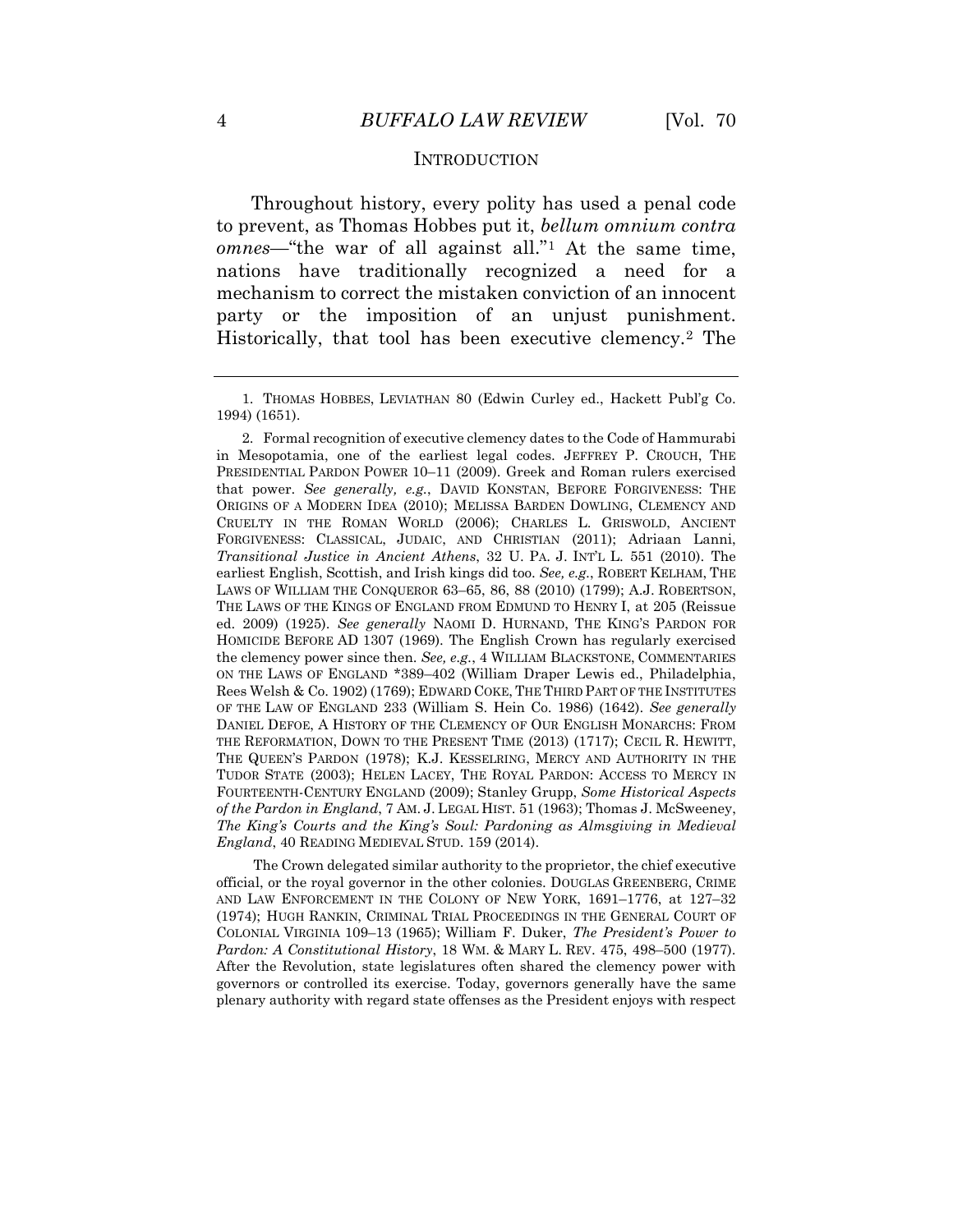constitutions of every state and most foreign nations authorize some agency to award it,[3](#page-5-0) and the Pardon Clause of the US Constitution vests that power in the President.[4](#page-5-1) From the time that George Washington first held that office until recently, Presidents have regularly exercised their clemency power.[5](#page-5-2)

Clemency has become an important public policy issue over the last few years. One reason is that contemporary criticisms of the federal criminal justice system have largely focused on the punitive nature of federal criminal statutes that went on the books over the last five decades.[6](#page-5-3) The federal drug laws have faced particular condemnation. By tying the length of an offender's sentence to the amount of the controlled substance he or his co-conspirators sold or

<span id="page-5-1"></span> 4. U.S. CONST. art. II, § 2, cl. 1 ("The President . . . shall have Power to grant Reprieves and Pardons for Offenses against the United States, except in Cases of Impeachment."). Unless the context specifies otherwise, I will use the term "pardon" to refer to any form of clemency.

<span id="page-5-2"></span>5. *See, e.g.*, Duker, *supra* note 2, at 511–16. *See generally* CROUCH, *supra* note 2; Margaret C. Love, *The Twilight of the Pardon Power*, 100 J. CRIM. L. & CRIMINOLOGY 1169 (2010) [hereinafter Love, *Pardon Twilight*]. Recently, Presidents have granted clemency either during the Christmas period or their last year in office. P.S. Ruckman Jr., *Preparing the Pardon Power for the 21st Century*, 12 U. ST. THOMAS L.J. 446, 470 (2016) [hereinafter Ruckman, *21st Century*]; P.S. Ruckman, Jr., *Seasonal Clemency Revisited: An Empirical Analysis*, 11 WHITE HOUSE STUD. 21, 27 (2011) [hereinafter Ruckman, *Seasonal Clemency*] (both noting that a majority of presidential clemency grants over almost the preceding forty years have been in the month of December or in the last year of their term in office); *see also* Paul J. Larkin, Jr., *Revitalizing the Clemency Process*, 39 HARV. J.L. & PUB. POL'Y 833, 854–55 (2016) [hereinafter Larkin, *Revitalizing Clemency*].

<span id="page-5-3"></span>6. *See generally, e.g.*, RACHEL BARKOW, PRISONERS OF POLITICS: BREAKING THE CYCLE OF MASS INCARCERATION (2019); MARIE GOTTSCHALK, CAUGHT: THE PRISON STATE AND THE LOCKDOWN OF AMERICAN POLITICS (2015); MONA LYNCH, HARD BARGAINS: THE COERCIVE POWER OF DRUG LAWS IN FEDERAL COURT (2016); BRUCE WESTERN, PUNISHMENT AND INEQUALITY IN AMERICA (2006).

<span id="page-5-0"></span>to federal offenses, but a few can grant relief only upon an affirmative recommendation from a state board. *See infra* note 62.

<sup>3.</sup> *See, e.g.*, CHRISTIN JENSEN, THE PARDONING POWER IN THE AMERICAN STATES (1922); ANDREW NOVAK, COMPARATIVE EXECUTIVE CLEMENCY: THE CONSTITUTIONAL PARDON POWER AND THE PREROGATIVE OF MERCY IN GLOBAL PERSPECTIVE (2015).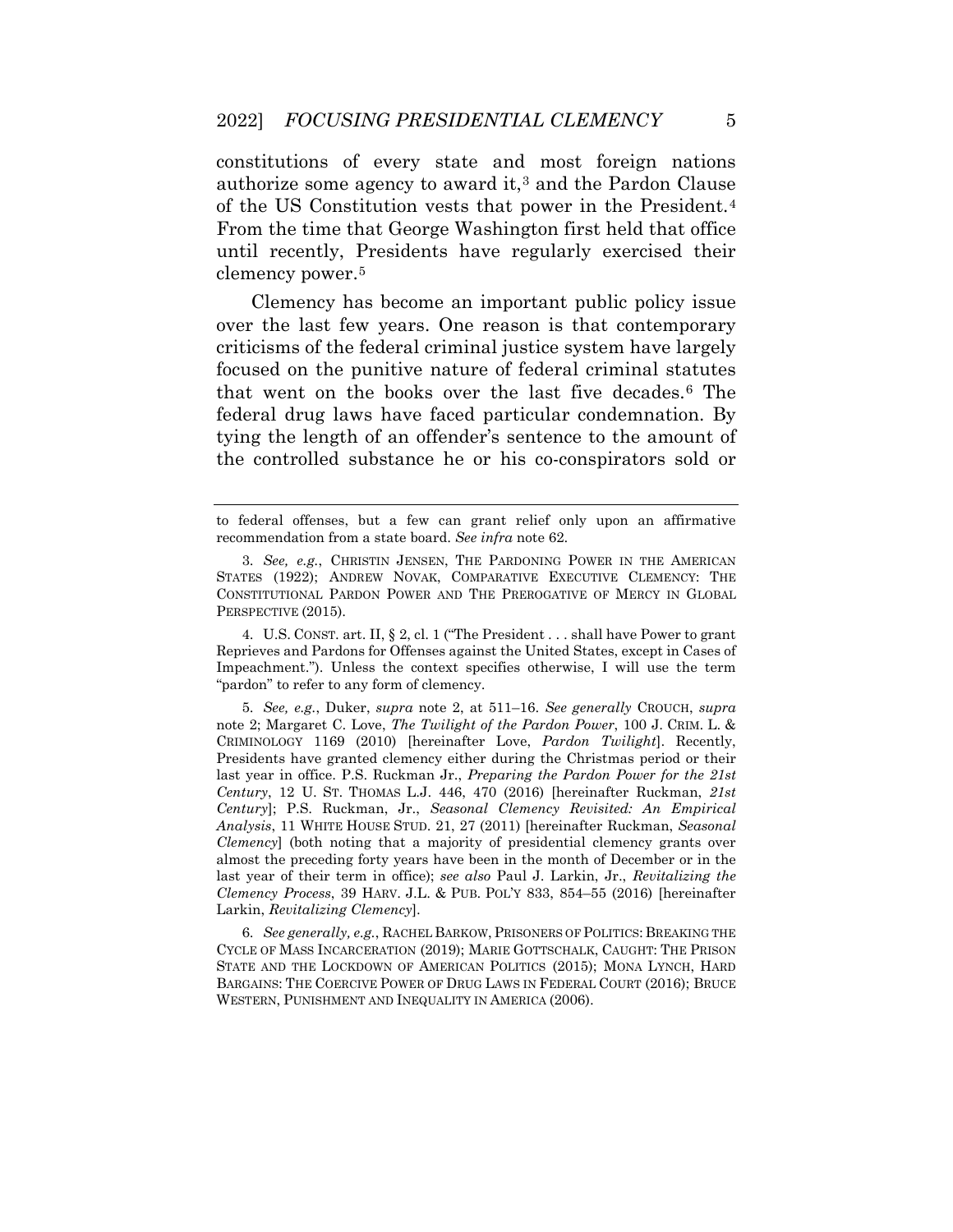possessed, those statutes can impose sentences that run for decades or even life, regardless of the charged conduct.[7](#page-6-0) Combined with an aggressive US Department of Justice policy toward drug-law enforcement, until recently those laws have contributed to a vast increase in the numbers of federal prisoners that, along with the increased state prison population, goes by the sobriquet of "mass incarceration."[8](#page-6-1) Efforts to persuade Congress to soften the rigors of the drug laws so far have met only limited success.[9](#page-6-2) As a result, individual prisoners, with the encouragement and assistance of advocates for criminal justice reform, have sought relief through the clemency process.

<span id="page-6-1"></span>8. *See generally, e.g.*, MICHELLE ALEXANDER, THE NEW JIM CROW: MASS INCARCERATION IN THE AGE OF COLORBLINDNESS (2010). The qualifier "until recently" is important because the total number of federal state prisoners declined from 2014 to 2019. E. ANN CARLSON, U.S. DEP'T OF JUSTICE, BUREAU OF JUSTICE STATISTICS, PRISONERS IN 2019 1 (2020) ("The imprisonment rate fell 3% from 2018 to 2019, and 17% from 2009 to 2019."); *id.* at 1–2 ("The total prison population in the U.S. declined from 1,464,400 at year-end 2018 to 1,430,800 at year-end 2019, a decrease of 33,600 prisoners. This was the largest absolute population decline since year-end 2015. The 2% decline in the prison population marked the fifth consecutive annual decrease of at least 1%. At year-end 2019, the prison population was the smallest since 2002 (1,440,100) and had declined 11% from its all-time peak of 1,615,500 prisoners in 2009."). The tide has turned.

<span id="page-6-2"></span> 9. In 2010, Congress passed the Fair Sentencing Act of 2010, Pub. L. No. 111-220, 124 Stat. 2372 (codified as amended in scattered sections of 21 and 28 U.S.C.). That law amended the Anti-Drug Abuse Act of 1986 and reduced the 100:1 crack cocaine ratio to 18:1, but the statute did not apply retroactively. President Obama used his clemency power in an attempt to reduce the sentences of the offenders left stranded by the prospective-only 2010 law. Larkin, *Revitalizing Clemency*, *supra* note 5, at 886–87. Congress made the Fair Sentencing Act of 2010 retroactive in the First Step Act of 2018, Pub. L. No. 115- 391, 132 Stat. 519 (2018) (codified at 21 U.S.C. § 841). For an excellent discussion of the provenance of that law, see generally Shon Hopwood, *The Effort to Reform the Federal Criminal Justice System*, 128 YALE L.J.F. 791 (2019).

<span id="page-6-0"></span> <sup>7.</sup> The Anti-Drug Abuse Act of 1986, Pub. L. No. 99-570, 100 Stat. 3207 (1986) (codified as amended at 21 U.S.C. § 841), became law after the emergence of "crack" cocaine in the nation's inner cities. The law imposed a mandatory minimum penalty on the distribution of crack, and the amount that triggered that penalty was one hundred times less than the predicate amount of powdered cocaine. *See, e.g.*, Paul J. Larkin, Jr., *Crack Cocaine, Congressional Inaction and Equal Protection*, 37 HARV. J.L. & PUB. POL'Y 241, 241–42 (2014) [hereinafter Larkin, *Crack Cocaine*].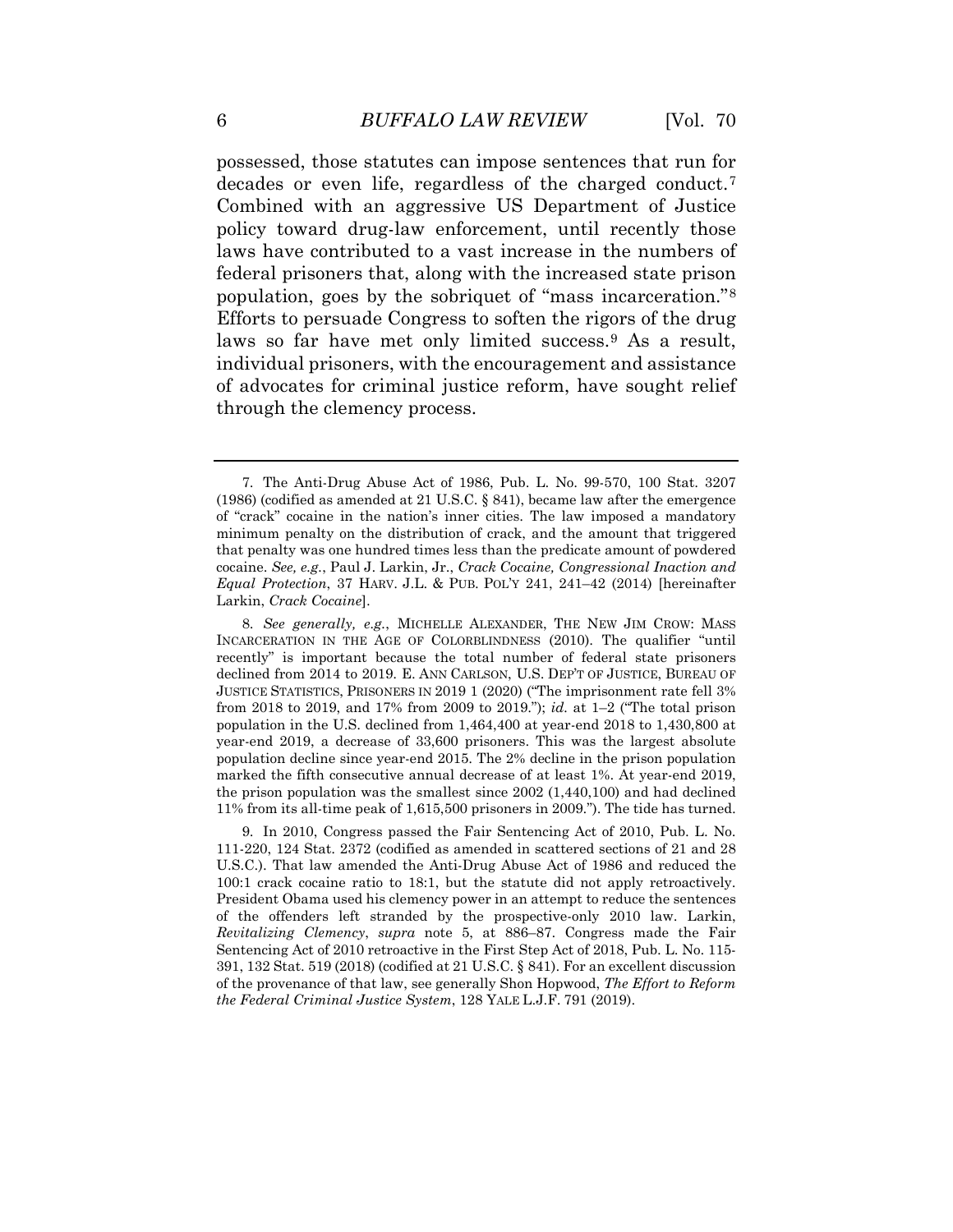The federal clemency process is not likely to lead them to the Promised Land, however, for three reasons. The first one is that, since 1980, only one President has found clemency a valuable tool for displaying mercy, softening individual punishments, or reformulating criminal justice priorities.[10](#page-7-0) President Barack Obama was that exception. In his last two years in office, he commuted the sentences imposed on more than 1,700 drug offenders.[11](#page-7-1) Obama's actions, however, were atypical. Neither his four immediate predecessors—Ronald Reagan, George H.W. Bush, Bill Clinton, and George W. Bush—nor his immediate successor—Donald Trump—used the clemency power to soften the rigors of the federal sentencing laws on anything other than a limited, episodic basis.[12](#page-8-0)

<span id="page-7-1"></span>11. *See* Barack Obama, Commentary, *The President's Role in Advancing Criminal Justice Reform*, 130 HARV. L. REV. 811, 835–38 (2017). In 2014, Obama directed the Justice Department to establish the Clemency Initiative 2014 to review commutation applications and forward cases to him where a sentence was unjust. Before he left office, Obama commuted the sentences of more than 1,700 prisoners. Some recipients left prison immediately; other prisoners are still in custody but are scheduled to leave prison earlier than their original sentence required. For descriptions of that initiative, see generally OFF. OF THE INSPECTOR GEN., U.S. DEP'T OF JUSTICE, REVIEW OF THE DEPARTMENT'S CLEMENCY INITIATIVE (2018); U.S. SENT'G COMM'N, AN ANALYSIS OF THE IMPLEMENTATION OF THE CLEMENCY INITIATIVE 2014 (2017). Though well intentioned, President Obama went about the process in the wrong way. Rather than considering commutation petitions on a retail basis, Obama should have granted drug offenders a broad, amnesty-like commutation and let district courts decide what exact term of imprisonment each offender should serve. *See generally* Paul J. Larkin, Jr., *"A Day Late and a Dollar Short": President Obama's Clemency Initiative 2014*, 16 GEO. J.L. & PUB. POL'Y 147 (2018); Paul J. Larkin, Jr., *Delegating Clemency*, 29 FED. SENT'G REP. 267 (2017) [hereinafter Larkin, *Delegating Clemency*]. The Justice Department discontinued the Clemency Initiative 2017 when Donald Trump became President.

12. For statistics regarding the frequency of clemency grants by those Presidents, see OFF. OF THE PARDON ATT'Y, U.S. DEP'T OF JUSTICE, CLEMENCY STATISTICS, https://www.justice.gov/pardon/clemency-statistics (Oct. 26, 2021).

<span id="page-7-0"></span><sup>10.</sup> This is a commonly voiced criticism. *See, e.g.*, Paul Rosenzweig, *Reflections on the Atrophying Pardon Power*, 102 J. CRIM. L. & CRIMINOLOGY 593, 608 (2013). *See generally* Rachel E. Barkow & Mark Osler, *Restructuring Clemency: The Cost of Ignoring Clemency and a Plan for Renewal*, 82 U. CHI. L. REV. 1 (2015); Larkin, *Revitalizing Clemency*, *supra* note 5; Love, *Pardon Twilight*, *supra* note 5.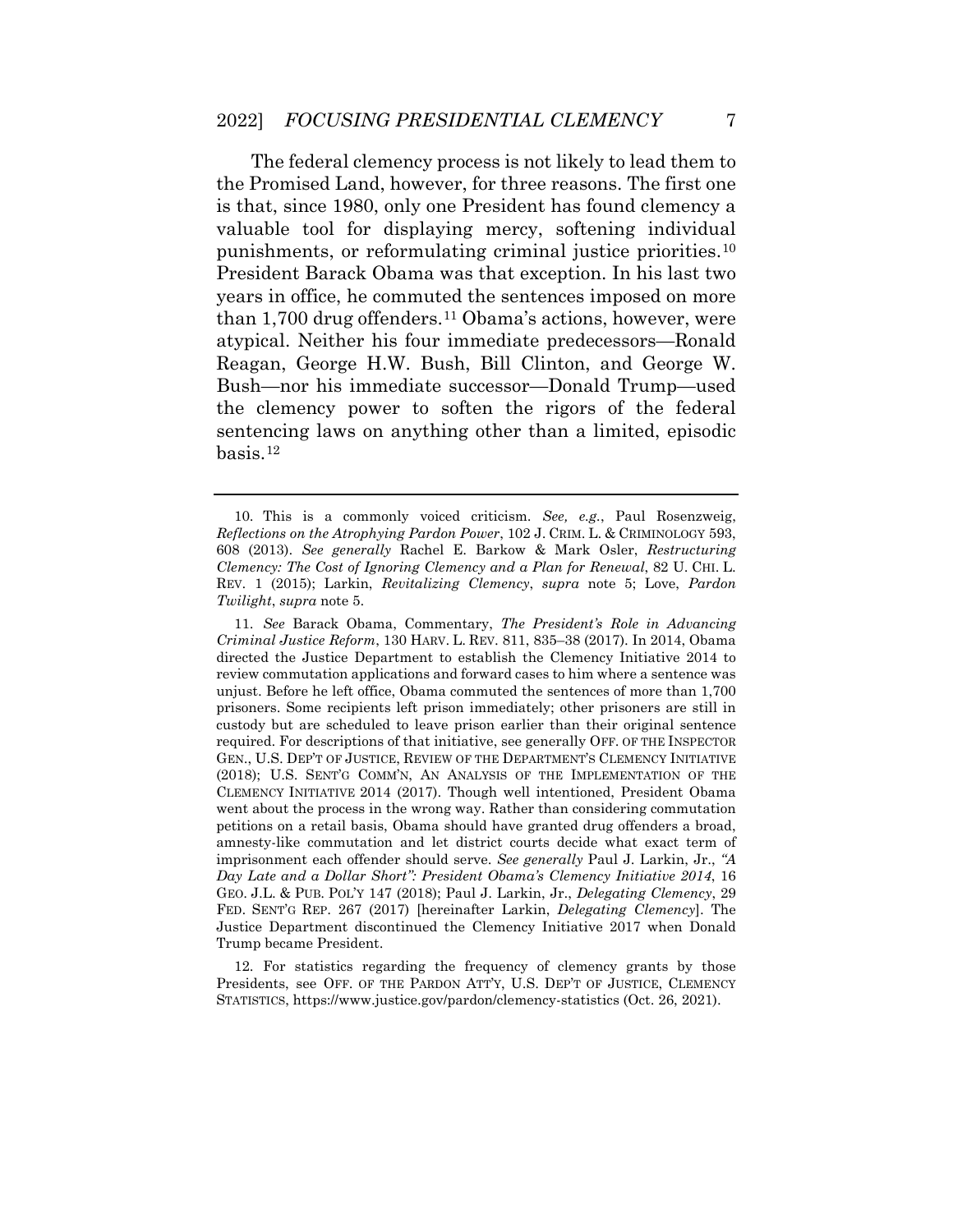The second explanation for clemency's desuetude is even more troubling. Historically, Presidents have relied heavily on the clemency recommendations of the US Department of Justice.[13](#page-8-1) The Department, however, suffers from an actual or apparent conflict of interest because it successfully prosecuted every applicant and is unlikely to view clemency applications neutrally.[14](#page-8-2) Yet, no recent President, not even Obama, has displayed any interest in reforming the federal clemency process.

There is also a third flaw in the current process, one that becomes apparent when the President receives a petition: the President has little guidance as to what he should do with it. I do not mean that clemency applications go directly from an offender to a President's desk without review by a host of advisors at the Justice Department and White House

<span id="page-8-1"></span><span id="page-8-0"></span><sup>13.</sup> Particularly the Pardon Attorney, who heads of the Office of Pardon Attorney, which manages the clemency recommendation process. For discussion of the operation of the federal clemency process, see Love, *Pardon Twilight*, *supra* note 5, at 1172–1204. *See generally* Mark Osler, *Fewer Hands, More Mercy: A Plea for a Better Federal Clemency System*, 41 VT. L. REV. 465 (2017) [hereinafter Osler, *Fewer Hands, More Mercy*].

<span id="page-8-2"></span><sup>14.</sup> *See, e.g.*, Rosenzweig, *supra* note 10, at 608 ("[P]rosecutors, relishing their discretion, are poorly positioned to second-guess their own exercise of that power through the mechanism of clemency," so "if you give the prosecutor broad authority to make decisions, you cannot be surprised when he is impressed with his own rectitude."). Numerous commentators have criticized the federal clemency process on that ground. *See, e.g.*, Barkow & Osler, *supra* note 10; Gregory Craig, Couns. to President Obama (2008–2009), Remarks at the American Constitution Society Conference on Pardons (May 10, 2012), http://www.propublica.org/documents/item/356129-greg-craigs-remarks-at-theacs-conference-on; Margaret Colgate Love, *Justice Department Administration of the President's Pardon Power: A Case Study in Institutional Conflict of Interest*, 47 U. TOL. L. REV. 89, 90 (2015) [hereinafter Love, *DOJ Conflict of Interest*]; Samuel Morison, *Saving Grace: Salvaging the Pardon Advisory System*, AM. CONST. SOC'Y BLOG (Dec. 12, 2011), http://www.acslaw.org/acsblog/saving-gracesalvaging-the-pardon-advisory-system. Aggravating that problem is that the Pardon Attorney reports to the Deputy Attorney General, who is responsible for managing all federal criminal prosecutions by the department or US Attorney's Office. *See* 28 U.S.C. §§ 506–507A (authorizing the President to appoint a deputy attorney general); *id*. § 5641 (authorizing the President to appoint a US Attorney for every judicial district, ninety-three in all).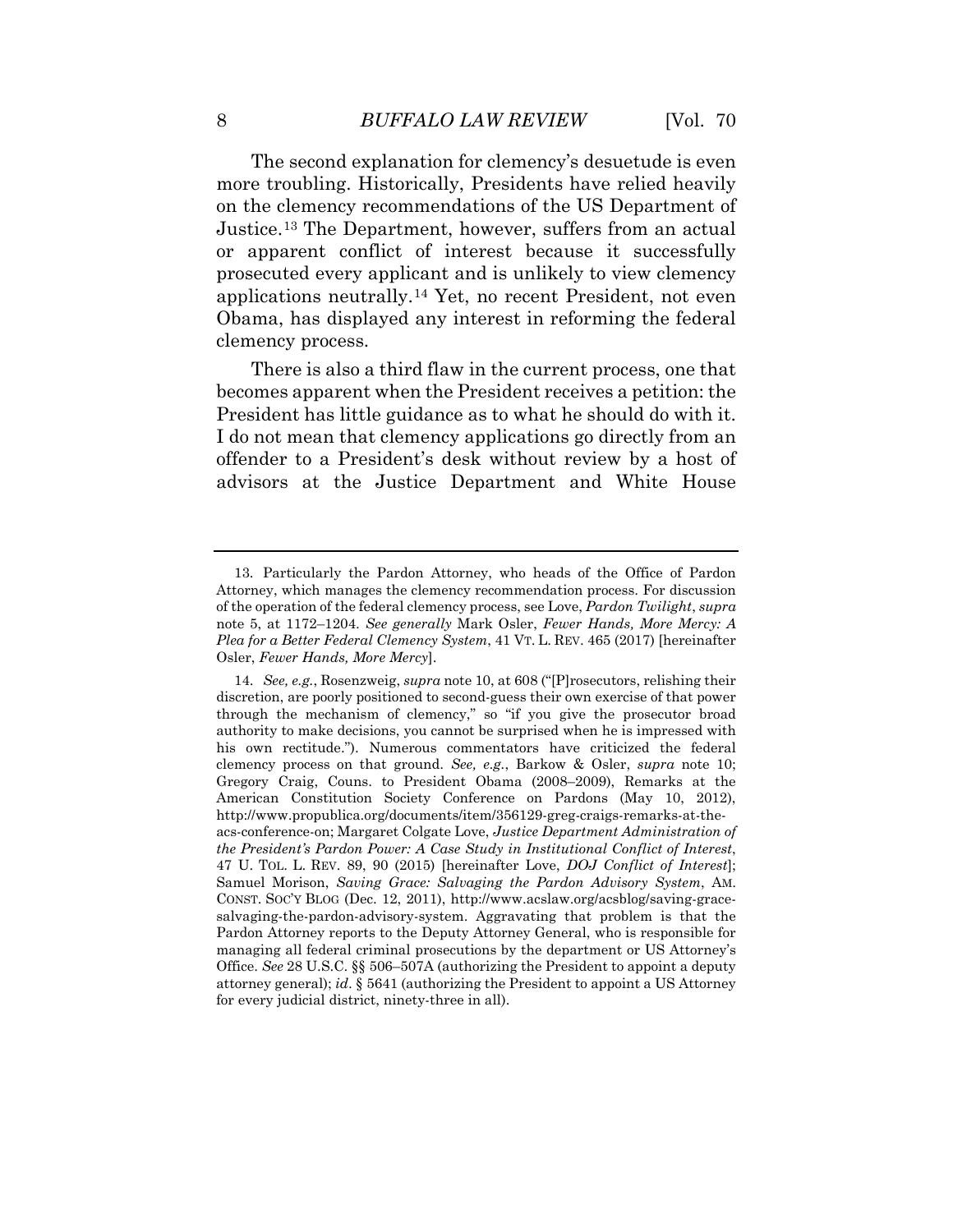Counsel's Office.[15](#page-9-0) Numerous people—far too many, according to some critics<sup>[16](#page-9-1)—have the opportunity to review,</sup> comment on, or, as a practical matter, torpedo a clemency application before the President sees it. No, the problem is that neither American law nor custom has defined an objective standard or approach that a President should use once a clemency petition lands on his desk *with* the advice of his lieutenants.

How should a President analyze clemency petitions? What evidence should he consider? What factors? Should he make a *gestalt* judgment based on the totality of the circumstances? Should he define necessary and sufficient conditions for clemency? Should he rank relevant factors in an ordinal manner? What weight should he give to the Justice Department's recommendations? Does it matter what supporters say, and who they are, or does that favor the wealthy and well connected? What about victims' opinions of the applicant's crimes? Should public opinion matter? What risk of making the wrong decision should the President be willing to bear (and in which direction)? I could multiply the questions, but there is no need. Any person worthy of being President should want to make right decisions, and a President with any quantum of humility (asking for a *normal* amount of humility from someone who becomes President would be an exercise in futility) should be willing to listen to advice. The goal of this Article is to offer some recommendations that Presidents would find useful.

Now is a propitious time for clemency reform. There has been little slack in the amount of criticism levelled at the

<span id="page-9-0"></span><sup>15.</sup> Of course, some Presidents, with the help of some government officials, have allowed applicants to bypass the established clemency process and submit applications directly to the President. Bill Clinton permitted applicants to endrun the Justice Department, and the pardons that he issued during his last days in office stand as an example of the mistakes that Presidents make when they allow that to happen. *See, e.g.*, Albert W. Alschuler, *Bill Clinton's Parting Pardon Party*, 100 J. CRIM. L. & CRIMINOLOGY 1131, 1136–37 (2010).

<span id="page-9-1"></span><sup>16.</sup> *See generally* Osler, *Fewer Hands, More Mercy*, *supra* note 13.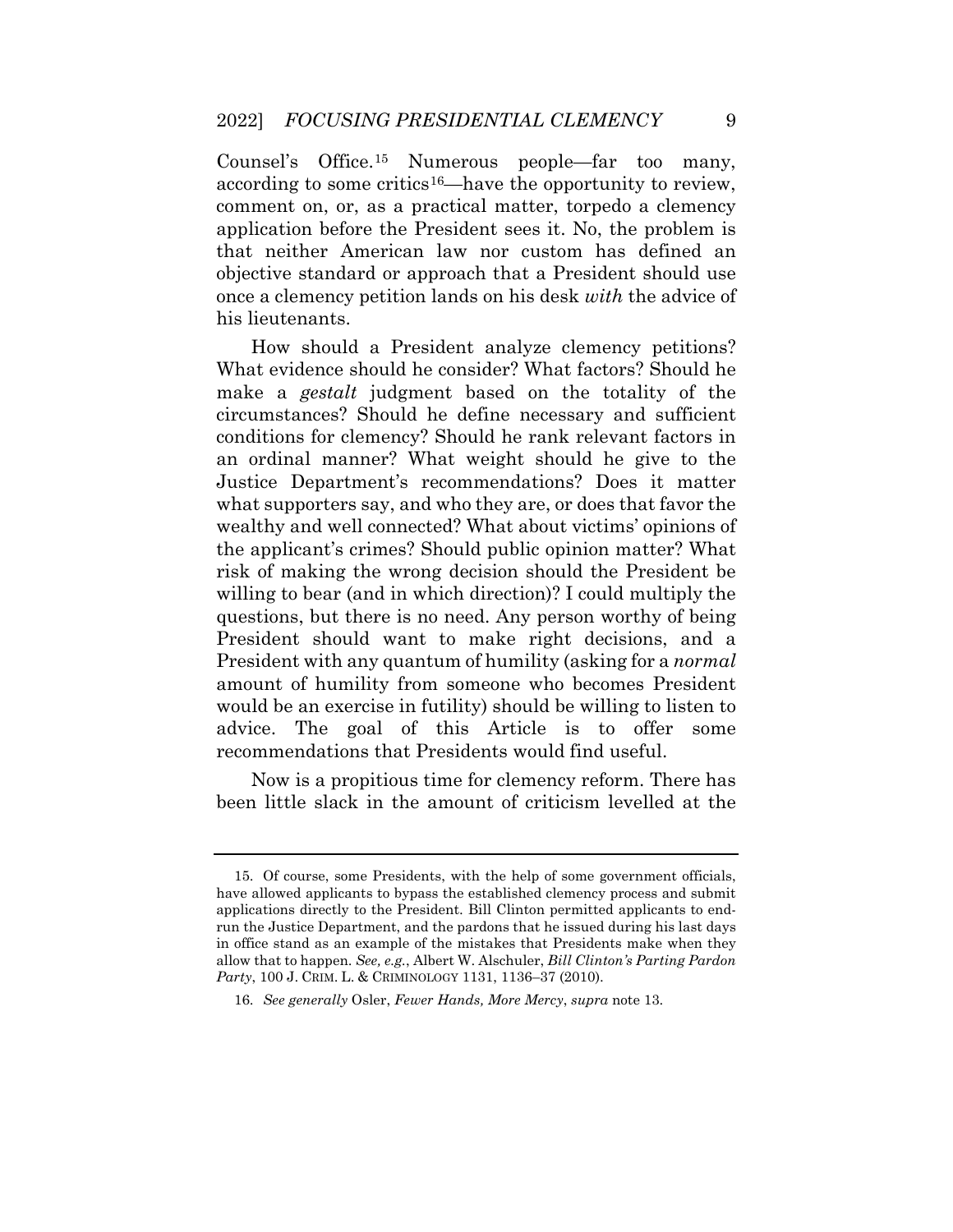number of people held in America's prisons. The President could use his clemency power to address that problem with regard to the federal prison population without the need for legislation, an undeniable benefit in a time of serious political polarization. There is a consensus that the clemency process needs repair, in part because several recent Presidents have granted relief in questionable cases.[17](#page-10-0) A new administration began in 2021, offering the promise of a different approach to old problems that still need solving. Perhaps most important because of its recency is the widespread criticism that, throughout his time in office, former President Donald Trump used clemency to advance his own political interests<sup>[18](#page-10-1)</sup> and, particularly during his final weeks in office, acted "[l]ike a Borgia pope trading indulgences as *quid pro quos* with his corrupt cardinals"[19](#page-11-0) by

<sup>17.</sup> *See* Paul J. Larkin, Jr., *The Legality of Presidential Self-Pardons*, 44 HARV. J.L. & PUB. POL'Y 763, 764–65 n.3 (2021).

<span id="page-10-1"></span><span id="page-10-0"></span><sup>18.</sup> As one scholar put it, "'[o]ther presidents have occasionally issued abusive, self-serving pardons based on insider connections,' Harvard Law School professor Jack Goldsmith, who has tracked Trump's pardons and commutations, said via email. 'Almost all of Trump's pardons fit that pattern. What other presidents did exceptionally, Trump does as a matter of course.'" Michael Kranish, *Trump Vowed to Drain the Swamp. Then He Granted Clemency to Three Former Congressmen Convicted of Federal Crimes.*, WASH. POST (Dec. 23, 2020), https://www.washingtonpost.com/politics/trump-pardon-hunter-collins-stockma n/2020/12/23/dc2ff8e0-4538-11eb-975c-d17b8815a66d\_story.html; *see also, e.g.*, Rebecca Ballhaus & Byron Tau, *Trump Issues 26 More Pardons, Including to Paul Manafort, Roger Stone*, WALL ST. J. (Dec. 24, 2020, 12:10 AM), https://www.wsj.com/articles/trump-issues-26-more-pardons-including-to-paulmanafort-roger-stone-11608769926; Editorial Board, *Trump Corrupted the Presidential Pardon. Biden Must Repair It.*, N.Y. TIMES (Dec. 23, 2020), https://www.nytimes.com/2020/12/23/opinion/trump-biden-pardon.html; Maggie Haberman & Michael S. Schmidt, *Trump Gives Clemency to More Allies, Including Manafort, Stone and Charles Kushner*, N.Y. TIMES (Dec. 24, 2020), https://www.nytimes.com/2020/12/23/us/politics/trump-pardon-manafort-stone .html. Trump also granted clemency infrequently. JOHN GRAMLICH & KRISTEN BIALIK, PEW RSCH. CTR., SO FAR, TRUMP HAS GRANTED CLEMENCY LESS FREQUENTLY THAN ANY PRESIDENT IN MODERN HISTORY (2020). Together, those criticisms bring to mind the old joke about a restaurant's poor cuisine: the food doesn't taste very good, and the portions are too small.

<sup>19.</sup> Steven G. Calabresi & Norman L. Eisen, *The Problem with Trump's Odious Pardon of Steve Bannon*, N.Y. TIMES (Jan. 20, 2021), https://www.nytimes .com/2021/01/20/opinion/trump-bannon-pardon.html.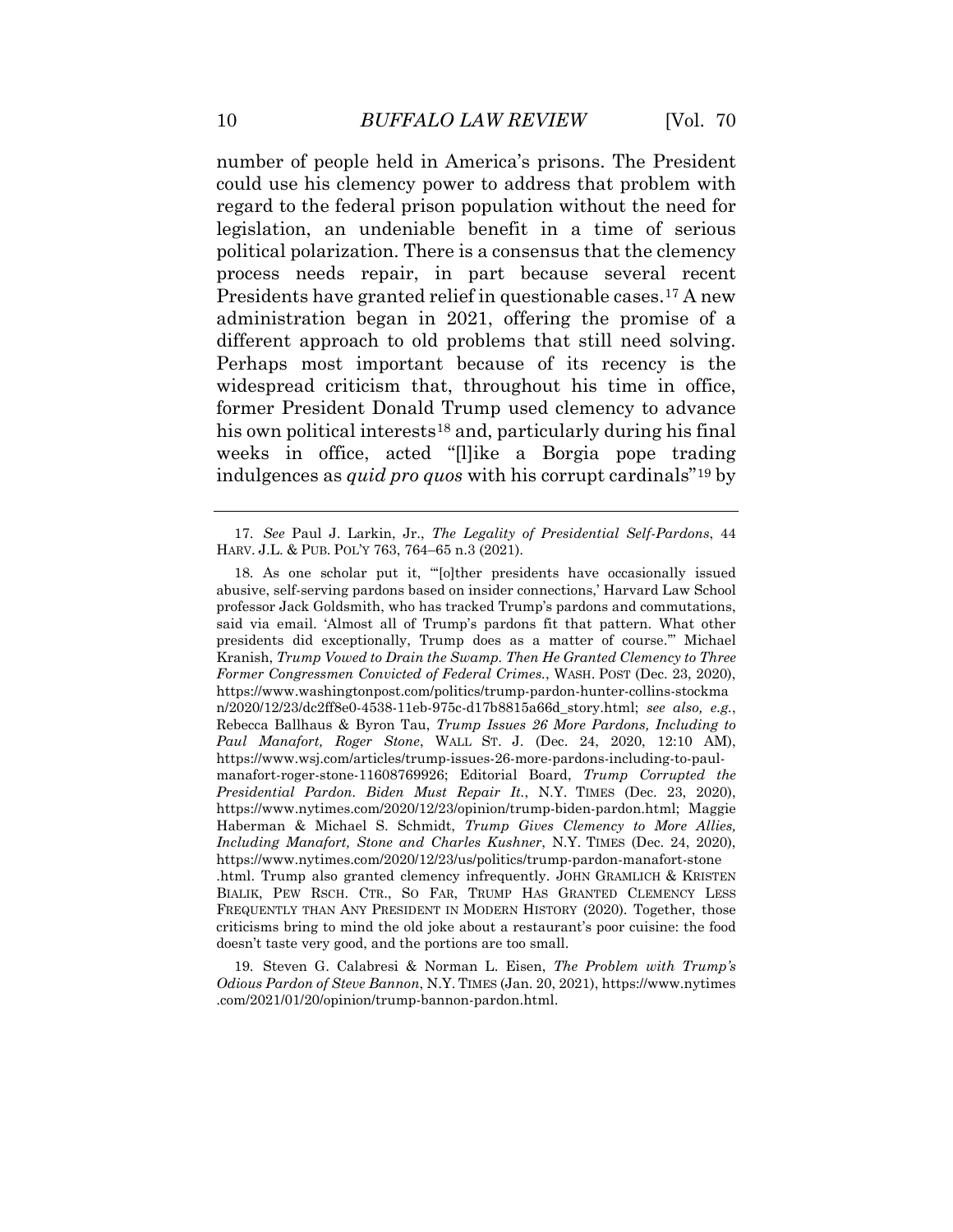rewarding friends and loyalists.[20](#page-11-1) Indeed, one commentator has recommended repealing the Pardon Clause via a constitutional amendment.[21](#page-11-2)

President Joe Biden displayed interest in criminal justice reform during his years in the Senate, having shepherded through the Senate the Violent Crime Control and Law Enforcement Act of 1994.[22](#page-12-0) He also took a step

<span id="page-11-2"></span>21. Andrew C. McCarthy, *Repeal the Pardon Power*, NAT'L REV. (Jan. 7, 2021), https://www.nationalreview.com/magazine/2021/01/25/repeal-the-pardonpower/.

22. Pub. L. No. 103-322, 108 Stat. 1796 (1994) (codified as amended at

<span id="page-11-1"></span><span id="page-11-0"></span><sup>20.</sup> *See, e.g.*, BOB BAUER & JACK GOLDSMITH, AFTER TRUMP: RECONSTRUCTING THE PRESIDENCY 116–25 (2020); Peter Baker, *For a Defeated President, Pardons Are an Expression of Grievance*, N.Y. TIMES (Dec. 24, 2020), https://www.nytimes .com/2020/12/24/us/politics/trump-pardon-power.html; David Cohen, *Sen. Toomey: Trump Going Too Far with Pardons*, POLITICO (Dec. 27, 2020, 9:30 AM), https://www.politico.com/news/2020/12/27/toomey-trump-pardons-450759; Editorial Board, *Trump's Pardons—Good, Bad, and Ugly*, WALL ST. J. (Jan. 20, 2021, 6:15 PM), https://www.wsj.com/articles/trumps-pardonsgood-bad-and-ugly-11611184527; Editorial Board, *Trump Corrupted the Presidential pardon. Biden Must Repair It.*, N.Y. TIMES (Dec. 23, 2020), https://www.nytimes.com/2020/12 /23/opinion/trump-biden-pardon.html; Jack Goldsmith & Matt Gluck, *Trump's Circumvention of the Justice Department Clemency Process*, LAWFARE (Dec. 29, 2020, 1:49 PM), https://www.lawfareblog.com/trumps-circumvention-justicedepartment-clemency-process; Maggie Haberman & Michael S. Schmidt, *Trump Gives Clemency to More Allies, Including Manafort, Stone and Charles Kushner*, N.Y. TIMES (Dec. 23, 2020), https://www.nytimes.com/2020/12/23/us/politics /trump-pardon-manafort-stone.html; Annie Karni, *President Trump Grants Pardon to Conrad Black*, N.Y. TIMES (May 15, 2020), https://www.nytimes.com /2019/05/15/us/politics/conrad-black-pardon.html; Michael Kranish, *Trump Vowed to Drain the Swamp. Then He Granted Clemency to Three Former Congressmen Convicted of Federal Crimes.* WASH. POST (Dec. 23, 2020), https://www.washingtonpost.com/politics/trump-pardon-hunter-collins-stockma n/2020/12/23/dc2ff8e0-4538-11eb-975c-d17b8815a66d\_story.html; Margaret Colgate Love, *Are Trump's Pardons a Blessing in Disguise?*, LAWFARE (Dec. 29, 2020, 5:17 PM), https://www.lawfareblog.com/are-trumps-pardons-blessingdisguise; Bernadette Meyler, *Trump's Theater of Pardoning*, 72 STAN. L. REV. ONLINE 92, 94 (2020); Tim Naftali, *Trump's Pardons Make the Unimaginable Real*, ATLANTIC (Dec. 23, 2020), https://www.theatlantic.com/ideas/archive /2020/12/how-abuse-presidential-pardon/617473/; Frances Robles, *Outside Trump's Inner Circle, Odds Are Long for Getting Clemency*, N.Y. TIMES (Dec. 28, 2020), https://www.nytimes.com/2020/12/28/us/pardons-trump.html; Paul Rosenzweig, *Trump's Pardon of Manafort Is the Realization of the Founders' Fears*, ATLANTIC (Dec. 23, 2020), https://www.theatlantic.com/ideas/archive/2020 /12/problem-pardons-was-clear-start/617397/.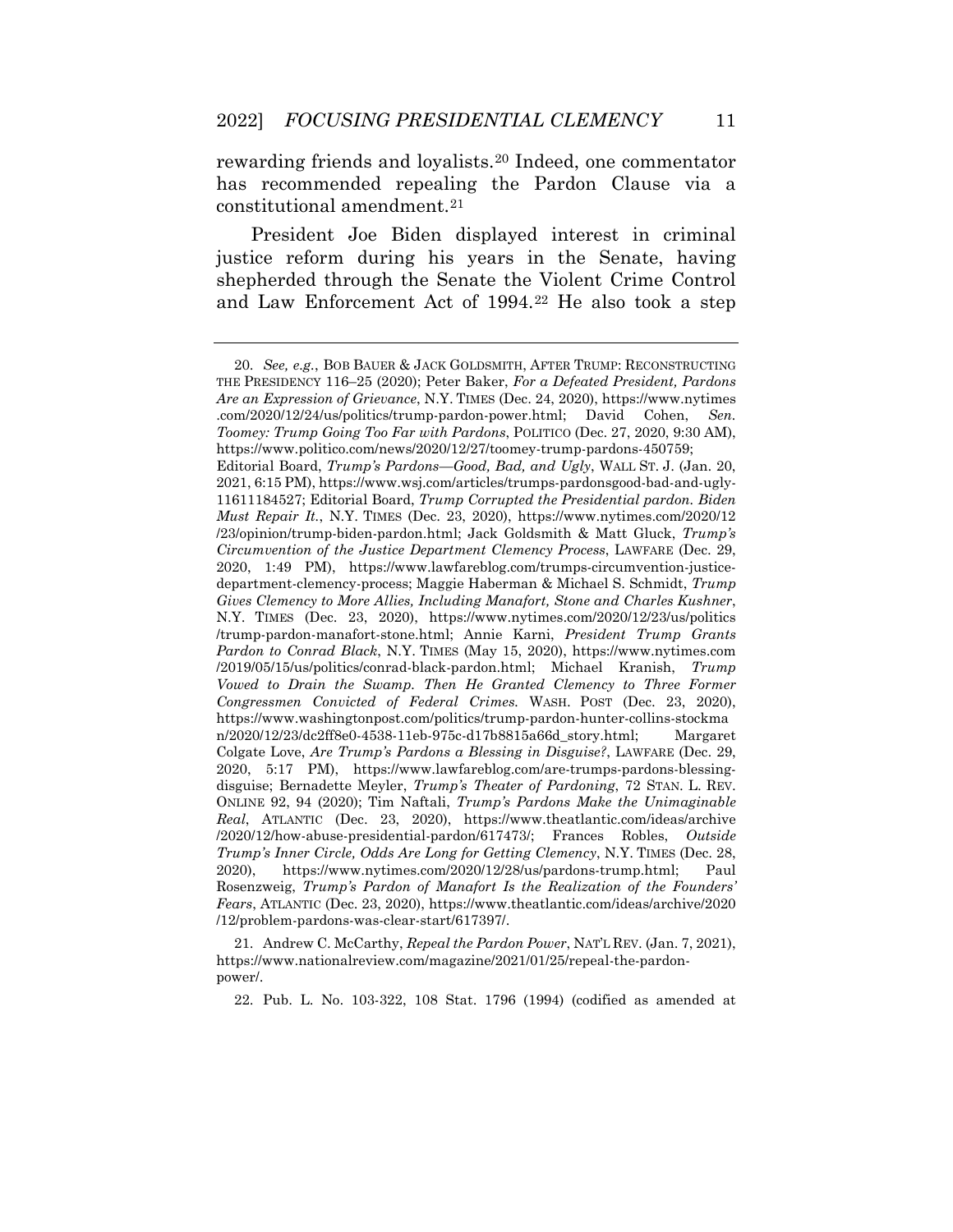toward reform during his first week in office by directing the Attorney General not to re-sign contracts with private prisons[23](#page-12-1) and does not lack for reform arguments and options to consider. He might be willing to rethink the entire subject.

To be sure, President Biden has not made clemency reform an immediate priority. Issues such as deciding on how to staff up his administration, how to deal with the Covid-19 pandemic, how to respond to the economic dislocation that it has caused, foreign policy issues, and related subjects have naturally occupied most of his attention to date. At some point, however, he will be under pressure from supporters interested in criminal justice reform to reduce the number of federal prisoners, and he can do so unilaterally by using his clemency authority. He could also remedy the flaws afflicting the clemency system in the hope that his new mechanism will endure after he leaves office. The result is that he will need to decide whether to reconsider the clemency process from scratch, as numerous commentators have argued, tinker around the edges of the system in place, or just stumble through in much the same manner as his predecessors.

Part I will summarize the current difficulty of making clemency decisions in an objective, even moderately rigorous manner, because the different potential sources from which

<span id="page-12-0"></span>scattered sections of 12, 18 & 42 U.S.C.). Ironically, some commentators have criticized Biden for his role in seeing to the enactment of that law on the ground that it became "one of the cornerstone statutes that accelerated mass incarceration." Ed Chung et al., *The 1994 Crime Bill Continues to Undercut Justice Reform—Here's How to Stop It*, CTR. FOR AM. PROGRESS (Mar. 26, 2019), https://www.americanprogress.org/issues/criminal-justice/reports/2019/03/26

<sup>/467486/1994-</sup>crime-bill-continues-undercut-justice-reform-heres-stop/; *see also, e.g.*, Udi Ofer, *How the 1994 Crime Bill Fed the Mass Incarceration Crisis*, ACLU BLOG (June 4, 2019, 2:30 PM), https://www.aclu.org/blog/smart-justice/massincarceration/how-1994-crime-bill-fed-mass-incarceration-crisis. Biden has walked back from his earlier views. *See* Rafael A. Mangual, *Soft on Crime*, CITY J., Winter 2021, https://www.city-journal.org/biden-soft-on-crime.

<span id="page-12-1"></span><sup>23.</sup> Reforming Our Incarceration System to Eliminate the Use of Privately Operated Criminal Detention Facilities, Exec. Order No. 14,006, 86 Fed. Reg. 7,483 (Jan. 29, 2021).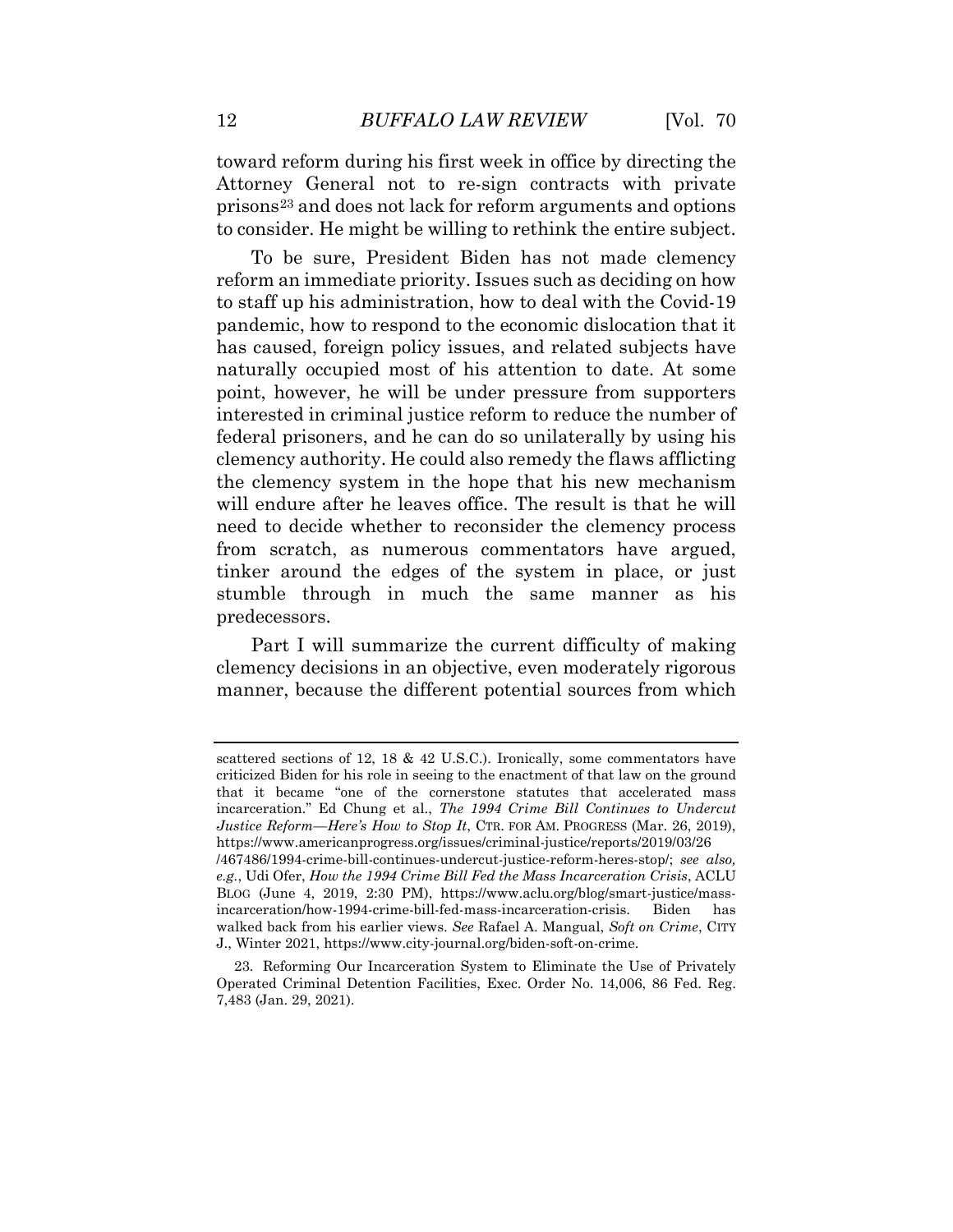a President could seek advice unfortunately provide little assistance. Parts II and III set forth a decision-making process that the President can use. Part II addresses pardons. It proposes that the President use a decision-tree approach. The President should ask a series of questions when deciding whether to forgive a convicted defendant: Is he or she innocent, factually, legally, or morally (distinct but related concepts, as I will explain below)? Has he admitted his wrongdoing, atoned for any harms he caused, and undergone metanoia? Would pardoning him bring the criminal justice system into disrepute? Is there a "reason of state"—such as a foreign prisoner exchange—that justifies a pardon? Part III turns to commutations. Deciding whether to shorten a sentence, and, if so, by how much, is a very different inquiry from deciding whether to exonerate someone. With regard to commutations, the President should make decisions on a category-wide basis rather than a caseby-case basis. For example, he should decide whether to commute all capital sentences or all sentences of life without parole, rather than resentence each individual prisoner. Finally, Part IV addresses the issue whether the President should have an additional group that I will label "extraordinary cases"—viz., cases that fall outside of the questions and categories noted above but have some striking feature that justifies relief. I think that there should be such a category. The difficulty is keeping what should be only a narrow exception from swallowing the rest of the rule and leading to results that are, or appear to be, entirely arbitrary.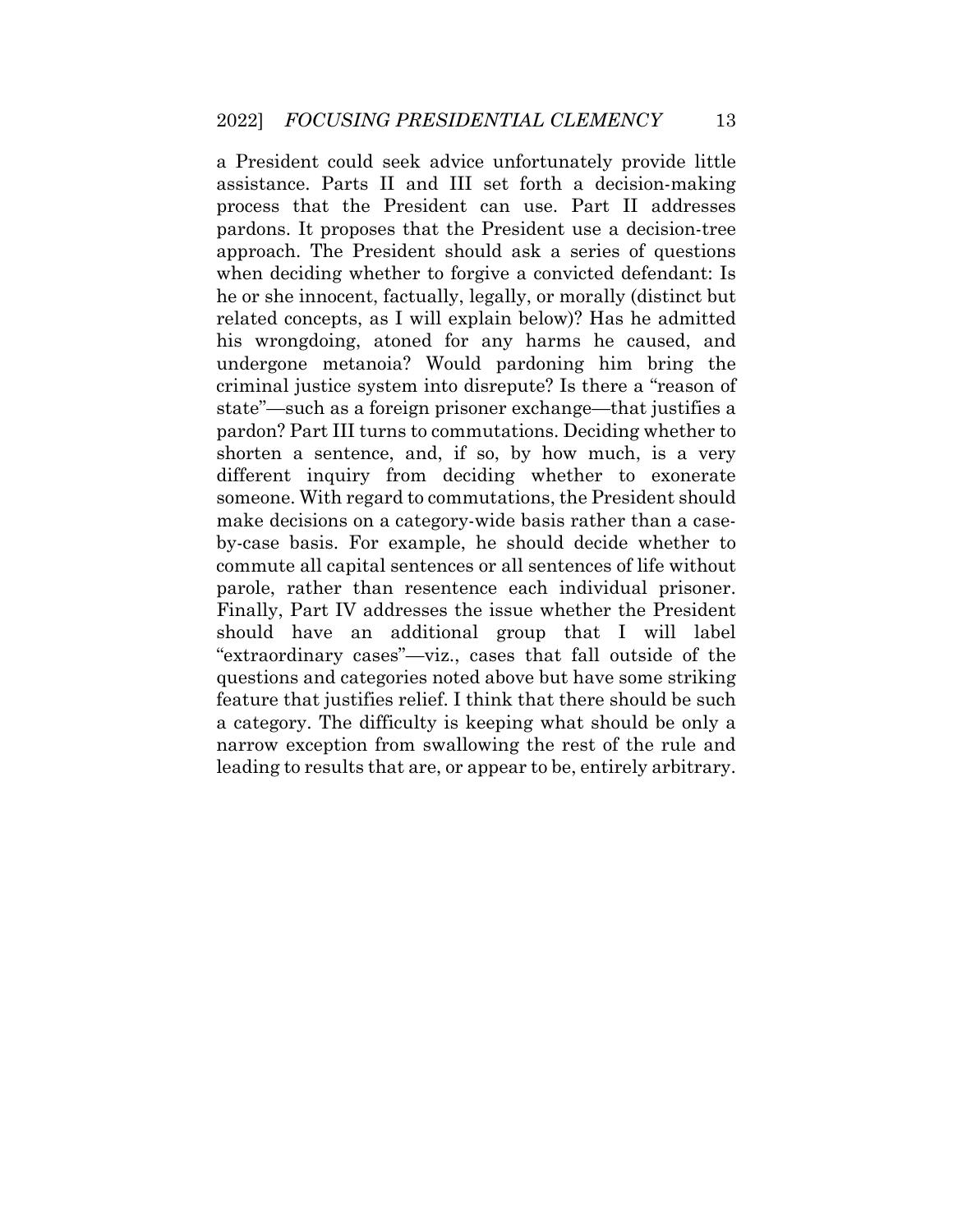#### I. THE DIFFICULTY OF DECIDING WHEN TO GRANT CLEMENCY

#### A. *The Text of the Pardon Clause*

The Pardon Clause of Article II of the Constitution provides that "[t]he President . . . shall have Power to grant Reprieves and Pardons for Offenses against the United States, except in cases of Impeachment."[24](#page-14-0) The simple text seems straightforward. Because the Framers knew English history and the common law,<sup>[25](#page-14-1)</sup> the text strongly suggests the Framers intended to grant the President the same power that the Crown could exercise to temporarily stay the imposition of a punishment (a reprieve) or to completely excuse someone from all criminal responsibility (a pardon).<sup>[26](#page-14-2)</sup>

<sup>24.</sup> U.S. CONST. art. II, § 2, cl. 1.

<span id="page-14-1"></span><span id="page-14-0"></span><sup>25.</sup> *See, e.g.*, Horne v. Dep't of Agric., 576 U.S. 351, 358 (2015) ("The colonists brought the principles of Magna Carta with them to the New World . . . ."); Kerry v. Din, 576 U.S. 86, 91 (2015) (plurality opinion) ("Edward Coke['s] Institutes 'were read in the American Colonies by virtually every student of law . . . .'" (quoting Klopfer v. North Carolina, 386 U.S. 213, 225 (1967)); Alden v. Maine, 527 U.S. 706, 715 (1999) (noting that Blackstone's "works constituted the preeminent authority on English law for the founding generation"); BERNARD BAILYN, THE IDEOLOGICAL ORIGINS OF THE AMERICAN REVOLUTION 30–31 (1992). That knowledge is particularly important in the case of the Pardon Clause. *See* Schick v. Reed, 419 U.S. 256, 262 (1974) ("The history of our executive pardoning power reveals a consistent pattern of adherence to the English common-law practice.").

<span id="page-14-2"></span><sup>26.</sup> *See, e.g.*, 4 BLACKSTONE, *supra* note 2, at \*397 ("[O]ne of the great advantages of monarchy in general[,] above any other form of government[, is] that there is a magistrate who has it in his power to extend mercy wherever he thinks it is deserved . . . ."); *id*. at \*401 ("[T]he king may extend his mercy upon what terms he pleases, and may annex to his bounty a condition either precedent or subsequent, on the performance whereof the validity of the pardon will depend[,] and this by the common law."); COKE, *supra* note 2, at 233 (stating that the Crown could exercise that prerogative "either before attainder, sentence, or conviction, or after, [to] forgiveth any crime, offense, punishment, execution, right, title, debt or duty, temporal or ecclesiastical"); *Ex parte* Garland, 71 U.S. 333, 380–81 (1866) ("A pardon reaches both the punishment prescribed for the offence and the guilt of the offender; and when the pardon is full, it releases the punishment and blots out of existence the guilt, so that in the eye of the law the offender is as innocent as if he had never committed the offence. If granted before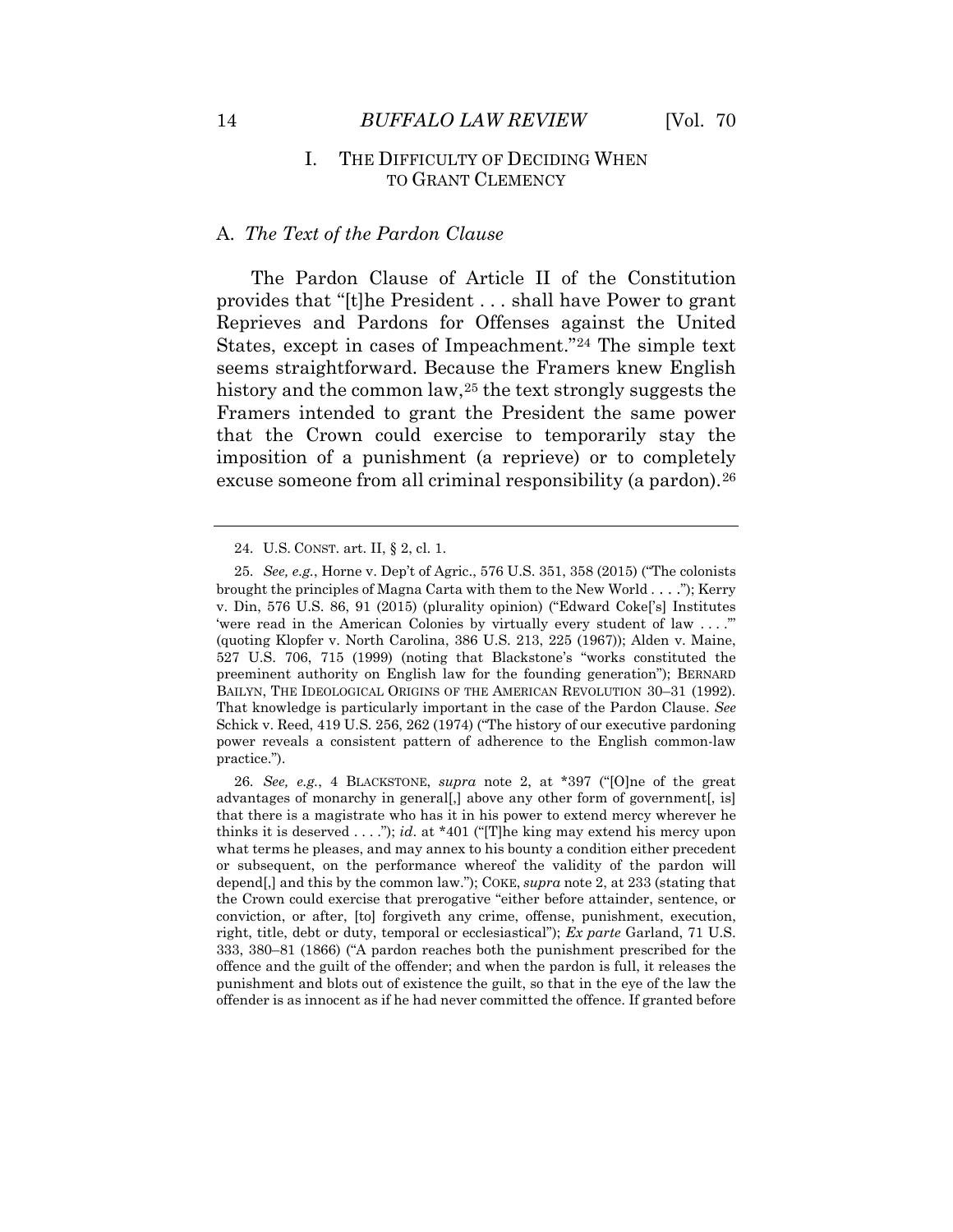By expressly granting that power to the nation's chief executive, the Pardon Clause makes clemency a prerogative of the office[27](#page-15-0) and protects it against restriction by the other branches (particularly Congress).[28](#page-15-1) As the Supreme Court of the United States summarized in *United States v. Klein*, "To the executive alone is intrusted the power of pardon; and it is granted without limit."[29](#page-15-2)

That description, however, is an overstatement.<sup>[30](#page-15-3)</sup> The

<span id="page-15-0"></span>27. A prerogative, to John Locke's thinking, was "the Power of doing publick good without a Rule." JOHN LOCKE, TWO TREATISES OF CIVIL GOVERNMENT, § 166, at 396 (Peter Laslett ed., 1960) (1689).

<span id="page-15-1"></span>28. *See, e.g.*, *Schick*, 419 U.S. at 266 ("[T]he power flows from the Constitution alone, not from any legislative enactments, and that it cannot be modified, abridged, or diminished by the Congress."); *Ex parte* Garland, 71 U.S. at 380 ("The power thus conferred is unlimited, with the exception stated. It extends to every offence known to the law and may be exercised at any time after its commission, either before legal proceedings are taken, or during their pendency, or after conviction and judgment. This power of the President is not subject to legislative control. Congress can neither limit the effect of his pardon, nor exclude from its exercise any class of offenders. The benign prerogative of mercy reposed in him cannot be fettered by any legislative restrictions.").

<span id="page-15-2"></span>29. 80 U.S. (13 Wall.) 128, 147 (1872); *see also, e.g.*, Harbison v. Bell, 556 U.S. 180, 187 (2009) ("Federal clemency is exclusively executive: Only the President has the power to grant clemency for offenses under federal law."); 2 JOSEPH STORY, COMMENTARIES ON THE CONSTITUTION OF THE UNITED STATES § 1504, at 324 n.4 (Thomas M. Cooley ed., Boston, Little, Brown & Co. 4th ed. 1873) (1833) ("Congress cannot limit or impose restrictions on the President's power to pardon."); *cf*. Cavazos v. Smith, 565 U.S. 1, 9 (2011) (The Court, referring to a governor's clemency power, stated: "It is not for the Judicial Branch to determine the standards for this discretion. If the clemency power is exercised in either too generous or too stingy a way, that calls for political correctives, not judicial intervention.").

<span id="page-15-3"></span>30. And an understatement. The President can commute a prisoner's sentence without pardoning his crime. *See, e.g.*, *Schick*, 419 U.S. at 260; Biddle v. Perovich, 274 U.S. 480, 487 (1927).

conviction, it prevents any of the penalties and disabilities consequent upon conviction from attaching; if granted after conviction, it removes the penalties and disabilities, and restores him to all his civil rights; it makes him, as it were, a new man, and gives him a new credit and capacity."); *see also* Larkin, *Revitalizing Clemency*, *supra* note 5, at 846–47; *cf*. SAIKRISHNA BANGALORE PRAKASH, IMPERIAL FROM THE BEGINNING: THE CONSTITUTION OF THE ORIGINAL EXECUTIVE 153 (2015) ("The absence of an explanation of the [commander-inchief's] office's contours suggests that the Framers drew upon prevailing conceptions of what it meant to be a commander in chief.").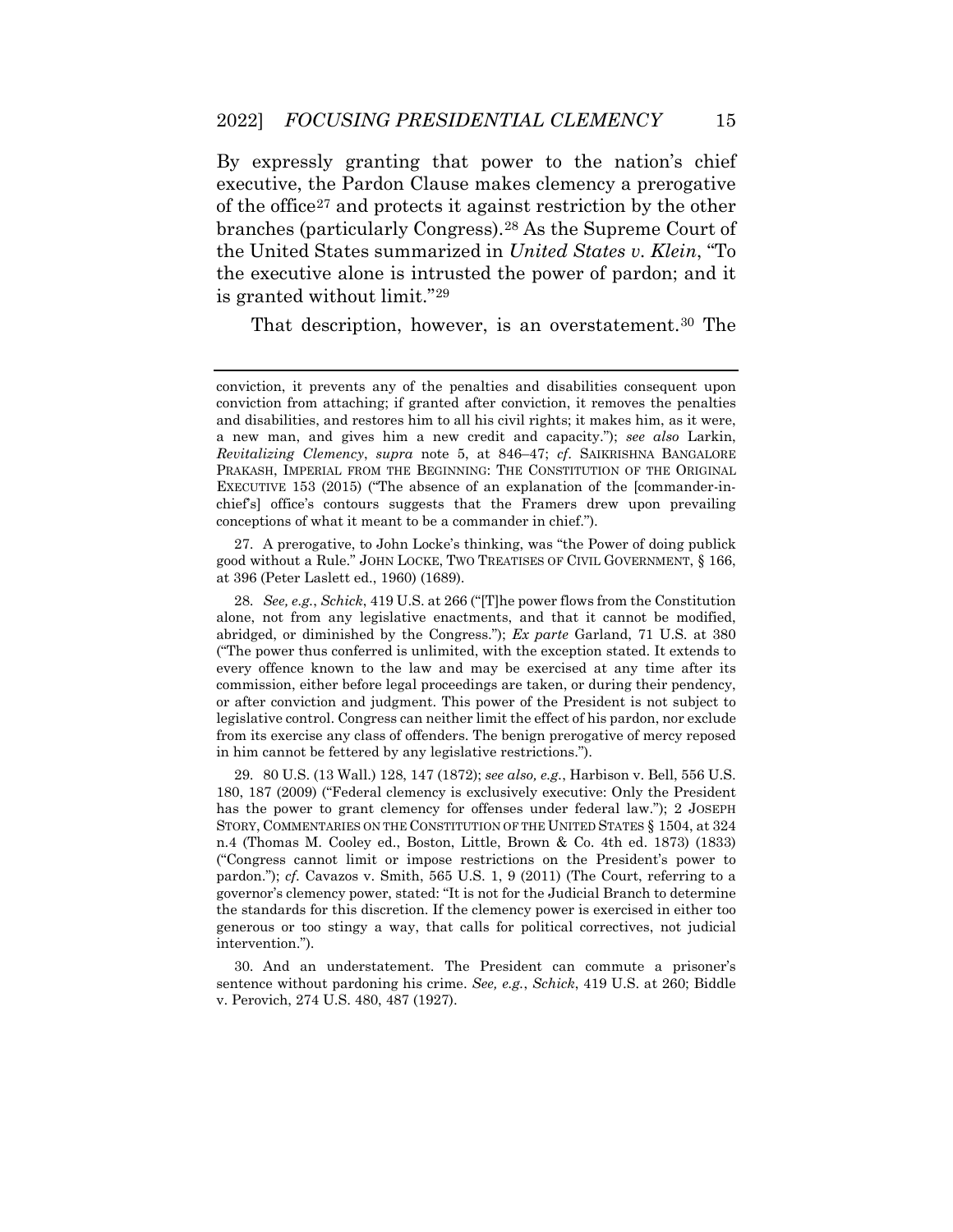text of the Pardon Clause limits the President's authority in (at least) two ways. As a recognition of the federalist nature of our country, the clause allows the President to grant offenders relief only for federal offenses, leaving the states free to decide how to punish anyone who violates their own laws, including whether and when to grant someone clemency.[31](#page-16-0) The President also cannot use his Pardon Clause power to prevent Congress from exercising its Article I authority to impeach and remove a federal official from office.[32](#page-16-1) The President can keep an official out of jail, but he cannot leave him or her in power.

In addition, a few other constitutional provisions are relevant.[33](#page-16-2) The Take Care Clause directs the President to

<span id="page-16-0"></span><sup>31.</sup> That exception enables a state to treat a pardoned federal crime as a prior conviction for purposes of a state recidivist statute even though a pardon absolves an offender from all federal liability. Carlesi v. New York, 233 U.S. 51, 59 (1914). The American colonies and states have always had a clemency power, which has been lodged, traditionally but not uniformly, in a chief executive. *See, e.g.*, GREENBERG, *supra* note 2, at 127–32; RANKIN, *supra* note 2, at 109–13; Duker, *supra* note 2, at 498–500. *See generally* JENSEN, *supra* note 3; WILLIAM WEST SMITHERS, A TREATISE ON EXECUTIVE CLEMENCY IN PENNSYLVANIA (1909); CAROLYN STRANGE, DISCRETIONARY JUSTICE: PARDON AND PAROLE IN NEW YORK FROM THE REVOLUTION TO THE DEPRESSION (2016). For personal reflections on clemency decisions by some former governors, see EDMUND G. (PAT) BROWN, PUBLIC JUSTICE, PRIVATE MERCY: A GOVERNOR'S EDUCATION ON DEATH ROW (1989); Richard F. Celeste, *Executive Clemency: One Executive's Real Life Decisions*, 31 CAP. U. L. REV. 139 (2003); Robert L. Ehrlich, Keynote Address, *Pardons and Commutations: Observations from the Front Lines*, 9 U. ST. THOMAS L.J. 669 (2012); Winthrop Rockefeller, *Executive Clemency and the Death Penalty*, 21 CATH. U. L. REV. 94 (1971).

<span id="page-16-1"></span><sup>32.</sup> U.S. CONST. art. I, § 2, cl. 5 ("The House of Representatives . . . shall have the sole Power of Impeachment."); *id.* § 3, cl. 6 ("The Senate shall have the sole Power to try all Impeachments."); *id.* § 3, cl. 7 ("Judgment in Cases of Impeachment shall not extend further than to removal from Office, and disqualification to hold and enjoy and Office of honor, Trust, or Profit under the United States . . . .").

<span id="page-16-2"></span><sup>33.</sup> *See Schick*, 419 U.S. at 266 (noting that other constitutional provisions can limit the President's Pardon Clause authority); *cf.* Akhil Amar, *Intratextualism*, 112 HARV. L. REV. 747, 748 (1999) (arguing that the Constitution should be read holistically when construing recurrent or cognate terms in the Constitution in parallel or related provisions).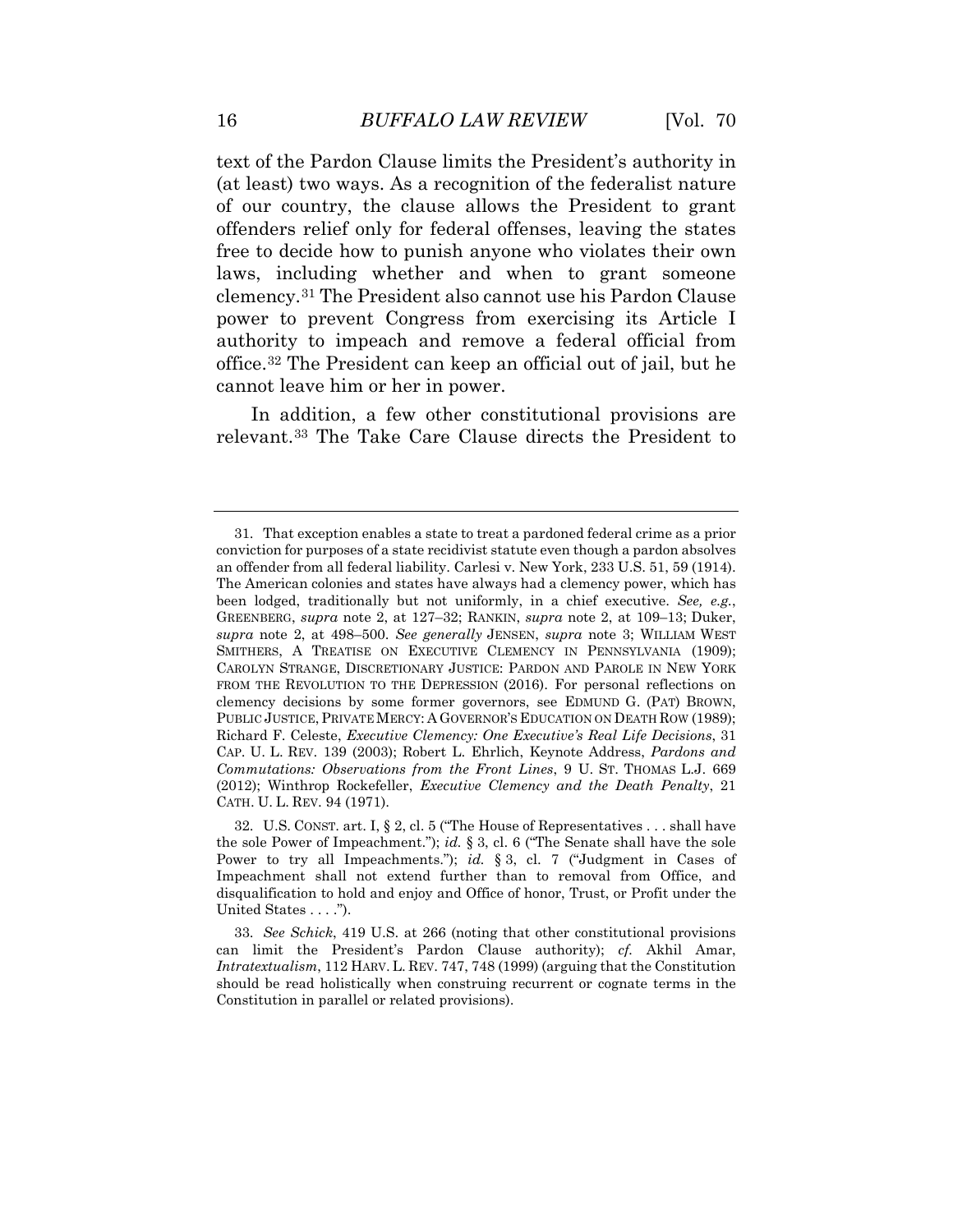ensure that "the Laws [are] faithfully executed."[34](#page-17-0) Recent scholarship argues that this clause imposes on the President fiduciary obligations, which require him to comply with all constitutional provisions in the federal criminal code.[35](#page-17-1) At a minimum,[36](#page-17-2) that responsibility forbids the President from using his clemency power to commit or cover up a crime.<sup>[37](#page-17-3)</sup> The President also cannot remit a fine or forfeitures of funds that have been deposited into the federal treasury without

<span id="page-17-1"></span><span id="page-17-0"></span>35. *See generally* GARY LAWSON & GUY SEIDMAN, A GREAT POWER OF ATTORNEY: UNDERSTANDING THE FIDUCIARY CONSTITUTION (2017); Andrew Kent et al., *Faithful Execution and Article II*, 132 HARV. L. REV. 2111 (2019); Ethan J. Leib & Jed Handelsman Shugerman, *Fiduciary Constitutionalism: Implications for Self-Pardons and Non-Delegation*, 17 GEO. J.L. & PUB. POL'Y 463 (2019). *Cf*. Robert G. Natelson, *Judicial Review of Special Interest Spending: The General Welfare Clause and the Fiduciary Law of the Founders*, 11 TEX. REV. L. & POL. 239 (2007); Robert G. Natelson, *The Constitution and the Public Trust*, 52 BUFF. L. REV. 1077 (2004). As is common in public policy, not everyone agrees with that thesis. *See generally, e.g.*, Samuel L. Bray & Paul B. Miller, *Against Fiduciary Constitutionalism*, 106 VA. L. REV. 1479 (2020); John Mikhail, *Is the Constitution a Power of Attorney or a Corporate Charter? A Commentary on "*A Great Power of Attorney*": Understanding the Fiduciary Constitution* by Gary Lawson and Guy Seidman, 17 GEO. J.L. & PUB. POL'Y 407 (2019); Richard Primus, *The Elephant Problem*, 17 GEO. J.L. & PUB. POL'Y 373 (2019); Suzanna Sherry, *The Imaginary Constitution*, 17 GEO. J.L. & PUB. POL'Y 441 (2019). That debate is interesting, but not important here.

<span id="page-17-2"></span>36. The Take Care Clause might implicitly bar the President from granting pardons *prospectively*, at least on a large-scale basis. That is, he might not be able to immunize a category of people beforehand for committing a federal offense. Doing so might constitute a "suspension" of the federal criminal law that the Take Care Clause directs him to enforce and that only Congress can authorize. It is far from obvious, however, that the Take Care Clause forbids such "anticipatory" pardons. *See infra* note 108.

<span id="page-17-3"></span>37. Congress could impeach and remove from office a President who sold commutations, and the Justice Department could prosecute him or her for doing so. *See* U.S. CONST. art. II, § 4 ("The President . . . shall be removed from Office on Impeachment for, and Conviction of, Treason, Bribery, or other high Crimes and Misdemeanors."); *id*. art. I, § 3, cl. 7 ("[T]he Party convicted [by the Senate] shall nevertheless be liable and subject to Indictment, Trial and Punishment, according to Law."); *cf*. United States v. Blanton, 719 F.2d 815, 819 nn.6–7 (6th Cir. 1983) (en banc) (prosecution of former Tennessee Governor Leonard Ray Blanton (and others) for mail and tax fraud in connection with the issuance of retail liquor licenses in which the voir dire revealed news reports that the governor had also sold pardons). *See generally* KEEL HUNT, COUP (2013).

<sup>34.</sup> U.S. CONST. art. II, § 3.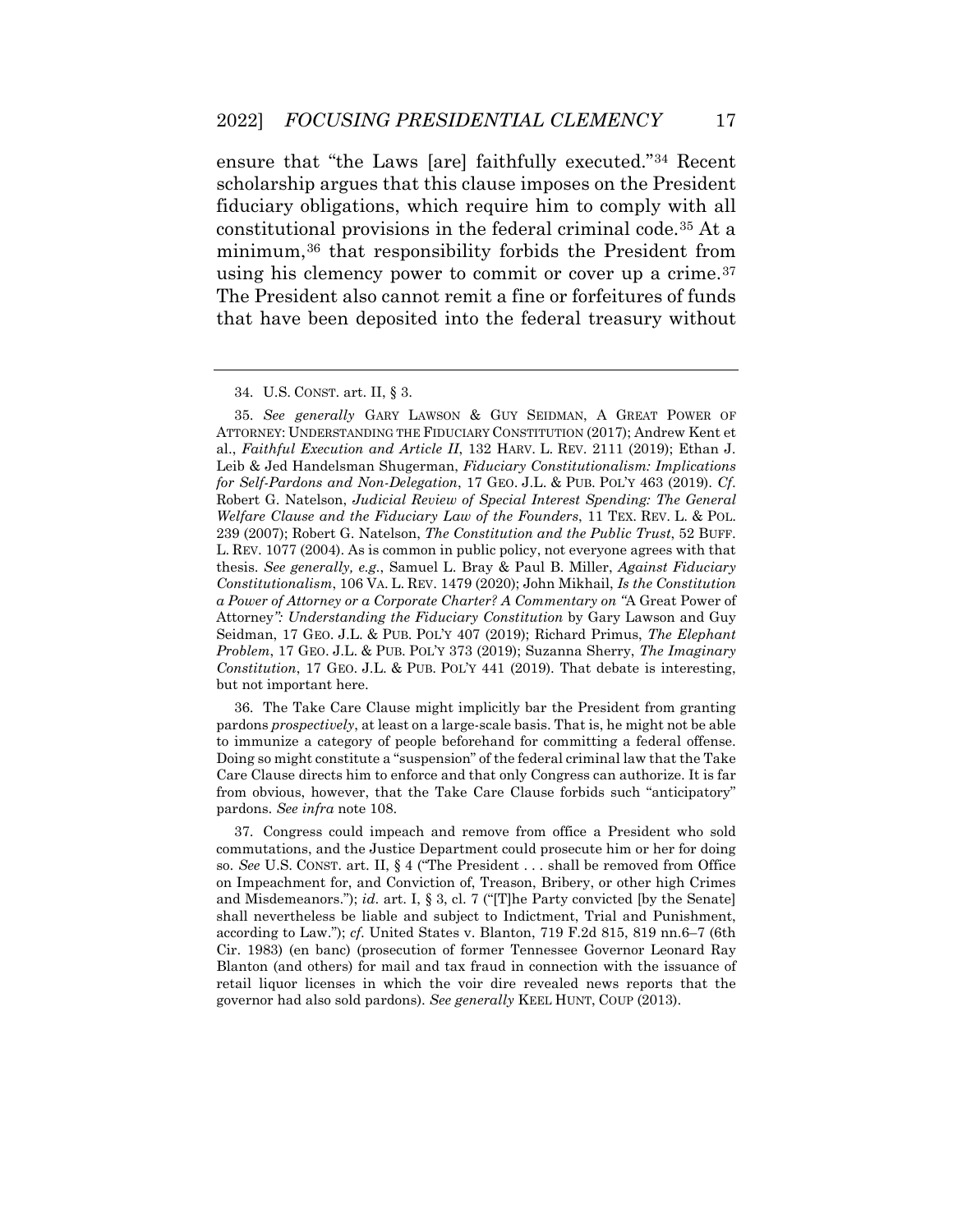statutory authorization, because the Appropriations Clause denies the President the right to treat the federal treasury as his own piggy bank.[38](#page-18-0) Other constitutional provisions are relevant too. The First Amendment, for example, forbids the President from denying clemency to someone who otherwise deserves it simply because he or she belongs to a faith tradition different from his or her own.[39](#page-18-1)

Otherwise, the Constitution does not constrain the President. He can use his power for any legitimate reason to further justice, to express mercy, to make his opinions known as to what crimes and offenders should be the focus of the federal law enforcement agencies, and so forth. He can also use it for no reason at all and might even be able to grant clemency for a reason we would find unjustified (at least if he keeps his mouth shut). In short, the Pardon Clause empowers the President to grant clemency as he sees fit. The problem is that it does not tell him when he should feel that way.[40](#page-18-2)

<span id="page-18-0"></span><sup>38.</sup> U.S. CONST. art. I, § 9, cl. 7 ("No money shall be drawn from the Treasury, but in Consequences of Appropriations made by law . . . ."); *see* Knote v. United States, 95 U.S. 149, 154–55 (1877); United States v. Padelford, 76 U.S. (9 Wall.) 531, 543 (1869).

<span id="page-18-1"></span><sup>39.</sup> *See, e.g.*, U.S. CONST. amend. I ("Congress shall make no law respecting an establishment of religion, or prohibiting the free exercise thereof; or abridging the freedom of speech, or of the press; or the right of the people peaceably to assemble, and to petition the Government for a redress of grievances."); Leib & Shugerman, *supra* note 35, at 470–71.

<span id="page-18-2"></span><sup>40.</sup> *See, e.g.*, Paul J. Haase, Note, *"Oh My Darling Clemency": Existing or Possible Limitations on the Use of the Presidential Pardon Power*, 39 AM. CRIM. L. REV. 1287, 1293 (2002) ("The language of the Constitution provides no real guidance regarding the manner in which the appropriateness of a pardon should be determined."); Joanna M. Huang, Note, *Correcting Mandatory Injustice: Judicial Recommendation of Executive Clemency*, 60 DUKE L.J. 131, 133 (2010) ("Executive clemency['s] . . . flexible and broad nature allows the president and state governors to pardon or commute sentences at will . . . ."); Daniel T. Kobil, *Chance and the Constitution in Capital Clemency Cases*, 28 CAP. U. L. REV. 567, 567 (2000) (describing clemency as a "largely unprincipled, almost standardless component in our justice system"); Kathleen Dean Moore, *Pardon for Good and Sufficient Reasons*, 27 U. RICH. L. REV. 281, 282 (1993) [hereinafter Moore, *Good and Sufficient Reasons*] ("[T]he Framers provided no criteria for distinguishing between proper and improper uses of the pardoning power and put no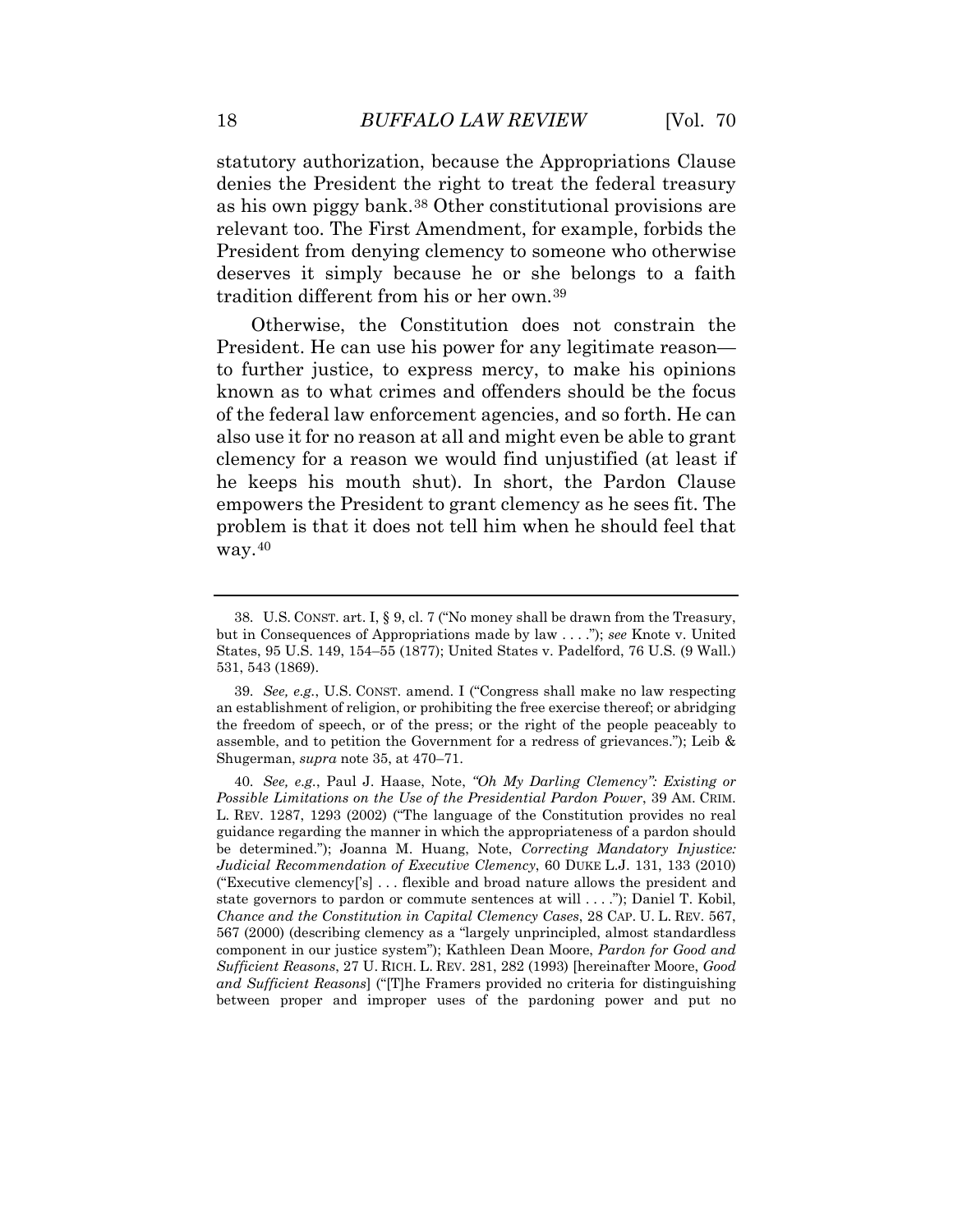#### B. *Non-Textual Sources of Guidance*

If the President were to look elsewhere for guidance, he would find little.[41](#page-19-0) The Supreme Court has discussed clemency on but a few occasions,[42](#page-19-1) and its decisions do not say much that a President would find helpful. In *Herrera v. Collins*,[43](#page-19-2) the Court described the pardon power as a "'fail safe' in our criminal justice system"—the "historic remedy for preventing miscarriages of justice where the judicial process has been exhausted" but a convicted defendant can prove his innocence.[44](#page-19-3) Proof of innocence has always been the

43. 506 U.S. 390 (1993).

<span id="page-19-3"></span><span id="page-19-2"></span>44. *Id*. at 411–12, 415 (quoting KATHLEEN DEAN MOORE, PARDONS: JUSTICE, MERCY, AND THE PUBLIC INTEREST 131 (1989)); *see also* Kansas v. Marsh, 548 U.S. 163, 193 (2006) (Scalia, J., concurring) ("Reversal of an erroneous conviction on appeal or on habeas, or the pardoning of an innocent condemnee through executive clemency, demonstrates not the failure of the system but its success. Those devices are part and parcel of the multiple assurances that are applied before a death sentence is carried out."); Dretke v. Haley, 541 U.S. 386, 399 (2004) (Kennedy, J., dissenting) ("Among its benign if too-often ignored objects, the

constitutional limit on the president's use of that power, except to prohibit pardons in cases of impeachment."); Rosenzweig, *supra* note 10, at 597.

<span id="page-19-0"></span><sup>41.</sup> For a lengthy discussion of other potential sources, see Paul J. Larkin, Jr., *Guiding Presidential Clemency Decision Making*, 18 GEO. J.L. & PUB. POL'Y 451 (2020) [hereinafter Larkin, *Guiding Clemency*]. This section draws on that treatment.

<span id="page-19-1"></span><sup>42.</sup> The Pardon Clause has been the subject of relatively few Supreme Court decisions. For cases discussing issues arising in connection with presidential clemency, see, for example, *Harbison v. Bell*, 556 U.S. 180 (2009); *Schick v. Reed*, 419 U.S. 256 (1974); *Biddle v. Perovich*, 274 U.S. 480 (1927); *Ex parte Grossman*, 267 U.S. 87 (1925); *Burdick v. United States*, 236 U.S. 79 (1915); *Jenkins v. Collard*, 145 U.S. 546 (1892); *Hart v. United States*, 118 U.S. 62 (1886); *Young v. United States*, 97 U.S. 39 (1877); *Knote v. United States*, 95 U.S. 149 (1877); *United States v. Klein*, 80 U.S. (13 Wall.) 128 (1872); *United States v. Padelford*, 76 U.S. (9 Wall.) 531 (1869); *In re Armstrong's Foundry*, 73 U.S. (6 Wall.) 766 (1867); *Ex parte Garland*, 71 U.S. (4 Wall.) 333 (1866); *Ex parte Wells*, 59 U.S. (18 How.) 307 (1855); *United States v. Wilson*, 32 U.S. (7 Pet.) 150 (1833). For cases discussing issues arising in connection with gubernatorial clemency, see, for example, *Cavazos v. Smith*, 565 U.S. 1 (2011); *Ohio Adult Parole Auth. v. Woodard*, 523 U.S. 272 (1998); *Herrera v. Collins*, 506 U.S. 390 (1993) (in the interest of full disclosure, I was one of the lawyers who represented the United States in *Herrera*); *Conn. Bd. of Pardons v. Dumschat*, 452 U.S. 458 (1981); *Gregg v. Georgia*, 428 U.S. 153 (1976) (plurality opinion); *Solesbee v. Balkcom*, 339 U.S. 9 (1950).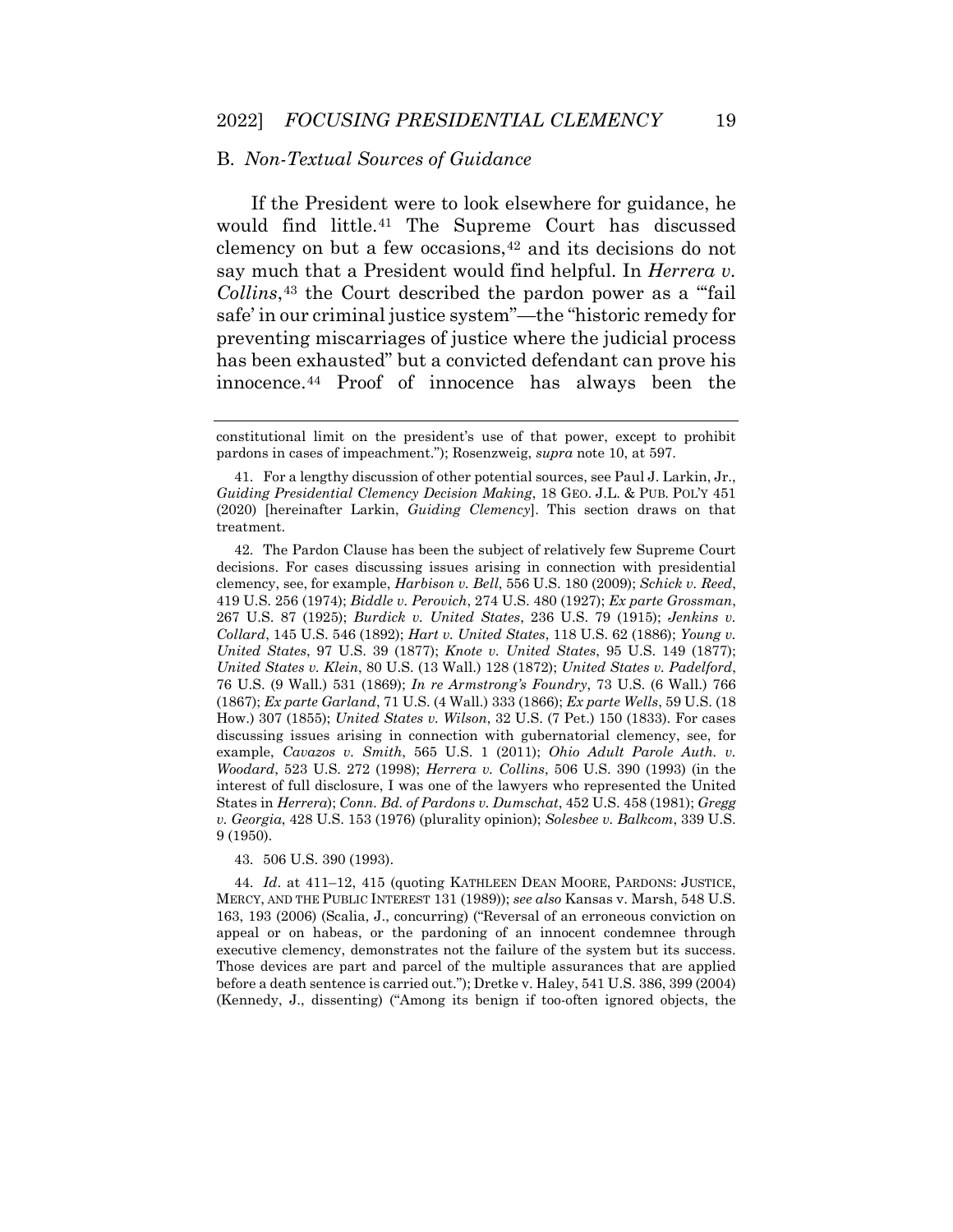archetypical case of an injustice that clemency can and should rectify.[45](#page-20-0) A case with irrefutable proof that the applicant is innocent—perhaps because newly discovered evidence, such as DNA test results, proves that someone else committed the crime—is an easy case for a pardon.[46](#page-20-1)

Yet in *Herrera*, aside from the fact that defendant could not establish his own innocence,<sup>[47](#page-20-2)</sup> the Court told the

45. *See, e.g.*, *Herrera*, 506 U.S. at 411–12; U.S. DEP'T OF JUSTICE, 3 ATTORNEY GENERAL'S SURVEY OF RELEASE PROCEDURES: PARDON 73 (1939); EDWIN MONTEFIORE BORCHARD, CONVICTING THE INNOCENT (2012) (1932).

<span id="page-20-1"></span><span id="page-20-0"></span>46. Of course, that assumes a prisoner can obtain DNA evidence. A prisoner has no constitutional right to demand that the government subject evidence to DNA testing. *See* Dist. Att'y's Off. for the Third Jud. Dist. v. Osborne, 557 U.S. 52, 74–75 (2009) (rejecting that claim). The well-known Innocence Project has obtained test results for some prisoners, see *infra* note 80, but its funds only go so far.

<span id="page-20-2"></span>47. *Herrera*, 506 U.S. at 417–19. Leonel Herrera was convicted of murdering one police officer and pleaded guilty to murdering a second one. One night late in September 1981, Herrera was transporting marijuana by car. He came across and killed Texas Department of Public Safety Officer David Rucker on a stretch of highway about six miles east of Los Fresnos, Texas. Herrera sped away from the scene of the crime in the direction of Los Fresnos. Unaware of Herrera's first murder, Los Fresnos Police Officer Enrique Carrisalez saw Herrera speeding and, together with his partner, Officer Enrique Hernandez, stopped Herrera. Officer Carrisalez approach Herrera's vehicle while Officer Hernandez remained in the patrol car. As Officer Carrisalez approach Herrera, Herrera opened his door, exchanged a few words with Carrisalez, and then shot Carrisalez in the chest. Officer Hernandez witnessed the shooting from their patrol car and identified Herrera as the slayer. While hospitalized and before succumbing to his wound, Carrisalez gave a declaration that Herrera had shot him. There was also physical evidence tying Herrera to the murder. When arrested, Herrera had a handwritten letter on him strongly suggesting that he was responsible for killing Rucker. The car Herrera was driving was registered to his "live-in" girlfriend. Herrera's Social Security card was found alongside Rucker's patrol car. Blood matching Rucker's type (Type A) and differing from Herrera's (Type O) was found on Herrera's blue jeans and wallet. *Id.* at 393–95 & n.1. Eight years after his trial and in his second state habeas corpus petition, Herrera claimed that he was innocent. To support that claim, Herrera offered "the affidavits of Hector Villarreal, an attorney who had represented petitioner's brother, Raul Herrera, Sr., and of Juan Franco Palacious, one of Raul, Senior's former cellmates. Both individuals claimed that Raul, Senior, who died in 1984, had told them that he and not [Herrera]—had killed Officers Rucker and Carrisalez." *Id.* at 396. Herrera never explained why he waited so long—and, in particular, until after

clemency power can correct injustices that the ordinary criminal process seems unable or unwilling to consider.").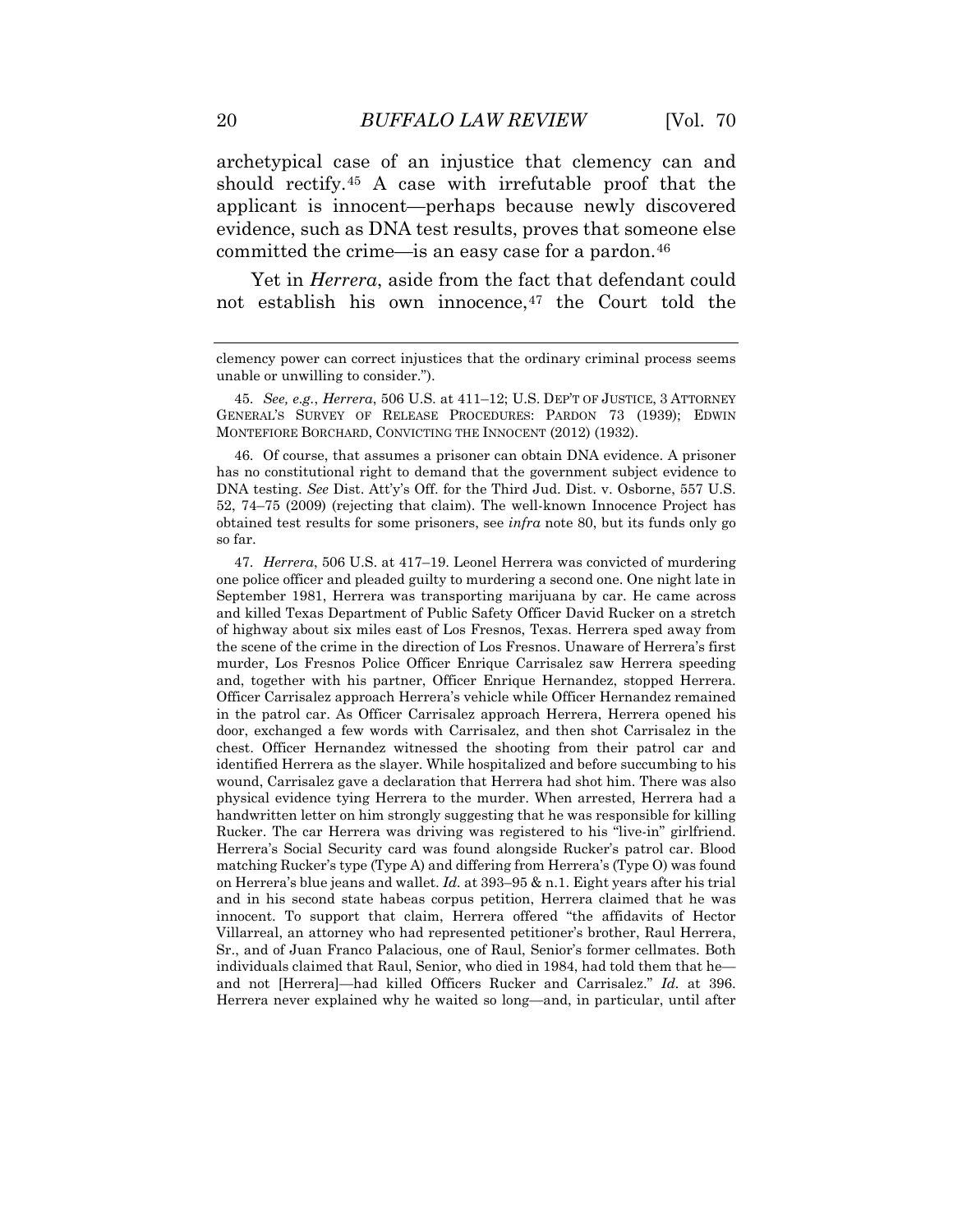President very little about when he should grant clemency. Most cases that reach the Oval Office do not involve claims of innocence. Approximately 97 percent of federal defendants plead guilty,[48](#page-21-0) which, legally speaking, is an admission of the factual elements of the crime.[49](#page-21-1) Cases like *Herrera* would be outliers in the federal system. Instead, the petitioner ordinarily is someone who has completed his sentence and seeks forgiveness because he has admitted his crime, atoned for its harms, and turned his life around, or is a prisoner who asks only that the chief executive lighten the burden of his sentence.[50](#page-21-2) *Herrera* says nothing about what a President should do in those cases: ones where the applicant is indisputably guilty but instead seeks forgiveness or mercy.

*Biddle v. Perovich* is the only other potentially helpful Supreme Court decision.[51](#page-21-3) *Perovich* is helpful because it recharacterized clemency decisions from being an example of magisterial "grace," as Chief Justice John Marshall had once described it,[52](#page-21-4) to a far more prosaic judgment that a court's

48. *See* Missouri v. Frye, 566 U.S. 134, 143 (2012).

<span id="page-21-0"></span>49. *See* Class v. United States, 138 S. Ct. 798, 804 (2018) ("The plea of guilty is, of course, a confession of all the facts charged in the indictment, and also of the evil intent imputed to the defendant." (citation omitted)); Menna v. New York, 423 U.S. 61, 62 n.2 (1975) ("[A] counseled plea of guilty is an admission of factual guilt so reliable that, where voluntary and intelligent, it quite validly removes the issue of factual guilt from the case.").

50. *See, e.g.*, Love, *Pardon Twilight*, *supra* note 5, at 1175–93, 1204–08.

51. 274 U.S. 480 (1927).

<span id="page-21-4"></span><span id="page-21-3"></span><span id="page-21-2"></span><span id="page-21-1"></span>52. In the Court's first discussion of the Pardon Clause, Chief Justice John Marshall described an award of clemency as "an act of grace, proceeding from the power intrusted with the execution of the laws," *United States v. Wilson*, 32 U.S. (7 Pet.) 150, 160 (1833), a description that the Court has reiterated in more recent times, see, for example, *Ohio Adult Parole Auth. v. Woodard*, 523 U.S. 272, 280– 81 (1998) (plurality opinion). If that description of clemency were correct, then it would be the President's prerogative to decide when, to whom, and how to grant it, and no one could persuasively claim to be entitled to receive it. MOORE, *supra* note 44, at 282. Today, however, we disallow the federal government, including the President, from discriminating against individuals on certain grounds, such as race, religion, political affiliation, and the like. The *Wilson* characterization is

the allegedly responsible party had died—before offering his evidence of innocence. Herrera also never explained why, if he was innocent, he pleaded guilty to the murder of Officer Rucker. *Id.* at 417–19.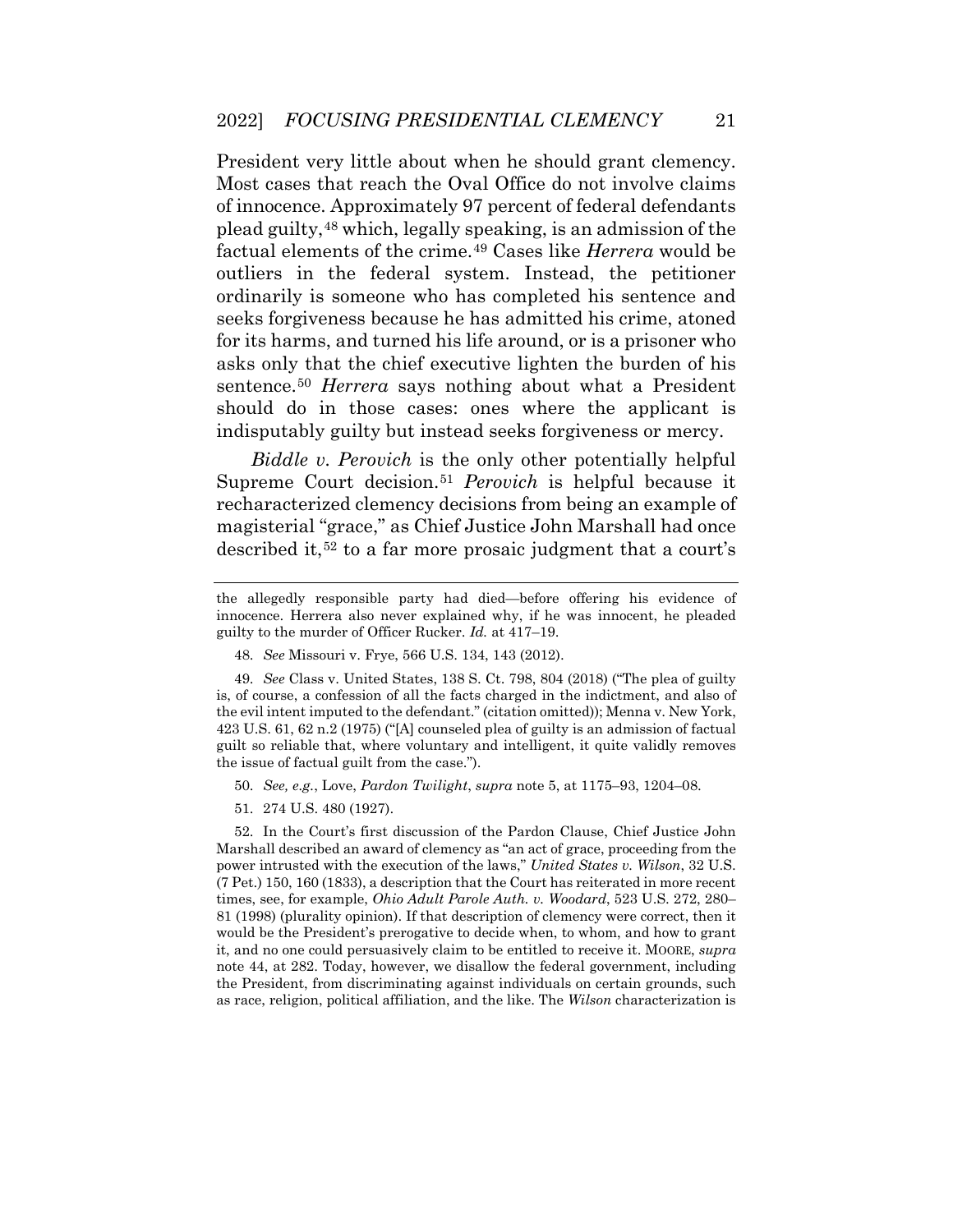judgment or punishment was unnecessary or excessive. As Justice Oliver Wendell Holmes explained, a pardon is "not a private act of grace from an individual happening to possess power," but "the determination of the ultimate authority that the public welfare will be better served by inflicting less than what the judgment fixed."[53](#page-22-0) That is why, as the Court held in *Perovich*, an offender cannot refuse a commutation: it is not a gift he can decline.<sup>[54](#page-22-1)</sup> Holmes's description, however, identifies the justification for clemency or a description of what it entails, not a prerequisite for its grant. *Perovich* states the issue posed by every clemency petition, but it does not help the President decide whether he serves the public by granting clemency to *this* applicant. An exhortation to serve the public is little better than nothing at all.

The Supreme Court's other Pardon Clause decisions do not assist a President make individual clemency judgments. The Court has avoided identifying a useful standard for clemency decision-making on the ground that it is beyond the proper role for federal courts.[55](#page-22-2) Instead, the Court has limited itself to using extraordinarily expansive terms to describe the President's Pardon Clause authority. For example, *United States v. Klein* described the President's pardon power as being "without limit,"[56](#page-22-3) but, as I have explained, that description is incorrect.[57](#page-23-0) The Court's 1974 decision in *Schick v. Reed* stated that the President's clemency power "flows from the Constitution alone, not from

therefore archaic.

<sup>53.</sup> Biddle v. Perovich, 274 U.S. 480, 486 (1927).

<span id="page-22-0"></span><sup>54.</sup> *Perovich* involved a commutation, not a pardon, but the Court's rationale applies to all forms of clemency.

<span id="page-22-2"></span><span id="page-22-1"></span><sup>55.</sup> *See* Cavazos v. Smith, 565 U.S. 1, 8–9 (2011) (describing clemency (in a state case) as "a prerogative granted to executive authorities to help ensure that justice is tempered by mercy" and noting that "[i]t is not for the Judicial Branch to determine the standards for this discretion.").

<span id="page-22-3"></span><sup>56. 80</sup> U.S. (13 Wall.) 128, 148 (1872). The Court's description in *Ex parte Garland*, 71 U.S. (4 Wall.) 333, 380 (1867), of the pardon power as being "unlimited," suffers from the same flaws.

<sup>57.</sup> *Supra* text accompanying notes 29–39.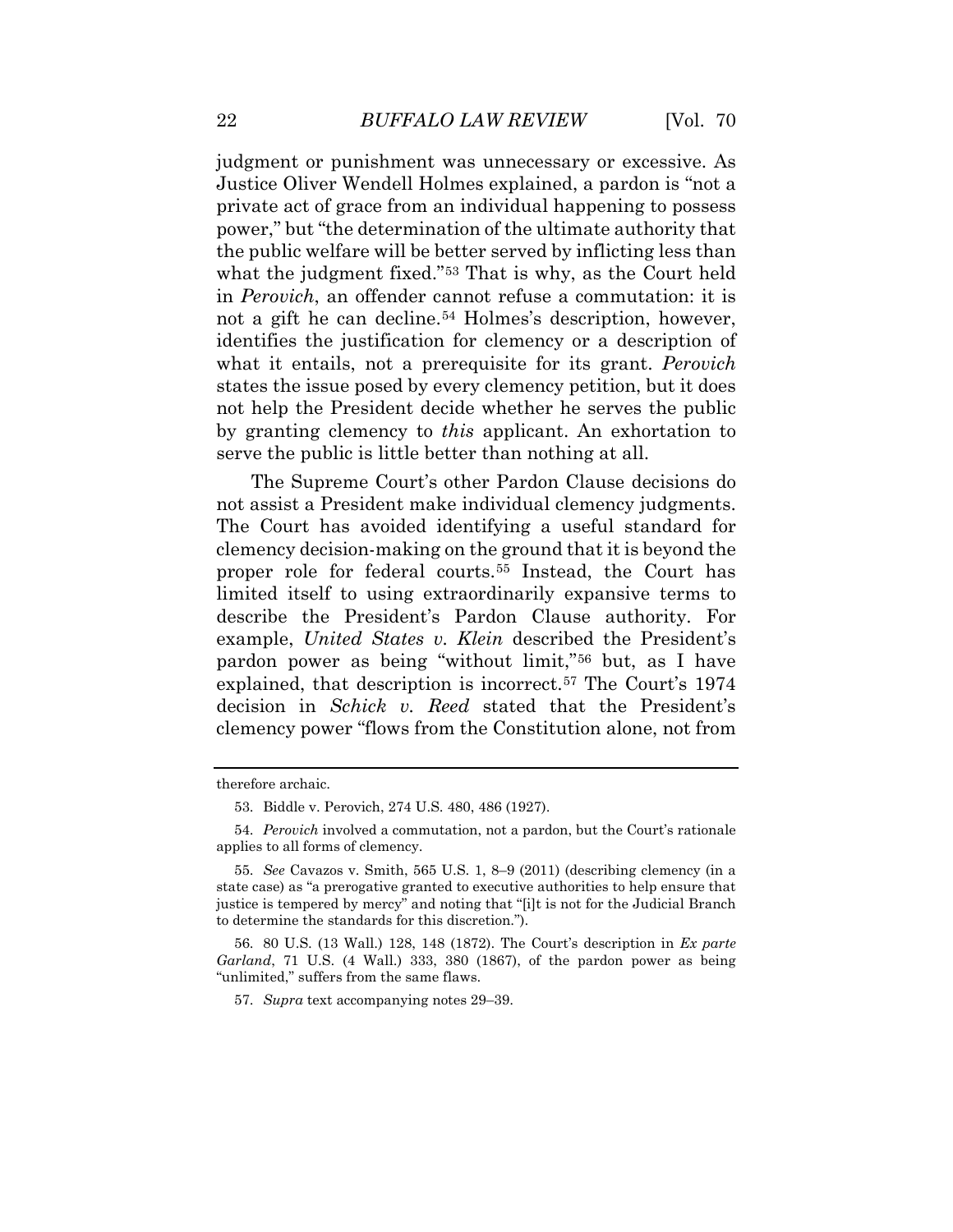any legislative enactments, and that it cannot be modified, abridged, or diminished by the Congress.["58](#page-23-1) Descriptions like those are useful if the issue is whether Congress or the courts have trespassed on the President's authority. They are not helpful to a President trying to decide whether a particular John or Jane Doe should receive relief.

Now we turn to history and tradition. Clemency is the law's version of mercy, and it has a history almost as old.<sup>[59](#page-23-2)</sup> The English Crown has regularly exercised that power since the days of the early kings, $60$  and they handed the power off to colonial governors in America.<sup>[61](#page-23-4)</sup> The states have had a clemency power since their origin (although they disagreed

60. *See, e.g.*, 4 BLACKSTONE, *supra* note 2, at \*397; COKE, *supra* note 2, at 233; J.M. BEATTIE, CRIME AND THE COURTS IN ENGLAND, 1660–1800, at 430–449 (1986); J.H. Baker, *Criminal Courts and Procedure at Common Law*, *in* CRIME IN ENGLAND, 1550–1800, at 44–45 (J.S. Cockburn ed., 1977); J.A. SHARPE, CRIME IN EARLY MODERN ENGLAND, 1550–1750, at 68, 145 (1984). *See generally* HEWITT, *supra* note 2; KESSELRING, *supra* note 2; LACEY, *supra* note 2; C.H. ROLPH, THE QUEEN'S PARDON (1978); Grupp, *supra* note 2; McSweeney, *supra* note 2.

<span id="page-23-4"></span><span id="page-23-3"></span>61. *See generally* Duker, *supra* note 2. For example, the Virginia Charter of 1609 granted the governor "full and absolute Power and Authority to correct, punish, pardon, govern, and rule" all English subjects in the colony. 7 FRANCIS NEWTON THORPE, THE FEDERAL AND STATE CONSTITUTIONS, COLONIAL CHARTERS, AND OTHER ORGANIC LAWS OF THE STATE, TERRITORIES, OR COLONIES NOW OR HERETOFORE FORMING THE UNITED STATES OF AMERICA 3800–01 (2016) (1909). The Crown delegated similar authority to the proprietor, the chief executive official, or the royal governor in the other colonies. GREENBERG, *supra* note 2, at 127–32; RANKIN, *supra* note 2, at 109–13; Duker, *supra* note 2, at 498–500.

<sup>58. 419</sup> U.S. 256, 266 (1974).

<span id="page-23-2"></span><span id="page-23-1"></span><span id="page-23-0"></span><sup>59.</sup> *See, e.g.*, *Genesis* 4:11–16 (describing the Mark of Cain); *Matthew* 27:15– 23 (describing Pontius Pilate's decision to pardon Barabbas during Passover); William W. Smithers, *The Use of the Pardoning Power*, 52 ANNALS AM. ACAD. POL. & SOC. SCI. 61, 62 (1914) (The clemency power "has never been overlooked . . . since the dawn of history."). The Code of Hammurabi in Mesopotamia, one of the earliest legal codes, has a provision for clemency. CROUCH, *supra* note 2, at 10– 11. Greek and Roman rulers, as well as the earliest English, Scottish, and Irish kings, exercised that power. For discussions of clemency in the days of the Greek and Roman Empires, see generally KONSTAN, *supra* note 2; DOWLING, *supra* note 2; GRISWOLD, *supra* note 2; Lanni, *supra* note 2. For a discussion of clemency in the pre- and early common law days of England, see KELHAM, *supra* note 2, at 63–65, 86, 88. *See generally* HURNAND, *supra* note 2; ROBERTSON, *supra* note 2.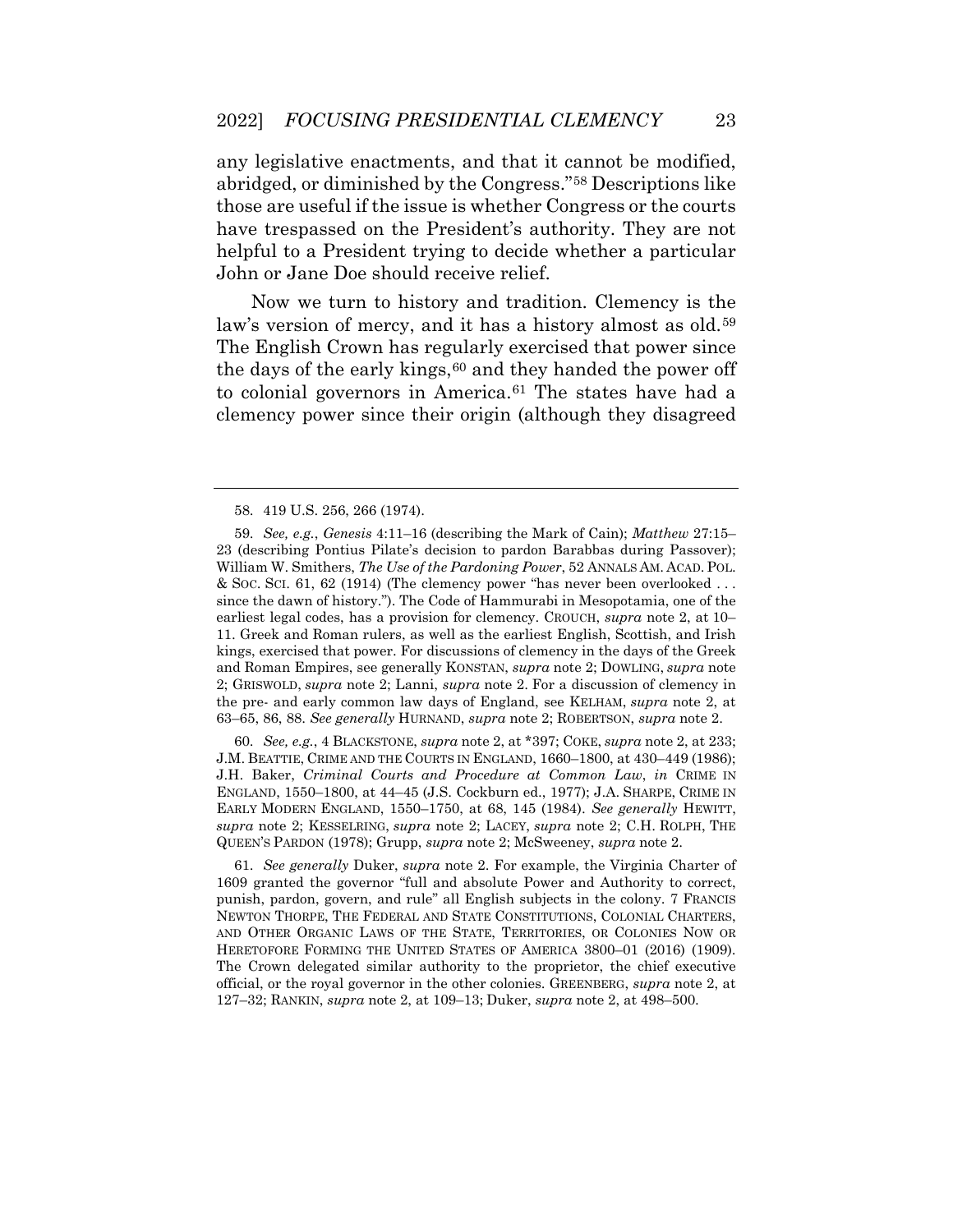over which branch of government should possess it).[62](#page-24-0) As noted above, the Framers vested that power in the President, <sup>[63](#page-24-1)</sup> and, beginning with George Washington,

<span id="page-24-1"></span><span id="page-24-0"></span>63. Clemency was the subject of little discussion at the Convention of 1787. Duker, *supra* note 2, at 501–06; *see also Ex parte* Grossman, 267 U.S. 87, 112 (1925); Todd David Peterson, *Congressional Power over Pardon and Amnesty: Legislative Authority in the Shadow of Presidential Prerogative*, 38 WAKE FOREST L. REV. 1225, 1229–30 (2003). The Framers agreed that the new nation required a chief executive officer, and both basic models—the Virginia Plan and the New Jersey Plan—created one. Neither plan, however, vested that executive with clemency authority. Alexander Hamilton and John Rutledge proposed adding a provision granting the chief executive pardon authority. The Hamilton-Rutledge proposal resembled the English Act of Settlement of 1701: the chief executive could excuse someone from a crime or its punishment, but he could not prevent the Congress from removing a government official from office. The Convention accepted their proposal. Once it had accepted the Hamilton-Rutledge proposal, the Convention spent little time debating the pardon authority. Duker, *supra* note 2, at 501–06. The Convention did reject proposals to limit its reach. Roger Sherman moved to limit the power to grant a reprieve until the next session of the Senate and to require the Senate to concur in the granting of a pardon. 2 THE RECORDS OF THE FEDERAL CONVENTION OF 1787, at 419 (Max Farrand ed., 1911) [hereinafter FARRAND]. George Mason opposed Sherman's proposal on the ground that the Senate already would enjoy excessive authority. *Id*. Edmund Randolph would have exempted treason from the category of pardonable offenses. *Id*. at 626. James Iredell opposed the exemption for two reasons: the exemption did not exist under English law, and the likelihood of the President committing treason was "very slight." PAMPHLETS ON THE CONSTITUTION OF THE UNITED STATES 351– 52 (Paul Leicester Ford ed., 2012) (1968)); *see* Duker, *supra* note 2, at 502–04. The Convention rejected each proposal. *See* 2 FARRAND, *supra*, at 419, 626. Luther Martin sought to make the pardon power a purely post-conviction remedy. Martin withdrew his proposal once James Wilson pointed out that a pre-trial pardon might be necessary to secure the testimony of accomplices. Duker, *supra* note 2, at 501–02.

The Pardon Clause also occasioned little discussion at the state ratifying conventions. *Id*. at 505; *see also, e.g.*, THE FEDERALIST No. 74, at 473 (Alexander Hamilton) (Clinton Rossiter ed., 1961) ("Humanity and good policy conspire to dictate, that the benign prerogative of pardoning should be as little as possible fettered or embarrassed."); 4 BLACKSTONE, *supra* note 2, at \*401 ("[T]he king may

<sup>62.</sup> *See, e.g.*, *In re* Flournoy, 1 Ga. 606, 607 (1846); State v. Alexander, 76 N.C. 231, 231 (1877); Diehl v. Rodgers, 32 A. 424, 426 (Pa. 1895); JENSEN, *supra* note 3; STRANGE, *supra* note 31; SMITHERS, *supra* note 31. After the Revolution, state legislatures often shared the clemency power with governors or controlled its exercise. Today, governors generally have the same plenary clemency authority as the President, but a few can grant relief only upon an affirmative recommendation from a state board. Elizabeth Rapaport, *Retribution and Redemption in the Operation of Executive Clemency*, 74 CHI.-KENT L. REV. 1501, 1505–06 (2000).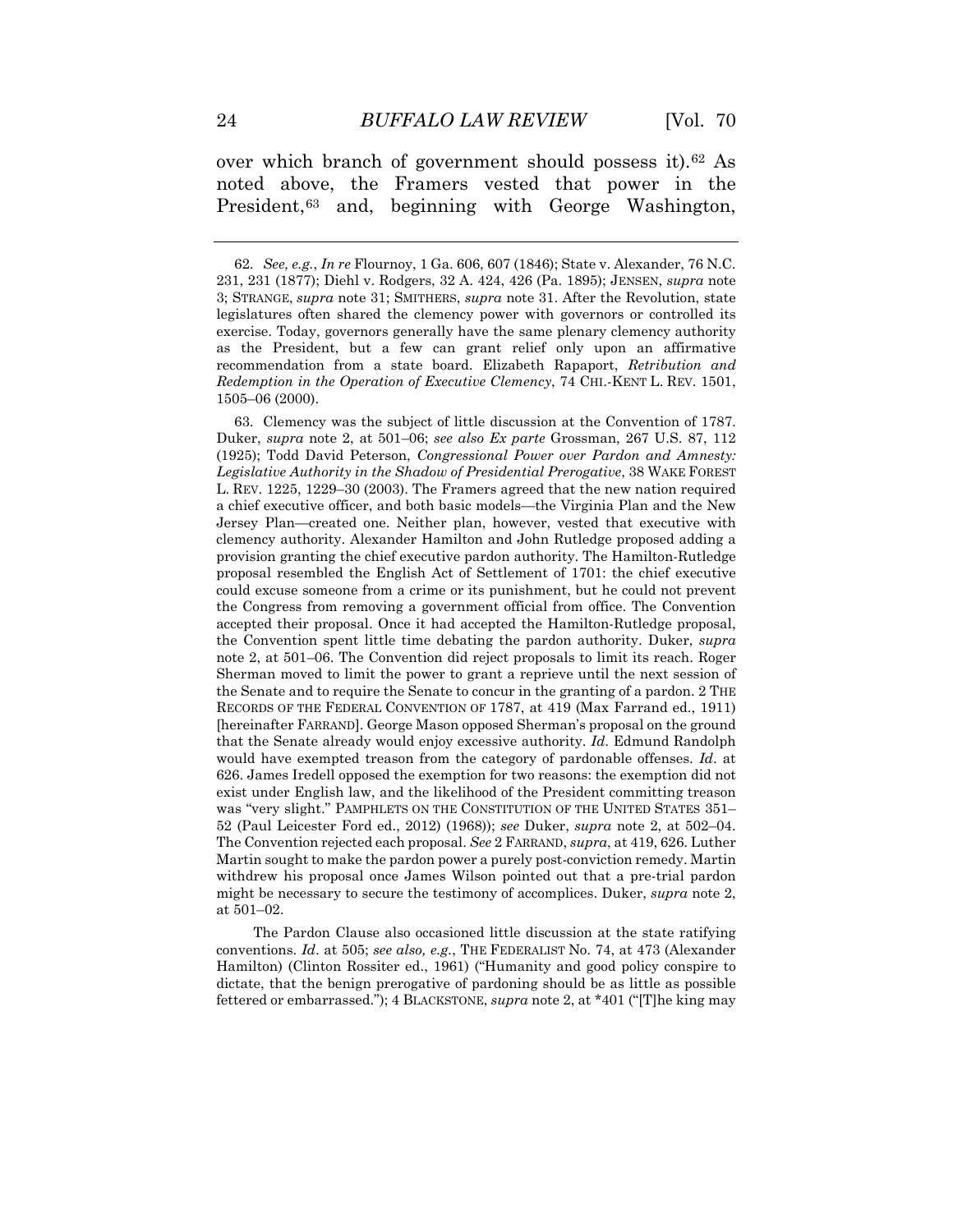Presidents until recently used it often.<sup>[64](#page-25-0)</sup>

Nonetheless, no sitting or former President has created a useful set of principles, or even a "go-by," for his own use or for successors.[65](#page-25-1) Our fifth President adopted the Monroe Doctrine, Abraham Lincoln issued the Emancipation Proclamation, and Woodrow Wilson had his Fourteen Points, but no President has seen fit to offer a comprehensive and objective approach to clemency. Presidents have granted clemency for good reasons—such as distrust in the accuracy of a conviction, belief that a sentence is too punitive, and the need to reward exemplary conduct—as well as some bad ones—such as payback to cronies.[66](#page-25-2) Even William Howard

65. One made, at best, a passing effort. *See infra* note 67.

<span id="page-25-2"></span><span id="page-25-1"></span><span id="page-25-0"></span>66. Some Presidents have abused their authority. Bill Clinton was twice guilty of that offense. He offered conditional commutations to members of a Puerto Rican terrorist group very possibly to persuade the Puerto Rican community to vote for his wife Hillary, who was campaigning for the US Senate, and for Vice President Al Gore, who was running for President. *See, e.g.*, Margaret Colgate Love, *Of Pardons, Politics, and Collar Buttons: Reflections on the President's Duty to be Merciful*, 27 FORDHAM URB. L. REV. 1483, 1484 (2000) [hereinafter Love, *Merciful*]. Later, during his last 24 hours in office, Clinton "grant[ed] pardons and commutations the same way that a drunken sailor on shore leave spends money." Larkin, *Revitalizing Clemency*, *supra* note 5, at 881. Oftentimes, clemency recipients had White House connections or had contributed to the President's party or Presidential library. One recipient, Marc Rich, was a fugitive from justice. *See* Alschuler, *supra*, note 15, at 1168 ("In 1215, the Magna Carta declared, 'To no one will we sell, to none will we deny or delay, right or justice.' In the administration of President Bill Clinton, the charter's pledge was broken." (footnote omitted)); Love, *Pardon Twilight*, *supra* note 5. Other Presidents have come under fire as well. *See, e.g.*, STEPHANOS BIBAS, THE MACHINERY OF CRIMINAL JUSTICE 24 (2012) ("Presidential clemency is criticized as a perk for the rich and powerful, ranging from vice-Presidential aide I. Lewis Libby to fugitive commodities trader Marc Rich."); Stephen L. Carter, *The Iran-Contra Pardon Mess*, 29 HOUSTON L. REV. 883, 883–87 (1992) (criticizing George H.W. Bush's Iran-Contra pardons); Jeffrey Crouch, *Presidential Misuse of the Pardon Power*, 38 PRESIDENTIAL STUD. Q. 722, 722, 731 (2008) (criticizing George

extend his mercy upon what terms he pleases, and may annex to his bounty a condition, either precedent or subsequent, on the performance whereof the validity of the pardon will depend; and this by the common law.").

<sup>64.</sup> *See, e.g.*, CROUCH, *supra* note 2, at 40–45, 55–56; Duker, *supra* note 2, at 511–16; Love, *Pardon Twilight*, *supra* note 5; Ruckman, *21st Century*, *supra* note 5, at 470; Ruckman, *Seasonal Clemency*, *supra* note 5, at 27; *see also* Larkin, *Revitalizing Clemency*, *supra* note 5, at 854–55.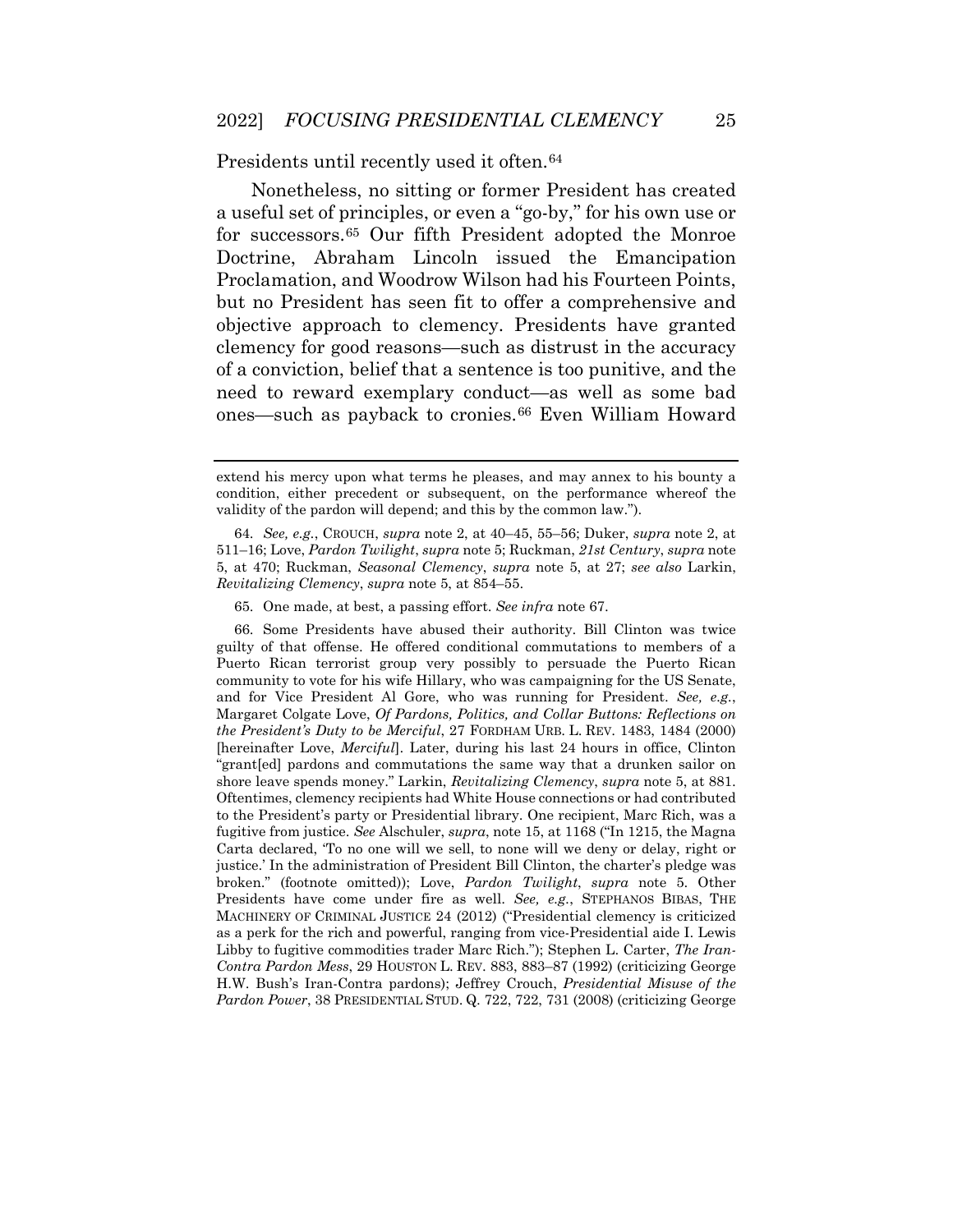Taft—who was the 27th President before he became the 10th Chief Justice and therefore had a unique perspective on clemency—never offered a useful approach. He just repeated what Justice Holmes wrote in *Perovich*, which was not helpful.[67](#page-26-0)

Moreover, although Presidents rely on the Justice Department's advice in individual cases, Presidents have not directed the Justice Department to devise a recommended decision-making process. The Office of the Pardon Attorney (OPA) has drafted standards for its use in making pardon and commutation decisions, and those standards identify a variety of factors relevant to any clemency decision.<sup>[68](#page-26-1)</sup> Nonetheless, the OPA standards do not focus the President's judgment in the same manner as a decision tree would. The standards leave the President with the burden of making a totality of the circumstance's judgment. Some current or former Justice Department officials involved in the clemency process have offered their opinions on general principles that Presidents should use.[69](#page-26-2) General principles are a good

68. *See* JUSTICE MANUAL tit. 9, § 9-140.112 (Apr. 2018).

<span id="page-26-2"></span><span id="page-26-1"></span><span id="page-26-0"></span>69. *See, e.g.*, U.S. DEP'T OF JUSTICE, 3 ATTORNEY GENERAL'S SURVEY OF RELEASE PROCEDURES: PARDONS (1939); Charles J. Bonaparte, *The Pardoning Power*, 19 YALE L.J. 603 (1910) (former US Attorney General); Margaret Colgate Love, *Reinventing President's Pardon Power*, 20 FED. SENT'G REP. 5, 5 (2007) [hereinafter Love, *Reinventing Pardons*] (former Pardon Attorney); Samuel T. Morison, *The Politics of Grace: On the Moral Justification of Executive Clemency*, 9 BUFF. CRIM. L. REV. 1, 1 (2005) (Attorney-Advisor within the Office of the Pardon Attorney at time of publication); *cf*. Janice Rogers Brown, *The Quality of Mercy*, 40 UCLA L. Rev. 327, 327 (1992) (former counsel to California Governor Pete Wilson at publication, and now a former federal judge).

H.W. Bush's Iran-Contra pardons, Clinton's "midnight pardons," and President George W. Bush's commutation of the sentence imposed on Scooter Libby); James N. Jorgensen, *Federal Executive Clemency Power: The President 's Prerogative to Escape Accountability*, 27 U. RICH. L. REV. 345, 345–46 (1993) (criticizing George H.W. Bush's Iran-Contra pardons). Trump might have set a new, higher bar for abuse. *See supra* notes 18–20 and accompanying text.

<sup>67.</sup> *See Ex parte* Grossman, 267 U.S. 87, 121 (1925) (Taft, C.J.) ("Our Constitution confers this discretion on the highest officer in the nation in confidence that he will not abuse it."); WILLIAM HOWARD TAFT, OUR CHIEF MAGISTRATE AND HIS POWERS 121 (2011) (1925) ("The only rule that he [viz., the President] can follow is that he shall not exercise it against the public interest.").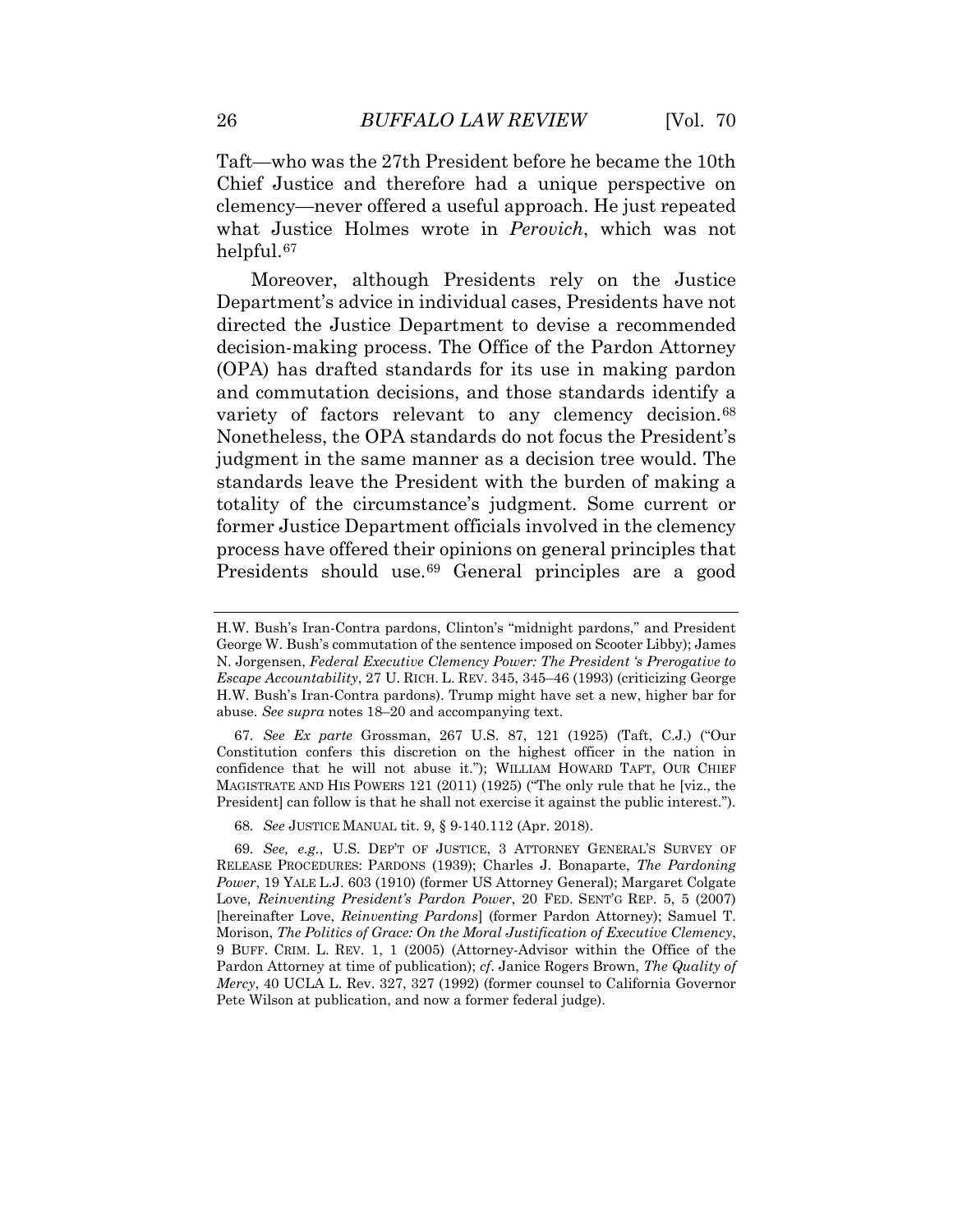starting point, but when it comes to considering specific cases, they are not a helpful decision-making tool.

Does legal scholarship offer the President much assistance? Again, the answer is, "No." Most recent scholarship has focused on the structure of the clemency process or the hurdles that applicants must overcome to obtain relief.[70](#page-27-0) Some scholars have addressed the substantive aspects of clemency and, for example, have urged the President to be more merciful in his decisions than the occupants of the White House have been over the last 40 years.[71](#page-28-0) Even scholars, however, have not proposed an

71. *See generally* Rachel E. Barkow, *The Politics of Forgiveness: Reconceptualizing Clemency*, 21 FED. SENT'G REP. 153 (2009); Chad Flanders, *Pardons and the Theory of the "Second-Best*,*"* 65 FLA. L. REV. 1559 (2013); Dan Markel, *Against Mercy*, 88 MINN. L. REV. 1421 (2004); Robert L. Misner, *A Strategy for Mercy*, 41 WM. & MARY L. REV. 1303 (2000). Kathleen Dean Moore's works are particularly thoughtful. *See, e.g.*, MOORE, *supra* note 44; Moore, *Good and Sufficient Reasons*, *supra* note 40.

<span id="page-27-0"></span><sup>70.</sup> *See, e.g.*, GEORGE FLETCHER, RETHINKING CRIMINAL LAW §§ 10.3.4–10.3.5, at 810–17 (1978); Mark Strasser, *The Limits of the Clemency Power on Pardons, Retributivists, and the United States Constitution*, 41 BRANDEIS L.J. 85, 89 (2002). *See generally* MARTHA MINOW, WHEN SHOULD LAW FORGIVE? (2019) [hereinafter MINOW, LAW'S FORGIVENESS]; Rachel E. Barkow, *The Ascent of the Administrative State and the Demise of Mercy*, 121 HARV. L. REV. 1332 (2008); Stephanos Bibas, *Forgiveness in Criminal Procedure*, 4 OHIO ST. J. CRIM. L. 329 (2007); David Dolinko, *Some Naive Thoughts About Justice and Mercy*, 4 OHIO ST. J. CRIM. L. 349 (2009); Clifford Dorne & Kenneth Gewerth, *Mercy in a Climate of Retributive Justice: Interpretations from a National Survey of Executive Clemency Procedures*, 25 NEW ENG. J. ON CRIM. & CIV. CONFINEMENT 413 (1999); Joshua Dressler, *Hating Criminals: How Can Something that Feels So Good Be Wrong?*, 88 MICH. L. REV. 1448 (1990); Theodore Eisenberg & Stephen P. Garvey, *The Merciful Capital Juror*, 2 OHIO ST. J. CRIM. L. 165 (2004); Heidi M. Hurd, *The Morality of Mercy*, 4 OHIO ST. J. CRIM. L. 389 (2007); Daniel T. Kobil, *Compelling Mercy: Judicial Review and the Clemency Power*, 9 U. ST. THOMAS L.J. 698 (2012); Daniel T. Kobil, *Should Mercy Have a Place in Clemency Decisions?*, *in* FORGIVENESS, MERCY, AND CLEMENCY 36 (Austin Sarat & Nasser Hussain eds., 2006); Stephen J. Morse, *Justice, Mercy, and Craziness*, 36 STAN. L. REV. 1485 (1984) (reviewing NORVAL MORRIS, MADNESS AND THE CRIMINAL LAW (1982)); Mary Sigler, *Mercy, Clemency, and the Case of Karla Faye Tucker*, 4 OHIO ST. J. CRIM. L. 455 (2007); Carol S. Steiker, *Murphy on Mercy: A Prudential Reconsideration*, 27 CRIM. JUST. ETHICS, No. 2, Summer/Fall 2008, at 45; Carol Steiker, *Tempering or Tampering? Mercy and the Administration of Criminal Justice*, *in* Sarat & Hussain, *supra*, at 16, 23; *see also supra* note 14 (collecting authorities criticizing the Justice Department's role in the clemency process).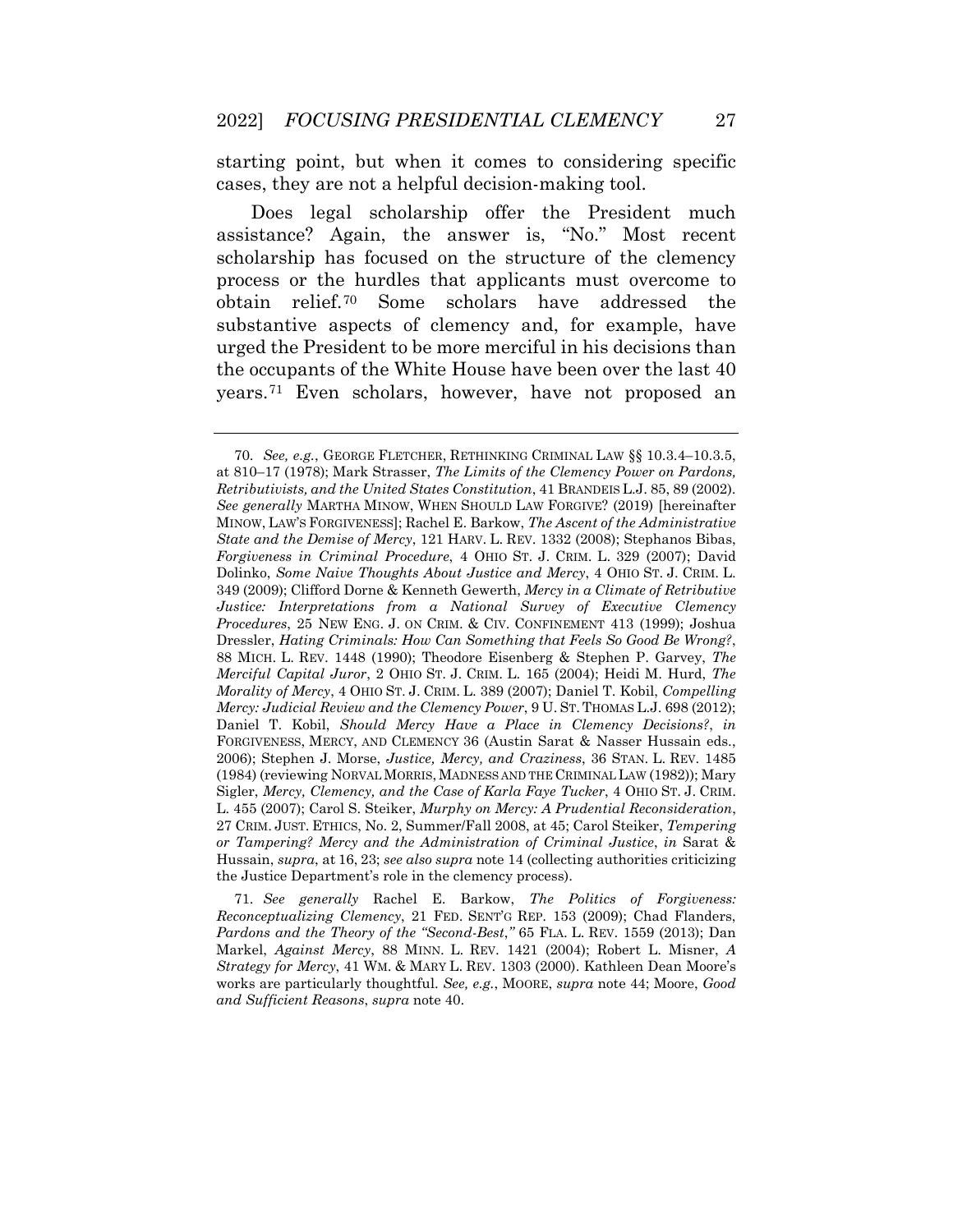objective decision-making approach, let alone anything similar to what the US Sentencing Commission developed to implement the Sentencing Reform Act of 1984:[72](#page-28-1) a grid combining aggravating and mitigating factors of an offense with the criminal history of the offender to generate a range of months of imprisonment.[73](#page-28-2)

Another possibility is scholarship in the field of moral philosophy. Western religion, ethics, literature, art, music, and philosophy have celebrated and treasured the virtue of mercy.[74](#page-28-3) Scholars and artists have discussed the meaning of

<sup>72.</sup> Pub. L. No. 98-473, Ch. II, 98 Stat. 2031 (codified as amended at 18 U.S.C. § 3551 and 28 U.S.C. §§ 991-98).

<span id="page-28-0"></span><sup>73.</sup> *See* U.S. SENT'G COMM'N, SENTENCING GUIDELINES 407 (2018) (Sentencing Table). Initially mandatory, the Sentencing Guidelines are now merely advisory. *See* United States v. Booker, 543 U.S. 220, 246 (2005).

<span id="page-28-3"></span><span id="page-28-2"></span><span id="page-28-1"></span><sup>74.</sup> For religion and ethics, see, for example, *Matthew* 5:7 (the Beatitudes: "Blessed are the merciful: for they shall obtain mercy."); *John* 8:2–11 ("'Neither do I condemn thee: go, and sin no more.'"); ANTHONY BASH, FORGIVENESS AND CHRISTIAN ETHICS (2010); MARTHA MINOW, BETWEEN VENGEANCE AND FORGIVENESS (1998) [hereinafter MINOW, VENGEANCE AND FORGIVENESS]; GEIKO MULLER-FAHRENHOLZ, THE ART OF FORGIVENESS: THEOLOGICAL REFLECTIONS ON HEALING AND RECONCILIATION (1997); REINHOLD NIEBUHR, JUSTICE AND MERCY (1974). For literature, see, for example, WILLIAM LANGLAND, PIERS PLOWMAN (Oxford World's Classics Reissue ed. 2009) (1367–70); John Milton, *Paradise Lost*, Bk. X, in THE COMPLETE POEMS (Penguin Classics ed. 1999); WILLIAM SHAKESPEARE, MEASURE FOR MEASURE act 2, sc. 2; WILLIAM SHAKESPEARE, THE MERCHANT OF VENICE act 4, sc. 1. For art, see, for example, Rembrandt, *The Return of the Prodigal Son* (c. 1661–1669); Peter Paul Rubens, *Daniel in the Lions' Den* (c. 1614–1616). For music, listen to Lin Manuel Miranda, *It's Quiet Uptown*, YOUTUBE (Feb. 20, 2017), https://www.youtube.com/watch?v =vjEoOeXId1k (from the musical *Hamilton*). For moral philosophy, see, for example, CHARLES L. GRISWOLD, FORGIVENESS: A PHILOSOPHICAL EXPLORATION (2d ed. 2007); CHRISTOPHER D. MARSHALL, BEYOND RETRIBUTION: A NEW TESTAMENT VISION FOR JUSTICE, CRIME, AND PUNISHMENT (2001); MARTHA C. NUSSBAUM, ANGER AND FORGIVENESS: RESENTMENT, GENEROSITY, JUSTICE (2016); LINDA RADZIK, MAKING AMENDS: ATONEMENT IN MORALITY, LAW, AND POLITICS (2011); DOING JUSTICE TO MERCY: RELIGION, LAW, AND CRIMINAL JUSTICE (Jonathan Rothchild et al. eds., 2012); AUSTIN SARAT, MERCY ON TRIAL (2005); Lucy Allais, *Wiping the Slate Clean*, 36 PHIL. & PUB. AFFS. 33 (2008); Joseph Beatty, *Forgiveness*, 7 AM. PHIL. Q. 246 (1970); Christopher Bennett, *The Limits of Mercy*, 17 RATIO 1 (2004); David Cartwright, *Revenge, Punishment, and Mercy: The Self-Overcoming of Justice*, 17 INT'L STUD. PHIL. 17 (1985); Lawrence H. Davis, *They Deserve to Suffer*, 32 ANALYSIS 136 (1972); R.S. Downie, *Forgiveness*, 15 PHIL. Q. 128 (1965); R.A. Duff, *The Intrusion of Mercy*, 4 OHIO ST. J. CRIM. L. 361 (2007);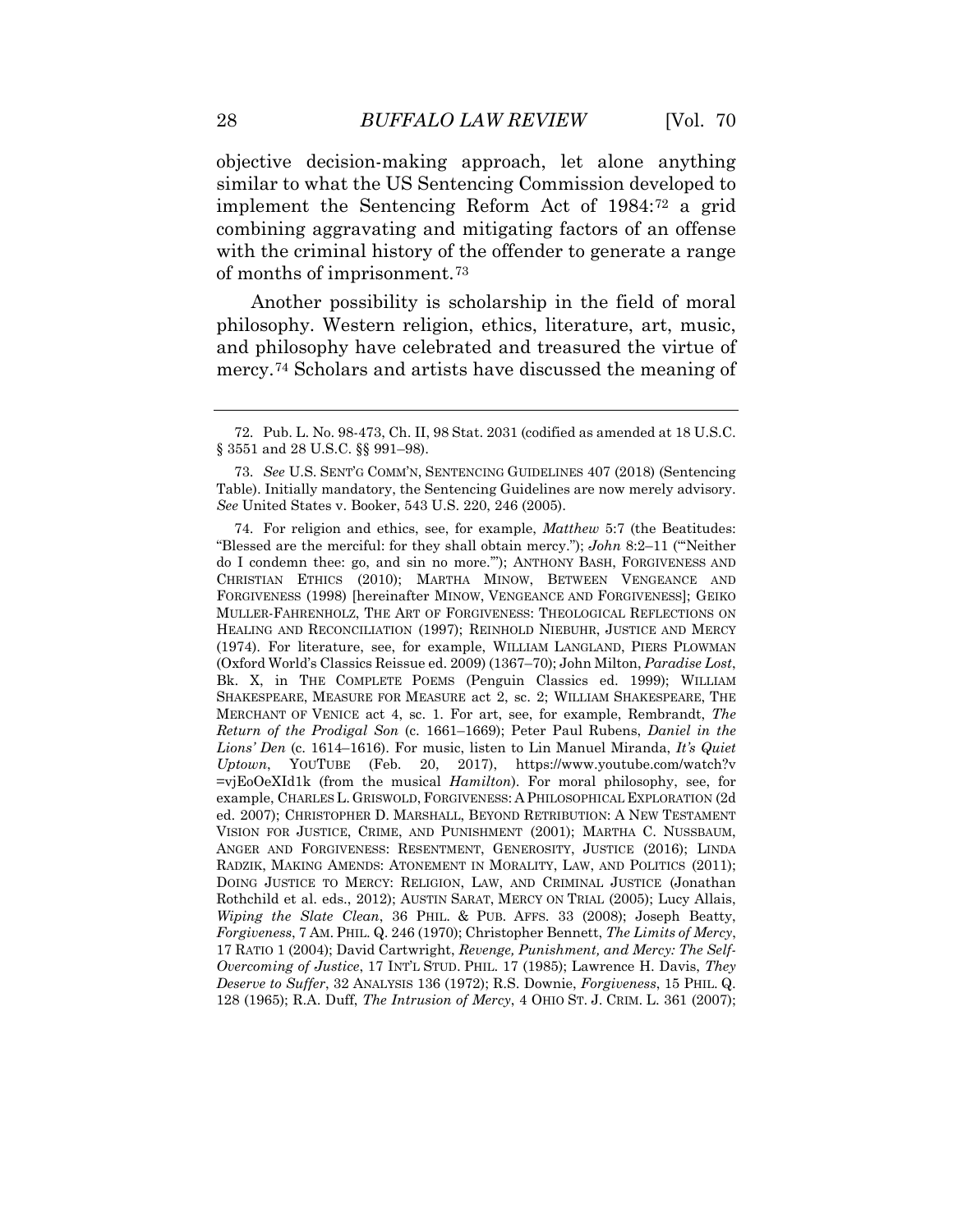concepts such as "justice," "mercy," "forgiveness," "leniency," "charity," and "metanoia," as well as the interrelationship among them, such as the sometimes competing, sometimes complementary relationships between "justice and mercy" or "forgiveness and clemency."[75](#page-29-0) Unfortunately, most of the discussion of those concepts takes place at the 30,000-foot level and would not help a President make decisions in individual cases.

#### C. *The Need for an Objective Approach*

Where does that leave us? The text of the Pardon Clause gives little guidance on how the President should exercise the authority it confers. The other traditional, potential

R.A. Duff, *Justice, Mercy, and Forgiveness*, 9 CRIM. JUST. ETHICS 51 (1990) (reviewing JEFFRIE G. MURPHY & JEAN HAMPTON, FORGIVENESS AND MERCY (1988) and MOORE, *supra* note 44); Jon Elster, *Norms of Revenge*, 100 ETHICS 862 (1990); Alan P. Hamlin, *Rational Revenge*, 101 ETHICS 374 (1991); Donald Clark Hodges, *Punishment*, 18 PHIL. & PHENOMENOLOGICAL RSCH. 209 (1957); H. Scott Hestevold, *Justice to Mercy*, 46 PHIL. & PHENOMENOLOGICAL RSCH. 281 (1985); H.J.N. Horsbrugh, *Forgiveness*, 4 CAN. J. PHIL. 269 (1974); Carla Ann Hage Johnson, *Entitled to Clemency: Mercy in the Criminal Law*, 10 LAW & PHIL. 109 (1991); Stephen Kershnar, *Mercy, Retributivism, and Harsh Punishment*, 14 INT'L J. APPLIED PHIL. 209 (2000); John Kleinig, *Mercy and Justice*, 44 PHILOSOPHY 341 (1969); Ned Markosian, *Two Puzzles About Mercy*, 63 PHIL. Q. 269 (2013); William Neblett, *The Ethics of Guilt*, 71 J. PHIL. 652 (1974); Martha C. Nussbaum, *Equity and Mercy*, 22 PHIL. & PUB. AFF. 83 (1993); Lyla H. O'Driscoll, *The Quality of Mercy*, 21 SO. J. PHIL. 229 (1983); George Rainbolt, *Mercy: In Defense of Caprice*, 31 NOUS 226 (1997); John Rawls, *Justice as Fairness*, 67 PHIL. REV. 164 (1958); H.R.T. Roberts, *Mercy*, 46 PHIL. 352 (1971); Austin Sarat & Nasser Hussain, *On Lawful Lawlessness: George Ryan, Executive Clemency, and the Rhetoric of Sparing Life*, 56 STAN. L. REV. 1307 (2004); James Sterba, *Can a Person Deserve Mercy?*, 10 J. SOC. PHIL. 11 (1979); Nigel Walker, *The Quiddity of Mercy*, 70 PHILOSOPHY 27 (1995).

<span id="page-29-0"></span><sup>75.</sup> *See, e.g.*, Claudia Card, *On Mercy*, 81 PHIL. REV. 182, 188 (1972); Alwynne Smart, *Mercy*, 43 PHIL. 345, 348 (1968). *See generally, e.g.*, JEFFRIE G. MURPHY & JEAN HAMPTON, FORGIVENESS AND MERCY (1988) [hereinafter MURPHY & HAMPTON]; FRIEDRICH NIETZSCHE, ON THE GENEALOGY OF MORALS (Penguin Classics 2014) (1887); Douglas N. Husak, *"Already Punished Enough*,*"* 18 PHIL. TOPICS 79 (1990); Nicola Lacey & Hanna Pickard, *To Blame or Forgive? Reconciling Punishment and Forgiveness in Criminal Justice*, 35 OXFORD J. LEGAL STUD. 665 (2015); Paul Lauritzen, *Forgiveness: Moral Prerogative or Religious Duty?*, 15 J. RELIGIOUS ETHICS 141 (1987); P. Twambley, *Mercy and Forgiveness*, 36 ANALYSIS 84 (1976).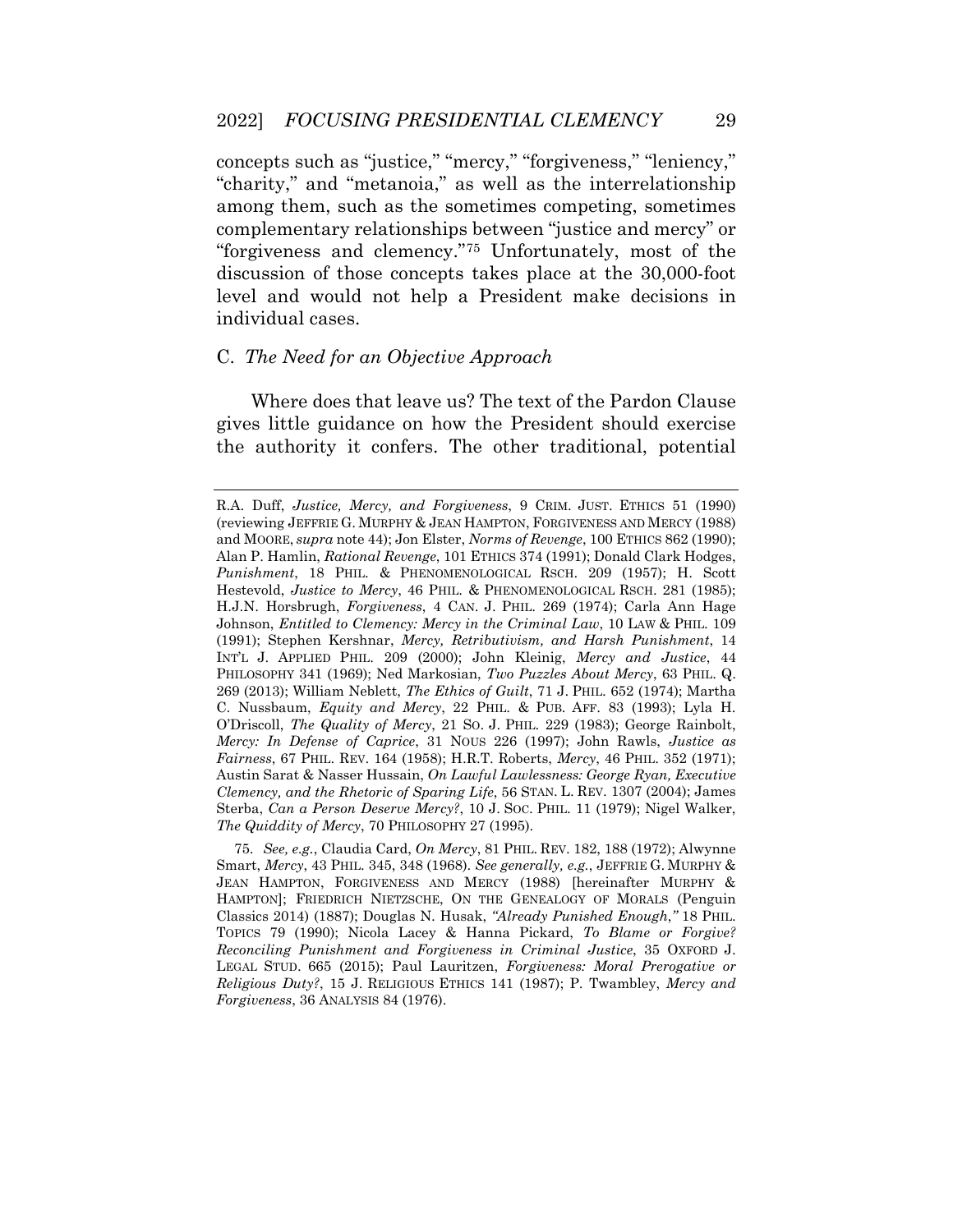sources of guidance also do not give a President the specificity he needs. The question is what approach, if any, should guide and focus a President's decision-making.

Pardons and commutations differ greatly from each other. Pardons raise definitional issues and epistemological problems. What does it mean to be "innocent"? Is that merely a factual matter (for example, the offender was in Miami when the car was stolen in Pittsburgh)? Can it also be legal (for example, he was convicted of a crime that is not a legally chargeable offense because the underlying statute is unconstitutional or his conduct is no longer a crime due to an intervening, retroactive change in the law)? Can innocence also be moral (for example, he was convicted of a crime requiring only proof of negligence or of a strict liability offense, one requiring no proof of any intent to break the law or commit harm)? Commutations, by contrast, start from the premise that the offender is guilty; the question is whether his punishment is unduly severe. The result is that commutation petitions raise line-drawing problems. When is enough, enough? Where exactly to draw the line between a reasonable and unreasonable punishment is a difficult question to answer, and reasonable people can greatly disagree over where that line should be.

I propose separate and different approaches for pardon and commutation decisions. Neither approach relies on a "totality of the circumstances" standard. In the case of pardons, on a petitioner-by-petitioner basis, the President should ask the following questions: *First*, is the petitioner innocent? *Second*, if not, was the offense(s) of conviction an isolated act or episode in an otherwise law-abiding life? *Third*, if so, has the offender admitted his guilt, atoned for his conduct and its harms, and reformed his errant ways? *Fourth*, if so, would a pardon bring the criminal justice system into disrepute? *Fifth*, regardless of the answer to the first four questions, is there a statecraft justification for a pardon, such as the need to end a rebellion, restore social order, or heal a nation's wounds? That proposed approach for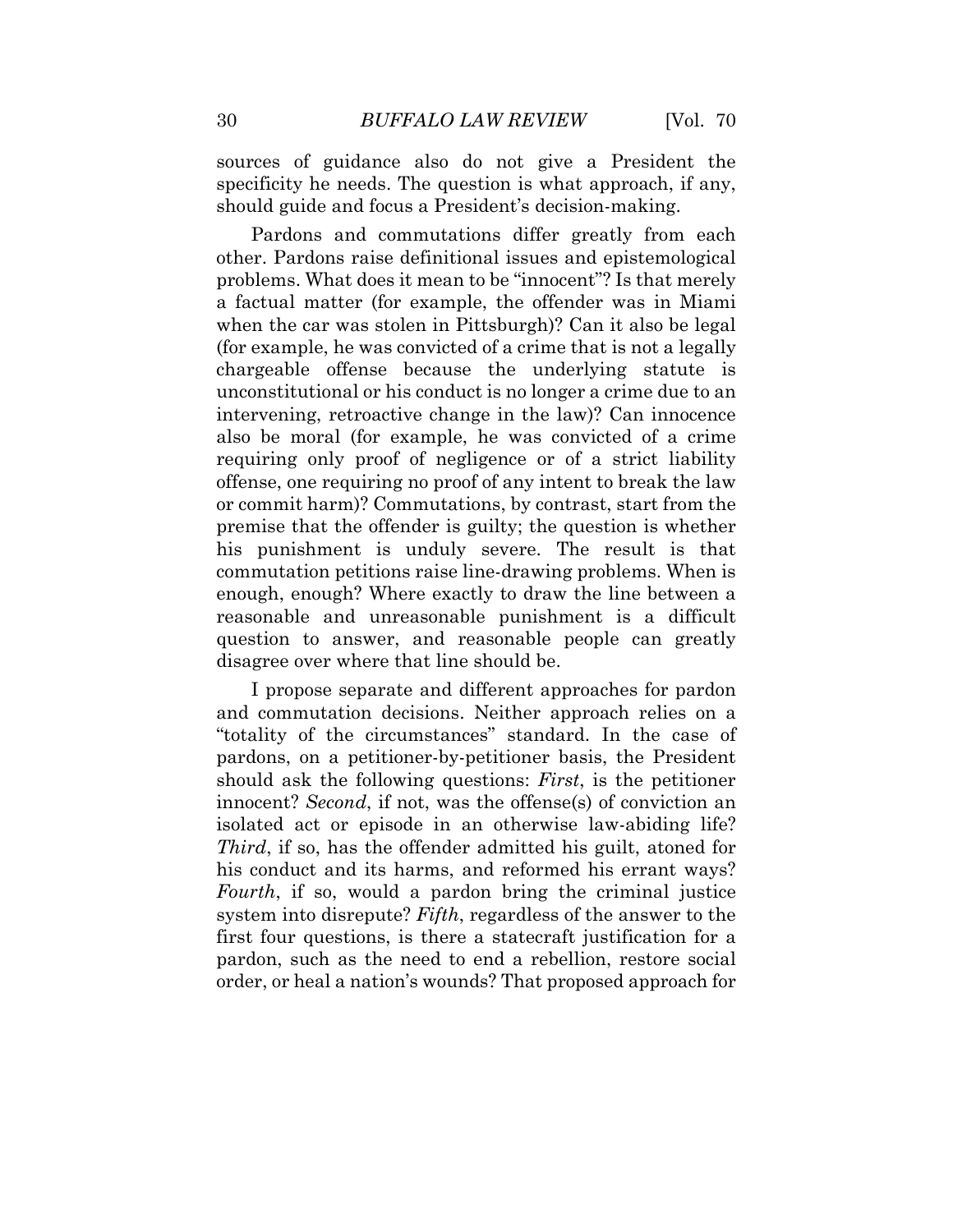the case of pardons differs materially from the one that works best in the case of commutations, which I explain in Part III. There, I recommend that the President use a category-wide approach in connection with commutation decisions, rather than make case-by-case judgments. He should decide what maximum punishment is permissible for particular categories of offenses and should not take up the business of resentencing individual offenders. But first up is the recommended approach for pardons.

#### II. AN ALTERNATIVE APPROACH TO PARDON DECISION-MAKING: A QUESTION-BASED APPROACH

#### A. *Is the Applicant Innocent?*

When a President or governor pardons someone on the ground that he was wrongfully convicted, the traditional explanation is that the clemency recipient was factually innocent of the crime. That situation is often called the classic "miscarriage of justice."[76](#page-31-0) Yet, the question whether someone is "innocent" has more than one answer to it.<sup>[77](#page-31-1)</sup> There are three aspects to that concept, and they raise distinct issues.

<sup>76.</sup> *See, e.g.*, Herrera v. Collins, 506 U.S. 390, 415 (1993) ("Executive clemency has provided the 'fail safe' in our criminal justice system. It is an unalterable fact that our judicial system, like the human beings who administer it, is fallible. But history is replete with examples of wrongfully convicted persons who have been pardoned in the wake of after-discovered evidence establishing their innocence." (citation omitted) (quoting MOORE, *supra* note 44, at 131)).

<span id="page-31-1"></span><span id="page-31-0"></span><sup>77.</sup> In the ordinary case, someone seeking a pardon on innocence grounds has already been convicted, so the presumption of innocence is long gone, and the burden is on the applicant to establish that fact. *Herrera*, 506 U.S. at 399–400 ("Once a defendant has been afforded a fair trial and convicted of the offense for which he was charged, the presumption of innocence disappears. . . . Thus, in the eyes of the law, petitioner does not come before the Court as one who is 'innocent,' but, on the contrary, as one who has been convicted by due process of law of two brutal murders." (citation omitted)).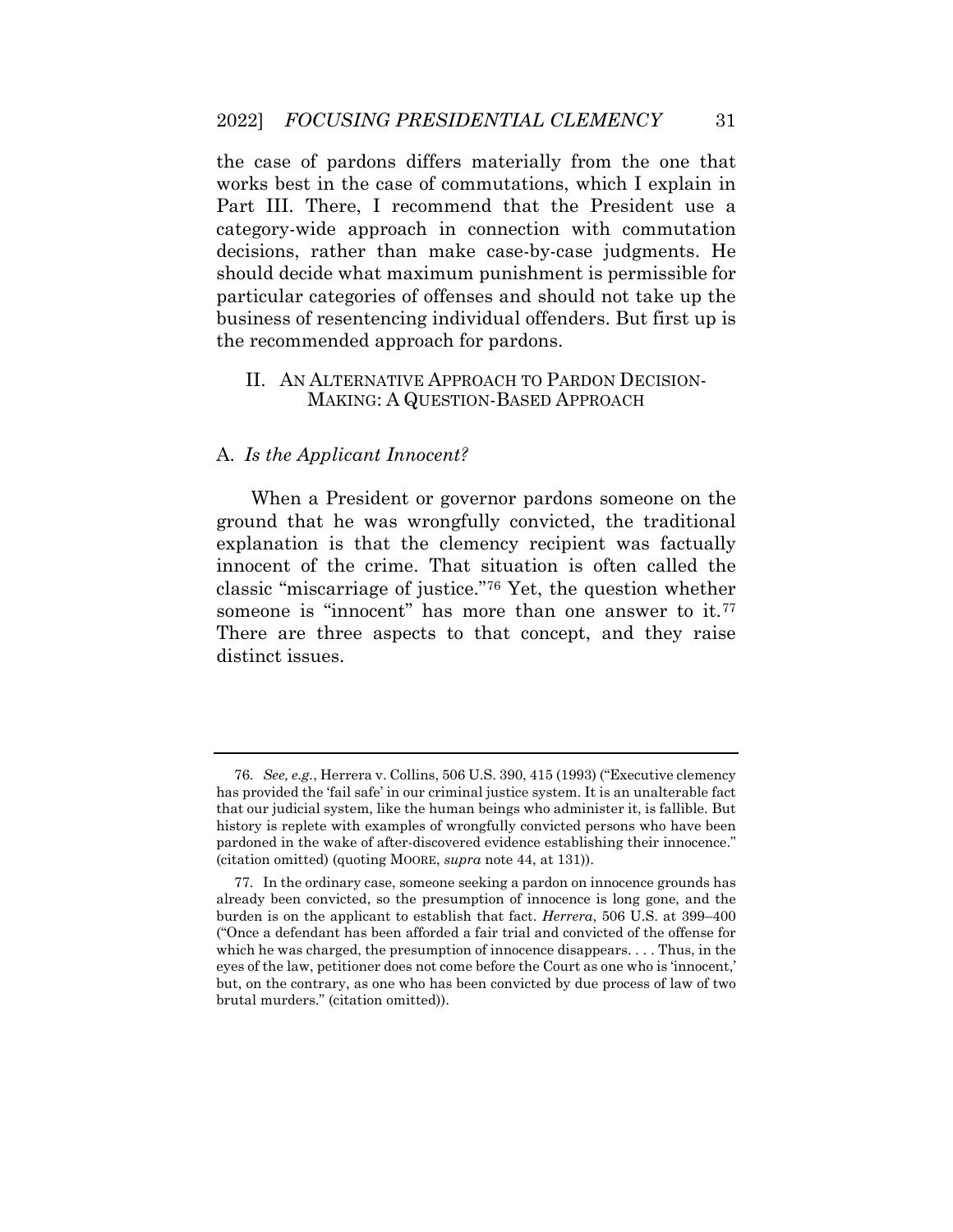#### 1. Factual Innocence

The first question is an obvious one. The government may not criminally punish someone unless and until it proves his guilt beyond a reasonable doubt.[78](#page-33-0) The criminal justice system has adopted numerous procedural safeguards against the prospect of convicting the innocent,[79](#page-33-1) but no system this side of the River Styx is perfect. For example, a post-trial DNA test result might prove that the defendant was not the offender.<sup>[80](#page-33-2)</sup> A critical prosecution eyewitness may recant his in-trial identification of the defendant.[81](#page-33-3) The government might not have disclosed exculpatory evidence to the defendant before the trial finished.[82](#page-33-4) Or evidence can prove that a suspect falsely confessed.[83](#page-33-5) A person who was in Salt Lake City when a bank was robbed in New York City is factually innocent of that crime.<sup>[84](#page-33-6)</sup> Clemency has been "the historic remedy"—the "fail safe"—to prevent "miscarriages of justice," and the conviction of an innocent person is the

81. Scholars have argued that eyewitness identifications are far less reliable than the average person believes. *See, e.g.*, Laura Engelhardt, *The Problem with Eyewitness Testimony*, Commentary, 1 STAN. J. LEGAL STUD. 25, 29 (1999). *See generally* ELIZABETH F. LOFTUS, EYEWITNESS TESTIMONY (1996).

82. *See, e.g.*, [Banks v. Dretke, 540 U.S. 668, 675, 694 \(2004\);](https://1.next.westlaw.com/Link/Document/FullText?findType=Y&serNum=2004152833&pubNum=0000780&originatingDoc=Ibcdab722b72c11e28578f7ccc38dcbee&refType=RP&fi=co_pp_sp_780_675&originationContext=document&transitionType=DocumentItem&contextData=(sc.Search)#co_pp_sp_780_675) Report to Hon. Emmet G. Sullivan of Investigation Conducted Pursuant to the Court's Order at 1, *In Re* [Special Proc., 842 F. Supp. 2d 232 \(2012\)](https://1.next.westlaw.com/Link/Document/FullText?findType=Y&serNum=2027063336&pubNum=0004637&originatingDoc=Ibcdab722b72c11e28578f7ccc38dcbee&refType=RP&originationContext=document&transitionType=DocumentItem&contextData=(sc.Search)) (No. 09-0198), [2012 WL 858523.](https://1.next.westlaw.com/Link/Document/FullText?findType=Y&serNum=2027320857&pubNum=0000999&originatingDoc=Ibcdab722b72c11e28578f7ccc38dcbee&refType=RP&originationContext=document&transitionType=DocumentItem&contextData=(sc.Search))

<sup>78.</sup> *See, e.g.*, Chapman v. United States, 500 U.S. 453, 465 (1991); *In re* Winship, 397 U.S. 358, 361 (1970).

<sup>79.</sup> *See, e.g.*, Larkin, *Revitalizing Clemency*, *supra* note 5, at 857–62.

<sup>80.</sup> The Innocence Project has used DNA evidence to prove that numerous offenders were wrongly convicted. *See, e.g.*, BARRY SCHECK ET AL., ACTUAL INNOCENCE: WHEN JUSTICE GOES WRONG AND HOW TO MAKE IT RIGHT 160–62 (2003).

<sup>83.</sup> That counterintuitive result happens more often than the average person knows. *See, e.g.*, Adam Cohen, *Why Innocent Men Make False Confessions*, TIME (Feb. 11, 2013), http://ideas.time.com/2013/02/11/why-innocent-men-make-falseconfessions [https://perma.cc/J3BP-WF3L]; Jed S. Rakoff, *Why Innocent People Plead Guilty*, N.Y. REV. OF BOOKS (Nov. 20, 2014), http://www.nybooks.com /articles/archives/2014/nov/20/why-innocent-people-plead-guilty [https://perma .cc/9F8B-K9R3].

<sup>84.</sup> Assuming that he had no involvement in the planning the crime or aiding in its commission.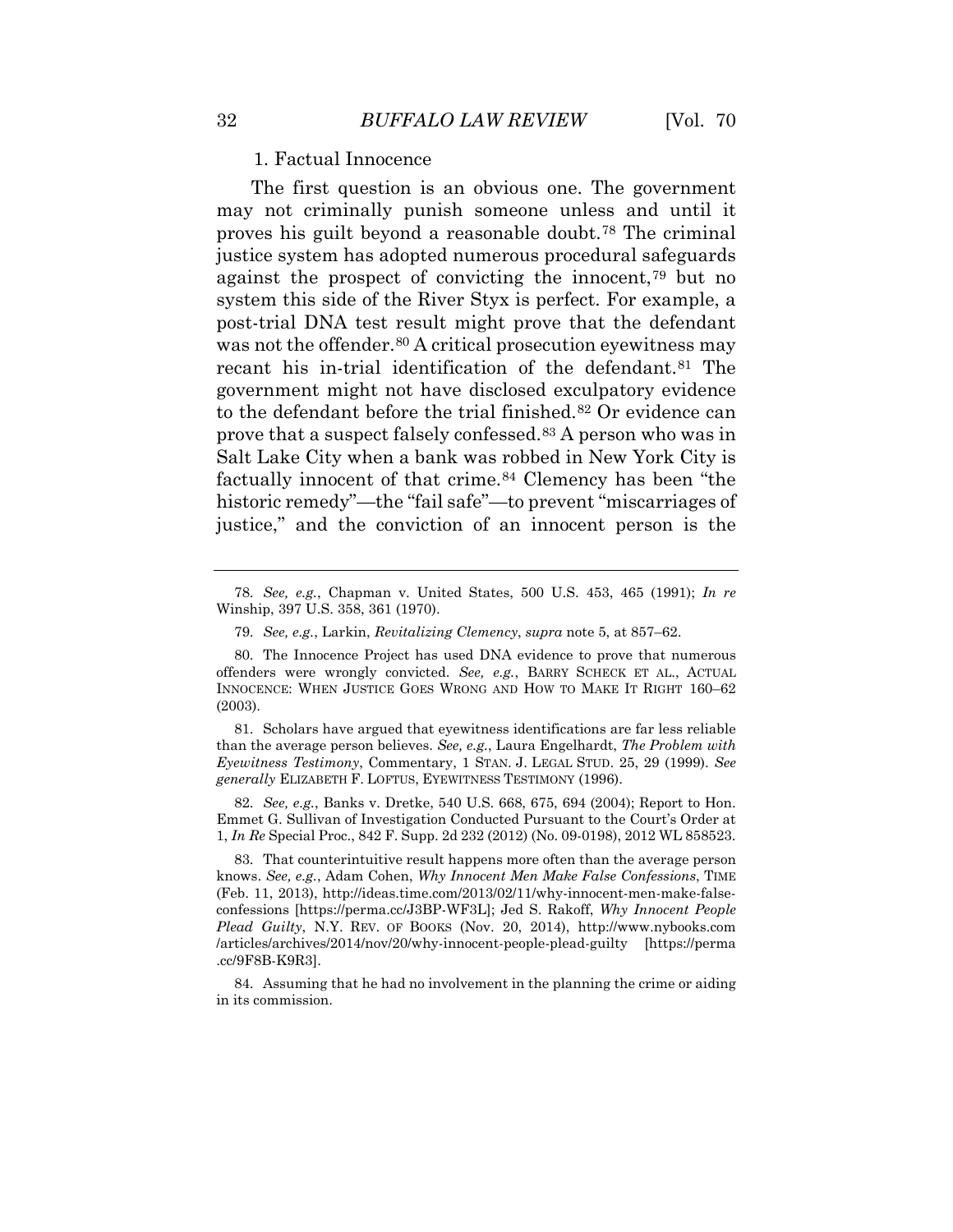archetypical example.[85](#page-34-0) Presidents should readily pardon anyone who can make that showing.

It is not always the case, however, that a clemency applicant can *prove* his innocence. It could be that he can only raise a reasonable doubt as to his guilt. Maybe he can show only that the process was corrupted by the prosecution's reliance on a jailhouse snitch whose veracity and reliability are dubious at best.[86](#page-34-1) Perhaps he can demonstrate that the plea bargaining process effectively coerced him to plead guilty to avoid continued pretrial incarceration, to avoid the risk of an unduly punitive mandatory minimum sentence after conviction, or to avoid seeing a family member charged with a crime.<sup>[87](#page-34-2)</sup> In other words, a President will need to decide what degree of confidence he will demand that only factually guilty offenders will be convicted. That is a critical function of the

<span id="page-33-0"></span><sup>85.</sup> Herrera v. Collins, 506 U.S. 390, 415 (1993); MOORE, *supra* note 44, at 131.

<span id="page-33-1"></span><sup>86.</sup> *See, e.g.*, ALEXANDRA NATAPOFF, SNITCHING: CRIMINAL INFORMANTS AND THE EROSION OF AMERICAN JUSTICE 60 (2009).

<span id="page-33-6"></span><span id="page-33-5"></span><span id="page-33-4"></span><span id="page-33-3"></span><span id="page-33-2"></span><sup>87.</sup> *See generally, e.g.*, ISSA KOHLER-HAUSMANN, MISDEMEANORLAND: CRIMINAL COURTS AND SOCIAL CONTROL IN AN AGE OF BROKEN WINDOWS POLICING (2018); LYNCH, *supra* note 6; ALEXANDRA NATAPOFF, PUNISHMENT WITHOUT CRIME: HOW OUR MASSIVE MISDEMEANOR SYSTEM TRAPS THE INNOCENT AND MAKES AMERICA MORE UNEQUAL (2018); John C. Coffee, Jr., "*Twisting Slowly in the Wind": A Search for Constitutional Limits on Coercion of the Criminal Defendant*, 1980 SUP. CT. REV. 211, 226 ("In some cases, 'non-zero-sum' bargaining . . . provides a considerable risk of truth distortion. . . . Since this pretrial time must be credited against the sentence imposed, an innocent defendant may find that he has already served his sentence and can obtain virtual immediate release by pleading guilty. In contrast, a protestation of innocence may result in continued pretrial confinement. In this 'Catch-22' world in which confession leads to release more quickly than does innocence, the prosecutor has the same leverage over the innocent as he does over the guilty." (citations omitted)); *id*. at 227–28 (noting "the not infrequent case where the prosecutor threatens to prosecute relatives or the spouse of a defendant if the defendant does not cooperate and/or plead guilty. Here, because the injury to his relatives may be perceived by the defendant as a more serious loss than his own conviction, the pressure can be sufficiently truth distorting to result in a plea of guilty even when the probability of conviction is relatively low. . . . When the prosecutor threatens either an enhanced penalty or the indictment of others who are of concern to the defendant, he is raising the cost of trial, and this can be truth distorting." (citation omitted)).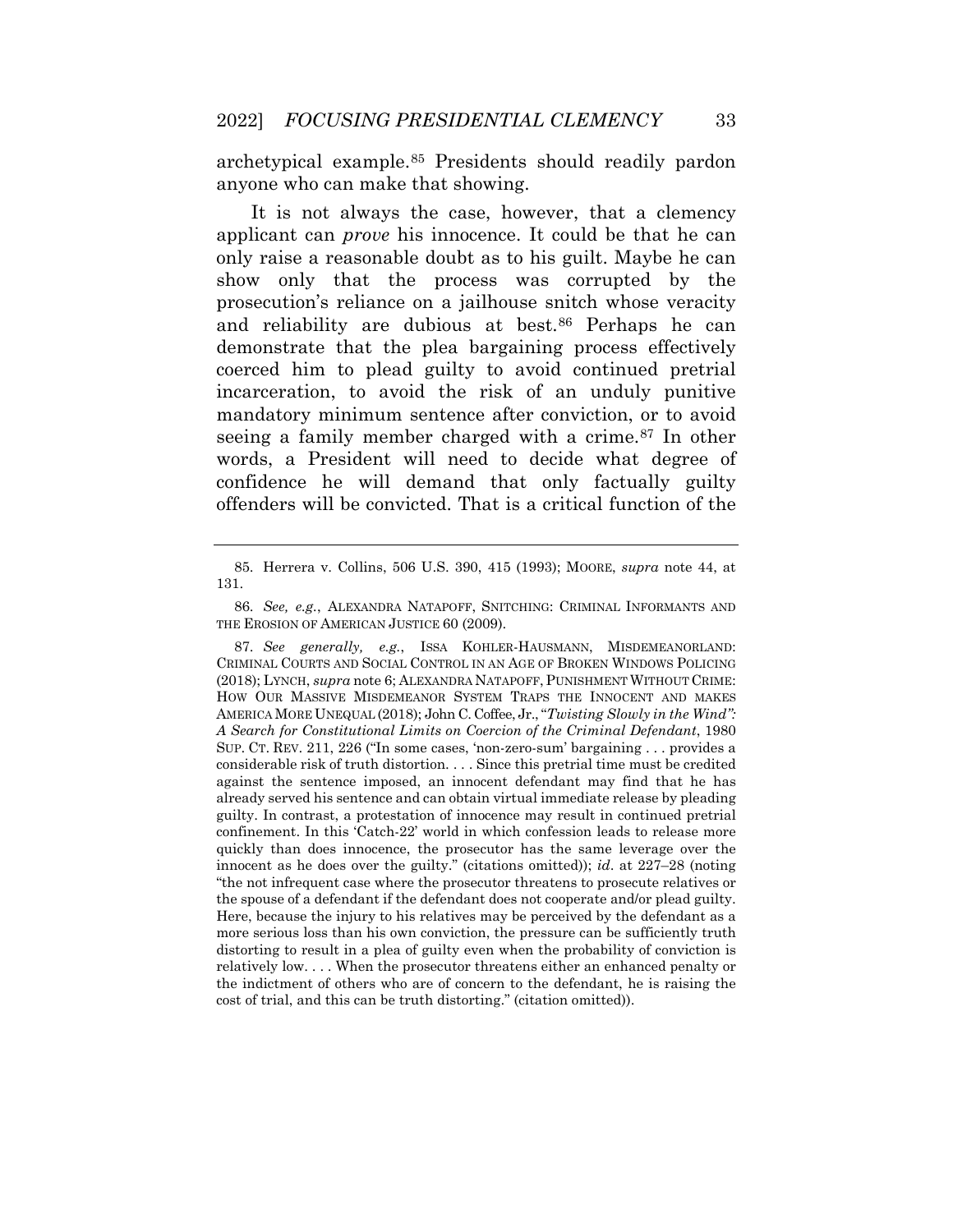clemency process, because it allows the President to "set the tone" for federal criminal prosecutions and, by example and moral suasion, offer governors a standard that they also should use.<sup>[88](#page-35-0)</sup>

#### 2. Legal Innocence

The above hypothetical is an example of "factual" innocence: the prisoner did not commit the physical acts necessary to commit the crime of robbery.[89](#page-35-1) That category, however, is not exhaustive. There also are instances in which a person can be "legally" innocent of a crime. He might have committed all of the acts necessary to break the law, along with the intent to do just that, but would be legally innocent nonetheless.

<span id="page-34-2"></span><span id="page-34-1"></span><span id="page-34-0"></span>How would that be possible? In at least two ways it could. Perhaps the circuit courts of appeals have read a criminal statute more broadly than its text permits, and the Supreme Court does not correct their error before a defendant is convicted under what turns out to be a mistaken interpretation of the law.[90](#page-35-2) Given the limited number of federal cases that the Supreme Court reviews each year, there is a risk that an erroneous interpretation could prevail for years before the Court corrects it. In fact, given the number of instances over the past few decades in which the Court has rejected the Justice Department's unduly aggressive construction of various federal criminal laws, there is far more than a mere "risk" that some people have

<sup>88.</sup> Obama, *supra* note 11, at 812 ("Presidencies can exert substantial influence over the direction of the U.S. criminal justice system. Those privileged to serve as President and in senior roles in the executive branch have an obligation to use that influence to enhance the fairness and effectiveness of the justice system at all phases.").

<sup>89.</sup> For Latin fans, the term is "*actus reus*." WAYNE R. LAFAVE, CRIMINAL LAW (5th ed. 2010).

<sup>90.</sup> *See, e.g.*, Bailey v. United States, 516 U.S. 137, 143 (1995) (rejecting view of every regional circuit as to the issue whether mere "possession" can ever amount to the "use" of a firearm).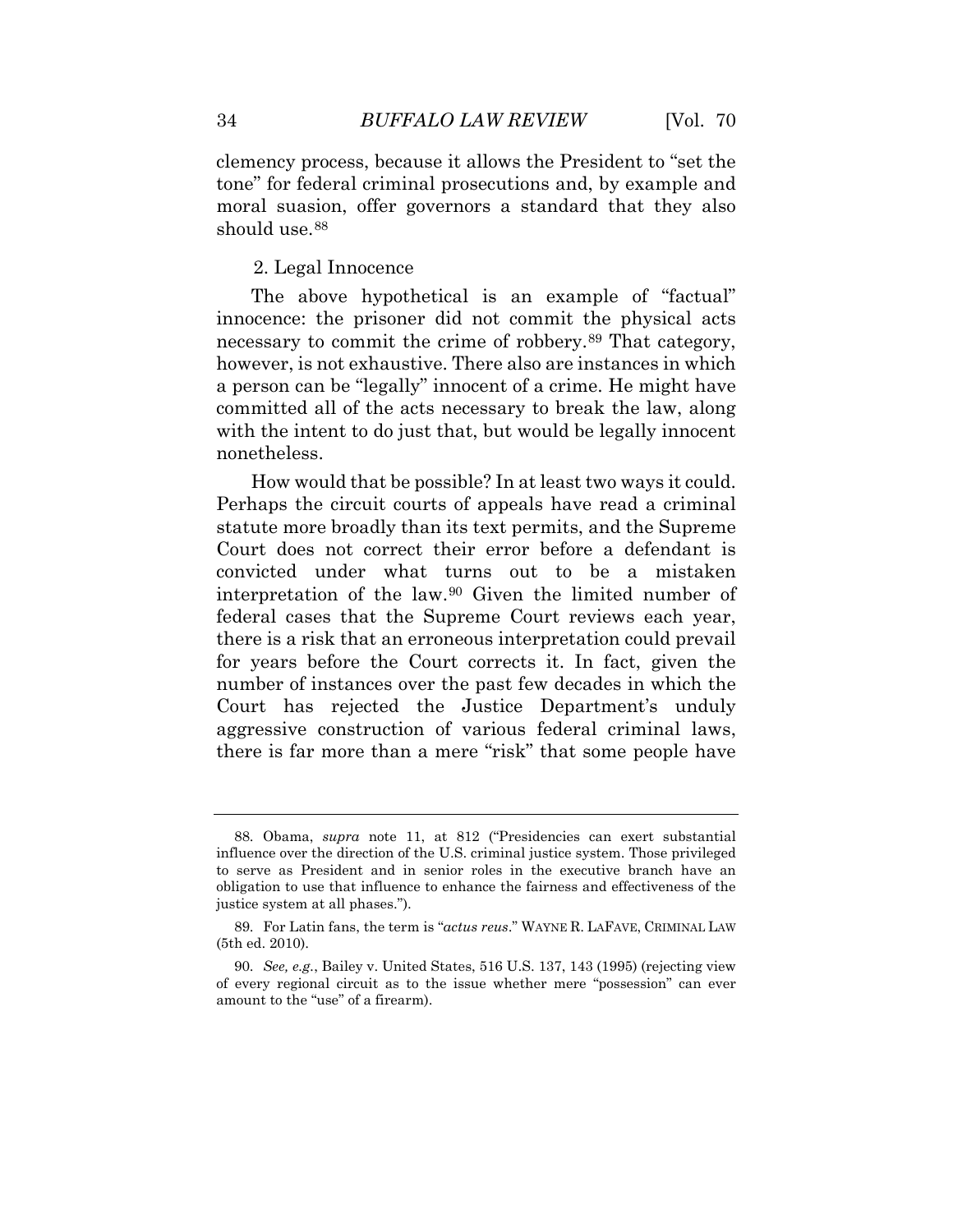been found guilty of conduct that was not a crime.<sup>[91](#page-36-0)</sup>

Or perhaps the statute creating the offense is unconstitutional.[92](#page-36-1) A classic example would be someone convicted under an unconstitutionally vague statute—that is, a law whose contours are so indecipherable that no reasonable person would have known what precise conduct is forbidden.[93](#page-36-2) For example, people who speak loudly while using cell phones in confined places (such as elevators, buses, and subways) are, to use the vernacular, "annoying," but the legislature cannot make it a crime to "annoy" someone else because that term is too nebulous to afford adequate notice

<sup>91.</sup> *See, e.g.*, Kelly v. United States, 140 S. Ct. 1565, 1574 (2020); Rehaif v. United States, 139 S. Ct. 2191, 2200 (2019); McDonnell v. United States, 136 S. Ct. 2355, 2375 (2016); Bond v. United States, 572 U.S. 844, 866 (2014); Skilling v. United States, 561 U.S. 358, 411 (2010); Cleveland v. United States, 531 U.S. 12, 26–27 (2000); Jones v. United States, 529 U.S. 848, 857 (2000); United States v. Sun-Diamond Growers of Cal., 526 U.S. 398, 411, 414 (1999); McNally v. United States, 483 U.S. 350, 358 n.8, 360 (1987).

<sup>92.</sup> The concept of legal innocence follows logically from three settled doctrines. One is the "Rule of Legality," the principle that no one can be convicted of committing a crime without a pre-existing law prohibiting that conduct. *See generally, e.g.*, Jerome Hall, *Nulla Poena Sine Lege*, 47 YALE L.J. 165 (1937). The second principle is that an unconstitutional statute has no legal effect and therefore cannot justify a criminal conviction or punishment. Norton v. Shelby Cnty., 118 U.S. 425, 442 (1886) ("An unconstitutional act is not a law; it confers no rights; it imposes no duties; it affords no protection; it creates no office; it is, in legal contemplation, as inoperative as though it had never been passed."); *see, e.g.*, Johnson v. United States, 576 U.S. 591, 603 (2015). The third principle is that the Ex Post Facto Clauses prohibit new criminal laws from being applied retroactively. *See* U.S. CONST. art. I, § 9, cl. 3; *id*. § 10, cl. 1.

<span id="page-35-2"></span><span id="page-35-1"></span><span id="page-35-0"></span><sup>93.</sup> *See, e.g.*, United States v. Davis, 139 S. Ct. 2319, 2323 (2019) ("In our constitutional order, a vague law is no law at all. Only the people's elected representatives in Congress have the power to write new federal criminal laws. And when Congress exercises that power, it has to write statutes that give ordinary people fair warning about what the law demands of them. Vague laws transgress both of those constitutional requirements. They hand off the legislature's responsibility for defining criminal behavior to unelected prosecutors and judges, and they leave people with no sure way to know what consequences will attach to their conduct. When Congress passes a vague law, the role of courts under our Constitution is not to fashion a new, clearer law to take its place, but to treat the law as a nullity and invite Congress to try again."). *See generally* Anthony G. Amsterdam, Note, *The Void-for-Vagueness Doctrine in the Supreme Court*, 109 U. PENN. L. REV. 67 (1960).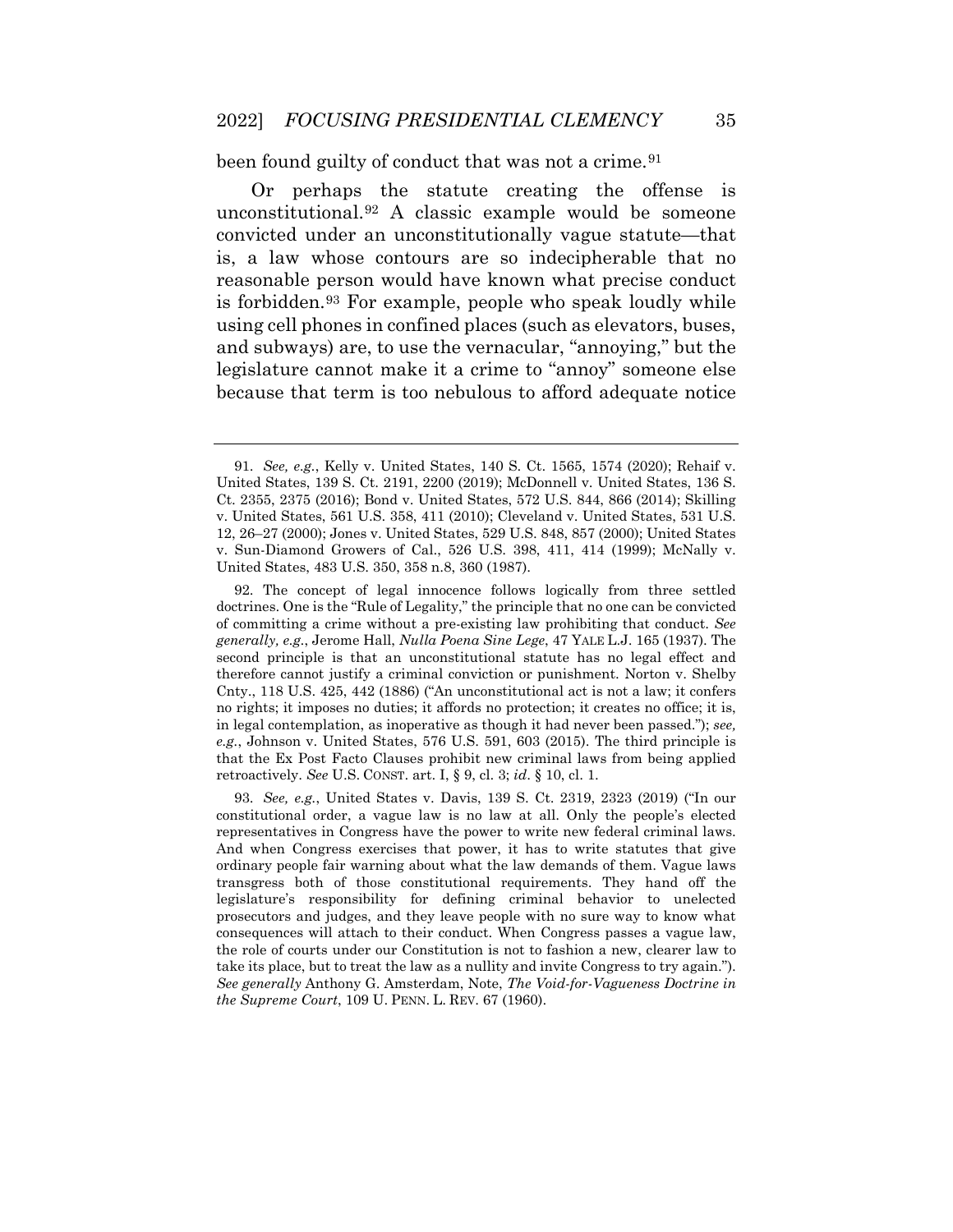of what is forbidden.[94](#page-37-0) Those people have clearly done what social mores deem irritating, but the law does not allow them to be convicted of that crime, so they are legally innocent. A President could pardon anyone convicted of such a crime even if he had pleaded guilty to it or the courts had rejected his vagueness claim.[95](#page-37-1)

### 3. Moral Innocence

The third category would be cases in which the petitioner was "morally" innocent. That conclusion would be appropriate in two situations. The first one is the scenario described by the Reverend Martin Luther King, Jr., in his 1963 *Letter from a Birmingham Jail*: namely, conviction of someone under a morally unjust law, "a code that is out of harmony with the moral law."<sup>[96](#page-38-0)</sup> Fortunately, the racial

96. As King explained it in his letter:

One may well ask, "how can you advocate breaking some laws and obeying

<sup>94.</sup> *See* Coates v. City of Cincinnati, 402 U.S. 611, 614 (1971) (holding that the term "annoying" in a criminal law is unconstitutionally vague). Closely related is the situation in which a court adopts an unforeseeably broad interpretation of a criminal law. The text of a statute may be clear, but if the courts interpret it in an unforeseeable manner, the result is not materially different from a case where the statute is unduly vague. In each case, the law winds up reaching conduct that no reasonable person would have thought was a crime. *See, e.g.*, Bouie v. City of Columbia, 378 U.S. 347, 352 (1964) ("[A] deprivation of the right of fair warning can result not only from vague statutory language but also from an unforeseeable and retroactive judicial expansion of narrow and precise statutory language.").

<sup>95.</sup> A person can be "legally" innocent even if he pleaded guilty. A guilty plea ordinarily concedes the facts charged against a defendant, but not the constitutionality of the government's effort to bring a criminal prosecution. *See* Class v. United States, 138 S. Ct. 798, 805 (2018) (ruling that a guilty plea does not bar a defendant from challenging the constitutionality of the underlying statute creating the offense of conviction); Menna v. New York, 423 U.S. 61, 62 n.2 (1975) (ruling that a guilty plea does not waive a Double Jeopardy Clause claim raising the claim that "the charge is one which the State may not constitutionally prosecute"); *cf*. Teague v. Lane, 489 U.S. 288, 311 (1989) (plurality opinion) (holding that the rule against retroactive application of new constitutional decisions on federal habeas corpus would not apply if the new decision "places certain types of primary, private individual conduct beyond the power of the criminal law-making authority to proscribe" (citation and internal punctuation omitted)).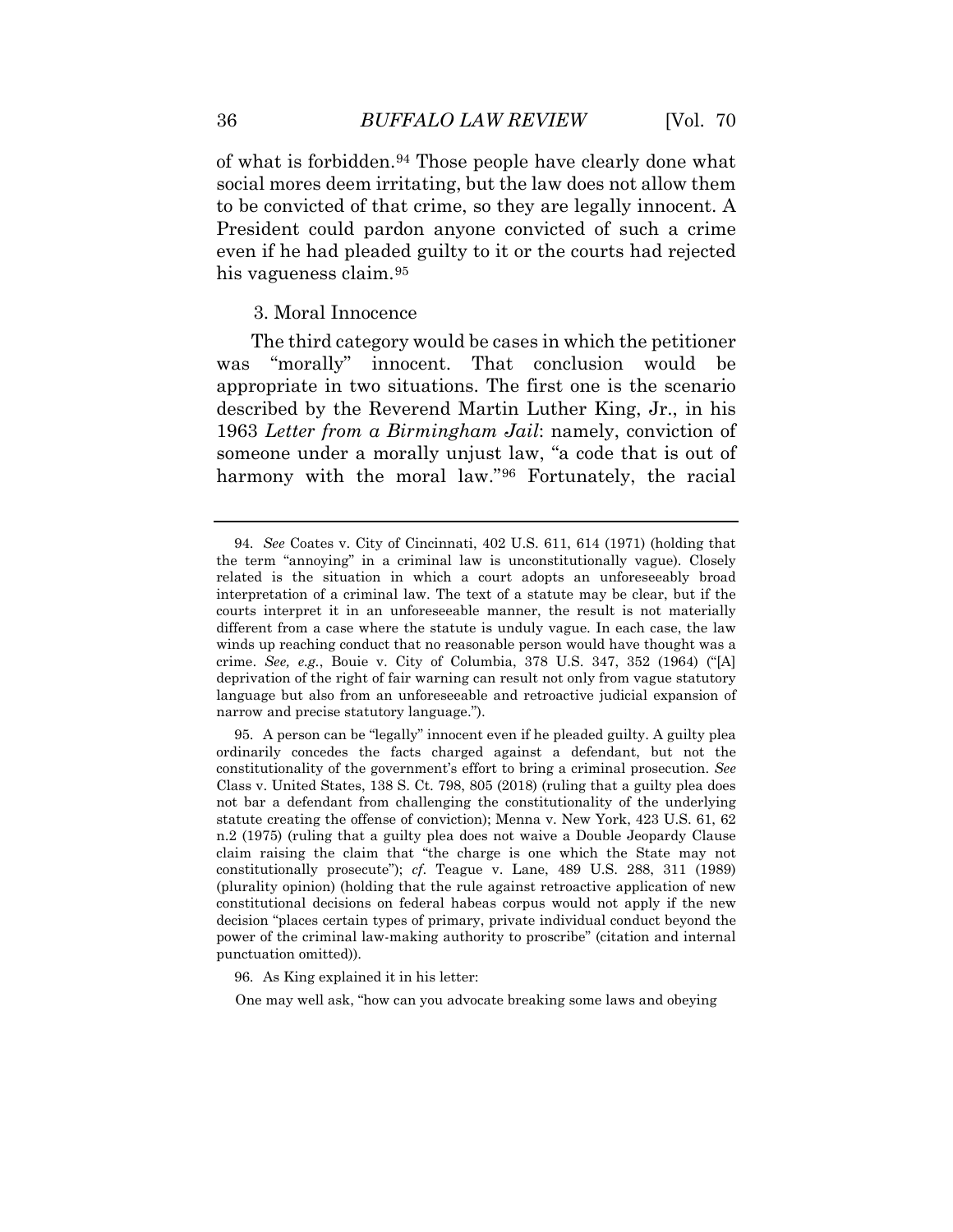segregation against which he protested is no longer an explicit part of the nation's codes. Yet there is another

Now what is the difference between the two? How does one determine whether a law is just or unjust? A just law is a man-made code that squares with the moral law or the law of God. An unjust law is a code that is out of harmony with the moral law. To put it in the terms of Saint Thomas Aquinas, an unjust law is a human law that is not rooted in eternal and natural law. Any law that uplifts human personality is just. Any law that degrades human personality is unjust. All segregation statutes are unjust because segregation distorts the soul and damages the personality. It gives the segregator a false sense of superiority, and the segregated a false sense of inferiority. To use the words of Martin Buber, the great Jewish philosopher, segregation substitutes an "I-it" relationship for the "I-thou" relationship, and ends up relegating persons to the status of things. So segregation is not only politically, economically and sociologically unsound, but it is morally wrong and sinful. Paul Tillich has said that sin is separation. Isn't segregation an existential expression of man's tragic separation, an expression of his awful estrangement, his terrible sinfulness? So I can urge men to disobey segregation ordinances because they are morally wrong.

<span id="page-37-0"></span>Let us turn to a more concrete example of just and unjust laws. An unjust law is a code inflicted upon a minority which that minority had no part in enacting or creating because they did not have the unhampered right to vote. Who can say that the legislature of Alabama which set up the segregation laws was democratically elected? Throughout the state of Alabama all types of conniving methods are used to prevent Negroes from becoming registered voters and there are some counties without a single Negro registered to vote despite the fact that the Negro constitutes a majority of the population. Can any law set up in such a state be considered democratically structured?

<span id="page-37-1"></span>We can never forget that everything Hitler did in Germany was "legal" and everything the Hungarian freedom fighters did in Hungary was "illegal." It was "illegal" to aid and comfort a Jew in Hitler's Germany. But I am sure that if I had lived in Germany at the time I would have aided and comforted my Jewish brothers even though it was illegal. If I lived in a communist country today where certain principles dear to the Christian faith are suppressed, I would openly advocate disobeying these antireligious laws.

. . . .

MARTIN LUTHER KING, JR., *Letter from a Birmingham Jail*, STANFORD UNIV. RSCH. & EDUC. INST*.*, http://okra.stanford.edu/transcription/document\_images/undecid ed/630416-019.pdf (last viewed Jan. 22, 2021).

others?" The answer is found in the fact that there are two types of laws: There are just and there are unjust laws. I would be the first to advocate obeying just laws. I would agree with St. Augustine that "an unjust law is no law at all."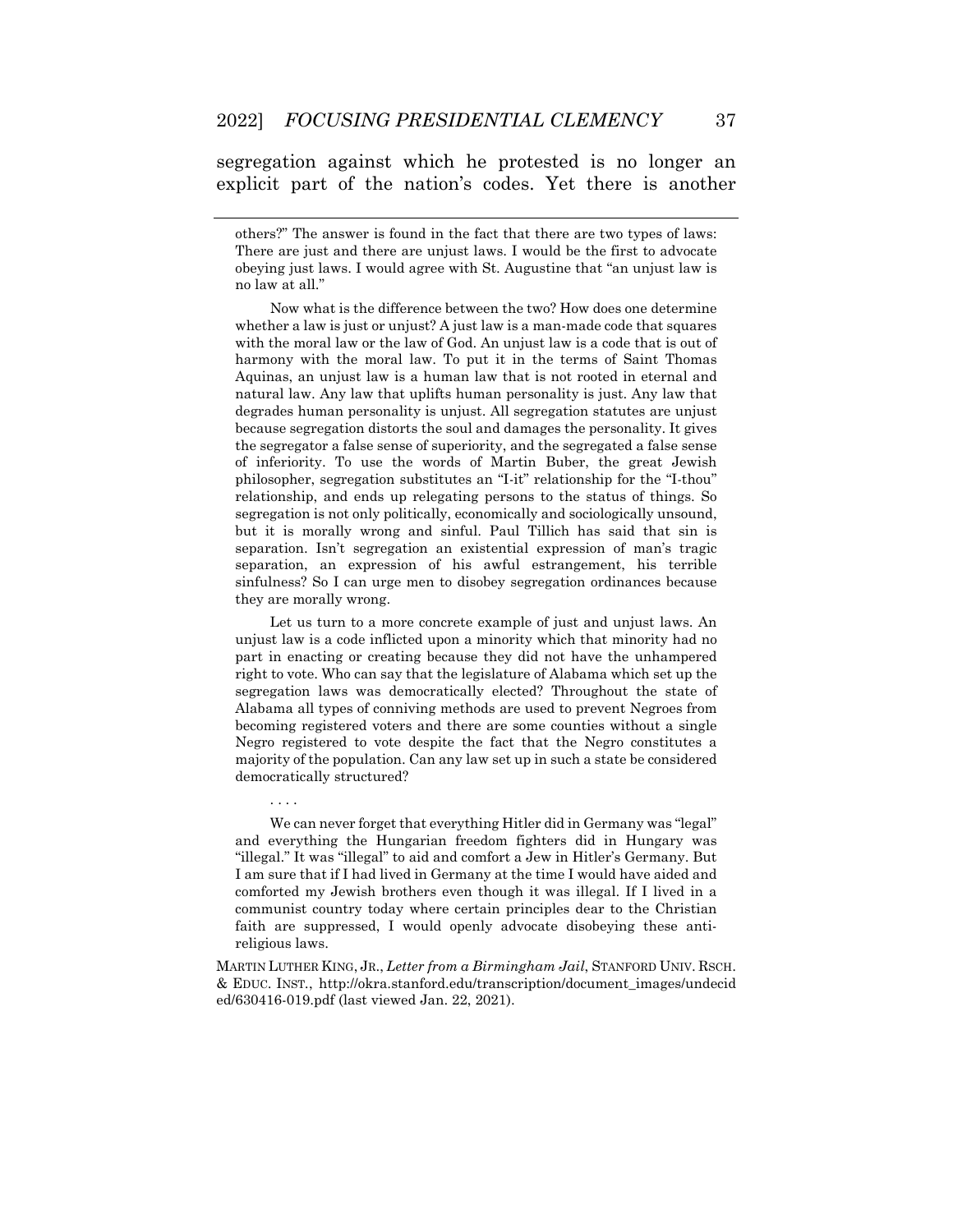category of crimes that is out of step with the historic Anglo-American division between moral and immoral conduct: strict liability offenses.

<span id="page-38-0"></span>Strict liability offenses outlaw an act without requiring proof of any accompanying mental state, let alone the type of mental state that the law has historically used to identify parties who are morally blameworthy or "evil." Historically, the criminal law required the government to prove that someone acted with a "guilty mind" or "evil intent" to prevent someone morally blameless from being convicted.[97](#page-39-0) "*Actus non facit reum nisi mens sit rea*" means that a crime consists of "a vicious will" and "an unlawful act consequent upon such vicious will."[98](#page-39-1) For example, mistakenly taking someone else's umbrella rather than your own does not make you a thief. For theft, the government must prove that you intended to permanently deprive someone else of his property.[99](#page-39-2) A mistake of fact as to your ownership of the umbrella is a complete defense.

Beginning in the nineteenth century, legislatures decided to use the criminal law to police potentially harmful business activities.[100](#page-40-0) At first, strict liability offenses were

100. *See, e.g.*, Paul J. Larkin, Jr., *Strict Liability Offenses, Incarceration, and* 

<sup>97.</sup> *See, e.g.*, Morissette v. United States, 342 U.S. 246, 250–52 (1952) ("The contention that an injury can amount to a crime only when inflicted by intention is no provincial or transient notion. It is as universal and persistent in mature systems of law as belief in freedom of the human will and a consequent ability and duty of the normal individual to choose between good and evil. . . . Crime, as a compound concept, generally constituted only from concurrence of an evilmeaning mind with an evil-doing hand, was congenial to an intense individualism and took deep and early root in American soil." (footnotes omitted)).

<sup>98.</sup> *See* Francis Bowes Sayre, *Mens Rea*, 45 HARV L. REV. 974, 974 (1932). In most cases moral, legal, and factual guilt entirely overlap. Someone who commits a crime that has existed since the common law—murder, rape, robbery, and a few others—committed the prohibited acts with an "evil intent." LAFAVE, *supra* note 89.

<sup>99.</sup> *See, e.g.*, *Morissette*, 342 U.S. at 260–61 ("State courts of last resort, on whom fall the heaviest burden of interpreting criminal law in this country, have consistently retained the requirement of intent in larceny-type offenses." (footnote omitted)).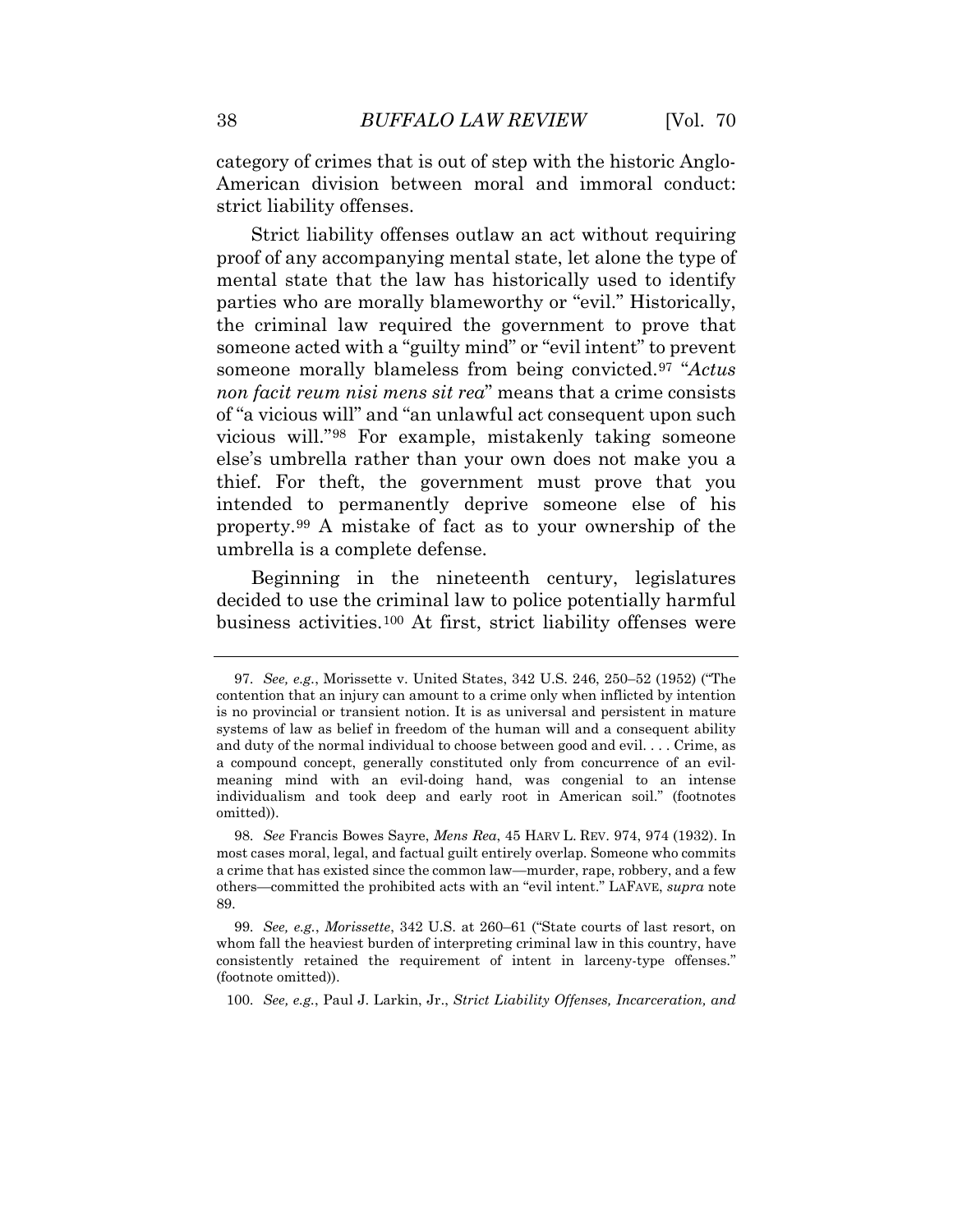few in number, minor in nature, and punishable by no more than a fine. Today, however, there are numerous strict liability statutes, to say nothing of implementing agency regulations, many of them which expose an unwitting offender to imprisonment. Known as "public welfare offenses" or "strict liability crimes," those statutes use the criminal law to regulate conduct that has become of concern since the advent of the Industrial Revolution, the growth of urbanization, and the interdependence characteristic of modern-day life.[101](#page-40-1) Criminal justice scholars have long criticized reliance on the criminal law to police conduct that is not morally blameworthy.[102](#page-40-2) Nonetheless, some politicians have continued to defend such laws on the putative ground that sacrificing morally blameless individuals is necessary to avoid "undermin[ing] public safety" and "harm[ing] progressive goals."[103](#page-40-3) At the same time, Congress likes having strict liability offenses available. Because they are crimes rather than mere civil infractions, federal agents can enforce them, obviating the need to create a new cadre of civil inspectors that lack the nimbus possessed by officers with

- 101. *See id*. at 1074–79.
- 102. *See id*. at 1079–81, 1081 n.46.

<span id="page-39-0"></span>*the Cruel and Unusual Punishments Clause*, 37 HARV. J.L. & PUB. POL'Y 1065, 1079–1101 (2014) [hereinafter Larkin, *Strict Liability*].

<span id="page-39-2"></span><span id="page-39-1"></span><sup>103.</sup> Obama, *supra* note 11, at 829 n.89. In addition, the Supreme Court (albeit, often in dicta) routinely voices, without any discussion or analysis, the old saw that "[i]gnorance of the law is no defense." *See, e.g.*, Shaw v. United States, 137 S. Ct. 462, 468 (2016); McFadden v. United States, 576 U.S. 186, 192 (2015); Elonis v. United States, 575 U.S. 723, 734–35 (2015); Bryan v. United States, 524 U.S. 184, 195 (1998); Ratzlaf v. United States, 510 U.S. 135, 149 (1994); [Cheek v.](https://1.next.westlaw.com/Link/Document/FullText?findType=Y&serNum=1991017903&pubNum=0000780&originatingDoc=I6b3ade8e727b11e28578f7ccc38dcbee&refType=RP&fi=co_pp_sp_780_199&originationContext=document&transitionType=DocumentItem&contextData=(sc.DocLink)#co_pp_sp_780_199)  [United States, 498 U.S. 192, 199 \(1991\);](https://1.next.westlaw.com/Link/Document/FullText?findType=Y&serNum=1991017903&pubNum=0000780&originatingDoc=I6b3ade8e727b11e28578f7ccc38dcbee&refType=RP&fi=co_pp_sp_780_199&originationContext=document&transitionType=DocumentItem&contextData=(sc.DocLink)#co_pp_sp_780_199) [United States v. Int'l Mins. & Chem.](https://1.next.westlaw.com/Link/Document/FullText?findType=Y&serNum=1971127076&pubNum=0000780&originatingDoc=I6b3ade8e727b11e28578f7ccc38dcbee&refType=RP&fi=co_pp_sp_780_563&originationContext=document&transitionType=DocumentItem&contextData=(sc.DocLink)#co_pp_sp_780_563)  [Corp., 402 U.S. 558, 563 \(1971\);](https://1.next.westlaw.com/Link/Document/FullText?findType=Y&serNum=1971127076&pubNum=0000780&originatingDoc=I6b3ade8e727b11e28578f7ccc38dcbee&refType=RP&fi=co_pp_sp_780_563&originationContext=document&transitionType=DocumentItem&contextData=(sc.DocLink)#co_pp_sp_780_563) [Lambert v. California, 355 U.S. 225, 228 \(1957\);](https://1.next.westlaw.com/Link/Document/FullText?findType=Y&serNum=1957127057&pubNum=0000780&originatingDoc=I6b3ade8e727b11e28578f7ccc38dcbee&refType=RP&fi=co_pp_sp_780_228&originationContext=document&transitionType=DocumentItem&contextData=(sc.DocLink)#co_pp_sp_780_228) [Shevlin-Carpenter Co. v. Minnesota, 218 U.S. 57, 68 \(1910\);](https://1.next.westlaw.com/Link/Document/FullText?findType=Y&serNum=1910100367&pubNum=0000780&originatingDoc=I6b3ade8e727b11e28578f7ccc38dcbee&refType=RP&fi=co_pp_sp_780_68&originationContext=document&transitionType=DocumentItem&contextData=(sc.DocLink)#co_pp_sp_780_68) [Armour Packing Co.](https://1.next.westlaw.com/Link/Document/FullText?findType=Y&serNum=1908100307&pubNum=0000780&originatingDoc=I6b3ade8e727b11e28578f7ccc38dcbee&refType=RP&fi=co_pp_sp_780_85&originationContext=document&transitionType=DocumentItem&contextData=(sc.DocLink)#co_pp_sp_780_85)  [v. United States, 209 U.S. 56, 85 \(1907\);](https://1.next.westlaw.com/Link/Document/FullText?findType=Y&serNum=1908100307&pubNum=0000780&originatingDoc=I6b3ade8e727b11e28578f7ccc38dcbee&refType=RP&fi=co_pp_sp_780_85&originationContext=document&transitionType=DocumentItem&contextData=(sc.DocLink)#co_pp_sp_780_85) [Reynolds v. United States, 98 U.S. 145,](https://1.next.westlaw.com/Link/Document/FullText?findType=Y&serNum=1878199070&pubNum=0000780&originatingDoc=I6b3ade8e727b11e28578f7ccc38dcbee&refType=RP&fi=co_pp_sp_780_167&originationContext=document&transitionType=DocumentItem&contextData=(sc.DocLink)#co_pp_sp_780_167)  [167 \(1878\)](https://1.next.westlaw.com/Link/Document/FullText?findType=Y&serNum=1878199070&pubNum=0000780&originatingDoc=I6b3ade8e727b11e28578f7ccc38dcbee&refType=RP&fi=co_pp_sp_780_167&originationContext=document&transitionType=DocumentItem&contextData=(sc.DocLink)#co_pp_sp_780_167) ("Ignorance of a fact may sometimes be taken as evidence of a want of criminal intent, but not ignorance of the law."); [Barlow v. United States, 32 U.S.](https://1.next.westlaw.com/Link/Document/FullText?findType=Y&serNum=1833191898&pubNum=0000780&originatingDoc=I6b3ade8e727b11e28578f7ccc38dcbee&refType=RP&fi=co_pp_sp_780_411&originationContext=document&transitionType=DocumentItem&contextData=(sc.DocLink)#co_pp_sp_780_411)  [\(7 Pet.\) 404, 411 \(1833\)](https://1.next.westlaw.com/Link/Document/FullText?findType=Y&serNum=1833191898&pubNum=0000780&originatingDoc=I6b3ade8e727b11e28578f7ccc38dcbee&refType=RP&fi=co_pp_sp_780_411&originationContext=document&transitionType=DocumentItem&contextData=(sc.DocLink)#co_pp_sp_780_411) ("It is a common maxim, familiar to all minds, that ignorance of the law will not excuse any person, either civilly or criminally. . . ."); [The Joseph, 12 U.S. \(8 Cranch\) 451, 454](https://1.next.westlaw.com/Link/Document/FullText?findType=Y&serNum=1800121029&pubNum=0000780&originatingDoc=I6b3ade8e727b11e28578f7ccc38dcbee&refType=RP&originationContext=document&transitionType=DocumentItem&contextData=(sc.DocLink)) (1814). For addicted Latin fans, the phrase is "*Ignorantia legis neminem excusat*."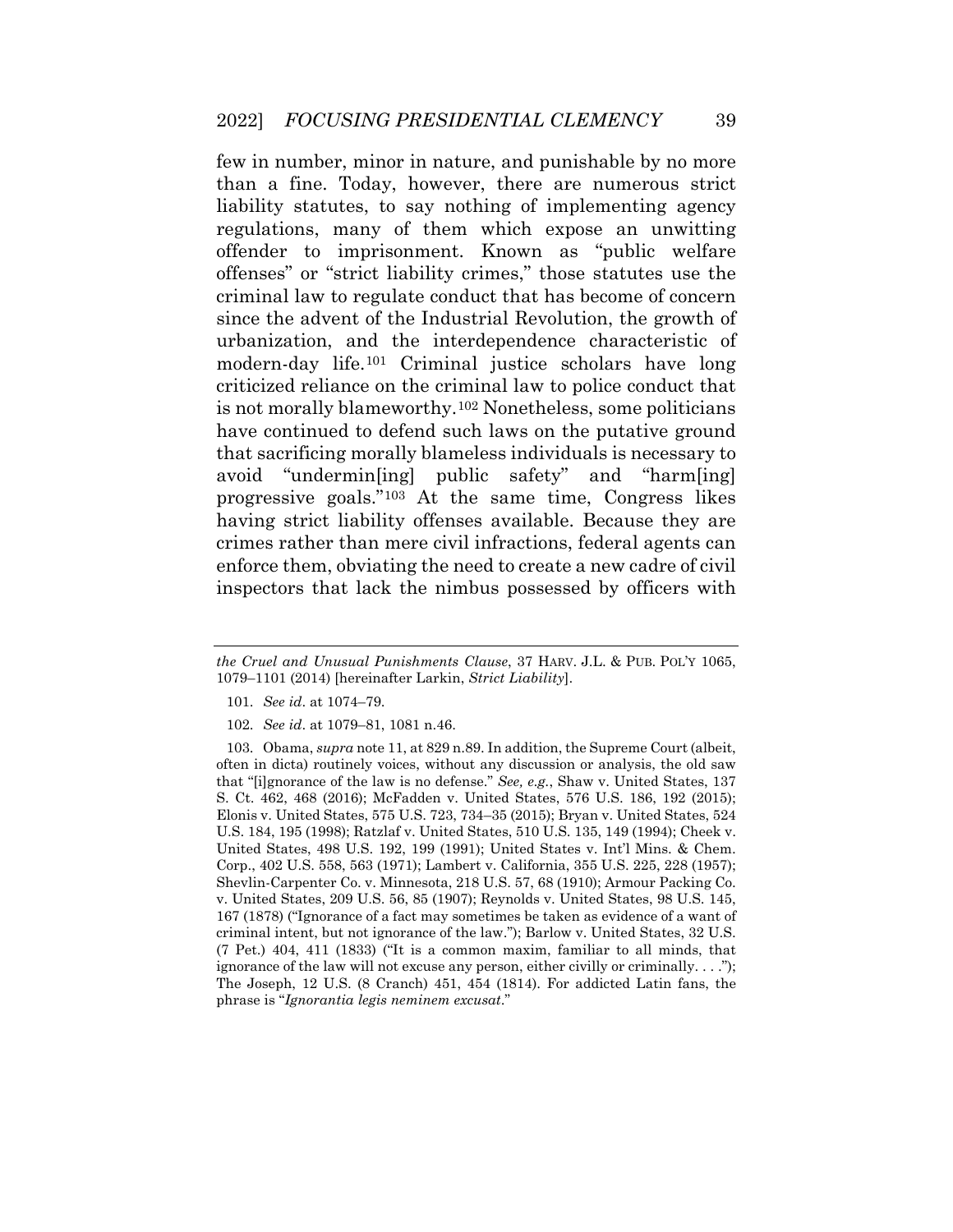badges and guns.[104](#page-41-0) As the result, strict liability offenses often misuse the criminal law for what should be an ordinary civil violation.

That's not just my opinion. The Supreme Court criticized criminal liability without fault long ago,  $105$  and more recently has gone out of its way to avoid construing federal criminal laws as creating strict liability offenses.[106](#page-41-2) Numerous criminal law scholars, such as William Blackstone, Lon Fuller, H.L.A. Hart, Herbert Packer, Herbert Wechsler, and numerous others, condemn strict liability offenses.<sup>[107](#page-42-0)</sup>

<span id="page-40-3"></span><span id="page-40-2"></span><span id="page-40-1"></span><span id="page-40-0"></span>106. *See* Rehaif v. United States, 139 S. Ct. 2191, 2195 (2019) ("Whether a criminal statute requires the Government to prove that the defendant acted knowingly is a question of congressional intent. In determining Congress' intent, we start from a longstanding presumption, traceable to the common law, that Congress intends to require a defendant to possess a culpable mental state regarding each of the statutory elements that criminalize otherwise innocent conduct. We normally characterize this interpretive maxim as a presumption in favor of scienter, by which we mean a presumption that criminal statutes require the degree of knowledge sufficient to make a person legally responsible for the consequences of his or her act or omission." (internal quotations and citations omitted)); *see also, e.g.*, Elonis v. United States, 575 U.S. 723, 740 (2015); McFadden v. United States, 576 U.S. 186, 195 (2015); Carter v. United States, 530 U.S. 255, 269 (2000); Staples v. United States, 511 U.S. 600, 605–07 (1994); Posters 'N' Things, Ltd. v. United States, 511 U.S. 513, 524 (1994); Liparota v. United States, 471 U.S. 419, 425–27 (1985); United States v. U.S. Gypsum Co., 438 U.S. 422, 436–37 (1978); Morissette v. United States, 342 U.S. 246, 250–51 (1952). That presumption is why the Supreme Court has read criminal statutes to contain a mens rea element.

107. *See, e.g.*, 4 BLACKSTONE, *supra* note 2, at \*21; LON L. FULLER, THE MORALITY OF LAW 77 (1964) ("Strict criminal liability has never achieved

<sup>104.</sup> *See* Larkin, *Strict Liability*, *supra* note 100, at 1112–16.

<sup>105.</sup> *See* Felton v. United States, 96 U.S. 699, 703 (1877) ("But the law at the same time is not so unreasonable as to attach culpability, and consequently to impose punishment, where there is no intention to evade its provisions, and the usual means to comply with them are adopted. All punitive legislation contemplates some relation between guilt and punishment. To inflict the latter where the former does not exist would shock the sense of justice of every one."). Then-contemporaneous state cases reflect the same judgment. *See, e.g.*, People v. Harris, 29 Cal. 678, 681 (1866) ("It is laid down in the books on the subject that it is a universal doctrine that to constitute what the law deems a crime there must concur both an evil act and an evil intent. *Actus non facit reum nisi mens sit rea*." (citation omitted)); State v. King, 86 N.C. 603, 606–07 (1882); State v. Carson, 2 Ohio Dec. Reprint 81, 82–83 (Ohio Ct. Common Pleas 1859): Miller v. People, 5 Barb. 203, 203–04 (N.Y. Sup. Ct. 1849).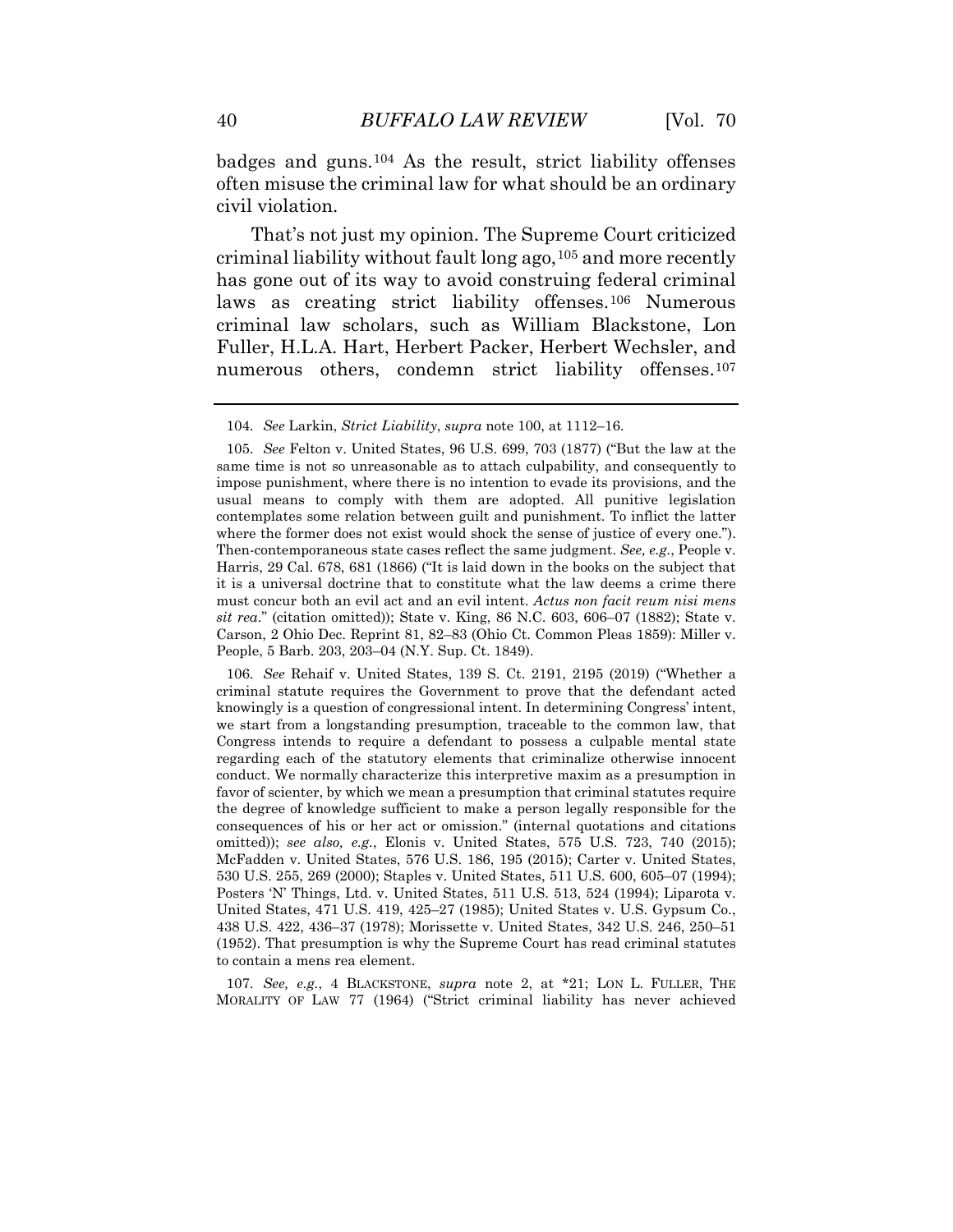Accordingly, a President could reasonably decide that strict liability offenses are so out of line with historic Anglo-American criminal law doctrines that he should use his clemency power to pardon every offender who was convicted of such a crime or who can establish that no one would have known that the conduct charged against him was a crime.<sup>[108](#page-42-1)</sup>

<span id="page-41-1"></span><span id="page-41-0"></span>108. Issuance of a pardon for every person convicted of a strict liability offense would raise the question whether the President has effectively "suspended" the effect of such laws, in violation of his duty under the Take Care Clause to enforce the law. *See, e.g.*, Howell v. McAuliffe, 788 S.E. 2d 706, 720–24 (Va. 2016) (ruling that governor's executive order granting voting rights to all formerly imprisoned felons violated the state constitutional provision against "suspension" of the law); Carolyn A. Edie, *Revolution and the Rule of Law: The End of the Dispensing Power, 1689*, 10 EIGHTEENTH-CENTURY STUD. 434, 440 (1977); Larkin, *Guiding Clemency*, *supra* note 41, at 467 n.88; *cf*. U.S. CONST. art. I, § 9, cl. 2 ("The Privilege of the Writ of habeas Corpus shall not be suspended, unless when in Cases of Rebellion or Invasion the public Safety may require it."). The Stuart Kings in England (particularly James II) claimed that the Crown had the inherent right to suspend the operation of any law that Parliament enacted. Parliament ultimately won that battle, enacting the Bill of Rights of 1688, which prohibited the Crown from suspending the law without Parliament's authorization. *See* Bill of Rights 1688, 1 W. & M. sess. 2 c. 2 (original text modernized) ("That the pretended Power of Suspending of Laws or the Execution of Laws by Regal Authority without Consent of Parliament is illegal. That the pretended Power of Dispensing with Laws or the Execution of Laws by Regal Authority as it has been assumed and exercised of late is illegal."). The Article II Take Care Clause incorporates that limitation on presidential power. *See, e.g.*, PHILIP HAMBURGER, IS ADMINISTRATIVE LAW UNLAWFUL? 65–73 (2014) (discussing the background to the Take Care Clause). This is not the place to offer a complete answer to that question, but I will make two points.

<span id="page-41-2"></span>First, to some extent, *every* exercise of the President's clemency power effectively defeats the implementation of an act of Congress. As Judge Frank Easterbrook put it, "Pardons do frustrate the implementation of laws, but as *all* pardons do so to some degree, the existence of the pardon clause must authorize nonenforcement, at least at retail rather than wholesale." Frank H. Easterbrook, *Presidential Review*, 40 CASE W. RSRV. L. REV. 905, 909 (1999); *see also* Austin Sarat, *Mercy, Clemency, and Capital Punishment: Two Accounts*, 3 OHIO ST. J.

respectability in our law."); H.L.A. HART, *Negligence,* Mens Rea*, and Criminal Responsibility*, *in* PUNISHMENT AND RESPONSIBILITY 136, 152 (H.L.A. Hart ed., 2d ed. 2008) ("strict liability is odious"); HERBERT L. PACKER, THE LIMITS OF THE CRIMINAL SANCTION 130–31 (1968); Herbert Wechsler, *The Challenge of a Model Penal Code*, 65 HARV. L. REV. 1097, 1109 (1952). *See generally* Larkin, *Strict Liability*, *supra* note 100, at 1079 n.46 (collecting authorities). As Oxford University Professor Jeremy Horder put it, the law "has failed to adapt its moral thinking to modern circumstances." JEREMY HORDER, EXCUSING CRIME 276 (2004).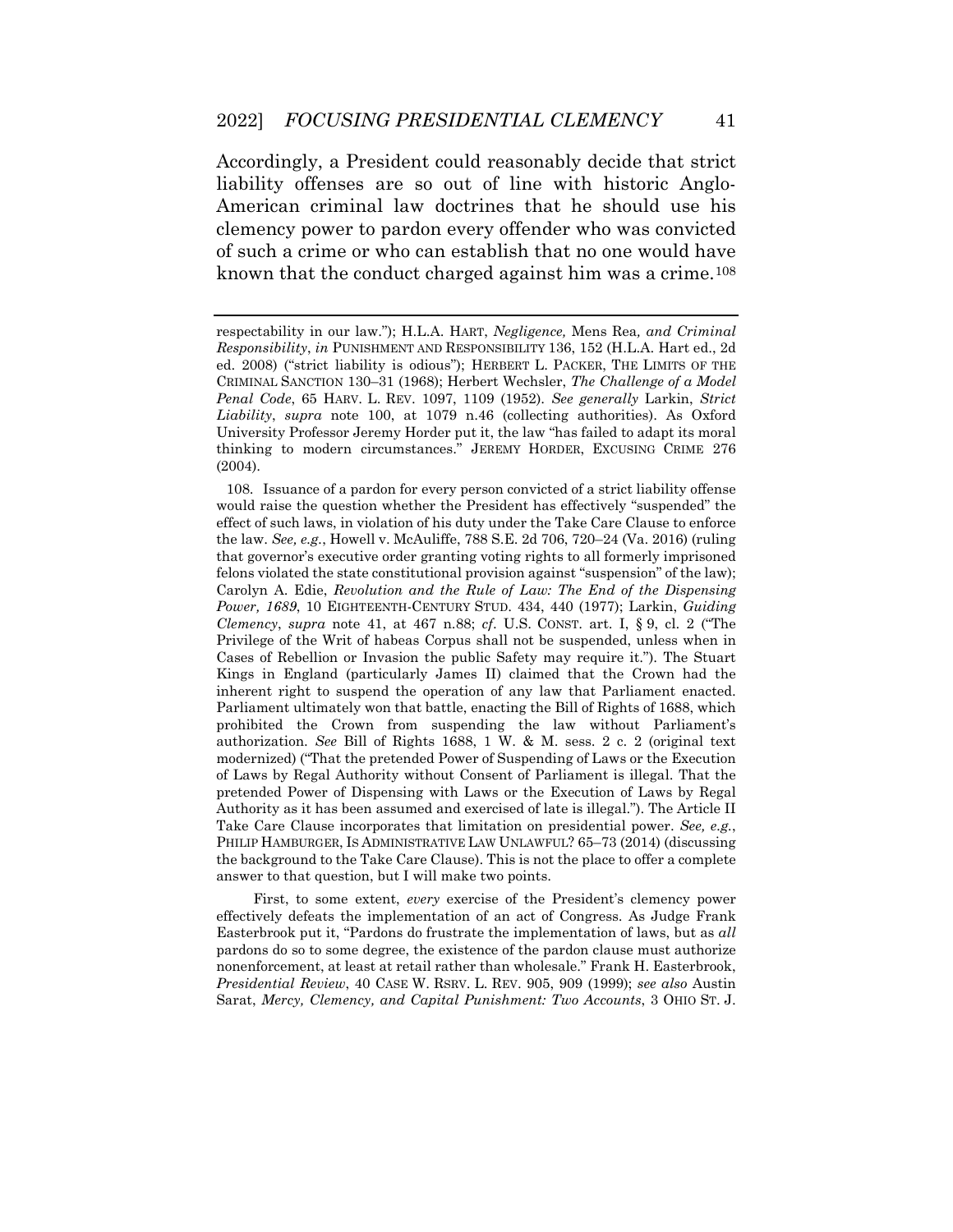CRIM. L. 273, 275 (2005) [hereinafter Sarat, *Mercy*] ("The idea that clemency and mercy can be given (or withheld) 'freely' as well as Blackstone's description of it as a 'court of equity,' highlights their complex and unstable relationship to law. Like all sovereign prerogative, clemency's efficacy is bound up in its very disregard of declared law. Thus, more than half a century before Blackstone, John Locke famously defined prerogative as the 'power to act according to discretion for the public good, without the prescription of the law and sometimes even against it, is that which is called prerogative. . . . [T]here is a latitude left to the Executive power to do many things of choice which the laws do not prescribe.'"). While Judge Easterbrook seems to have distinguished between the validity of individual and category-wide pardons, the President can grant pardons on either basis. Numerous Presidents have done so, Larkin, *Guiding Clemency*, *supra* note 41 (collecting cases), and the Supreme Court has repeatedly endorsed that practice, see *United States v. Klein*, 80 U.S. (13 Wall.) 128, 147 (1872) ("Pardon includes amnesty."). *See also, e.g.*, Jenkins v. Collard, 145 U.S. 546, 560 (1892); Armstrong v. United States, 80 U.S. (13 Wall.) 154, 155 (1871); United States v. Padelford, 76 U.S. (9 Wall.) 531, 542–43 (1869). The number of people excused therefore cannot matter.

<span id="page-42-1"></span><span id="page-42-0"></span>Second, Presidents and senior law enforcement officers can empower federal agents to commit crimes (such as possessing contraband) when engaged in a legitimate law enforcement operation (such acting in an undercover capacity to infiltrate a drug trafficking organization). *See, e.g.*, U.S. DEP'T OF JUSTICE, UNDERCOVER AND SENSITIVE OPERATIONS UNIT, ATTORNEY GENERAL'S GUIDELINES ON FBI UNDERCOVER OPERATIONS § IV.H. (2017); Elizabeth E. Joh, *Breaking the Law to Enforce It: Undercover Police Participation in Crime*, 62 STAN L. REV. 155, 156 (2009) ("Covert policing necessarily involves deception, which in turn often leads to participation in activity that appears to be criminal. In undercover operations, the police have introduced drugs into prison, undertaken assignments from Latin American drug cartels to launder money, established fencing businesses that paid cash for stolen goods and for 'referrals,' printed counterfeit bills, and committed perjury, to cite a few examples." (footnotes omitted)). That practice, which is widely used today by law enforcement agencies of all shapes and sizes, see *id.* at 163, was unknown to the English criminal law in the seventeenth century, when the English Crown's suspension of the law prompted Parliament to forbid the king from suspending the law without Parliament's authorization. To be sure, the Supreme Court has not specifically addressed the relationship between the Pardon and Suspension Clauses. But it has considered numerous cases involving the use of undercover officers, and it has never suggested that this practice "suspends" the operation of the federal criminal code. *See, e.g.*, United States v. White, 401 U.S. 745 (1971); Hoffa v. United States, 385 U.S. 293 (1966); Lewis v. United States, 385 U.S. 206 (1966); Lopez v. United States, 373 U.S. 427 (1963). On the contrary, the Court has held that, when the government authorizes a law enforcement officer (or anyone else for that matter, such as an informant) to engage in such conduct, the government cannot later prosecute that officer for committing that crime. *See, e.g.*, United States v. Pa. Indus. Chem. Corp., 411 U.S. 655, 673–74 (1973); Cox v. Louisiana, 379 U.S. 559, 569–73 (1965). The difference between an *ex ante* authorization to commit a crime for which the defendant is immune from prosecution and an *ex*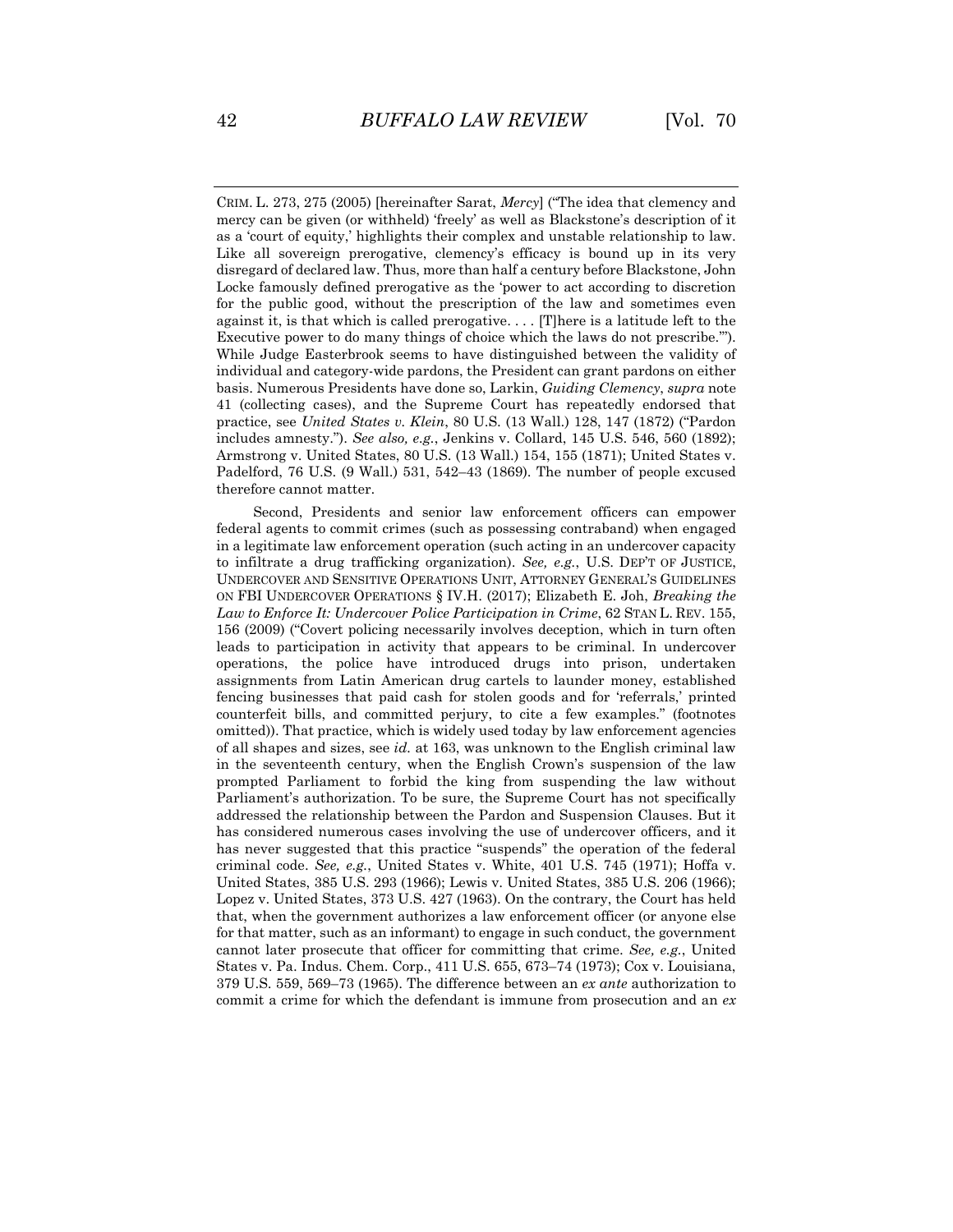Doing so would avoid the risk that a morally blameless party could violate a law that neither he nor any reasonable person would have known existed.[109](#page-44-0) In my opinion, the President should use his clemency power to pardon every such offender.[110](#page-44-1) Regardless, there will be occasions where a person is found or pleads guilty to conduct that is not morally objectionable. Those cases would be instances of moral innocence.

# B. *Was the Offense of Conviction an Isolated Act or Episode in an Otherwise Law-Abiding Life?*

The law and philosophy of clemency have always placed limits on the chief executive's forgiveness. It is not a defense to a crime that John or Jane had a disadvantaged upbringing (e.g., he had only one parent (or none), he grew up in a poor or crime-ridden neighborhood, he went to low-quality schools, and so forth). Society can place crimes like murder,

110. Larkin, *Pardoning Mistakes*, *supra* note 109, at 663–68.

*ante* pardon for the future commission of that crime is like the difference between dusk and twilight.

<sup>109.</sup> Precedent exists for that practice. English kings used their clemency powers to spare morally blameless parties from the gallows or prison because reasonable criminal law defenses were unavailable. *See* Paul J. Larkin, Jr. & GianCarlo Canaparo, *Are Criminals Bad or Mad? Premeditated Murder, Mental Illness, and* Kahler v. Kansas, 43 HARV. J.L. & PUB. POL'Y 85, 116–17 (2020). Presidents and governors have done the same. Paul J. Larkin, Jr., *Mistakes and Justice—Using the Pardon Power to Remedy a Mistake of Law*, 15 GEO. J.L. & PUB. POL'Y 651, 664 (2017) [hereinafter Larkin, *Pardoning Mistakes*]. Clemency would also serve the purposes of the criminal law. Because "compliance presupposes knowledge," Dan M. Kahan, *Lenity and Federal Common Law Crimes*, 1994 SUP. CT. REV. 345, 400, a pardon would remedy the grossly unfair result that the modern-day federal criminal code requires more knowledge of the law than can be demanded of the average person. *See* Paul J. Larkin, Jr., *The Folly of Requiring Complete Knowledge of the Criminal Law*, 12 LIBERTY U. L. REV. 335, 345–69 (2018). A pardon would also return to prominence the foundational proposition, ignored (but implicitly rejected) by strict liability's advocates, that the criminal law should prefer the release of ten guilty parties to the wrongful conviction of one. *See, e.g.*, Coffin v. United States, 156 U.S. 432, 456 (1895); 4 BLACKSTONE, *supra* note 2, \*358. Accordingly, the President should forgive morally innocent parties no less than the factually or legally innocent ones.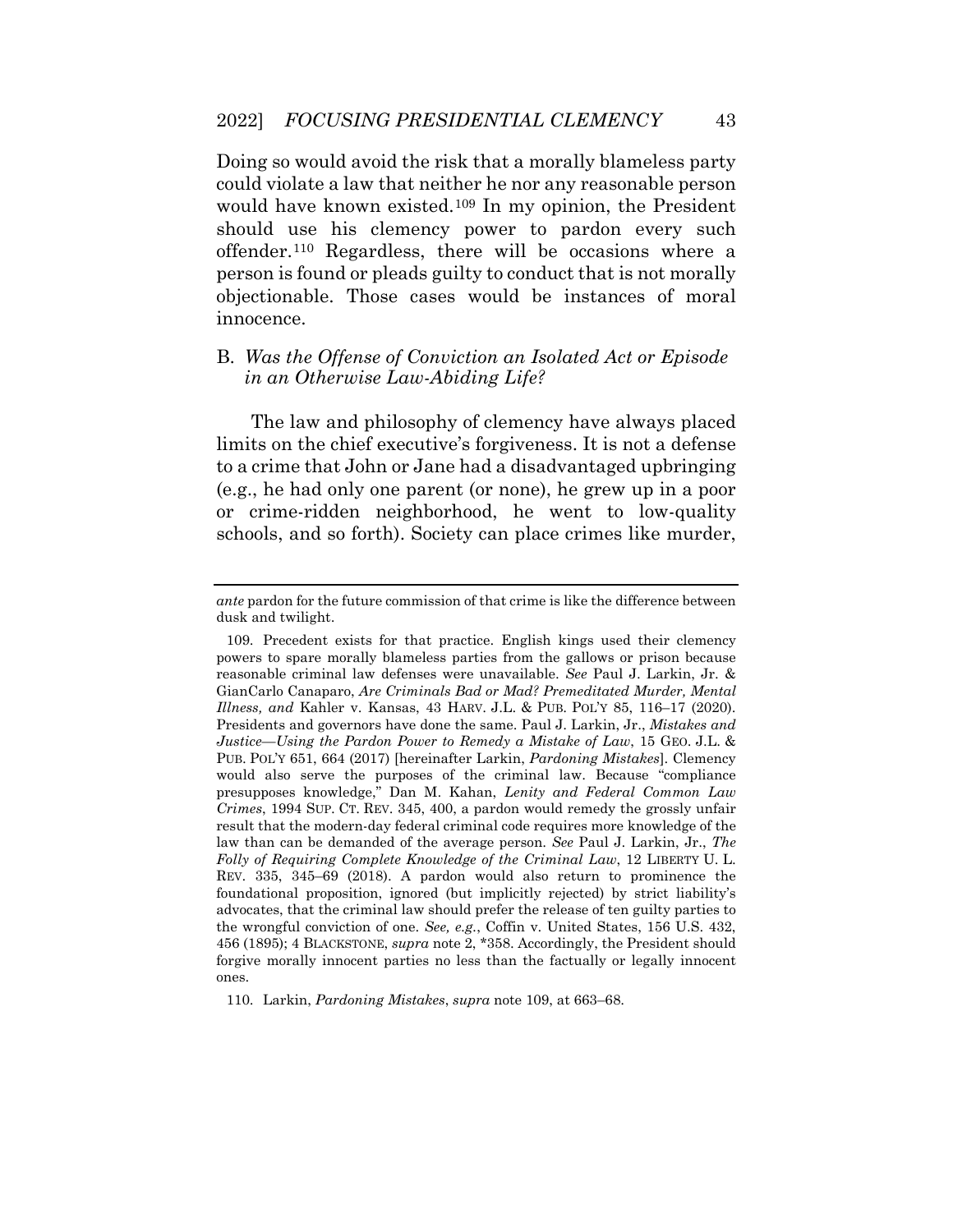rape, robbery, burglary, and heroin trafficking out of bounds for everyone, even for people who did not grow up in Sutton Place or Beacon Hill.<sup>[111](#page-45-0)</sup> In fact, it is especially important to enforce the law in neighborhoods where large numbers of people are tempted to break it, because the law-abiding residents in those neighborhoods suffer the most when crime is rampant.[112](#page-45-1)

Nonetheless, in some cases a person who committed but one crime, or had but one criminal episode, in an otherwise law-abiding life is the type of person society should be willing to consider forgiving. Otherwise, as Hannah Arendt once noted, we would be forever frozen in time by one moment in

<span id="page-44-0"></span><sup>111.</sup> American criminal law has never recognized a "severe environmental depredation" defense, a defense that is also (and more colorfully) known as the "rotten social background" defense. *See, e.g.*, FLETCHER, supra note 70, at 801; Peter Arenella, *Demystifying the Abuse Excuse: Is There One?*, 19 HARV. J.L. & PUB. POL'Y 703, 704 (1996) (stating that the only abuse excuse for which a defendant may use evidence of past victimization to negate legal responsibility is the insanity defense); Morse, *supra* note 70, at 1489 ("The reason we do not excuse most disadvantaged criminals (or other persons whose criminality can be causally explained) is not our lack of sympathy for their unfortunate backgrounds, or our failure to recognize that social disadvantage is a powerful cause of crime, as it surely is. Rather, we hold most disadvantaged defendants responsible because they possess minimal rationality and self-control. A disadvantaged defendant 'driven crazy' by his life circumstances will be excused because he is crazy, not because he is disadvantaged or because his behavior was caused." (footnote omitted)); Paul H. Robinson, *Are We Responsible for Who We Are? The Challenge for Criminal Law Theory in Defenses of Coercive Indoctrination and "Rotten Social Background*,*"* 2 ALA. C.R. & C.L. L. REV. 53, 54 (2011); Andrew E. Taslitz, *The Rule of Criminal Law: Why Courts and Legislatures Ignore Richard Delgado's Rotten Social Background*, 2 ALA. C.R. & C.L. L. REV. 79, 82 (2011); *cf*. United States v. Alexander, 471 F.2d 923, 959 (D.C. Cir. 1972) (Bazelon, C.J., dissenting) (coining the term "rotten social background").

<span id="page-44-1"></span><sup>112.</sup> *See, e.g.*, FRANKLIN ZIMRING, THE CITY THAT BECAME SAFE: NEW YORK'S LESSONS FOR URBAN CRIME AND ITS CONTROL 170 (2013) ("Violent crime is one of the most regressive taxes operating in the United States, with almost all of its negative effects concentrated among low-income minority groups and residential areas. The dark-skinned poor pay twice for high rates of violent crime—with rates of victimization many times higher than middle-income white and Asian groups and with rates of imprisonment vastly higher than non-minority populations. So large declines in serious crimes should generate double benefits."); Paul J. Larkin, Jr. & David Rosenthal, *Flight, Race, and* Terry *Stops:* Commonwealth v. Warren, 16 GEO. J.L. & PUB. POL'Y 163, 206–16 (2018).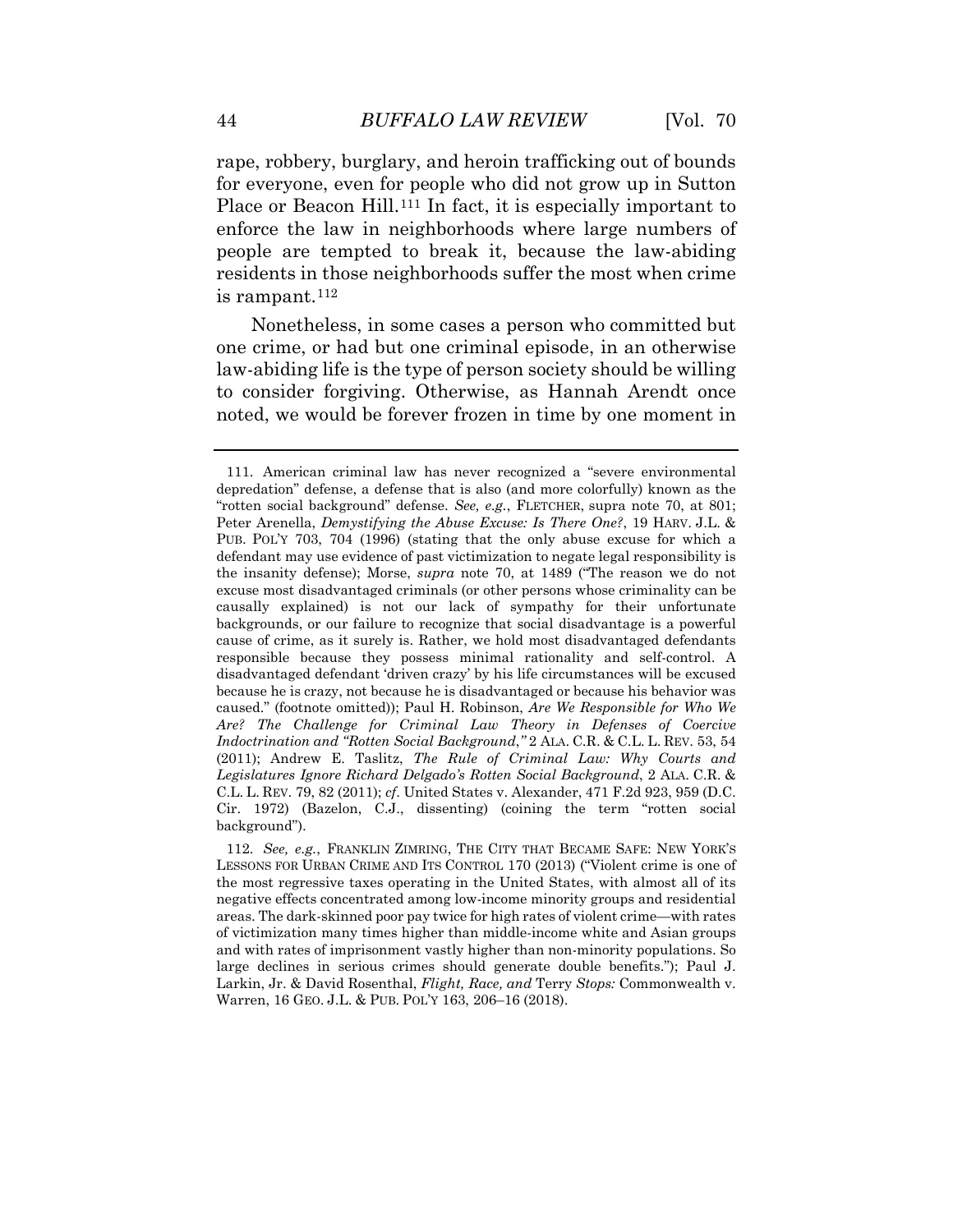our past.[113](#page-46-0) Of course, that decision is a complicated one. Numerous factors are relevant, such as what that crime was—viz., the type of crime and its surrounding context (Usama bin Laden's mass murder versus Dr. Samuel Mudd's treatment of the fractured leg of John Wilkes Booth); the reason why the offender committed the crime (Bernie Madoff's greed versus Jean Valjean's need to feed his family); the number and nature of the person(s) injured by the crime (theft from the "widows and orphans" fund versus theft from Bill Gates); the presence or absence of violence (engaging in torture and murder versus fibbing about your income); the age and status of the person who committed the crime (a capo in the Gambino Family who masterminds a continuing criminal drug enterprise versus a teenager who takes a car for a "joy ride"); and the host of other aggravating and mitigating factors that society considers relevant at sentencing.[114](#page-46-1) A mass murderer should not qualify for a pardon regardless of how repentant he is about his 100th homicide. Someone arrested before releasing ricin on a crowded New York City subway car is in the same moral category as someone who completed that crime even though the police foiled his plot before he killed or injured any straphangers. Someone who spent decades laundering money for the Sinaloa Cartel also does not count. Not only were his offenses numerous over a lengthy period, but his crimes fueled the violence that the cartels wreak on society.

<span id="page-45-0"></span><sup>113.</sup> HANNAH ARENDT, THE HUMAN CONDITION 237 (1958) ("Without being forgiven, released from the consequences of what we have done, our capacity to act would, as it were, be confined to one single deed from which we could never recover; we would remain the victims of its consequences forever, not unlike the sorcerer's apprentice who lacked the magic formula to break the spell.").

<span id="page-45-1"></span><sup>114.</sup> *See, e.g.*, 18 U.S.C. § 3661 ("No limitation shall be placed on the information concerning the background, character, and conduct of a person convicted of an offense which a court of the United States may receive and consider for the purpose of imposing an appropriate sentence."); Pepper v. United States, 562 U.S. 476, 487–90 (2011); ANDREW ASHWORTH, SENTENCING AND PENAL POLICY 168–69 (1983); C.L. TEN, CRIME, GUILT, AND PUNISHMENT: A PHILOSOPHICAL INTRODUCTION 146–50 (1987); NIGEL WALKER, AGGRAVATION, MITIGATION AND MERCY IN ENGLISH CRIMINAL JUSTICE (1999).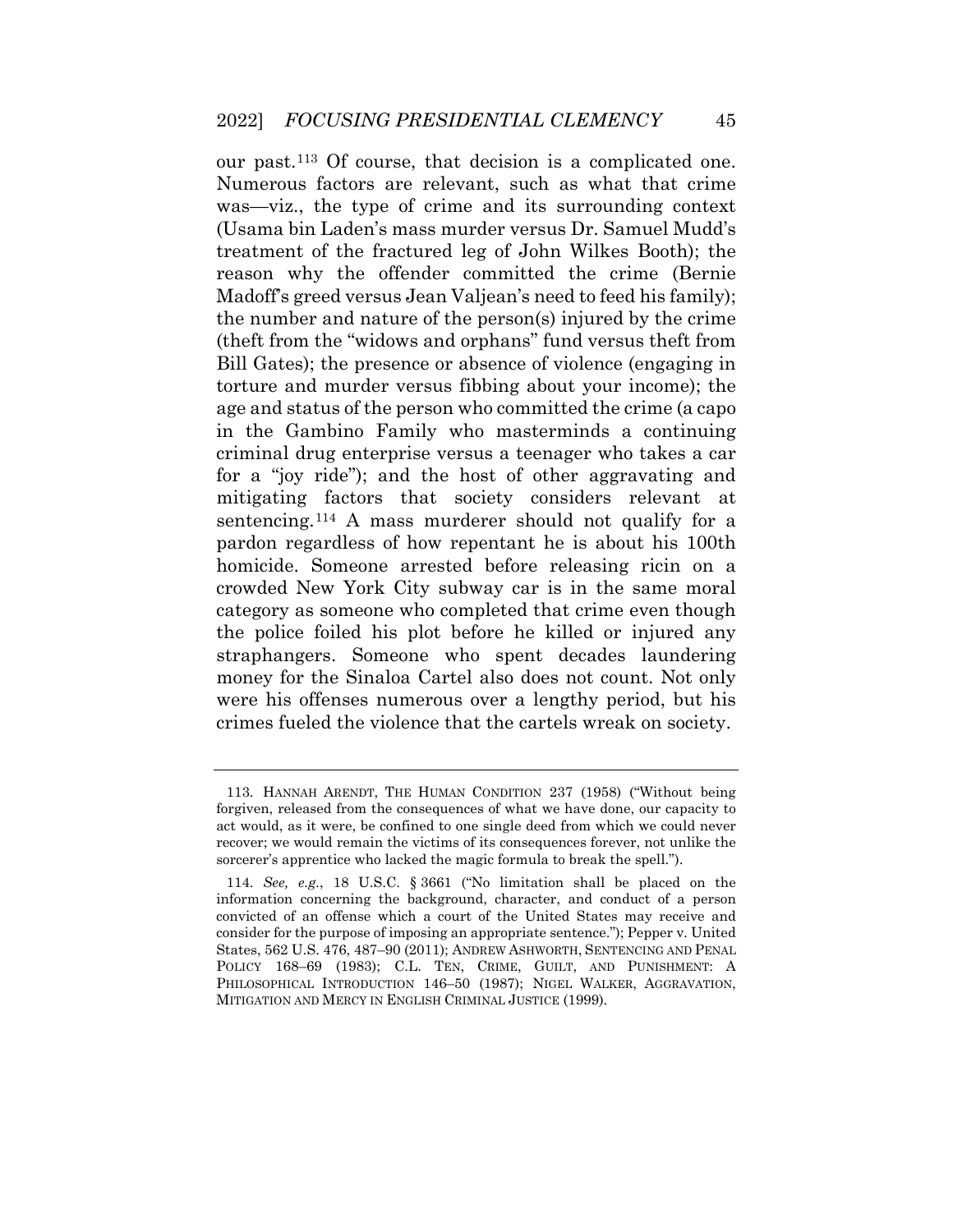What I have in mind as the classic case is someone who got into a fistfight in a bar while drunk or at high school after receiving an insult; who was convicted of, or pleaded guilty to, assault years ago; and who has kept his nose clean ever since.[115](#page-47-0) I would also consider eligible someone who committed a very small number of crimes over a limited period long ago, but who since then has straightened up and now flies right. Indeed, the case of St. Paul of Tarsus shows us that there might even be room for someone who participated in a seriously violent act but since then has undergone a true personal moral reformation.[116](#page-47-1)

By contrast, an offender with multiple convictions, particularly for well-planned crimes of violence or fraud, or who, to use the vernacular, has a "rap sheet as long as my arm," is far more physically or financially dangerous and morally reprehensible than someone who committed an offense only once, long ago, and never broke bad again. For more than a century, American law has imposed enhanced punishment on recidivists and has permitted sentencing courts to consider other crimes an offender committed even if he was not convicted of them.[117](#page-48-0) At the same time,

<sup>115.</sup> *See* Ehrlich, *supra* note 31, at 675 ("Some of these cases are very easy, particularly in Maryland. We have a lot of people who need pardons because they want to qualify for federal employment. So you get in a fistfight in Ocean City, Maryland, when you're seventeen, and you're forty-eight years old and you need national security clearance for [the National Security Agency], and you can't get it. They're easy.").

<span id="page-46-0"></span><sup>116.</sup> *Compare, e.g.*, *Acts* 7:58–9:2, *with, e.g.*, *id*. 9:3–31; *Romans* 1:1–16:27; 1 *Corinthians* 1:1–16:24. My Exhibit A would be Georgetown Law Center Professor Shon Hopwood, as good an example of metanoia as there could be. *See, e.g.*, SHON HOPWOOD, LAW MAN: MEMOIRS OF A JAILHOUSE LAWYER (2d ed. 2017); *Shon Hopwood*, Geo. L. Ctr., https://www.law.georgetown.edu/faculty/shonhopwood/ (last visited Jan. 22, 2022).

<span id="page-46-1"></span><sup>117.</sup> *See, e.g.*, Ewing v. California, 538 U.S. 11, 24 (2003) (upholding a state "three strikes" law and noting that, historically, numerous states had adopted such laws in response "to widespread public concerns about crime by targeting the class of offenders who pose the greatest threat to public safety: career criminals"); *id.* at 24–26 (collecting cases upholding recidivist statutes); United States v. Watts, 519 U.S. 148, 157 (1997) (ruling that a sentencing judge may consider conduct underlying a charge for which the defendant was acquitted as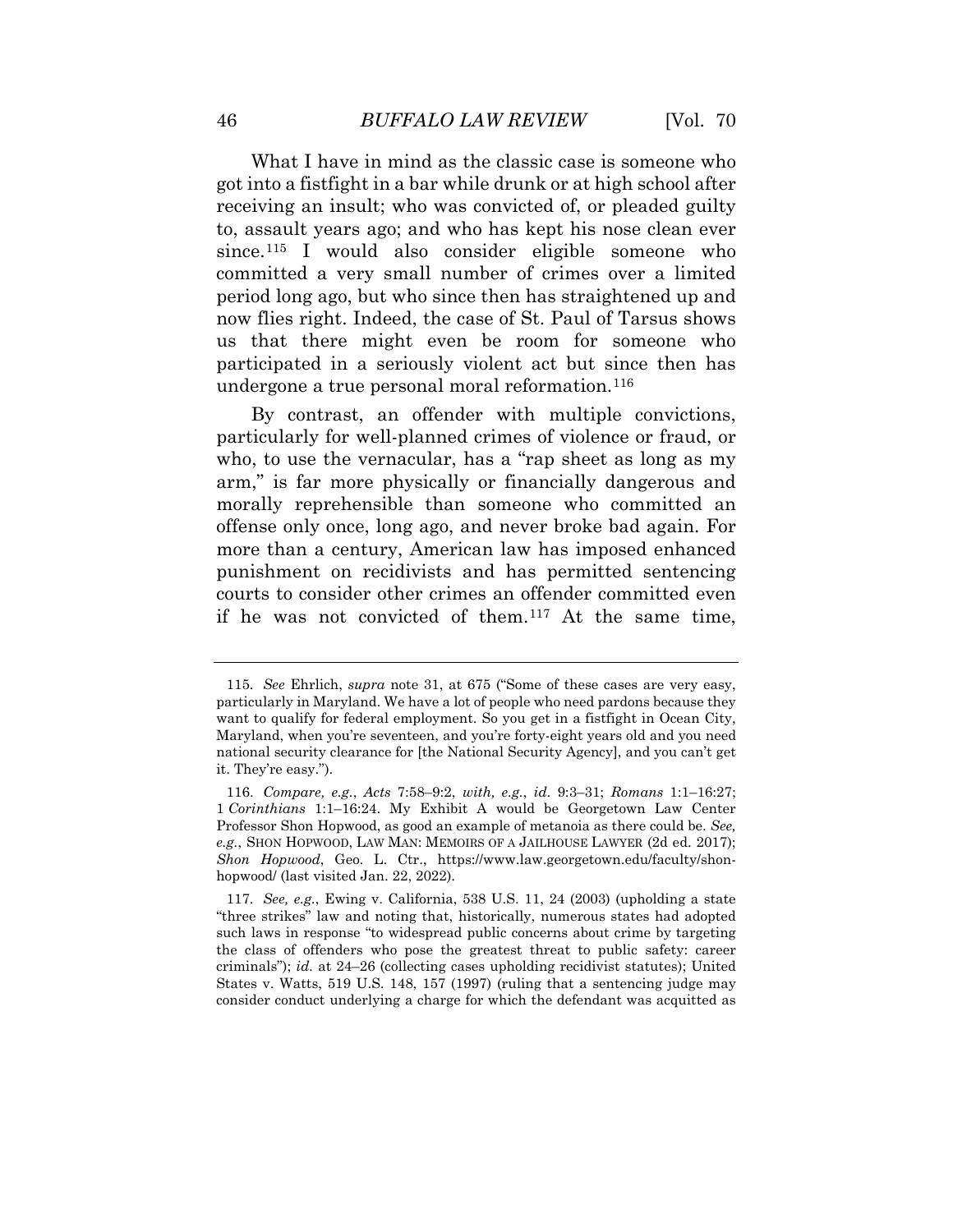American society is willing to forgive someone who slipped up once or twice and who is truly repentant.[118](#page-48-1) Those judgments are sensible ones, and they complement each other. A President should be free to make them.

# C. *Has the Offender Admitted His Guilt, Atoned for His Conduct and its Harms, and Reformed His Errant Ways?*

The criminal law began to consider the rehabilitation of offenders an important goal in the nineteenth century. Indeed, the earliest juvenile detention facilities were called "reformatories," because their goal was the transformation of the offender's character through repentance.<sup>[119](#page-48-2)</sup> The criminal justice system became more punitive during the last three decades of the twentieth century than it had been for the first seven.[120](#page-48-3) Nonetheless, the system did not completely forswear any consideration of rehabilitation. Rehabilitation of offenders was the rationale for the creation of "penitentiaries" in the nineteenth century,<sup>[121](#page-49-0)</sup> and it served as the primary, if not exclusive, goal of punishment from late

120. *See* Paul J. Larkin, Jr., *Clemency, Parole, Good-Time Credits, and Crowded Prisons: Reconsidering Early Release*, 11 GEO. J.L. & PUB. POL'Y 1, 31– 32 (2013) [hereinafter Larkin, *Early Release*].

long as the government can prove that conduct by a preponderance of the evidence); United States v. Grayson, 438 U.S. 41, 55 (1978) (ruling that a trial judge may consider at sentencing his conclusion that the defendant committed perjury when testifying at trial even though he was not convicted of or charged with that offense).

<sup>118.</sup> *See* Sigler, *supra* note 70, at 466 (noting "our general intuition that an offender who has lived am exemplary life both before and after a (possibly anomalous) transgression generally deserves a less severe punishment than an unrepentant offender whose life has been dominated by corruption and vice").

<span id="page-47-0"></span><sup>119.</sup> *See* Paul J. Larkin, Jr., *Parole: Corpse or Phoenix?*, 50 AM. CRIM. L. REV. 303, 307–10 (2015) [hereinafter, Larkin, *Parole*].

<span id="page-47-1"></span><sup>121.</sup> *See, e.g.*, LAWRENCE M. FRIEDMAN, A HISTORY OF AMERICAN LAW 219–30 (3d ed. 2005); DAVID J. ROTHMAN, THE DISCOVERY OF THE ASYLUM: SOCIAL ORDER AND DISORDER IN THE NEW REPUBLIC ch. 4 (rev. ed. 1990); Larkin, *Parole*, *supra* note 119, at 309 ("The theory was that new medical, sociological, and psychological theories and techniques could transform a prison from 'the black flower of civilized society' into the equivalent of a hospital where prisoners would be treated and reformed, rather than punished." (footnotes omitted)).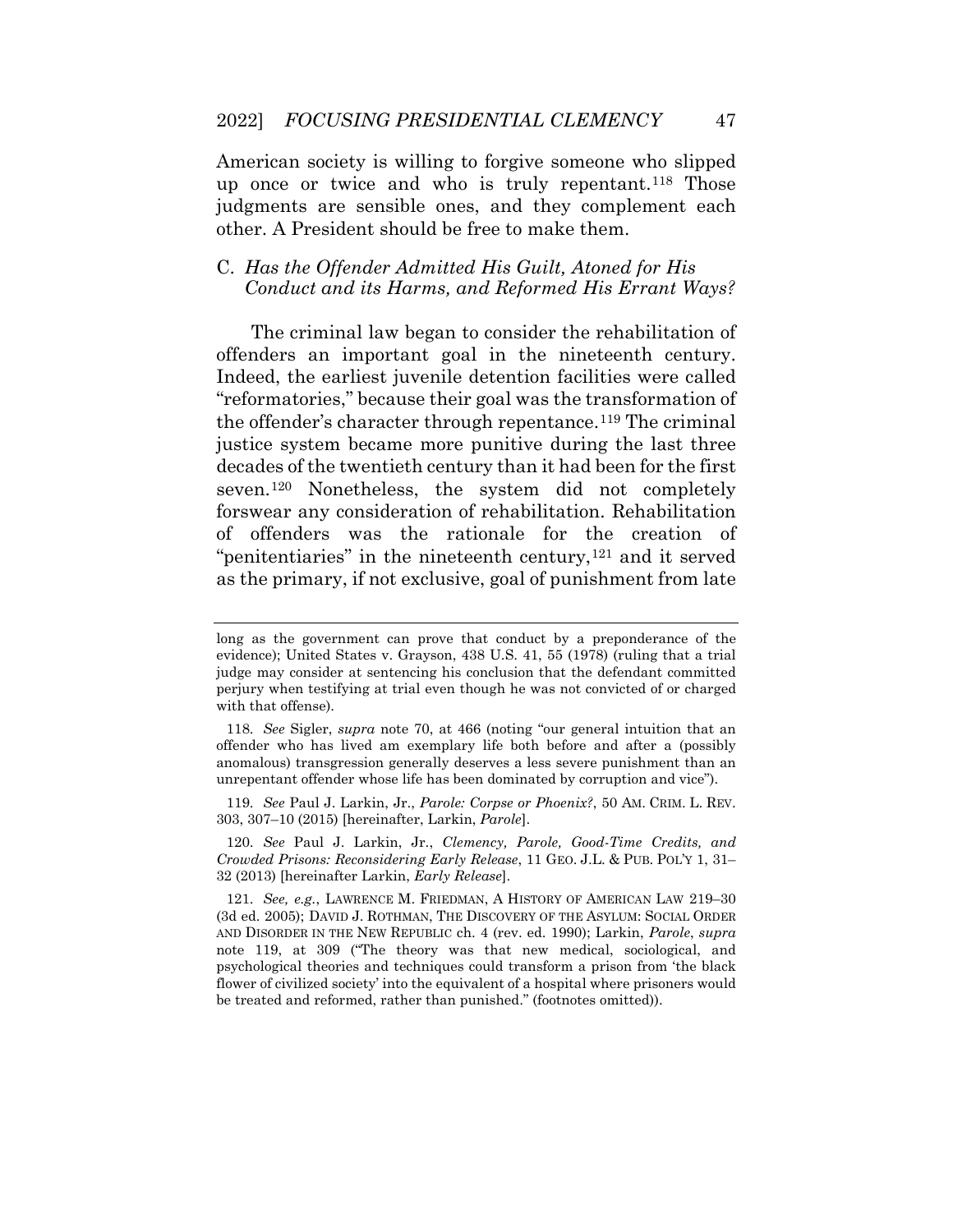in that century to the last few decades of the twentieth.<sup>[122](#page-49-1)</sup>

The American public still believes in the possibility of redemption and is willing to give reformed offenders a second chance. As Professors Francis Cullen and Cheryl Lero Jonson have written, "the belief that a core function of prisons should be rehabilitation is woven deeply into the nation's cultural fabric. This belief in reforming offenders may become frayed at times, but it is durable enough to avoid becoming fully unraveled."[123](#page-49-2) Reflecting that belief, the Second Chance Act of 2007 authorizes grant programs to help offenders start a new life after release.<sup>[124](#page-49-3)</sup>

As relevant here, two questions arise. Can the law demand that an offender prove his rehabilitation as a condition of eligibility for clemency? And as partial proof of rehabilitation, can the law require that an offender demonstrate repentance by honestly admitting his crimes, atoning for his wrongdoing, and turning his life around?[125](#page-50-0) The answer to each question is, "Yes." The institution of pleabargaining rests on the proposition that a defendant can be

123. FRANCIS T. CULLEN & CHERYL LERO JONSON, CORRECTIONAL THEORY: CONTEXT AND CONSEQUENCES 29 (2012).

<span id="page-48-1"></span>124. Pub. L. No. 110-199, 122 Stat. 657 (2008) (codified at 42 U.S.C. §§ 17501– 55); *see* Larkin, *Early Release*, *supra* note 120, at 33 & n.191.

<span id="page-48-0"></span><sup>122.</sup> *See, e.g.*, Williams v. New York, 337 U.S. 241, 248 (1949) ("Retribution is no longer the dominant objective of the criminal law. Reformation and rehabilitation of offenders have become important goals of criminal jurisprudence."). The Sentencing Reform Act of 1984 (SRA) bars a district court from considering at sentencing the defendant's prospects for rehabilitation. 18 U.S.C. §§ 3562(a), 3563(a)(4), 3563(b)(9), 3563(b)(11), 3583(c)–(d); 28 U.S.C. § 994(k); Tapia v. United States, 564 U.S. 319, 332 (2011). The Federal Bureau of Prisons may consider that factor when deciding where a prisoner should be housed and what potentially rehabilitative programs he should enter. 18 U.S.C. §§ 3621(b), 3621(e)–(f), 3624(f); *Tapia*, 564 U.S. at 330–31.

<span id="page-48-3"></span><span id="page-48-2"></span><sup>125.</sup> For an excellent definition of "repentance," see Jeffrie G. Murphy, *Repentance, Punishment, and Mercy*, *in* REPENTANCE: A COMPARATIVE PERSPECTIVE 143, 147 (Amitai Etzioni & David E. Carney eds. 1997): "Repentance is the remorseful acceptance of responsibility for one's wrongful and harmful actions, the repudiation of the aspects of one's character that generated the actions, the resolve to do one's best to extirpate those aspects of one's character, and the resolve to atone or make amends for the harm that one has done."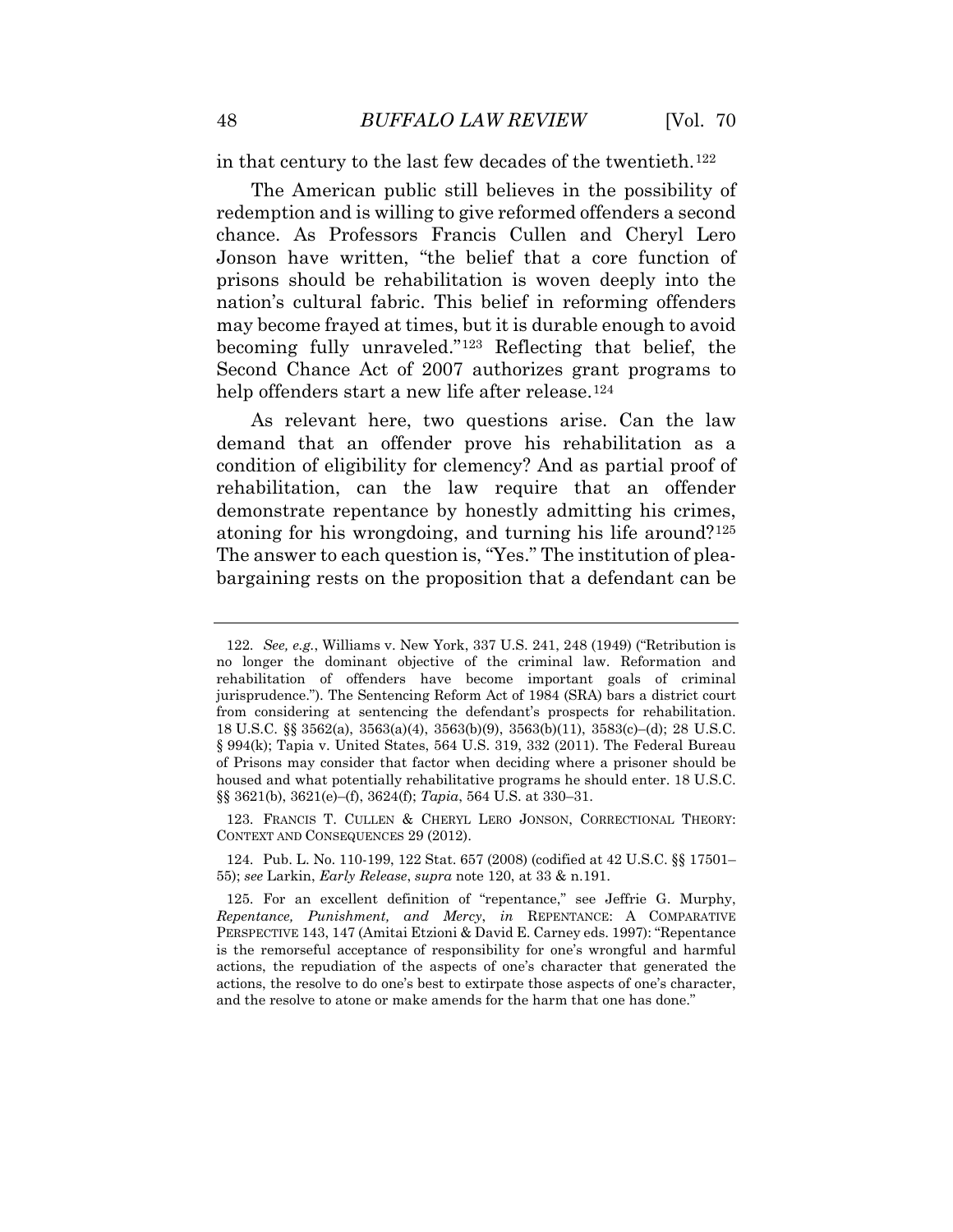denied leniency at sentencing if he refuses the government's offer of a reduced sentence in exchange for pleading guilty and demands a trial. In 1978, the Supreme Court expressly upheld that practice in *Bordenkircher v. Hayes*.[126](#page-50-1) The Supreme Court has ruled that a defendant can be required to accept responsibility for his crimes, even to assist the government to prosecute other offenders, as a condition for the receipt of a benefit at sentencing.[127](#page-50-2) Moreover, the government can place on a convicted offender the burden of showing that he has been rehabilitated and no longer is the same person who broke the law.[128](#page-50-3) Indeed, the United States Sentencing Commission has promulgated Sentencing Guidelines that allow for a reduction in a sentence only "[i]f the defendant clearly demonstrates acceptance of responsibility for his offense."[129](#page-51-0) If a sentencing judge can make that demand at the front end of the punishment process, it follows then that the President can demand that an offender demonstrate repentance as a condition of eligibility for clemency.[130](#page-51-1)

129. U.S. SENT'G COMM'N, GUIDELINES MANUAL § 3E1.1 (Nov. 1, 2018).

<span id="page-49-3"></span><span id="page-49-2"></span>130. There is also philosophical and religious support for that conclusion. *See* Jacob Neusner, *Repentance in Judaism*, *in* REPENTANCE: A COMPARATIVE PERSPECTIVE, *supra* note 125, at 60, 61 ("God forgives sinners who atone and

<span id="page-49-0"></span><sup>126.</sup> *See* Bordenkircher v. Hayes, 434 U.S. 357, 363 (1978) ("Plea bargaining flows from the mutuality of advantage to defendants and prosecutors, each with his own reasons for wanting to avoid trial. . . . By hypothesis, the plea may have been induced by promises of a recommendation of a lenient sentence or a reduction of charges, and thus by fear of the possibility of a greater penalty upon conviction after a trial." (citations and internal quotations omitted)).

<span id="page-49-1"></span><sup>127.</sup> *See, e.g.*, Roberts v. United States, 445 U.S. 552, 558 (1980) (ruling that a defendant can be required to assist the prosecution by testifying against confederates to receive a reduced sentence); Wade v. United States, 504 U.S. 181, 185–86 (1992) (ruling that a defendant can be required to prove that a prosecutor's unwillingness to recommend leniency is the product of a discriminatory intent); *see also* Henry M. Hart, Jr., *The Aims of the Criminal Law*, 23 LAW & CONTEMP. PROB. 401, 437 (1958).

<sup>128.</sup> That conclusion follows logically from the principle that a properly convicted defendant "is eligible for, and the [sentencing] court may impose, whatever punishment is authorized by statute for his offense" as long as that penalty is neither cruel and unusual nor based on an arbitrary ground, such as race. Chapman v. United States, 500 U.S. 453, 465 (1991).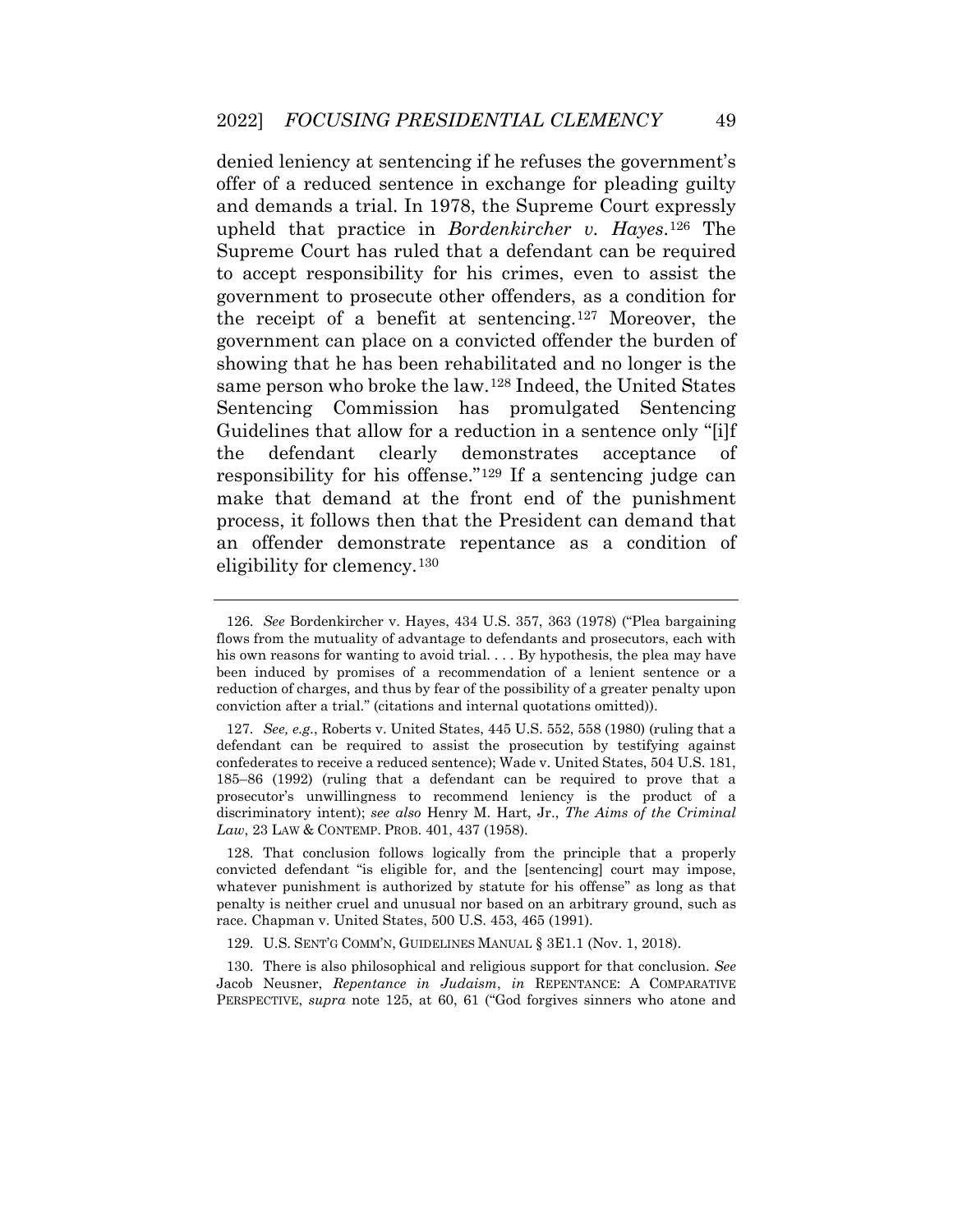That conclusion aligns with the expectations of the public. The average person likely would find it reasonable for victims to demand confession and repentance as a prerequisite to their private forgiveness of someone else, as well as to the President's official forgiveness of someone on behalf of the nation.[131](#page-51-2) Public confessions of wrongdoing display respect for the dignity of victims and, if sincere, can be a first step toward an offender's rehabilitation.[132](#page-52-0) As

repent, and asks of humanity that same act of grace—but no greater. For forgiveness without a prior act of repentance not only violates the rule of justice but also humiliates the law of mercy, cheapening and trivializing the superhuman act[.] The role of the sinner is to repent."); *see id.* (describing repentance as "the critical center of the moral transaction" involving forgiveness). To be sure, philosophers have debated whether forgiveness is possible in the absence of confession and repentance, and they have come down on both sides of that issue. A majority (or a considerable minority), however, sees confession and repentance as necessary conditions for forgiveness. *See, e.g.*, *Luke* 23:34; *Matthew* 6:15; GRISWOLD, *supra* note 74, at 49–51; KONSTAN, *supra* note 2, at x, xi, 6–7, 10, 59 (defining the modern understanding of forgiveness as "a response to an offense that involves a moral transformation on the part of the forgiver and forgiven and a complex of sentiments that include sincere confession, remorse, and repentance"); Cheshire Calhoun, *Changing One's Heart*, 103 ETHICS 76, 76 (1992); Aurel Kolnai, *Forgiveness*, 74 PROC. ARISTOTELIAN SOC'Y 91, 97 (1974); Lauritzen, *supra* note 75, at 144–49; Norvin Richards, *Forgiveness*, 99 ETHICS 77, 87 (1988). *See generally* MINOW, VENGEANCE AND FORGIVENESS, *supra* note 74, at 4 ("While some traditions treat forgiveness as a response to apology, repentance, acts of reparation, or acceptance of sanctions, others support forgiveness without any preconditions." (footnote omitted)).

<span id="page-50-2"></span><span id="page-50-1"></span><span id="page-50-0"></span><sup>131.</sup> *See* KONSTAN, *supra* note 2, at 99 (to obtain forgiveness, one must "repudiate the act of wrongdoing together with the values that permitted it; such a repudiation 'is a step toward showing that one is not simply the "same person" who did the wrong'" (quoting GRISWOLD, *supra* note 74, at 50)); MINOW, VENGEANCE AND FORGIVENESS, *supra* note 74, at 17 (While discussing atrocities, she stated: "Forgiveness is a power held by the victimized, not a right to be claimed. The ability to dispense, but also to withhold, forgiveness is an ennobling capacity and part of the dignity to be reclaimed by those who survive the wrongdoing. Even an individual survivor who chooses to forgive cannot, properly, forgive in the name of other victims. To expect survivors to forgive is to heap yet another burden on them." (footnote omitted)).

<span id="page-50-3"></span><sup>132.</sup> *See* Anastasia Moloney, *Ex-Child Soldiers in Colombia Face Their Tormentors*, CHRISTIAN SCI. MONITOR (Feb. 23, 2015), https://www.csmonitor.com/ World/Making-a-difference/Change-Agent/2015/0223/Ex-child-soldiers-in-Colom bia-face-their-tormentors (remarks of Maria Eugenia Morales, a senior Colombian official, in the context of the public confession of guilt for recruiting child soldiers by a former member of the United Self-Defense Forces of Colombia: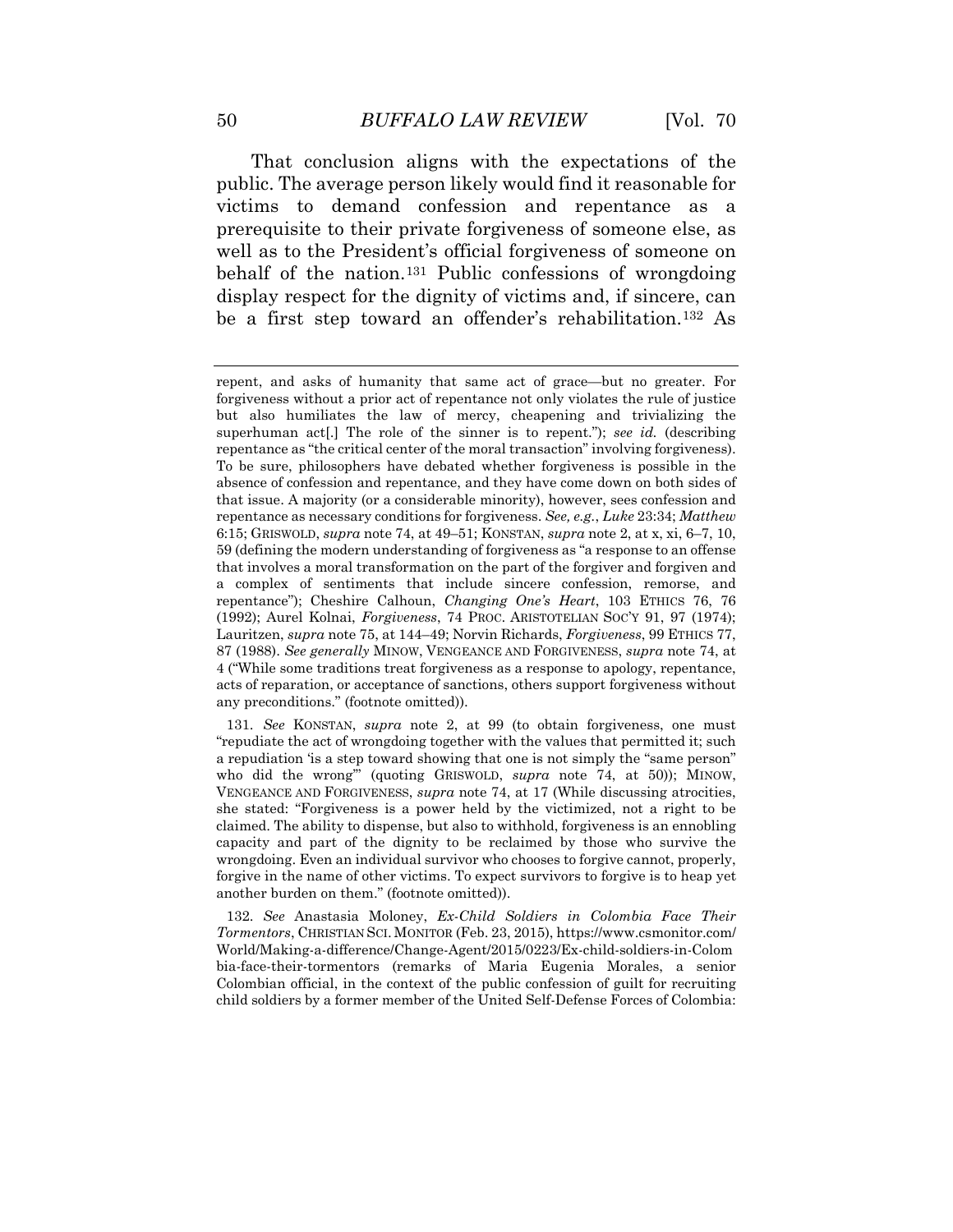Jeffrie Murphy put it, "In having a sincere change of heart," the offender "is withdrawing his endorsement from his own immoral past behavior; he is saying, 'I no longer stand behind the wrongdoing and want to be separated from it; I stand with you in condemning it."<sup>[133](#page-52-1)</sup>

A public admission of responsibility also enables a President to decide whether a clemency applicant is truly sorry for his conduct and has genuinely turned his life around or just regrets being caught. A public confession of guilt offers a trial judge the opportunity to decide at sentencing whether an offender's statement is an honest expression of guilt and remorse or merely a sham uttered in the hope of receiving a lighter punishment. So, too, a later public confession gives the President a basis for deciding whether an admission of responsibility as part of a request for mercy is genuine or counterfeit. Non-admissions of guilt (or evasive admissions of guilt) are common. Witness the number of people (frequently in politics) who confess only that "mistakes were made," which, by using the passive voice, is more a deflection than an admission of

<span id="page-51-1"></span><span id="page-51-0"></span><sup>&</sup>quot;Public apology ceremonies are an important step toward reconciliation because the perpetrators recognize their responsibility for the damage they've caused, and it brings dignity to victims and contributes to their healing." (footnote omitted)).

<span id="page-51-2"></span><sup>133.</sup> Jeffrie G. Murphy, *Forgiveness, Mercy, and the Retributive Emotions*, 7 CRIM. JUST. ETHICS 3, 7 (1988); *see also, e.g.*, Amitai Etzioni, *Introduction*, *in* REPENTANCE: A COMPARATIVE PERSPECTIVE, *supra* note 125, at 1, 9 ("Those who seek repentance must first of all show *true remorse* as a way of paying homage to (i.e., recognizing the legitimacy of) both the mores they have violated and the fellow members of the community whom they have offended. Without this evidence, the community will not validate the offenders' claim of being ready to abandon their deviant conduct, mend their ways, and seek a return to membership in the community. Furthermore, those who are not remorseful are viewed as if they offended the community twice: once in whatever offense they have committed and, second, in their refusal to acknowledge that mores were violated."); Austin Sarat, *Remorse, Responsibility, and Criminal Punishment: An Analysis of Popular Culture*, *in* THE PASSIONS OF LAW 170 (Susan A. Bandes ed., 1999) ("[R]emorse involves a change of heart, and alteration of character."); Michael A. Simons, *Retribution for Rats: Cooperation, Punishment, and Atonement*, 56 VAND. L. REV. 1, 40 (2003) ("[Repentance] represents a changing of the self, a disassociation from the blameworthy self, that transforms the defendant into someone who is not just less dangerous, but who is 'better.'").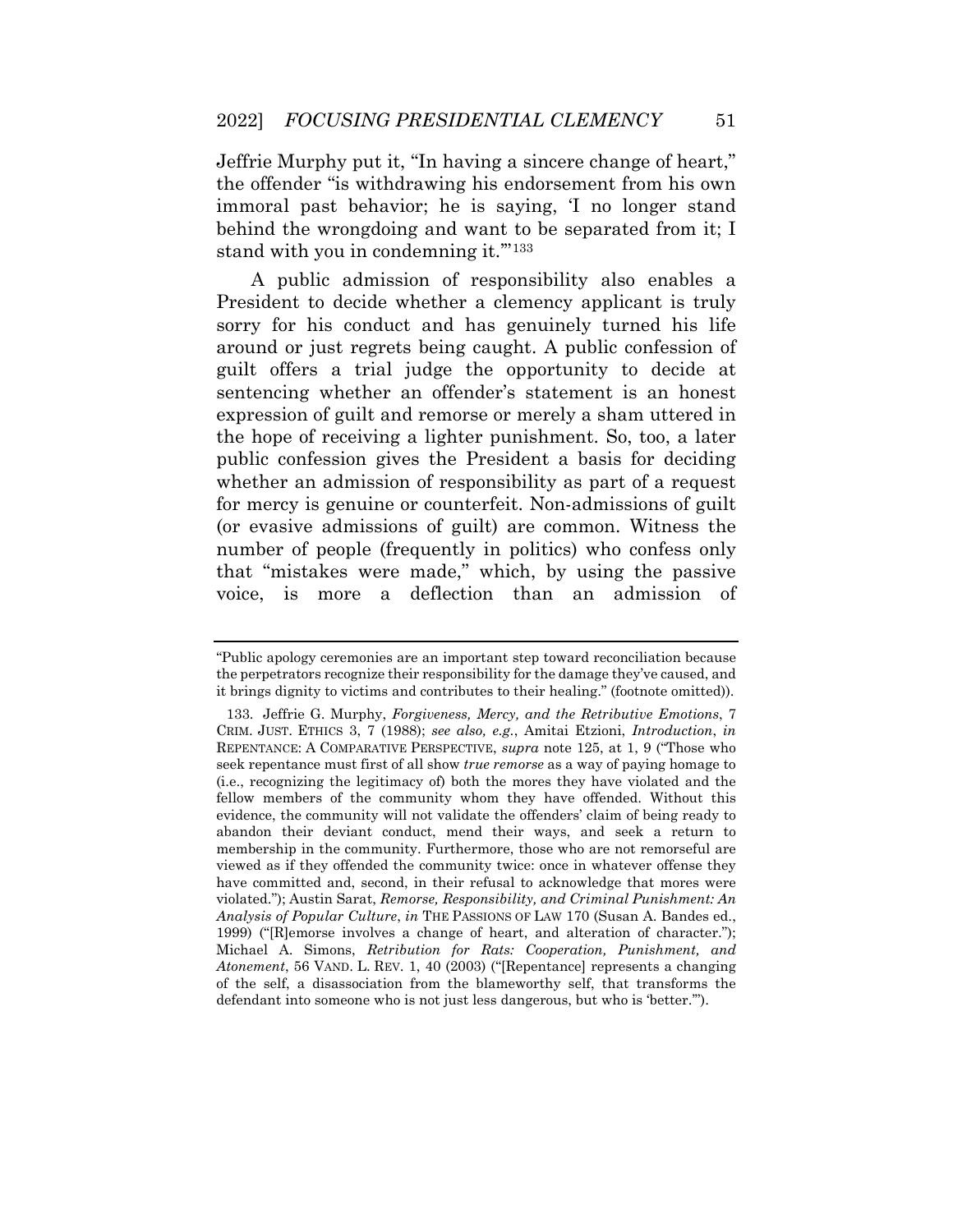responsibility.[134](#page-53-0) The explanation for the prevalence of those false utterances is simple: genuine expressions of wrongdoing are powerful evidence of metanoia, which provides a strong case for clemency, but the price is admitting responsibility, which scares off most people. That fact invites clemency applicants to manufacture sham or shady admissions of responsibility. It is an example of the aphorism that hypocrisy is the tribute that vice pays to virtue.[135](#page-53-1) Given that risk, a President is entitled to demand that an applicant proves his worthiness for the forgiveness that clemency symbolizes by a public confession of guilt and demonstrable proof of repentance.

<span id="page-52-0"></span>Granting an offender clemency in the absence of such proof can also poison the public effect of presidential leniency. Consider the likely public reaction to a grant of clemency to someone—say, a leader of ISIS—who not only refuses to renounce and repent for his admittedly serious crimes, but also is adamant about the legitimacy of his actions and defiantly vows to renew his assaults on individuals, the government, and society if he were ever to

<span id="page-52-1"></span><sup>134.</sup> *See* WILLIAM SAFIRE, SAFIRE'S POLITICAL DICTIONARY (rev. ed. 2008) (describing the phrase as a "passive-evasive way of acknowledging error while distancing the speaker from responsibility for it"); Mark Memmott, *It's True: "Mistakes Were Made" Is the King of Non-Apologies*, NPR (May 14, 2013, 1:59 PM), https://www.npr.org/sections/thetwo-way/2013/05/14/183924858/its-truemistakes-were-made-is-the-king-of-non-apologies (noting that Presidents Bill Clinton, George W. Bush, Ronald Reagan, Ulysses Grant, and others have all used that phrase).

<sup>135.</sup> *See* Harold O.J. Brown, *Godly Sorrow, Sorrow of the World: Some Christian Thoughts on Repentance*, *in* REPENTANCE: A COMPARATIVE PERSPECTIVE, *supra* note 125, at 31, 34 ("Genuine repentance is rare, and sham or expedient repentance is common. True repentance is so valuable it invites counterfeits, and counterfeit repentance is common enough to make people suspicious of all repentance. The value of repentance depends not on intensity of feeling, but on sincerity and genuineness. History tells us of many 'grand penitents,' but also bears witness to many hypocrites and frauds."); John Lyden, *From Sacrifice to Sacrament: Repentance in a Christian Context*, *in* REPENTANCE: A COMPARATIVE PERSPECTIVE, *supra* note 125, at 43, 43 ("American society does not seem to be one that encourages repentance. Many criminals, politicians, and other public figures seem generally unable to acknowledge, let alone apologize for transgressions.").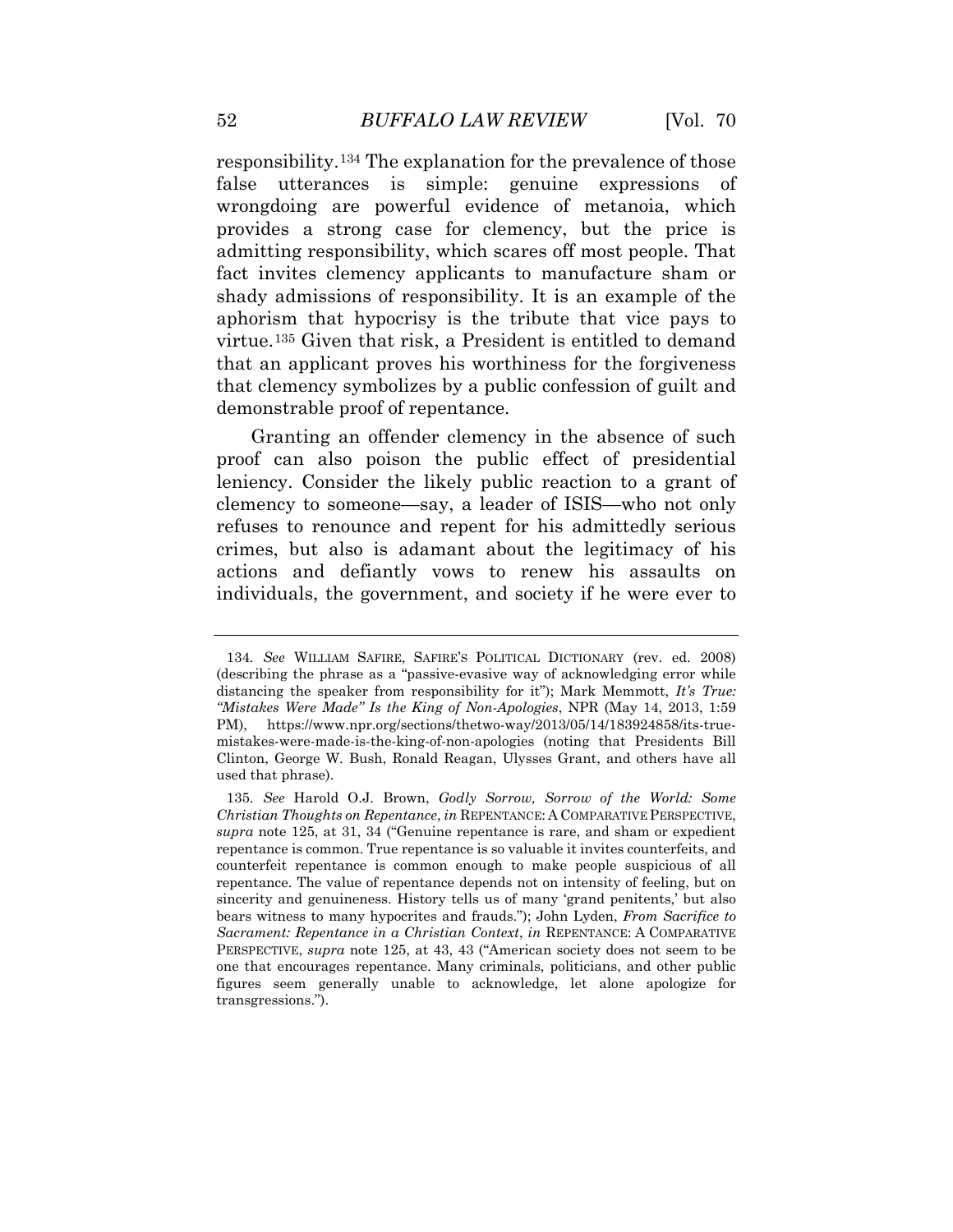be released. The public reaction would be outrage, ranging from people who doubt the wisdom of the President's decision to ones who assume that he either has lost his mind or accepted a bribe in money or political support. Proof lies in the furor that resulted when Gerald Ford pardoned Richard Nixon, who had never publicly apologized for any illegal or improper conduct.[136](#page-54-0) Remember that clemency is an official governmental action that affects the public's attitude toward the criminal justice system. Many would see clemency for the unrepentant as condoning the wrongdoer's actions, which would undermine the necessary social commitment to lawobservance. The President should always consider this potential adverse effect of clemency on the public when considering individual petitions.

Pardoning the unrepentant is perilously close to condoning his or her actions.[137](#page-55-0) Forgiveness of the genuinely penitent is not. Whether in private relations or in the clemency process, forgiveness is not tantamount to condonation,[138](#page-55-1) which the criminal justice system must

137. Kolnai, *supra* note 130, at 95 ("Condonation means that Fred is clearly aware of Ralph's wrongdoing, insult, offense, or viciousness and *per se*  disapproves of it but deliberately refrains from any retributive response to it.").

<span id="page-53-0"></span><sup>136.</sup> *See* CROUCH, *supra* note 2, at 3–4, 25–26, 95, 108–11, 140–42. Witness also the public reaction when Bill Clinton commuted the sentences of Puerto Rican terrorists. *See* Love, *Merciful*, *supra* note 66, at 1484 ("The President defended his decision in terms of 'equity and fairness,' but it was widely criticized as a thinly-veiled attempt to curry favor with Hispanic voters in New York on behalf of his wife's expected Senate candidacy." (footnotes omitted)); *see also* Nancy A Youssef, *Trump Intervenes in War Crimes Cases Against Three U.S. Military Members*, WALL ST. J. (Nov. 15, 2019, 10:13 PM), https://www.wsj.com/articles /trump-intervenes-in-war-crimes-cases-against-three-u-s-military-members-11573865140 ("Retired Marine Gen. Charles C. Krulak, former commandant of the Marine Corps, said the integrity of military justice is vital to maintaining

<span id="page-53-1"></span>adherence to American ideals among troops. Mr. Trump's intervention 'betrays these ideals and undermines decades of precedent in American military justice that has contributed to making our country's fighting forces the envy of the world,' he said.").

<sup>138.</sup> Joanna North, *Wrongdoing and Forgiveness*, 62 PHILOSOPHY 499, 500 (1987) ("What is annulled in the act of forgiveness is not the crime itself but the distorting effect that this wrong has upon one's relations with the wrongdoer and perhaps with others.").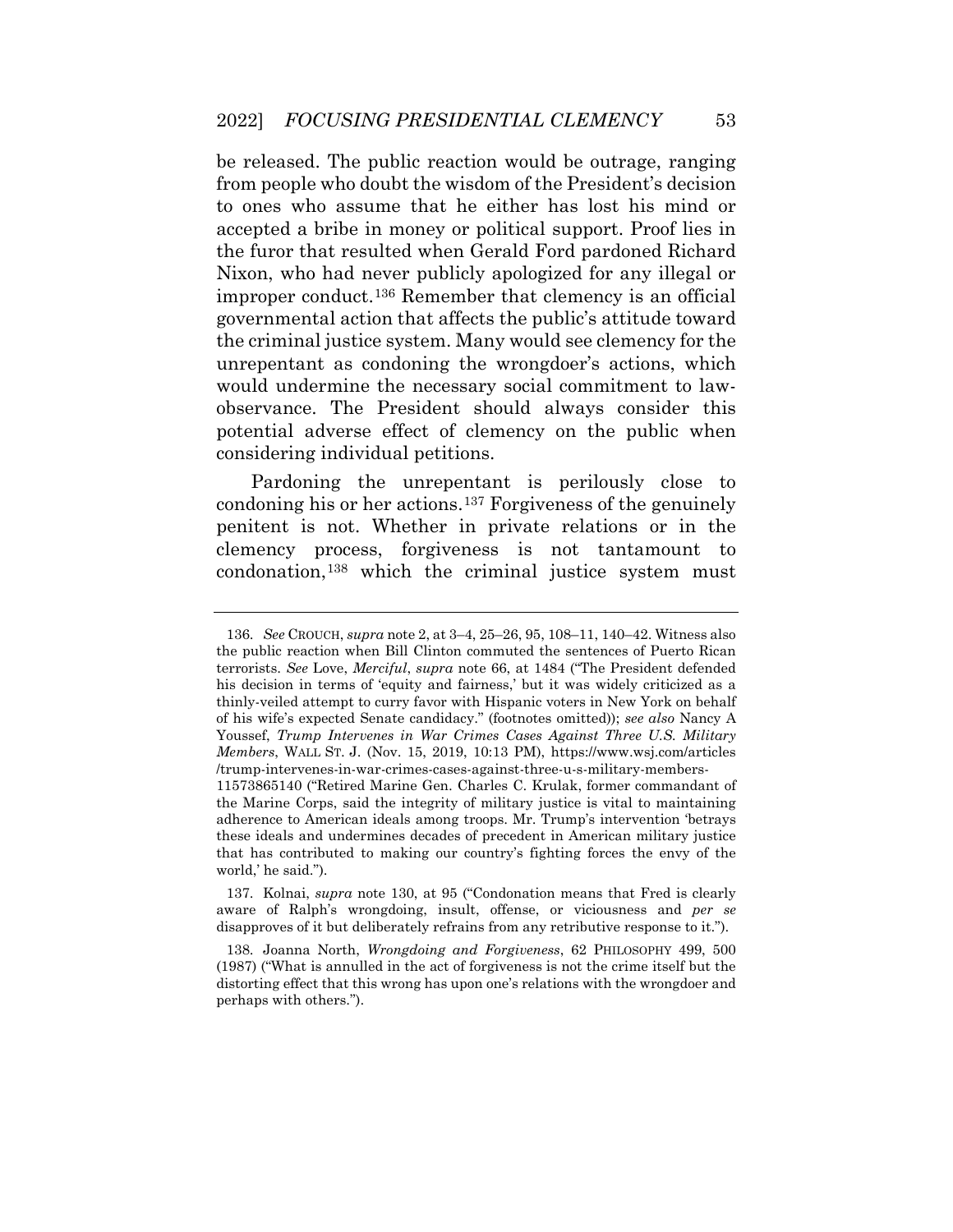steadfastly avoid. Condonation would undercut the ability of the criminal justice system to substitute public justice for private vengeance; it would signal political weakness or favoritism to the offender; and it would represent moral indifference to the plight of his victims.[139](#page-55-2) No chief executive should accept those outcomes, and the Pardon Clause does not require him to do so.

In sum, clemency is appropriate for someone who recognizes the error of his ways, who both publicly and sincerely renounces past illegal conduct, who tries to offset the harms from his crimes, and who seeks forgiveness.[140](#page-55-3) By sincerely acknowledging and renouncing past wrongdoing admitting the commission of a crime and expressing remorse for it—a person can divorce himself from his act and prove that he is someone "new."[141](#page-56-0) At a minimum, a President can reasonably so conclude.

<sup>139.</sup> Kolnai, *supra* note 130, at 97–98 (noting that condonation of wrongdoing "is an intrinsically bad thing" and threatens to foster it, rather than eradicate it); *id.* at 103 (also observing that forgiving someone who has not undergone a change of heart can "encourage him to persist in his line of wrongdoing with which he appears to have got away so cheaply"); *id.* at 105 ("[W]here depravity and malice hold sway they may all too easily draw nurture from a good-natured approach and batten on forgiveness.").

<span id="page-54-0"></span><sup>140.</sup> Remember the story of the Prodigal Son. *Luke* 15:11–32. There, a son, who left home and led a profligate life, returned to his father, and confessed to him, saying "I have sinned against heaven, and in thy sight, and am no more worthy to be called thy son." *Id.* 15:21. Overjoyed that his son had both returned home and expressed repentance, the father forgave him, exclaiming that, "for this my son was dead, and is alive again; he was lost, and is found." *Id.* 15:24.

<sup>141.</sup> *See* Calhoun, *supra* note 130, at 81 ("In breaking the connection between her wrongdoing and her true self, the reformed person ceases to be an appropriate object of resentment."); Murphy, *supra* note 133, at 7 ("There are various ways in which the proper divorce can come about, but the clearest way in which a wrongdoer can sever himself from part wrong is through sincere *repentance*. In having a sincere change of heart, he is withdrawing his endorsement from his own immoral past behavior; he is saying 'I no longer stand behind the wrongdoing and want to be separated from it; I stand with you in condemning it'.").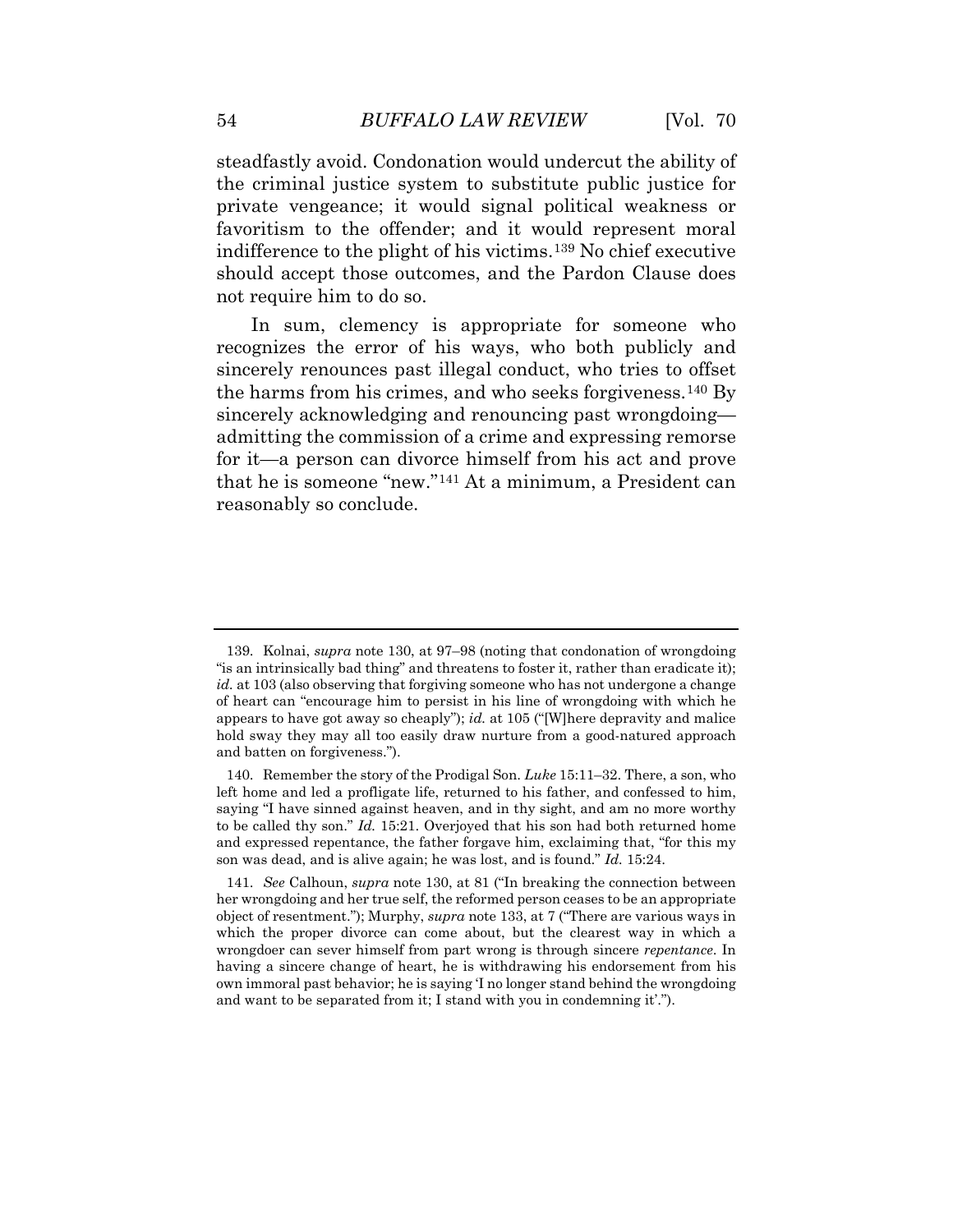# D. *Would a Pardon Bring the Criminal Justice System into Disrepute?*

The next question looks in a different direction than the others. Rather than focusing on the potential recipient, it asks what effect a pardon would have on the public and the administration of justice. That is an important consideration for every President to have in mind. A pardon may resemble an act of personal forgiveness, but it is not.[142](#page-57-0) As Justice Holmes wrote, it is the government's formal decision not to exact the full measure of punishment that the law allows.<sup>[143](#page-57-1)</sup> When issuing a pardon, the President acts as a government official, and his decision to grant clemency has legal and practical effects on both the recipient and the public.[144](#page-57-2) The President has the obligation to consider the effect of his decision on the enforcement of the criminal law.[145](#page-57-3) Not only must a President refrain from selling pardons and dispensing them to friends and allies like Christmas presents, but he must also exercise his authority in a responsible manner to give the appearance he is acting impartially. Like it or not, the President must consider the effect that a pardon will have on the public and its attitude toward the criminal justice system.

Start with the victims of federal offenses.[146](#page-57-4) For much of

<span id="page-55-2"></span><span id="page-55-1"></span><span id="page-55-0"></span><sup>142.</sup> Speaking after the work of the post-Apartheid South African Truth and Reconciliation Commission, Archbishop Desmond Tutu defined forgiveness as follows: "Forgiveness means abandoning your right to pay back that perpetrator in his own coin, but it is a loss that liberates the victim." DESMOND TUTU, NO FUTURE WITHOUT FORGIVENESS 272 (1999).

<sup>143.</sup> Biddle v. Perovich, 274 U.S. 480, 486 (1926); *supra* text accompanying note 53.

<sup>144.</sup> *See* Horsbrugh, *supra* note 74, at 270.

<sup>145.</sup> *See* U.S. CONST. art. II, § 3 (Take Care Clause).

<span id="page-55-3"></span><sup>146.</sup> Each state outlaws common law offenses such as murder, rape, robbery, burglary, which have immediate and obvious victims. The problem is more complicated in the case of federal offenses. Unlike the states, Congress does not possess a general "police power," so Congress must tie legislation to one or more provisions of Article I. *See* United States v. Lopez, 514 U.S. 549, 566 (1995). A variety of federal crimes—such as defrauding a private party by using the mail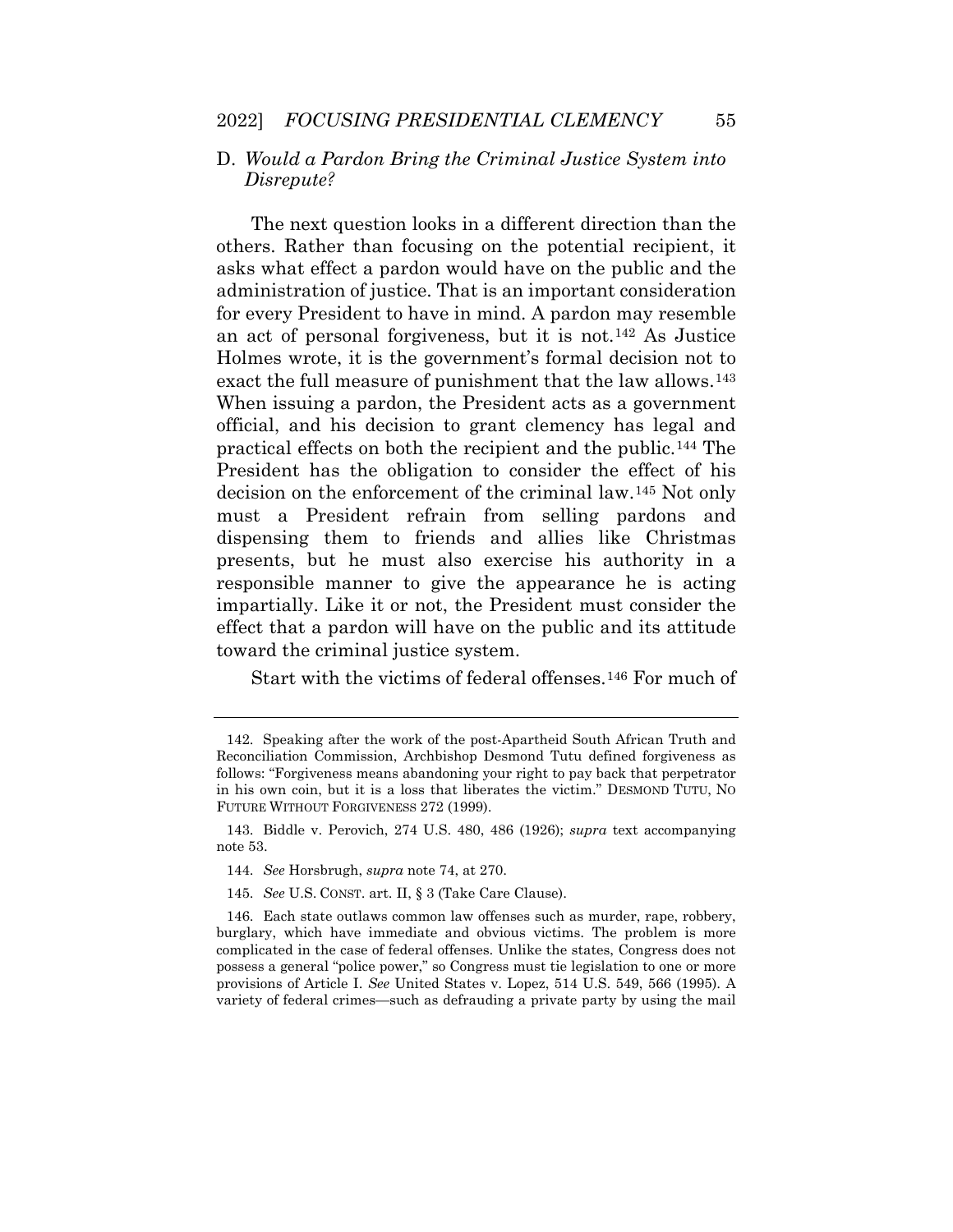our history, we relegated victims to the status of Victorian Era children: people who should be seen but not heard.<sup>[147](#page-58-0)</sup> Thankfully, that era is behind us. No federal court may ignore the interests of victims,<sup>[148](#page-58-1)</sup> and the President should not either. Although he cannot avoid the responsibility that comes with the need to make clemency decisions in the public interest—as one-time President and one-time Chief Justice William Howard Taft explained—he should ensure that victims have the opportunity to be heard.[149](#page-58-2)

The President also needs to consider the effect of clemency on the public, a requirement that is at least implicit in the opinions of Chief Justice Taft and Associate Justice Holmes. Public perception that the criminal law and the system that enforces it are illegitimate can lead the public to become reluctant (and in some cases to refuse altogether) to assist law enforcement or to comply with the laws

or violent crimes committed on federal property—have direct victims too, but many—such as defrauding the federal government or cybercrimes against government facilities—do not. Other federal offenses—such as drug trafficking might have only a small number of direct victims (for example, people shot by drug dealers), but have a very large number of indirect victims (for example, innocent residents of neighborhoods infested with rival drug-trafficking gangs). *See* STEVEN B. DUKE & ALBERT C. GROSS, AMERICA'S LONGEST WAR: RETHINKING OUR TRAGIC CRUSADE AGAINST DRUGS 11 (1993) ("Under prohibition, the innocent suffer at every turn. The users of illegal drugs do not bear even a fraction of the economic and social costs of their drug use; the nonuser bears a large portion: in unsafe streets, overcrowded, expensive prisons, diluted law-enforcement resources, hospital emergency rooms filled beyond capacity and inner cities becoming unlivable.").

<sup>147.</sup> *See* Larkin, *Crack Cocaine*, *supra* note 7, at 281–94.

<span id="page-56-0"></span><sup>148.</sup> *See* Scott Campbell et al. Crime Victims' Rights Act, 18 U.S.C. § 3771; The Victims of Crime Act of 1984, 42 U.S.C. § 10601 (2019); Morris v. Slappy, 461 U.S. 1, 14 (1983) ("[I]n the administration of criminal justice, courts may not ignore the concerns of victims."); *see also* Payne v. Tennessee, 501 U.S. 808, 827 (1991) (rejecting a per se rule against the introduction of victim impact statements at the sentencing stage of capital cases); William F. McDonald, *Towards a Bicentennial Revolution in Criminal Justice: The Return of the Victim*, 13 AM. CRIM. L. REV. 649, 649–50 (1976).

<sup>149.</sup> *See generally* Jill Stauffer, *A Hearing: Forgiveness, Resentment and Recovery in Law*, 30 QUINNIPIAC L. REV. 517 (2012) (arguing that survivors need to be heard and that others need to listen).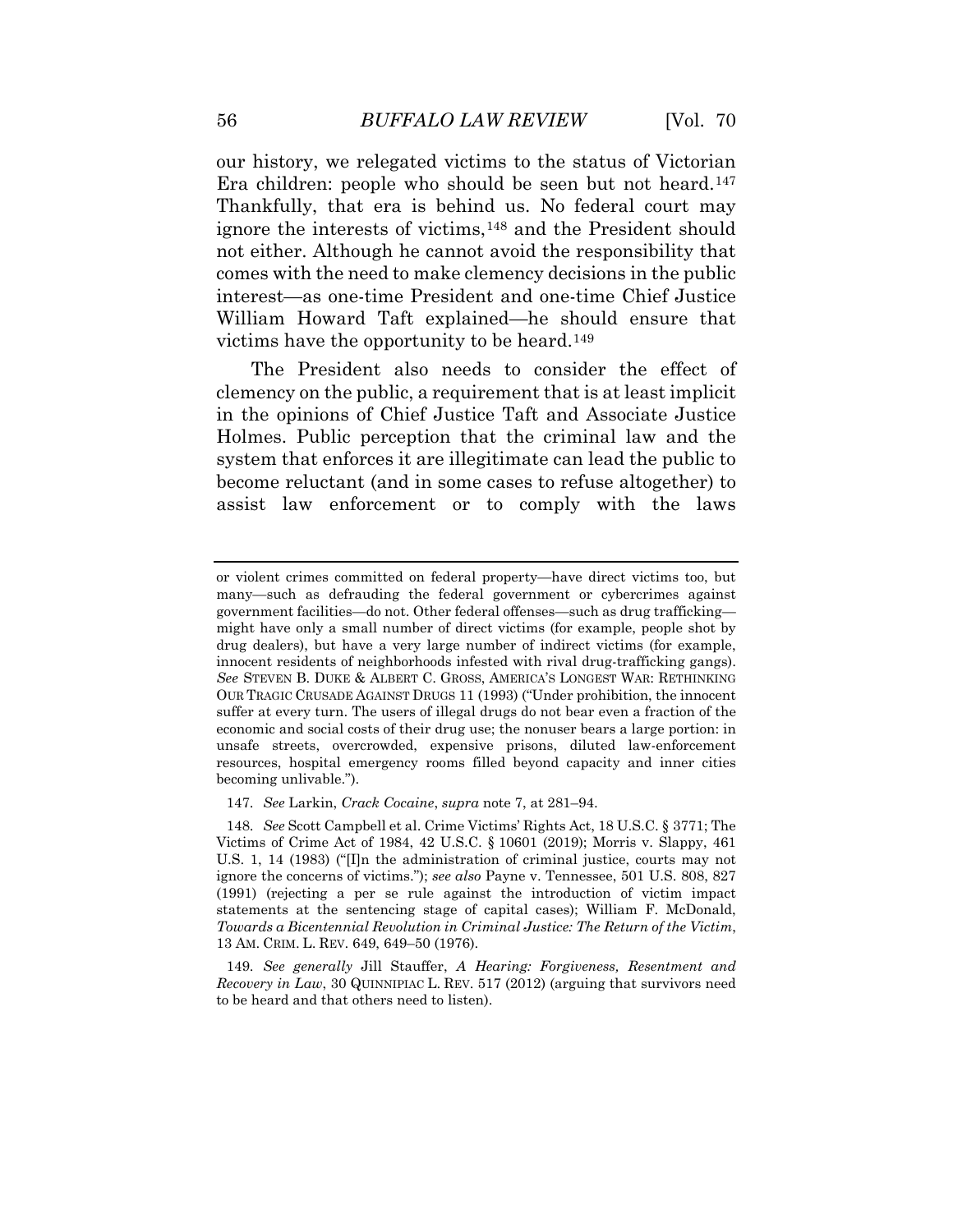themselves.[150](#page-59-0) Clemency is not exempt from that risk.[151](#page-59-1) Public belief that clemency is a reward, not for average people who have admitted their wrongdoing, turned their life around, and asked for forgiveness, but for political cronies, financial supporters, long-time friends, individuals with political connections, and the *haute monde* will corrode public respect for the law. It will generate the belief that criminal law ostensibly serves as a broad, facially neutral protection for the public, but that the criminal justice system implementing that law contains escape hatches available only to the powerful, rich, or anointed. We have already seen that (quite justifiable, in my opinion) reaction in the case of clemency grants made by former Presidents Clinton and George W. Bush.[152](#page-59-2) Other examples are Trump's decision to pardon former sheriff Joe Arpaio's conviction for criminal contempt for violating a federal court order prohibiting the unlawful treatment of prisoners and suspected illegal aliens,

<span id="page-57-4"></span><span id="page-57-3"></span><span id="page-57-2"></span><span id="page-57-1"></span>Calhoun, *supra* note 130, at 84 (footnote omitted).

151. *See, e.g.*, MINOW, LAW'S FORGIVENESS, *supra* note 70, at 128–36.

152. *See, e.g.*, BIBAS, *supra* note 66, at 24; Alschuler, *supra* note 15, at 1168 ("In 1215, the Magna Carta declared, 'To no one will we sell, to none will we deny or delay, right or justice.' In the administration of President Bill Clinton, the charter's pledge was broken." (footnote omitted)); Love, *Pardon Twilight*, *supra* note 5, at 1212.

<sup>150.</sup> *See, e.g.*, TOM R. TYLER, WHY PEOPLE OBEY THE LAW 178 (2006) (concluding that people generally follow the law because they respect it, not because they fear it); PETER C. YEAGER, THE LIMITS OF LAW: THE PUBLIC REGULATION OF PRIVATE POLLUTION 9 (1991) ("As criminologists have long known, where laws lack legitimacy, violation rates are likely to be relatively high, other factors held constant."). Cheshire Calhoun's remarks in the case of forgiving an unrepentant party for private wrongdoing are directly on point:

<span id="page-57-0"></span>Culpable wrongdoers are the problem. For them, not responding resentfully may seem to send a condoning message: 'the act was not wrong', or 'wrongdoing will not be penalized', or 'I am not the other's moral equal, so that in this case the act does not count as moral mistreatment'. In sending any one of these messages, one fails to prevent repetitions and may well encourage them. As a result of doing nothing to improve the wrongdoer's character, both oneself and others remain at risk of future mistreatment. Worse yet, the condoning messages might have a wider audience. All who witness the lack of resentment may take it as a green light to misbehavior.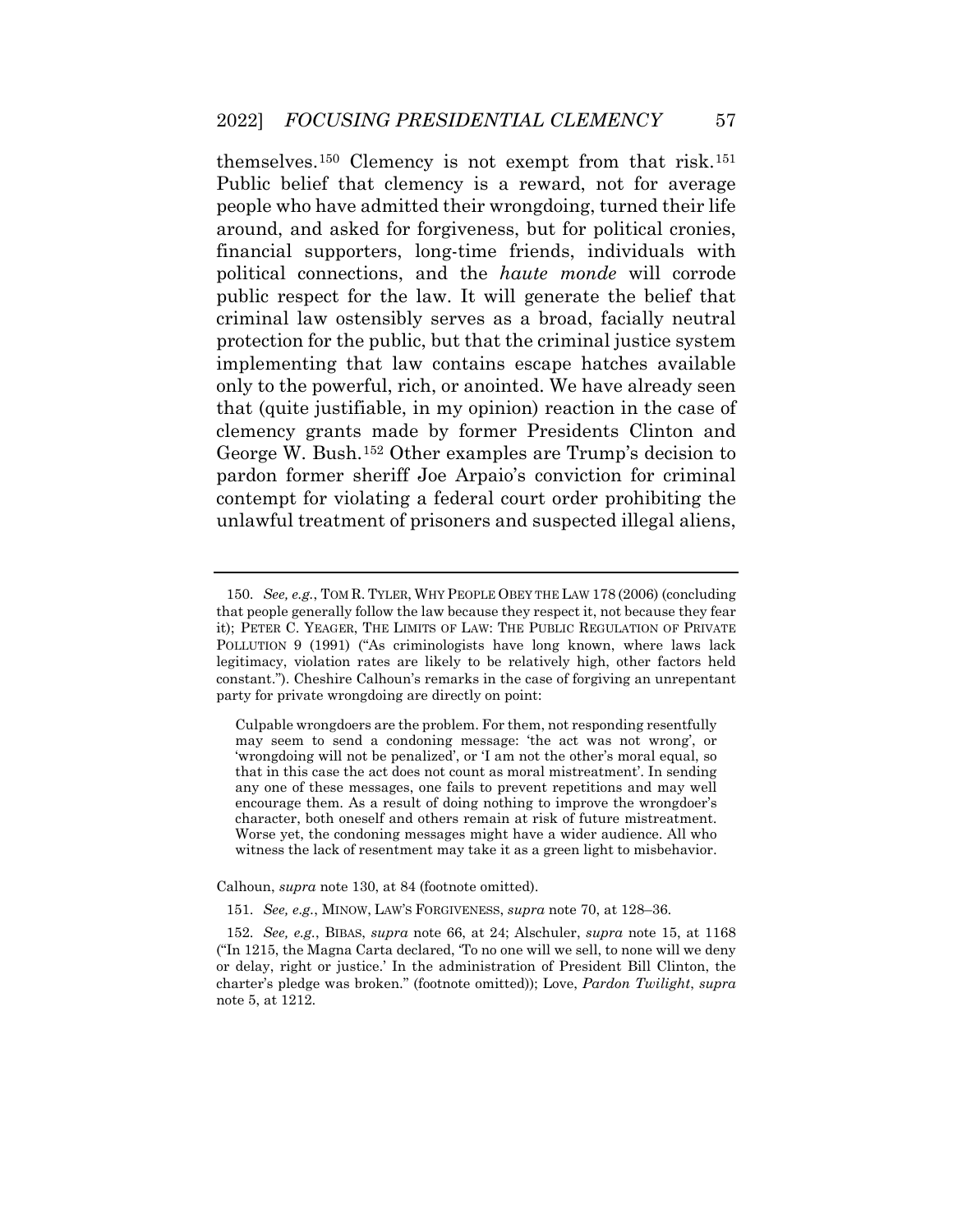as well as the slew of pardons he issued to political loyalists as he was walking out the door.[153](#page-60-0)

To be sure, *any* grant of clemency poses some risk of encouraging misconduct if it gives the public the impression that the law favors the rich, well connected, or powerful interests in society, and we certainly do not want to encourage that belief. Some grants of clemency, however, are more likely to engender that suspicion than others. Public cooperation is essential if the criminal law is to be effective, and public respect for the criminal justice system is critical for the public to cooperate with the police and prosecutors. Because there is no erasing a clemency grant issued for the wrong reasons, and little corrective for a public attitude that one or more grants were corruptly motivated, a President must be especially careful to avoid leaving the public with the impression that he acted with favoritism in mind.

Does that mean the President should never pardon someone who worked in his administration or someone he knows personally? No. A President should not leave a conviction in place if the applicant is innocent or deserves a pardon because he has paid his debt to society and has reformed.[154](#page-60-1) At the same time, the President must demonstrate to the public that he will pardon *anyone* who fits into those categories, not merely the people who have benefitted, supported, or befriended him. He must prove that clemency is available, to quote former Justice Department Pardon Attorney Margaret Love, for "ordinary people."[155](#page-60-2) He must persuade people he will never meet, who have never helped him, who will never be in a position to assist him, and who, in fact, voted against him, that he is willing to forgive what they did too.

<span id="page-58-1"></span><span id="page-58-0"></span><sup>153.</sup> *See supra* notes 18–20 and accompanying text.

<span id="page-58-2"></span><sup>154.</sup> The same point holds true in the case of commutations. A President also should not allow someone to endure an unconscionable punishment, because a prior relationship between him and her might suggest that he granted clemency for an illegitimate reason.

<sup>155.</sup> Love, *Pardon Twilight*, *supra* note 5, at 1175.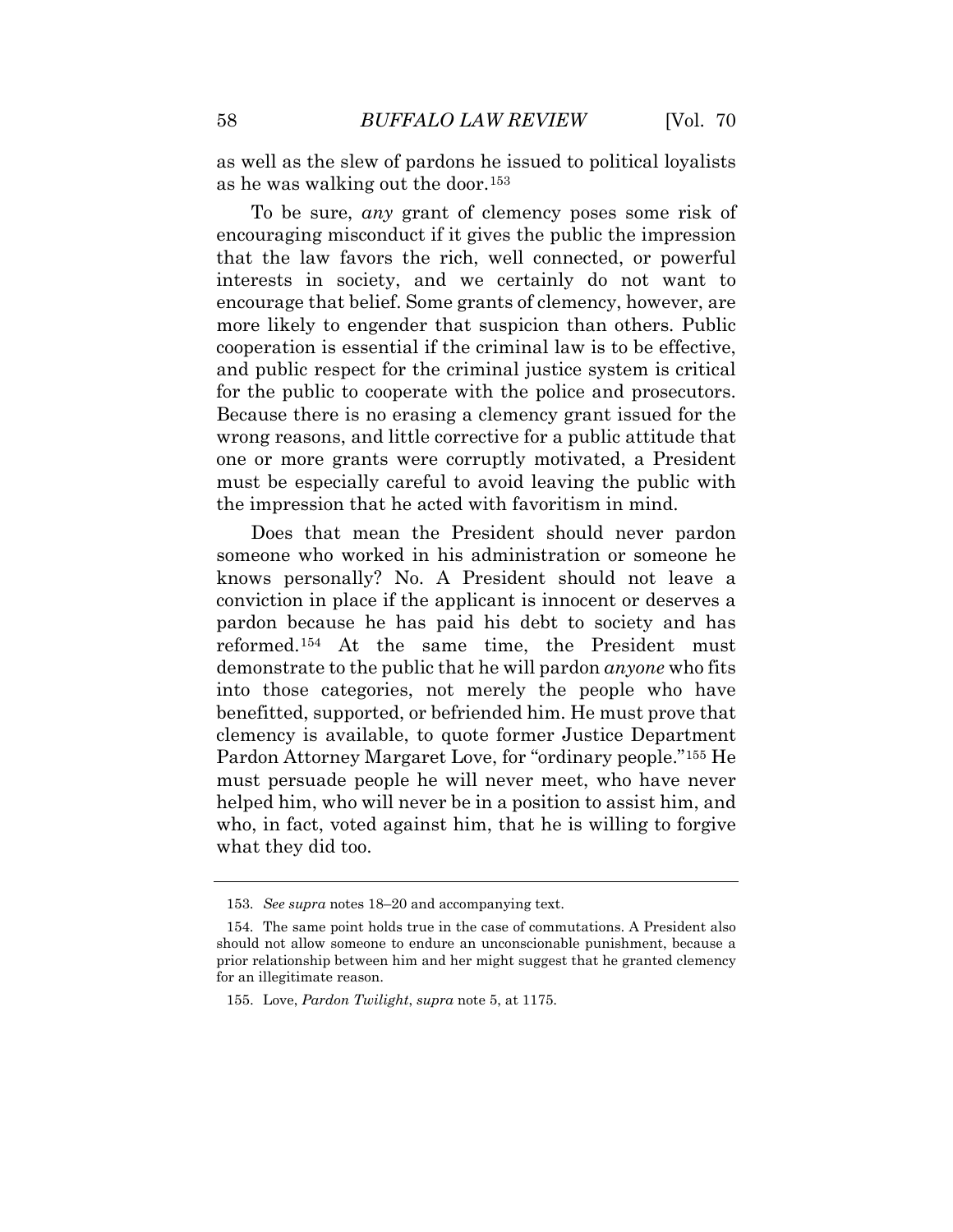To prove that he is a person of character, the President must use his or her clemency power regularly, not just at Christmas, and widely, not just for celebrities. To persuade the average person that he or she matters, the President must award relief to average people and must do so often. Once or twice is a faux display of generosity of spirit. Regularly doing so demonstrates sincerity. If the President does that, he will be able to explain the occasional grant of relief to someone whom he does know without arousing public ire that he rewards only friends.

#### E. *Is There a Statecraft Justification for a Pardon?*

<span id="page-59-0"></span>The last question does not arise out of the operation of the criminal justice system. Instead, it stems from the need to manage the nation's foreign policy or to bring to a close severe domestic turmoil. There is an ancient practice of granting clemency for reasons of state.[156](#page-61-0) Kings, military rulers, and democratically elected chief executives manage the operation of government in both foreign and domestic spheres. In so doing, they might find that the nation's interests require that a just conviction or sentence be excused because the nation's overall interests outweigh the need to punish a lawfully convicted criminal. A President might find clemency appropriate even for a clearly guilty offender or one who received precisely the punishment that

<span id="page-59-2"></span><span id="page-59-1"></span><sup>156.</sup> *See, e.g.*, 4 BLACKSTONE, *supra* note 2, \*398 (noting that clemency can "endear the sovereign to his subjects, and contribute more than any thing to root in their hearts that filial affection and personal loyalty which are the sure establishment of a prince"); COKE, *supra* note 2, at 233 ("Mercy and truth preserve the king, and by clemency is his throne strengthened."); CHARLES L. GRISWOLD, FORGIVENESS: A PHILOSOPHICAL EXPLORATION xviii n.10 (2007) (noting Julius Caesar granted clemency to some nations that he conquered); Kathleen M. Ridolfi, *Not Just an Act of Mercy: The Demise of Post-Conviction Relief and a Rightful Claim to Clemency*, 24 N.Y.U. REV. L. & SOC. CHANGE 43, 50 (1998) ("[A]n executive pardon would allow the President to heal the country in times of civil unrest, thereby protecting national security."); Jay Cost, *In Praise of Gerald Ford*, NAT'L REV. (Sept. 9, 2019, 6:30 AM), https://www.nationalreview.com/2019/09 /gerald-ford-pardon-richard-nixon-deserves-praise/ (praising President Gerald Ford for pardoning Richard Nixon to end the domestic turmoil over Watergate).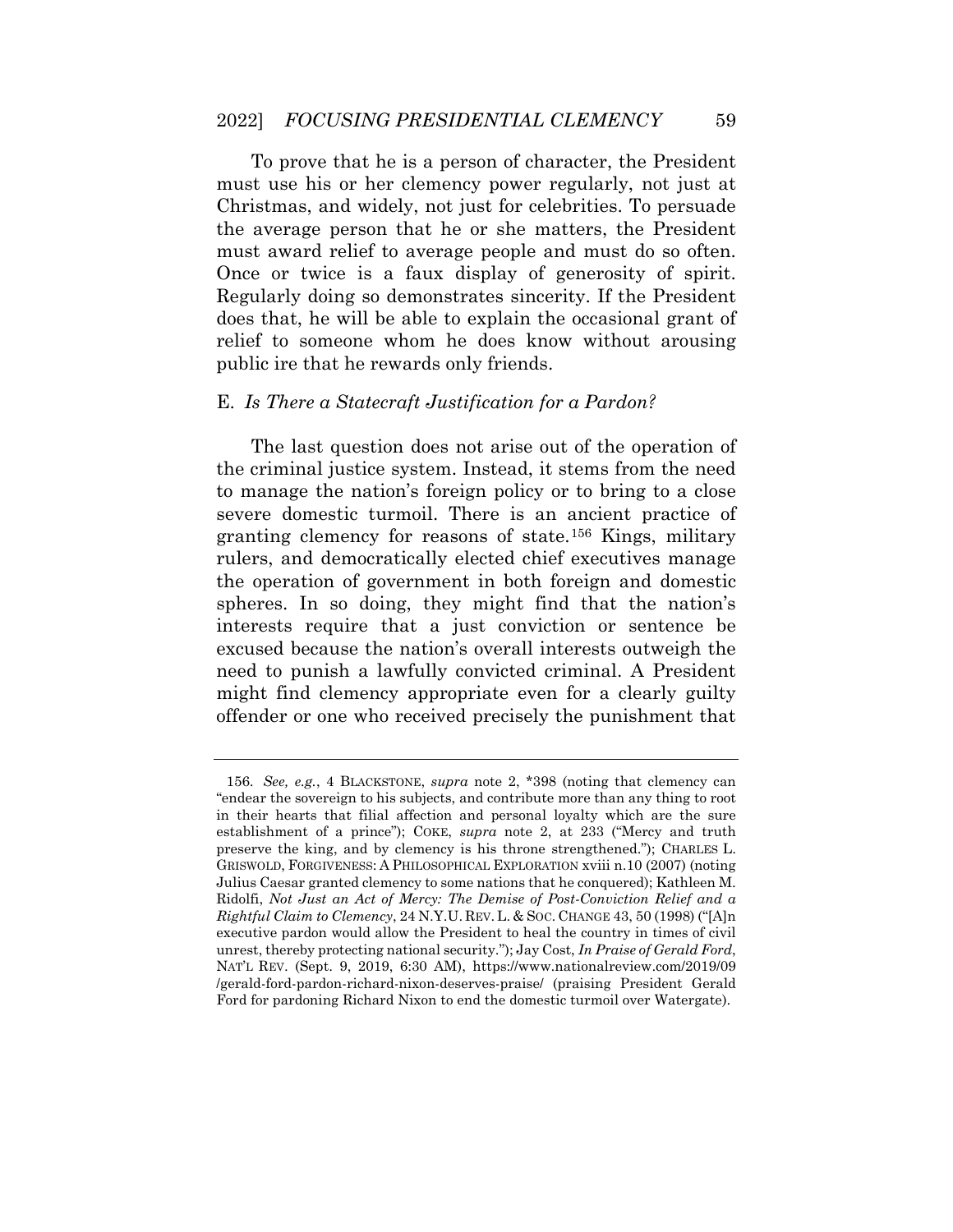any reasonable person would deem just for reasons having nothing to do with that offender, his crime, or his trial, entirely because of geopolitics.

The occasions when the President must answer this question fortunately arise only infrequently. They stem from instances when a pardon is necessary to reconcile different quarreling political factions, to quiet severe domestic turmoil, or to exchange prisoners with a foreign nation. When those scenarios arise, the only satisfactory resolution may require the President to grant a pardon, or sometimes a commutation, to one or more of a small number of individuals, or to declare an amnesty covering a far larger number of people.[157](#page-62-0)

The Founders recognized the need for the President to use his pardon power to advance the nation's interests.[158](#page-62-1) Presidents from George Washington through George H.W. Bush granted clemency to resolve political turmoil.[159](#page-62-2) George Washington granted amnesty to participants in the Whiskey Rebellion, and John Adams did the same for participants in Fries Rebellion, both of which were tax-related revolts. Thomas Jefferson pardoned everyone convicted of violating

<sup>157.</sup> *See* Larkin, *Revitalizing Clemency*, *supra* note 5, at 850 n.55.

<sup>158.</sup> *See* THE FEDERALIST NO. 77, at 447 (Andrew Hamilton) (Clinton Rossiter ed., 1961) ("[I]n seasons of insurrection of rebellion, there are often critical moments, when a well-timed offer of pardon to the insurgents or rebels may restore the tranquility of the commonwealth."); James Iredell, *North Carolina Ratifying Convention*, *reprinted in* 4 THE FOUNDERS' CONSTITUTION 17–18 (Philip B. Kurland & Ralph Lerner eds., 2001) (noting the usefulness of the pardon power during civil war and to protect spies useful to the government).

<span id="page-60-2"></span><span id="page-60-1"></span><span id="page-60-0"></span><sup>159.</sup> *See, e.g.*, EDWARD CORWIN, THE PRESIDENT: OFFICE AND POWERS, 1787– 1984, at 181 (Randall W. Bland et al. eds., 5th rev. ed. 1984); CROUCH, *supra* note 2, at 40–45, 55–56; Proclamation by John Adams, President of the United States, *in* 1 A COMPILATION OF MESSAGES AND PAPERS OF THE PRESIDENTS, 1789-1897, at 293, 293–94 (James D. Richardson ed., 1897); Love, *Pardon Twilight*, *supra* note 5, at 1173 ("Presidents since Thomas Jefferson have issued post-war pardons to deserters and draft evaders." (footnote omitted)); *id.* at 1173 n.16 (collecting cases); Love, *DOJ Conflict of Interest*, supra note 14, at 104 nn.79–80; Love, *Reinventing Pardons*, *supra* note 69, at 6 & nn.6–8; Ruckman, *21st Century*, *supra* note 5, at 453–56. *See generally* Charles Shanor & Marc Miller, *Pardon Us: Systematic Pardons*, 13 FED. SENT'G REP. 139 (2001).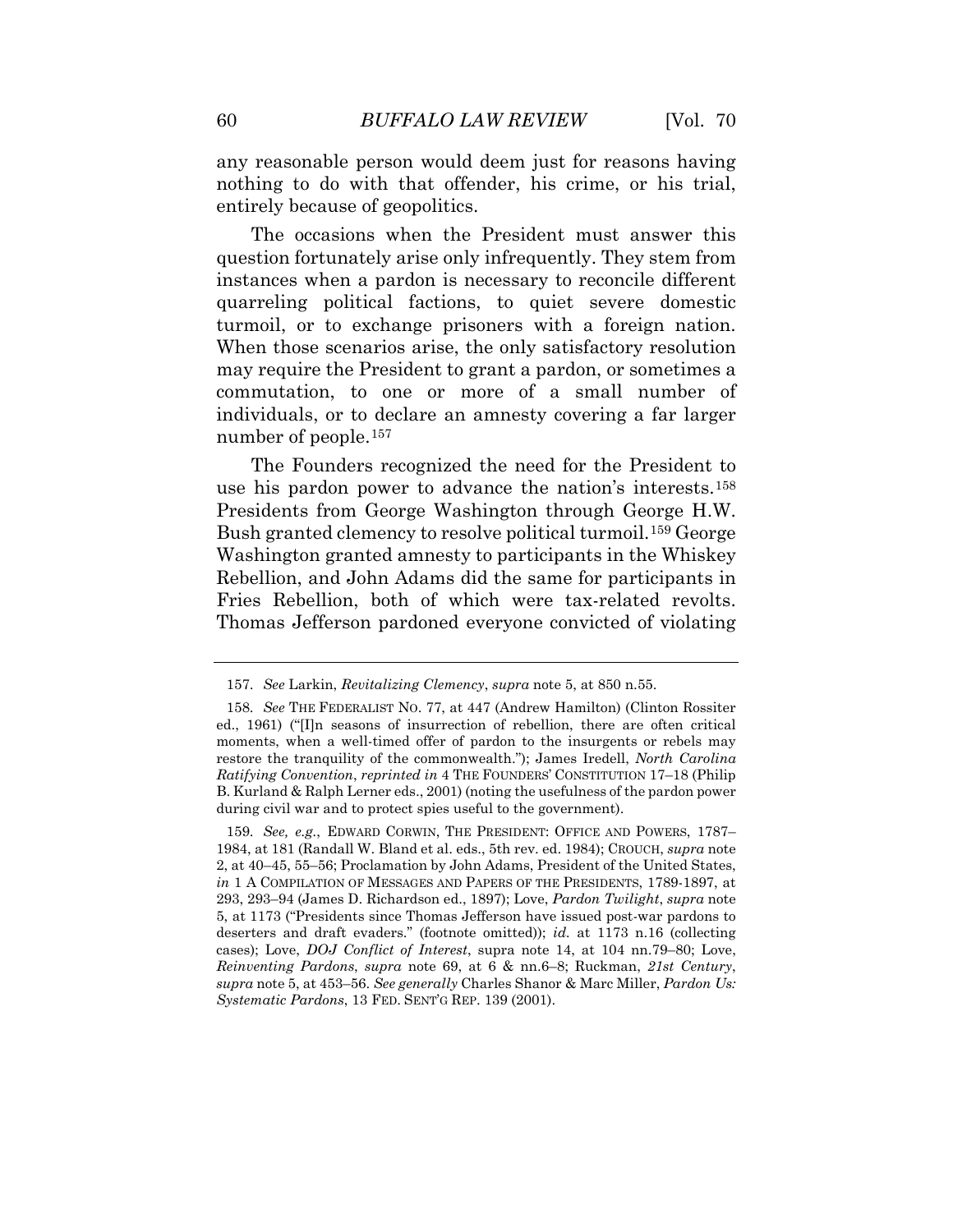the Sedition Act.[160](#page-63-0) James Madison pardoned smuggler and pirate Jean Lafitte (and his Baratarian Pirates) for assisting Andrew Jackson during the defense of New Orleans in the War of 1812. James Buchanan pardoned Brigham Young, founder of the Church of Jesus Christ of Latter-Day Saints, and others involved in the Utah War of 1857–1858. Recognizing the strategic value of clemency in his relations with the Indian Tribes, Abraham Lincoln commuted the death sentences of 265 Sioux tribesmen involved in an uprising. During the Civil War, Lincoln pardoned soldiers on the Union side to boost morale, and soldiers of the Confederacy to regain their allegiance.<sup>[161](#page-63-1)</sup> Andrew Johnson extended Lincoln's work by pardoning Jefferson Davis, the former President of the Confederacy, along with other officers of the Confederacy. Henry Harrison and Grover Cleveland pardoned polygamists in Utah.[162](#page-63-2) Teddy Roosevelt pardoned participants in the Philippine Insurrection of 1899–1902. Calvin Coolidge granted pardons to World War I deserters. Warren Harding commuted the sentences of people convicted of sedition, espionage, or interfering with military recruitment, such as Eugene Debs. Harry Truman granted pardons to service members with pre-World War II convictions who served honorably during that war. John F. Kennedy commuted the sentence imposed on Soviet spy Rudolph Abel so that he could be exchanged for U-2 pilot Francis Gary Powers, who had been shot down while flying over the USSR.[163](#page-64-0) Gerald Ford pardoned Richard Nixon for

163. *See Hollow Nickel/Rudolph Abel*, FED. BUREAU OF INVESTIGATION, https:// www.fbi.gov/history/famous-cases/hollow-nickel-rudolph-abel/ (last visited Jan.

<sup>160.</sup> *See* Duker, *supra* note 2, at 516; Easterbrook, *supra* note 108, at 909.

<span id="page-61-0"></span><sup>161.</sup> Proclamation No. 11, 13 Stat. 737 (Dec. 8, 1863); Proclamation No. 14, 13 Stat. 747 (Mar. 26, 1864); Ruckman, *Seasonal Clemency*, *supra* note 5, at 26; P.S. Ruckman, Jr. & David Kincaid, *Inside Lincoln's Clemency Decision Making*, 29 PRESIDENTIAL STUD. Q. 84, 84 (1999).

<sup>162.</sup> Proclamation No. 37, 13 Stat. 758 (May 29, 1865); Proclamation No. 3, 15 Stat. 699 (Sept. 7, 1867); Proclamation No. 6, 15 Stat. 702 (July 4, 1868); Proclamation No. 15, 15 Stat. 711 (Dec. 25, 1868); *see* Duker, *supra* note 2, at 511–15.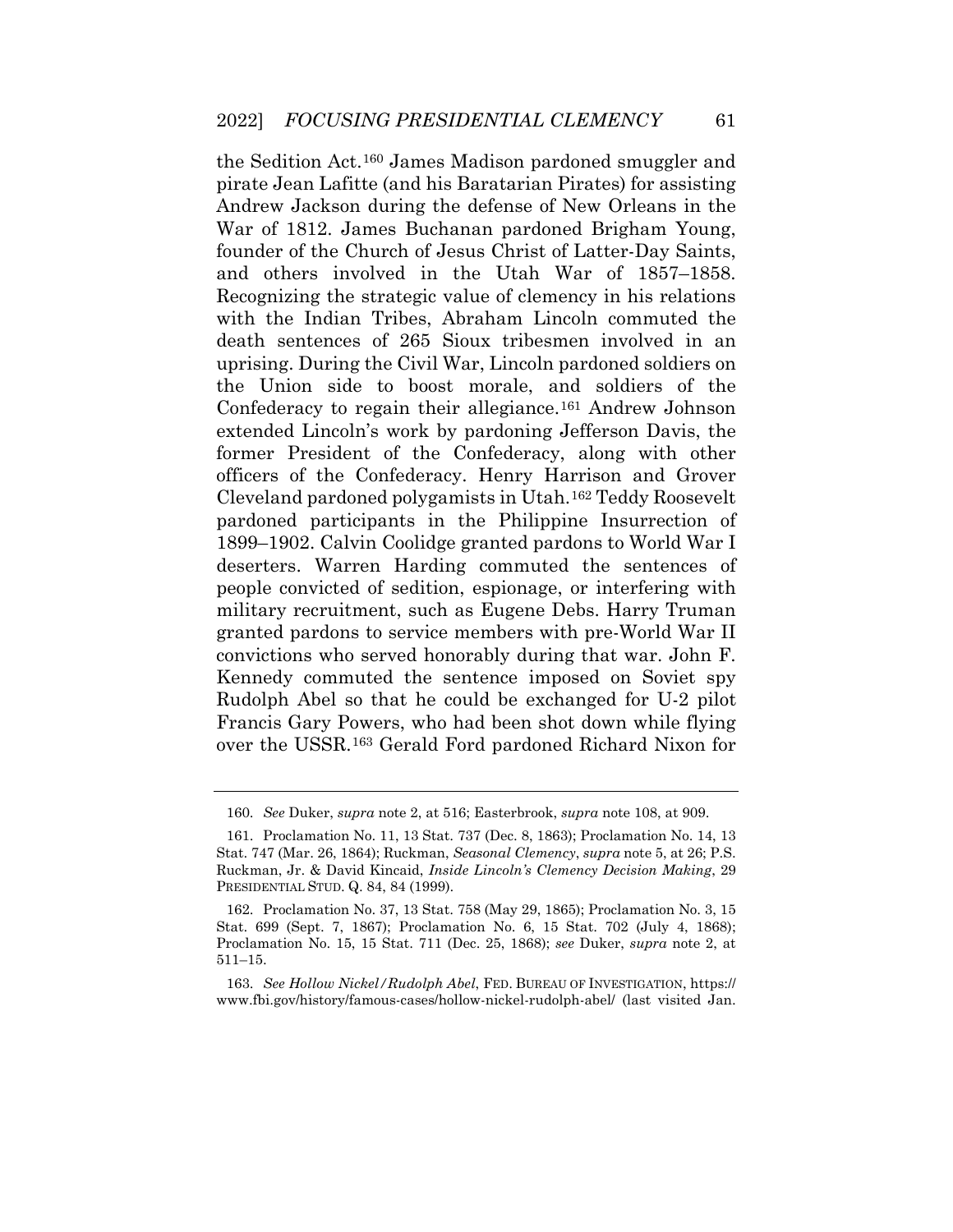any crime he might have committed in connection with Watergate to allow the nation to put that episode in the rear view mirror, which could not have happened if Nixon had been tried.[164](#page-64-1) Ford and Jimmy Carter granted amnesty to Vietnam War draft evaders and military deserters.[165](#page-64-2) Ronald Reagan granted clemency to Russian spies so that they could be exchanged for American prisoners.<sup>[166](#page-64-3)</sup> Finally, George H.W. Bush pardoned the parties involved in the Iran-Contra arms-for-hostages controversy to end that imbroglio.[167](#page-64-4)

Several of those actions were controversial and hotly criticized at the time, especially Ford's pardon of Nixon. Whatever the merits of those decisions, from time-to-time Presidents will need to act as the head of a nation, rather than the chief federal law enforcement officer. When they do, clemency might be the most appropriate response to a national problem.

<span id="page-62-0"></span><sup>22, 2022);</sup> *see* Abel v. United States, 362 U.S. 217, 221–25 (1960). The story was depicted in the 2015 film *Bridge of Spies*. *See* BRIDGE OF SPIES (DreamWorks Pictures 2015).

<span id="page-62-1"></span><sup>164.</sup> *See* CROUCH, *supra* note 2, at 66–85. The immediate public reaction to Ford's decision likely cost him the election in 1976, but history has generally concluded that Ford made the right move. *See* MINOW, LAW'S FORGIVENESS, *supra* note 70, at 119–20 (noting change in public attitude to "a majority approval by 1986"); Carter, *supra* note 66, at 887.

<span id="page-62-2"></span><sup>165.</sup> Proclamation No. 4,313, 39 Fed. Reg. 33,293, 33,293–95 (Sept. 17, 1974), *reprinted in* 88 Stat. 2504 (1974) (as amended by Proclamation No. 4,345, 40 Fed. Reg. 4,893 (Feb. 3, 1975), *reprinted in* 89 Stat. 1236 (1975)); Proclamation No. 4,483, 42 Fed. Reg. 4,391, 4,391–92 (Jan. 24, 1977), *reprinted in* 91 Stat. 1719 (1977) (pardoning persons who may have committed any offense between August 4, 1964 and March 28, 1973 in violation of the Military Selective Service Act); *see* Kent Greenawalt, *Vietnam Amnesty—Problems of Justice and Line-Drawing*, 11 GA. L. REV. 1, 2, 7–8 (1976).

<sup>166.</sup> *See* George E. Curry, *U.S. Swaps 4 Spies For 25 Prisoners*, CHI. TRIB., June 12, 1985 (§ 1), at 3.

<sup>167.</sup> *See* Proclamation No. 6,518, 57 Fed. Reg. 62,145, 62,145–47 (Dec. 30, 1992).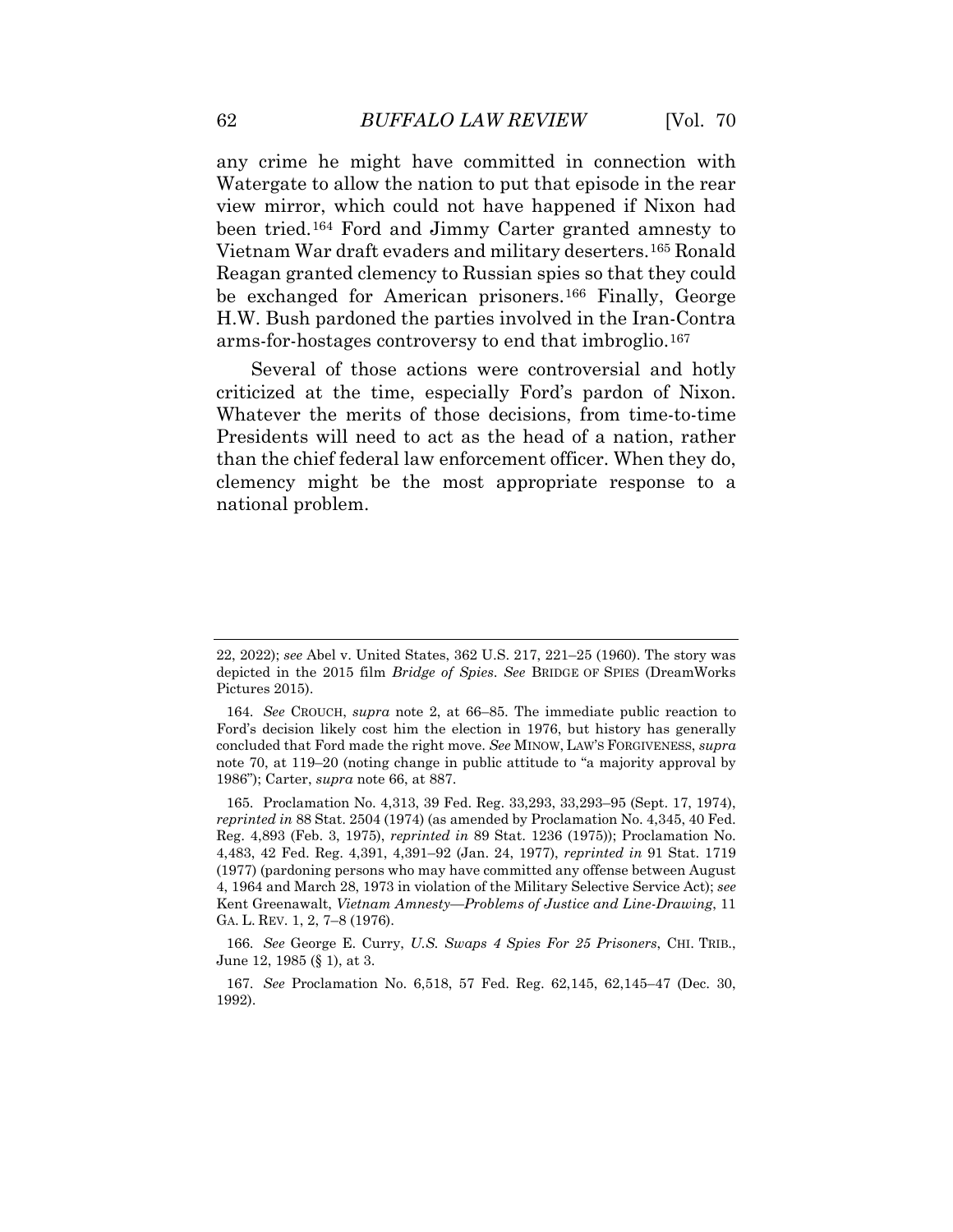### III. AN ALTERNATIVE APPROACH TO COMMUTATION DECISION-MAKING: A CATEGORY-BY-CATEGORY APPROACH

Turn back to the text of the Pardon Clause. Interestingly, the text does not empower the President to commute an offender's sentence, only to delay or excuse it. Yet that fact is inconsequential. Logically speaking, the greater power to excuse an offense in its entirety includes the lesser power to leave a conviction in place but reduce the punishment imposed on the offender.[168](#page-66-0) Chief executives have commuted sentences for probably as long as there have been chief executives,[169](#page-66-1) and the Supreme Court has expressly upheld that practice.<sup>[170](#page-66-2)</sup> Moreover, the ordinary retort to any greater-includes-the-lesser argument—viz., that no one should be free to use the greater power in a discriminatory manner—is only obliquely relevant here. Discrimination is impermissible in the exercise of either power. Accordingly, the issue is not whether the President can commute a sentence, but how should he go about deciding whether to do so. The sections below address that issue.

<sup>168.</sup> *See* RONALD L. GOLDFARB & LINDA R. SINGER, AFTER CONVICTION 343 (1973) ("[P]resumably the [commutation] power is simply a lesser form of pardon. The power to commute sentences has been held to be implicit in the general grant of the pardoning power in the states whose constitutions do not mention commutation and in the federal system."). The principal objection to any greaterincludes-the-lesser argument is that equal-treatment principles require like cases to be treated alike. In the case of the Pardon Clause, that principle requires only that the President act in a non-arbitrary manner.

<span id="page-63-1"></span><span id="page-63-0"></span><sup>169.</sup> *See id.* at 343–43 ("Mostly, [commutation] is used to allow prisoners with terminal illnesses to die out of prison, to make prisoners eligible for parole and to avoid capital punishment.").

<span id="page-63-2"></span><sup>170.</sup> *See* Schick v. Reed, 419 U.S. 256, 266 (1974) ("The plain purpose of the broad power conferred by [Article II, Section 2, Clause 1], was to allow plenary authority in the President to 'forgive' the convicted person in part or entirely, to reduce a penalty in terms of a specified number of years, or to alter it with conditions which are in themselves constitutionally unobjectionable."); Biddle v. Perovich, 274 U.S. 480, 486 (1927) (quoted *supra* in text accompanying note 53).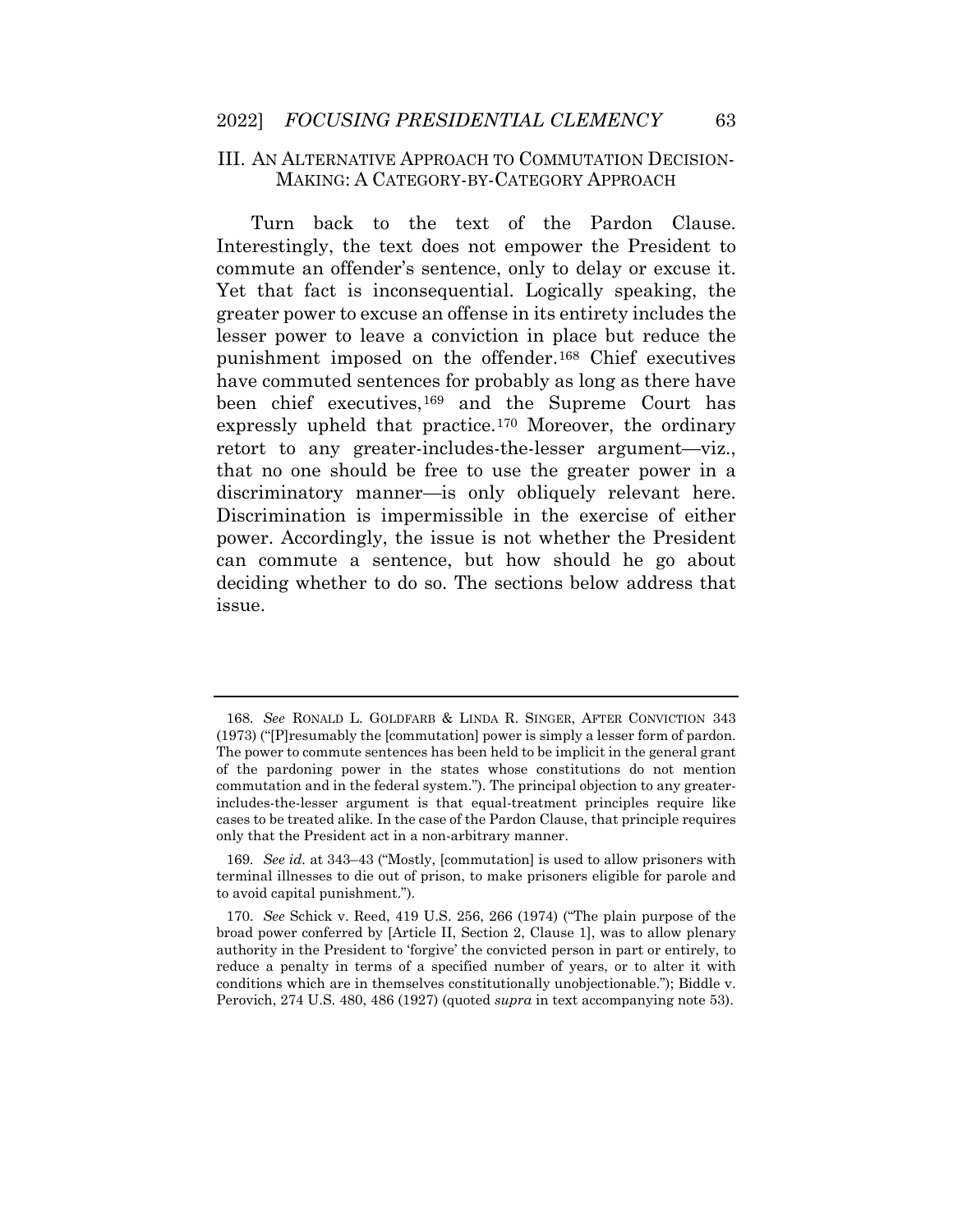## A. *The Choice Between Case-by-Case and Category-Wide Decision-Making*

Commutation requests raise issues that materially differ from the ones involved by a pardon request. Atop the reasons given above is this crucial difference: pardons focus on *one offender* and *his crime*; commutations, on *one offender* and *his sentence*, when compared against *other similarly situated offenders* and *their punishments*. Those differences call for a very different approach than the one I discussed above for pardons.

Consider how former President Barack Obama approached this problem in the "Clemency Initiative 2014." He believed that the Anti-Drug Abuse Act of 1986[171](#page-67-0) imposed draconian punishments on offenders guilty of selling crack cocaine. In response, he directed Attorney General Eric Holder to implement a program allowing him to decide whether to commute the sentences imposed on drug traffickers and, if so, by how much. The evidence strongly suggests, however, that Obama simply delegated decisionmaking to subordinate officials at the Justice Department and in the White House Counsel's Office.[172](#page-67-1) Obama might

<span id="page-64-1"></span><span id="page-64-0"></span><sup>171.</sup> Anti-Drug Abuse Act of 1986, Pub. L. No. 99-570, 100 Stat. 3207 (codified at 21 U.S.C. § 841 (amended 2010)).

<span id="page-64-4"></span><span id="page-64-3"></span><span id="page-64-2"></span><sup>172.</sup> *See* Larkin, *Delegating Clemency*, *supra* note 11, at 267 ("Obama acted on more than 27,000 clemency petitions during his presidency. In how many cases did he make what amounts to a resentencing decision himself, rather than delegate those decisions to others down the clemency food chain? [¶] Consider the clemency data for October 2016 through January 20, 2017. Obama granted 1043 commutations, denied 4864 commutation petitions, and granted 221 pardons. That amounts to 6128 clemency decisions, approximately 1532 petitions per month or 51 each day. If you count just the grants, that comes to about 9.3 each day. Does anyone really think that Obama read 9 clemency memoranda, let alone *files*, each day during that four-month period? I doubt it. Of course, maybe a fourmonth period is too short. If so, let's put the starting date back to January 2016, when a new lawyer became the Pardon Attorney. The number of days to make 6128 clemency decisions now becomes 385, which reduces the daily number to just below 16, or 2.7 if we count only commutation cases. Does anyone really think that Obama read 2 to 3 clemency memoranda (or files) each day during that near thirteen-month period, let alone 16? I doubt that too." (footnote omitted)).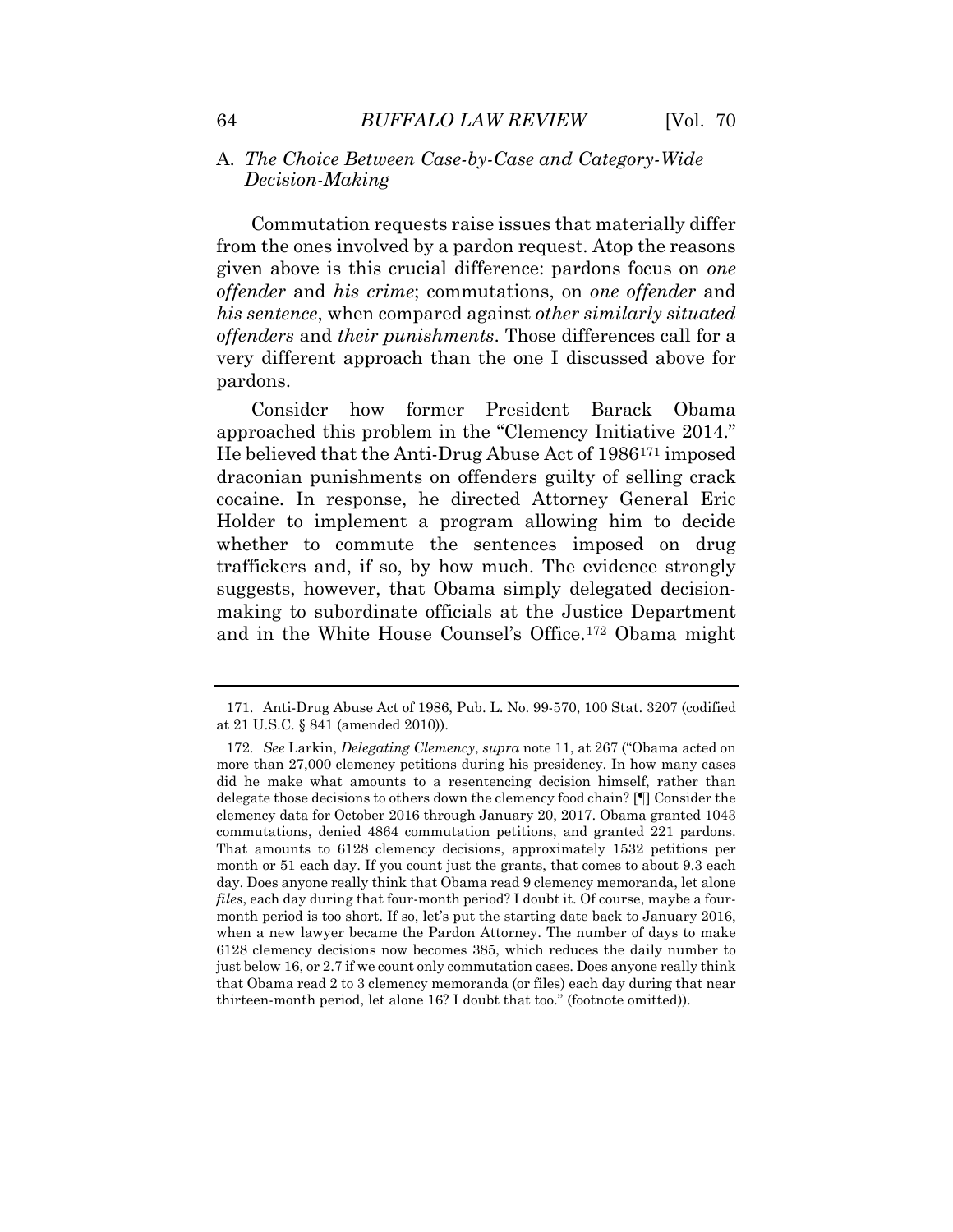have actually signed commutation warrants (or directed someone else to use his autopen), but that does not mean he independently evaluated clemency petitions. He likely just went along with the recommendations he received from others, perhaps without any deliberation.[173](#page-68-0) It is doubtful that the Framers had that process in mind when they vested the President with the clemency power.[174](#page-68-1)

<sup>173.</sup> *Id.* at 268 ("The President has the power to revise every sentence imposed in federal district court; the Pardon Clause does not cap the number of commutations that a President may grant. But it would be a mistake to act in that manner. Obama's decision to do so exposed what, as a practical matter, happened in that scenario: He delegated his clemency power to subordinates, perhaps even Assistant U.S. Attorneys. Evidence for that conclusion can be seen in the fact that offenders did not always receive a 'Get Out of Jail Free' card along with their commutation. A goodly number simply had some portion of their sentence shaved of f—say, from life imprisonment plus 30 years to 30 years' imprisonment. It is difficult to believe that Obama made those decisions himself. If that is how Obama wanted release decisions to be made, there was another vehicle for him to use. He could have directed the Federal Bureau of Prisons to ask district court judges to reconsider a prisoner's sentence under a federal statute authorizing such 'second looks' in some circumstances, as former Pardon Attorney Margaret Love has argued. At a minimum, that approach would have had the virtue of honesty. It also would have relied on the experience of people who sentence offenders for a living." (footnotes omitted)).

<sup>174.</sup> *Id*. ("The Framers granted the President the power to grant clemency in Article II because they believed that one person, the nation's chief executive, should be responsible for making that decision. The President's clemency power is found in the same part of Article II as his Commander-in-Chief power and the power to demand opinions from his principal lieutenants, neither of which is subject to review by Congress or any other official. By contrast, the President's powers to make treaties and to appoint ambassadors, consuls, and other federal officers are subject to the 'advice and consent' of the Senate. That is important because it signals that *he* is to make those decisions, not someone else. [¶] The flip side of the fact that the President's clemency power is his *alone* to exercise is that it is *his* alone to exercise. *The President* must make that decision—not the Attorney General, not the Deputy Attorney General (to whom Attorney General Griffin Bell delegated final decision-making responsibility for the Justice Department), not the Pardon Attorney, not a U.S. Attorney, and not an Assistant U.S. Attorney. It is difficult to believe that the Framers would have approved a President's decision to delegate his Commander-in-Chief power to a subordinate civilian official or military officer. If the nation were to prosecute a war, the one person responsible for its outcome was to be the one person whom the entire nation elected to office. If so, the Framers must have decided to treat the President's clemency power in the same manner because it is found in the same section and paragraph of Article II. If the nation were to admit a mistake or bestow mercy, it should be the one person who could speak for the nation. And if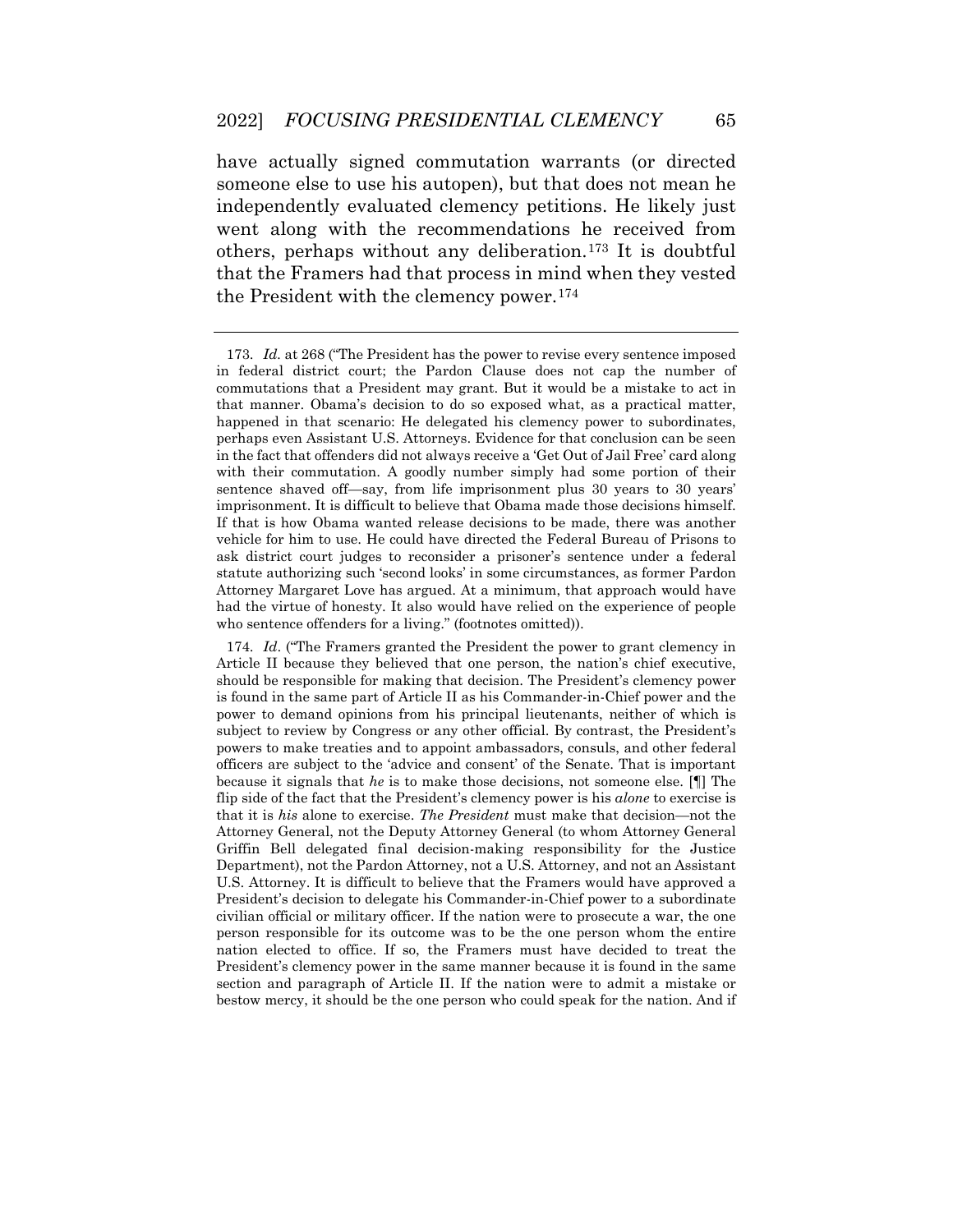The Framers empowered the President to grant clemency because they believed that the remedy was necessary, that only one person should have that power, and that the chief executive was best suited to exercise it on behalf of the nation.[175](#page-69-0) It is unlikely that the Framers intended to allow the President to delegate that responsibility to others. The text of Article II lodges the President's clemency power in the same clause and section of that article as the Commander-in-Chief power.[176](#page-69-1) By contrast, the President's powers to make treaties and to appoint federal officers are subject to the "Advice and Consent" of the Senate.[177](#page-69-2) It is difficult to believe that the Framers would have approved a President's decision to delegate the Commander-in-Chief power to a subordinate civilian official or military officer. If the nation were to prosecute a war, the one person responsible for its outcome was to be the one person whom the entire nation elected to office. If so, the Framers must have decided to treat the President's clemency power in the same manner, because both are found in the same clause and section of Article II. If the nation were to admit a mistake or bestow mercy, it should be the one person who could speak for the nation. And if that is true, then the President cannot delegate his clemency power to someone below him in the chain-ofcommand.

<span id="page-66-0"></span>Accordingly, only the President may make the decision to grant clemency—not the Attorney General, not the Deputy Attorney General (to whom Attorney General Griffin Bell delegated final decision-making responsibility for the Justice Department), not the Pardon Attorney, not a US Attorney,

<span id="page-66-2"></span><span id="page-66-1"></span>that is true, then the President cannot delegate his clemency power to someone below him in the chain-of-command. It may be the case, however, that Obama did just that." (footnotes omitted)).

<sup>175.</sup> THE FEDERALIST No. 74, at 473 (Alexander Hamilton) (Clinton Rossiter ed., 1961).

<sup>176.</sup> U.S. CONST. art II, § 2., cl. 1.

<sup>177.</sup> U.S. CONST. art II, § 2., cl. 2.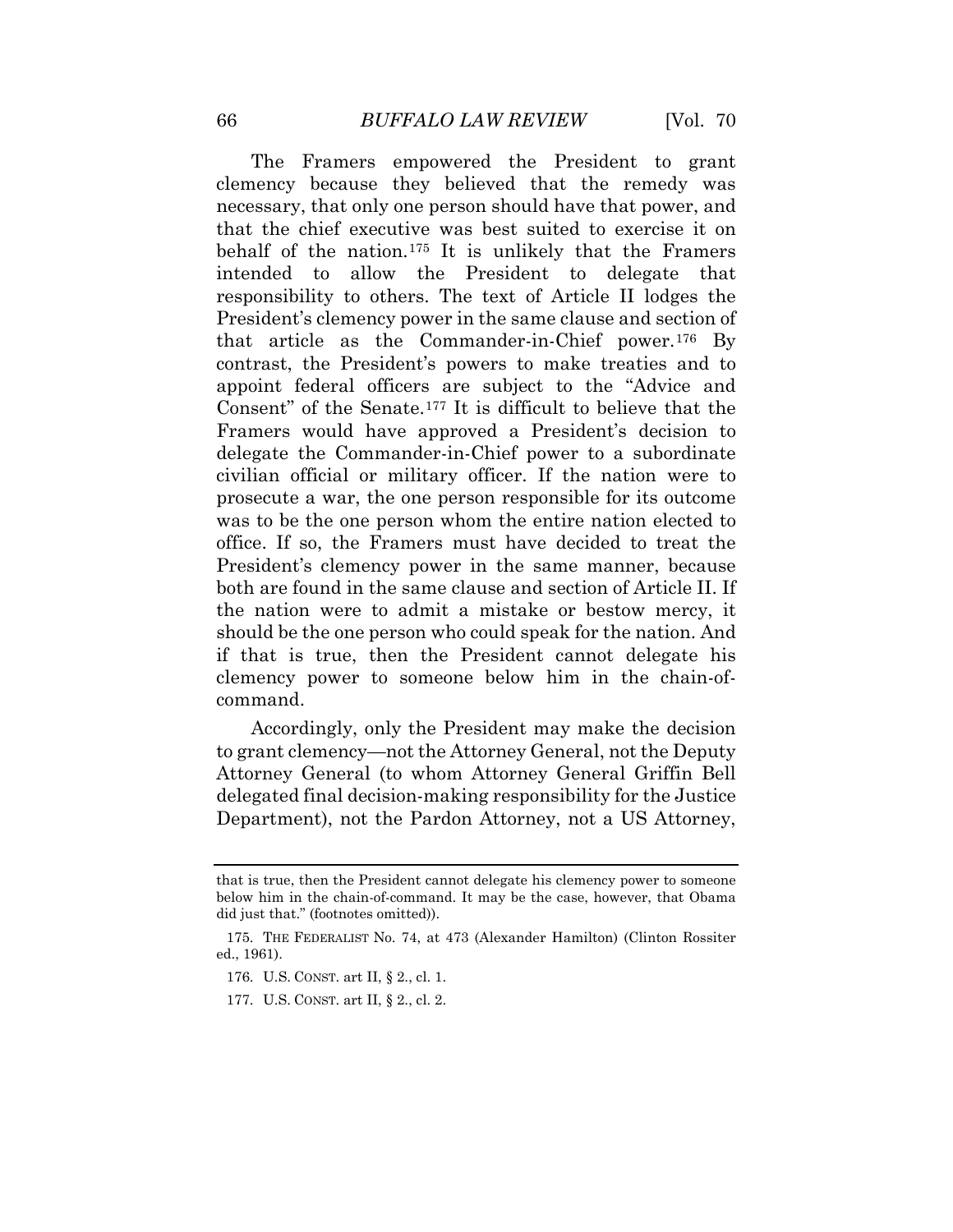and not an Assistant US Attorney.[178](#page-70-0) Moreover, the President should make those decisions in a manner that persuades the public that he or she actually made the call, rather than just formally but reflexively ratifying a decision made by others.

Obama was certainly correct that the President might consider each commutation request on its own and forgo making class-wide judgments about the types of offenders who deserve relief. Commutations, like pardons, are generally awarded to particular offenders for reasons peculiar to each specific case. Historically speaking, that is how Presidents have awarded clemency, and doing so makes sense. There might often be occasions where there is a "gap" between a lawful sentence and a just one, or between a legally just sentence and a morally just one.<sup>[179](#page-70-1)</sup> That likely would be particularly common when mandatory minimum sentences tie a judge's hands—the very type of punishments that President Obama sought to address in his Clemency Initiative 2014. Case-by-case decision-making is one way, imperfect though it is, to soften the sharp, unyielding edges of legislatively fixed sentences.

<span id="page-67-0"></span>Nevertheless, Obama would have been wrong to think that he could use *only* that approach.[180](#page-70-2) Nothing in the text

<span id="page-67-1"></span><sup>178.</sup> As President Obama appears to have done. Larkin, *Delegating Clemency*, *supra* note 11, at 268.

<sup>179.</sup> *See* Smart, *supra* note 75, at 353 ("I think that, if a judge conscientiously examined every case before him, and, where the law was too crude and inflexible to bridge the gap between legal and moral justice, exercised mercy, we would probably regard him as a very humane and merciful judge.").

<sup>180.</sup> Obama never explained why he chose a case-by-case approach, although Attorney General Loretta Lynch said that the President lacks the authority to engage in "mass" clemency. She was clearly wrong (or she lied). *See* P.S. Ruckman, Jr., *Creepy Cloud of Error/Ignorance in the Air*, PARDON POWER (Jan. 5, 2017), http://www.pardonpower.com/search?updated-max=2017-01-13T22:30: 00-06:00&max-results=20&start=20&by-date=false [https://perma.cc/6TQ7- QQPX] ("Recently, U.S. Attorney General Loretta Lynch appeared on the *Rachel Maddow Show* and said the granting of a pardon is 'an individual decision that's made on a case-by-case basis.' Consequently, 'There's no legal framework or regulatory framework that allows for a pardon of a group *en masse*.' The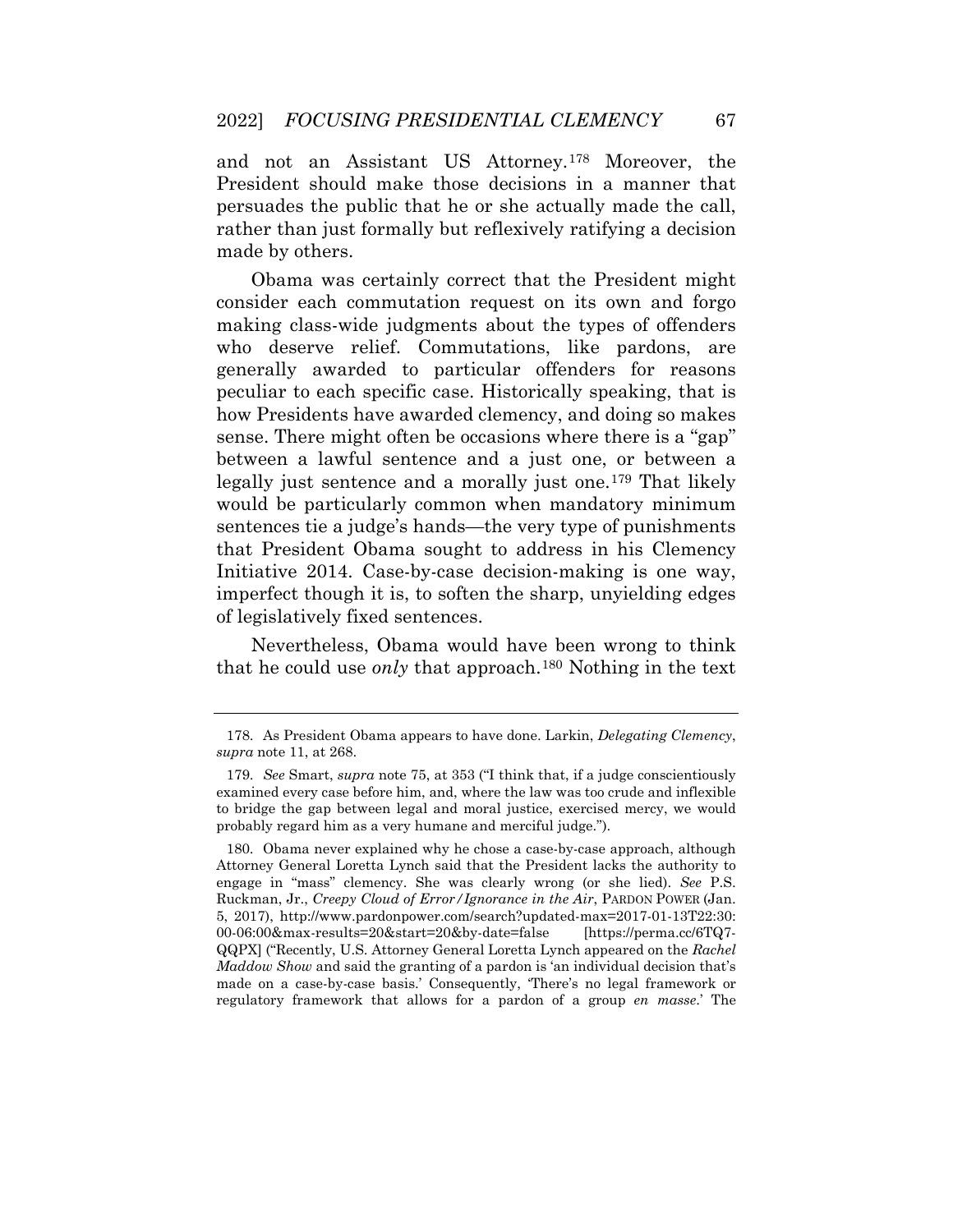<span id="page-68-0"></span>of the Pardon Clause bars a President from making categorywide commutations, the history of clemency places no roadblock in that path, and Presidents have awarded relief to large groups of offenders. George Washington granted amnesty to the members of the Whiskey Rebellion. Abraham Lincoln and Andrew Johnson forgave the soldiers who fought for the Confederacy during the Civil War. Gerald Ford and Jimmy Carter granted amnesty to Americans who successfully evaded the Vietnam War-era draft.[181](#page-71-0) The Supreme Court has also approved that practice. The distinction between "pardon" and "amnesty," the Court noted in *Knote v. United States*, "is one rather of philological interest than of legal importance."[182](#page-71-1) In *United States v. Klein*, the Court wrote that "[p]ardon includes amnesty."[183](#page-71-2) Accordingly, there is no persuasive argument that a President may consider commutation petitions only on a case-by-case basis.

<span id="page-68-1"></span>President Trump seems to have made clemency decisions on just such a case-by-case basis. From all that appears, however, he did not act in any type of systematic manner. Rather than rely on recommendations offered by the Pardon Attorney or other Justice Department officials, Trump has chosen to listen to family members, celebrities, or other people he knew or saw on television.[184](#page-71-3) He commuted the lifeimprisonment sentence of Alice Marie Johnson at the behest of his son-in-law (and presidential advisor) Jared Kushner, his daughter Ivanka, and Kim Kardashian West, a television

- 181. Larkin, *Revitalizing Clemency*, *supra* note 5, at 850 n.55.
- 182. 95 U.S. 149, 153 (1877).
- 183. 80 U.S. (13 Wall.) 128, 147 (1872).

statement was, of course, a preposterous blunder. Amnesties and group pardons are a great American tradition.").

<sup>184.</sup> *See* Josh Blackman, *Collateral Damage: The Arpaio Pardon and Separation of Powers*, LAWFARE (Aug. 30, 2017, 1:00 PM), https://www.lawfare blog.com/collateral-damage-arpaio-pardon-and-separation-powers; Margaret Colgate Love, *War Crimes, Pardons and the Attorney General*, LAWFARE (May 22, 2019, 6:42 PM), https://www.lawfareblog.com/war-crimes-pardons-and-attorneygeneral.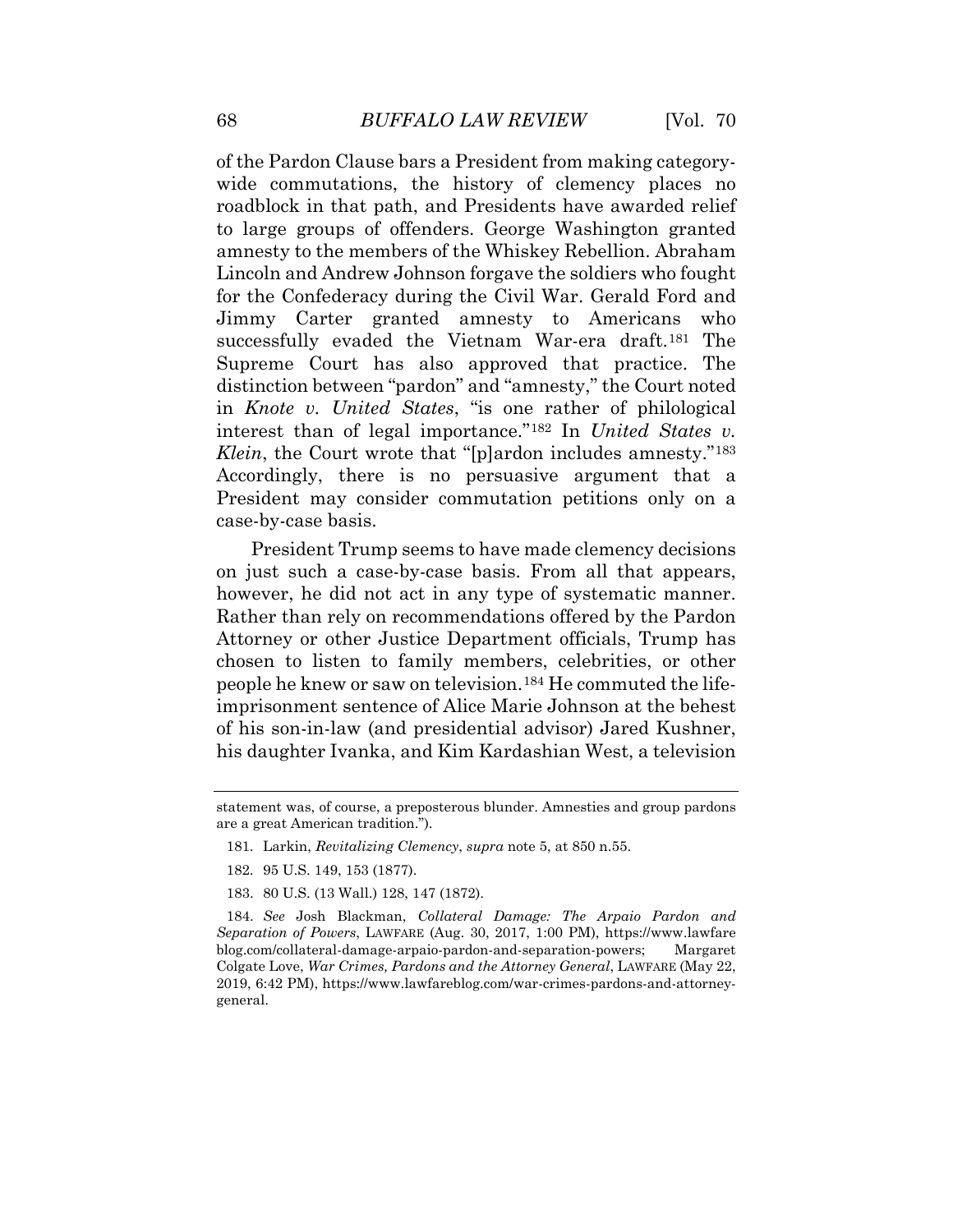celebrity.[185](#page-72-0) Agreeing with the views of two White House advisors, Stephen Bannon and Stephen Miller, Trump pardoned former Arizona sheriff Joe Arpaio.[186](#page-72-1) After Sylvester Stallone interceded on behalf of deceased heavyweight boxing champion Jack Johnson, Trump pardoned Johnson for violating the Mann Act by transporting his girlfriend across state lines.[187](#page-72-2) Trump pardoned Scooter Libby, formerly the chief-of-staff for Vice President Dick Cheney, convicted of perjury and obstruction of justice, perhaps because of the intervention of certain Washington, D.C., lawyers whom Trump unsuccessfully had sought to retain in connection with the Mueller Investigation.[188](#page-72-3) For most of Trump's presidency, there seemed to be neither rhyme nor reason to his clemency decisions.[189](#page-72-4) Granting clemency because someone has an "in" at the White House allows cronyism to become the dispositive factor, not justice, not mercy. That might not be a "corrupt" exercise of the President's clemency power, a

<sup>185.</sup> *See* Brian Bennett, *How Unlikely Allies Got Prison Reform Done—With an Assist from Kim Kardashian West*, TIME (Dec. 21, 2018, 3:57 PM), http://time.com/5486560/prison-reform-jared-kushner-kim-kardashian-west/.

<sup>186.</sup> *See* Julie Hirschfeld Davis & Maggie Haberman, *Trump Pardons Joe Arpaio, Who Became Face of Crackdown on Illegal Immigration*, N.Y. TIMES (Aug. 25, 2017), https://www.nytimes.com/2017/08/25/us/politics/joe-arpaio-trumppardon-sheriff-arizona.html.

<sup>187.</sup> *See* John Eligon & Michael D. Shear, *Trump Pardons Jack Johnson, Heavyweight Boxing Champion*, N.Y. TIMES (May 24, 2018), https://www.nytimes .com/2018/05/24/sports/jack-johnson-pardon-trump.html. The Mann Act, 18 U.S.C. §§ 2421–2424, makes it a federal crime to transport a woman in interstate commerce for prostitution or "any other immoral purpose." Johnson was black; his girlfriend, white.

<sup>188.</sup> *See* Peter Baker, *Trump Pardons Scooter Libby in a Case that Mirrors His Own*, N.Y. TIMES (Apr. 13, 2018), https://www.nytimes.com/2018/04/13/us /politics/trump-pardon-scooter-libby.html ("Victoria Toensing, a lawyer and friend of Mr. Libby's, said on Friday that she brought his case to the attention of the White House Counsel's Office over the summer. Ms. Toensing and her husband and law partner, Joseph diGenova, were briefly set to work for Mr. Trump as private lawyers last month until they backed out, citing a client conflict.").

<span id="page-69-2"></span><span id="page-69-1"></span><span id="page-69-0"></span><sup>189.</sup> Not everyone has such a relatively benign characterization of Trump's pardons. *See* sources cited *supra* notes 18–20.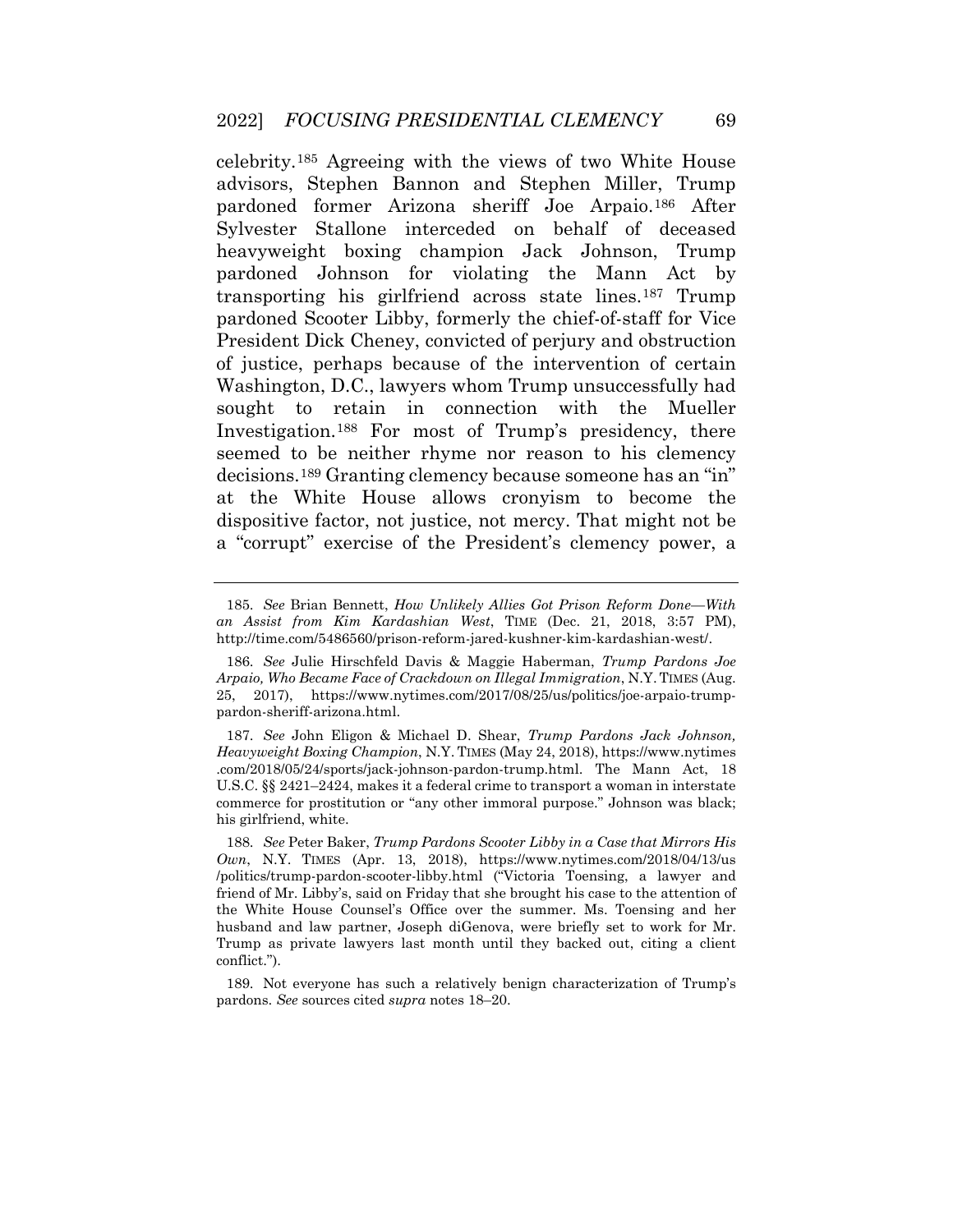calumny often thrown around these days, but it is not the way to run the railroad.<sup>[190](#page-73-0)</sup>

#### B. *Potential Commutation Categories*

If the President were to use a category-wide approach, how would that work? What would the categories be? What categories define different types of sentences? Some categories come readily to mind.

#### 1. Capital Punishment

Capital cases naturally define a separate category. That certainly is true as a matter of biology. As Justice Holmes once wrote, "By common understanding imprisonment for life is a less penalty than death."[191](#page-73-1) It also is true as a matter of history. English kings, state governors, and Presidents have always treated capital sentences differently. They have reduced death sentences to life imprisonment, with or without the possibility of parole, for centuries.<sup>192</sup> Recently,

<span id="page-70-1"></span>191. Biddle v. Perovich, 274 U.S. 480, 487 (1927).

<span id="page-70-0"></span><sup>190.</sup> Love, *Pardon Twilight*, *supra* note 5, at 1171–72 ("It would be bad enough if Presidents had made a conscious choice not to pardon at all or to make only occasional symbolic use of their constitutional power. But what makes current federal pardoning practice intolerable is that as the official route to clemency has all but closed, the back-door route has opened wide. In the two administrations that preceded Obama's, petitioners with personal or political connections to the presidency bypassed the pardon bureaucracy in the Department of Justice, disregarded its regulations, and obtained clemency by means (and sometimes on grounds) not available to the less privileged. The Department of Justice invited these end runs by refusing to take seriously its responsibilities as Presidential advisor in clemency matters, by exposing President Clinton to charges of cronyism, and then President Bush to charges of incompetence. The two Presidents are also at fault: in confirming popular beliefs about pardon's irregularity and unfairness, they disserved both the institution of the presidency and their own legacies."). The concerns discussed above regarding pardons that bring discredit on the clemency process apply fully to commutations.

<span id="page-70-2"></span><sup>192.</sup> The issue arose often at common law. Death was the mandatory punishment for felonies, and the common law did not always recognize defenses such as infancy or grounds for a reprieve such as pregnancy or mental incompetency. *See, e.g.*, RANKIN, *supra* note 2, at 121; Larkin, *Pardoning Mistakes*, *supra* note 109, at 664. The President can reduce a death sentence to life without parole even when the only alternative punishment is life with the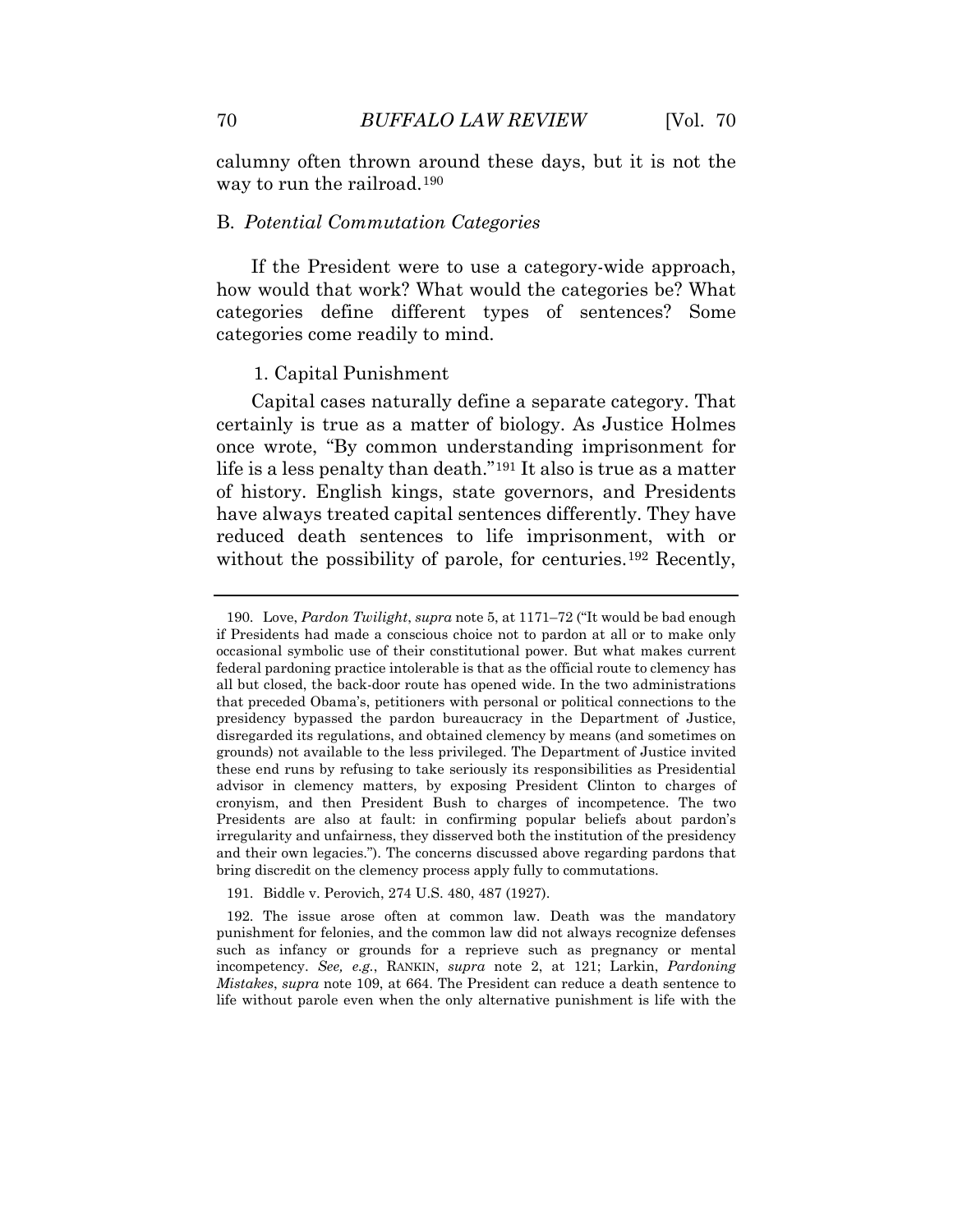several governors, usually as they are walking out the door, have decided to empty death row. They have offered different reasons for doing so.[193](#page-74-1) In some cases, the governor commuted death sentences to remedy trial errors.[194](#page-74-2) Illinois Governor George Ryan defended a mass commutation on the ground that the Illinois criminal justice system was so riddled with system-wide flaws that he lacked confidence in the state's ability to convict only the guilty.[195](#page-74-3) Other governors have acted for reasons of personal ethics. New Mexico Governor Toney Anaya, for instance, commuted every death row sentence on the ground that he was morally opposed to capital punishment.[196](#page-74-4) Whatever the rationale, Presidents could put capital cases into a category by themselves.[197](#page-74-5)

#### 2. Life Imprisonment

Recently, some commentators have argued that contemporary society should eliminate not only capital punishment, but also sentences of life imprisonment,

195. *See Closing Remarks by Former Illinois Governor George Ryan*, Presentation, 53 DEPAUL L. REV. 1719, 1727, 1733–34 (2004) (from Race to Execution Symposium).

<span id="page-71-1"></span><span id="page-71-0"></span>196. *See* Toney Anaya, *Statement by Toney Anaya on Capital Punishment*, 27 U. RICH. L. REV. 177, 177 (1993) ("I commuted the death sentences of all those on 'death row' in the New Mexico State Penitentiary. I have consistently opposed capital punishment as being inhumane, immoral, anti-God, and incompatible with an enlightened society.").

<span id="page-71-3"></span><span id="page-71-2"></span>197. Whether clearing out death row is a wise judgment is a different issue. Commuting a capital sentence, however, is always a politically controversial act. For examples of the different views, see generally, Stephen P. Garvey, *Is It Wrong to Commute Death Row? Retribution, Atonement, and Mercy*, 82 N.C. L. REV. 1319 (2004); Paul J. Larkin, Jr., *The Demise of Capital Clemency*, 73 WASH. & LEE. L. REV. 1295 (2016).

possibility of parole. *See* Schick v. Reed, 419 U.S. 256, 267 (1974). Several Supreme Court cases have arisen out of the grant or denial of a commutation petition. *See* Ohio Adult Parole Auth. v. Woodard, 523 U.S. 272, 275 (1998); *Perovich*, 274 U.S. at 486.

<sup>193.</sup> *See, e.g.*, Michael L. Radelet & Barbara A. Zsembik, *Executive Clemency in Post-*Furman *Capital Cases*, 27 U. RICH. L. REV. 289, 299–303, 300 tbl.2 (1993).

<sup>194.</sup> *See* Rose v. Hodges, 423 U.S. 19, 21–22 (1975); Radelet & Zsembik, *supra* note 193, at 293–96, 297 tbl.1.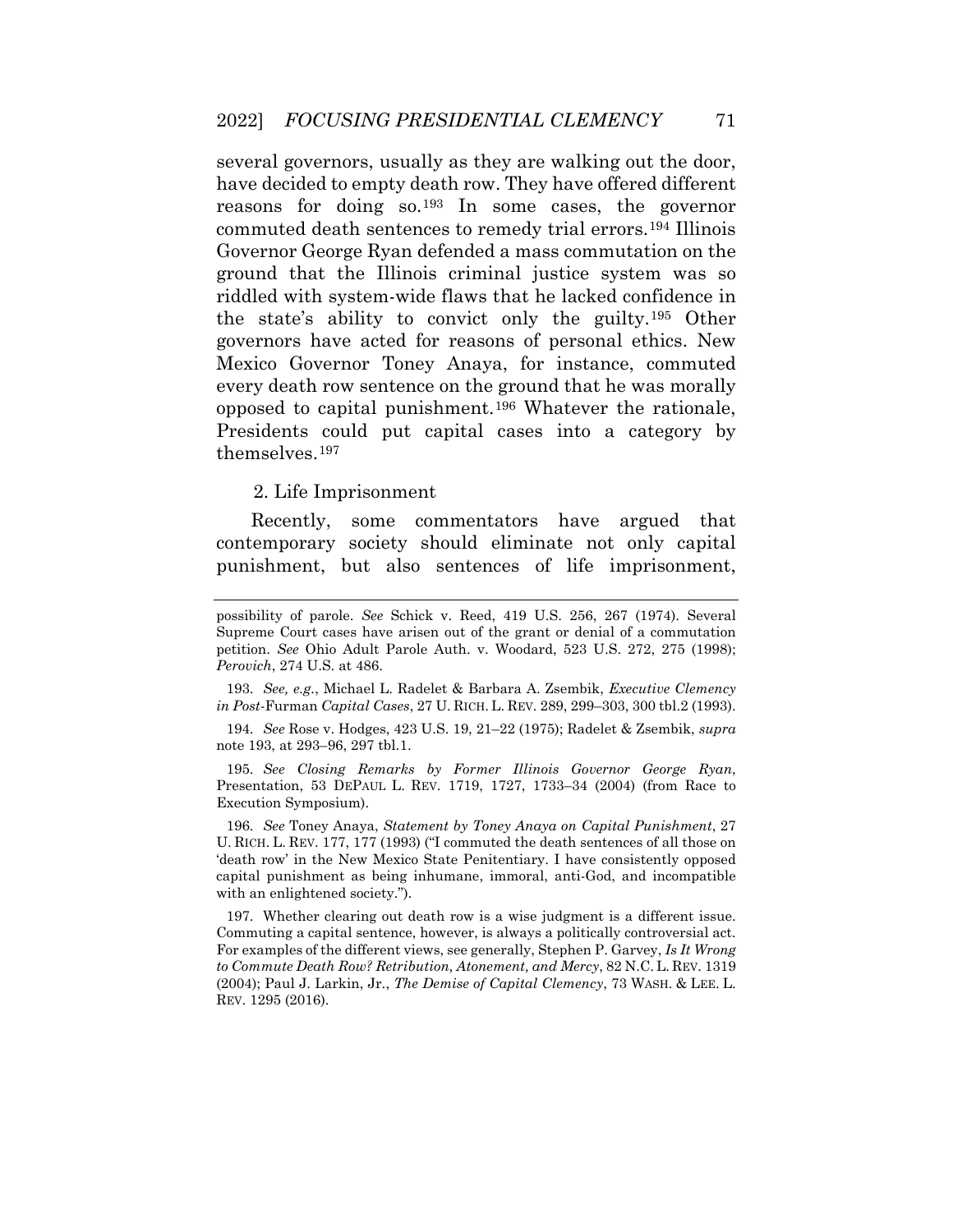particularly life without the possibility of parole, known in the lingo as "LWOP."[198](#page-75-0) Some commentators could include as "life" sentences any punishment that, by its terms, would force a prisoner to die in custody, as well as any sentence that has the practical effect of confining a prisoner for the remainder of his expected natural life. Sentences of one hundred (or more) year's imprisonment, as well as any sentence that would reach beyond the average life expectancy of a particular offender, would qualify as "life" imprisonment. Constitutional law permits those sentences to be imposed on adults. The Supreme Court has expressly held that a sentence of life imprisonment is not a cruel and unusual punishment in violation of the Eighth Amendment when imposed on adult offenders,<sup>[199](#page-75-1)</sup> and that a legislature can mandate life imprisonment by statute, without regard to the mitigating factors present in a particular case.[200](#page-75-2) Several federal offenses, such as first-degree murder, treason, and large-scale drug trafficking, can result in a LWOP sentence.<sup>[201](#page-75-3)</sup> A President inclined to believe that no one is beyond redemption might put LWOP sentences in the same category as capital punishment.

3. Offenses Where No Imprisonment Is Justified

A third category would be cases where the President concludes that no term of imprisonment is appropriate. As discussed above, the criminal law has historically limited its reach to offenses that display moral blameworthiness, which

<sup>198.</sup> *See generally, e.g.*, MARC MAUER & ASHLEY NELLIS, THE MEANING OF LIFE: THE CASE FOR ABOLISHING LIFE SENTENCES (2018); LIFE WITHOUT PAROLE: AMERICA'S NEW DEATH PENALTY? (Charles J. Ogletree, Jr. & Austin Sarat eds., 2012).

<sup>199.</sup> U.S. CONST. amend. VIII.

<sup>200.</sup> *See, e.g.*, Harmelin v. Michigan, 501 U.S. 957, 995–96 (1991) (upholding over an Eighth Amendment challenge a mandatory LWOP sentence for the possession of less than one kilo of cocaine); *cf*.*, e.g*., Schick v. Reed, 419 U.S. 256, 257 (1974) (upholding the President's decision to commute a death sentence to LWOP); Biddle v. Perovich, 274 U.S. 480, 485 (1927) (same).

<sup>201.</sup> *See, e.g.*, 18 U.S.C. § 1111; 21 U.S.C. §§ 841, 848.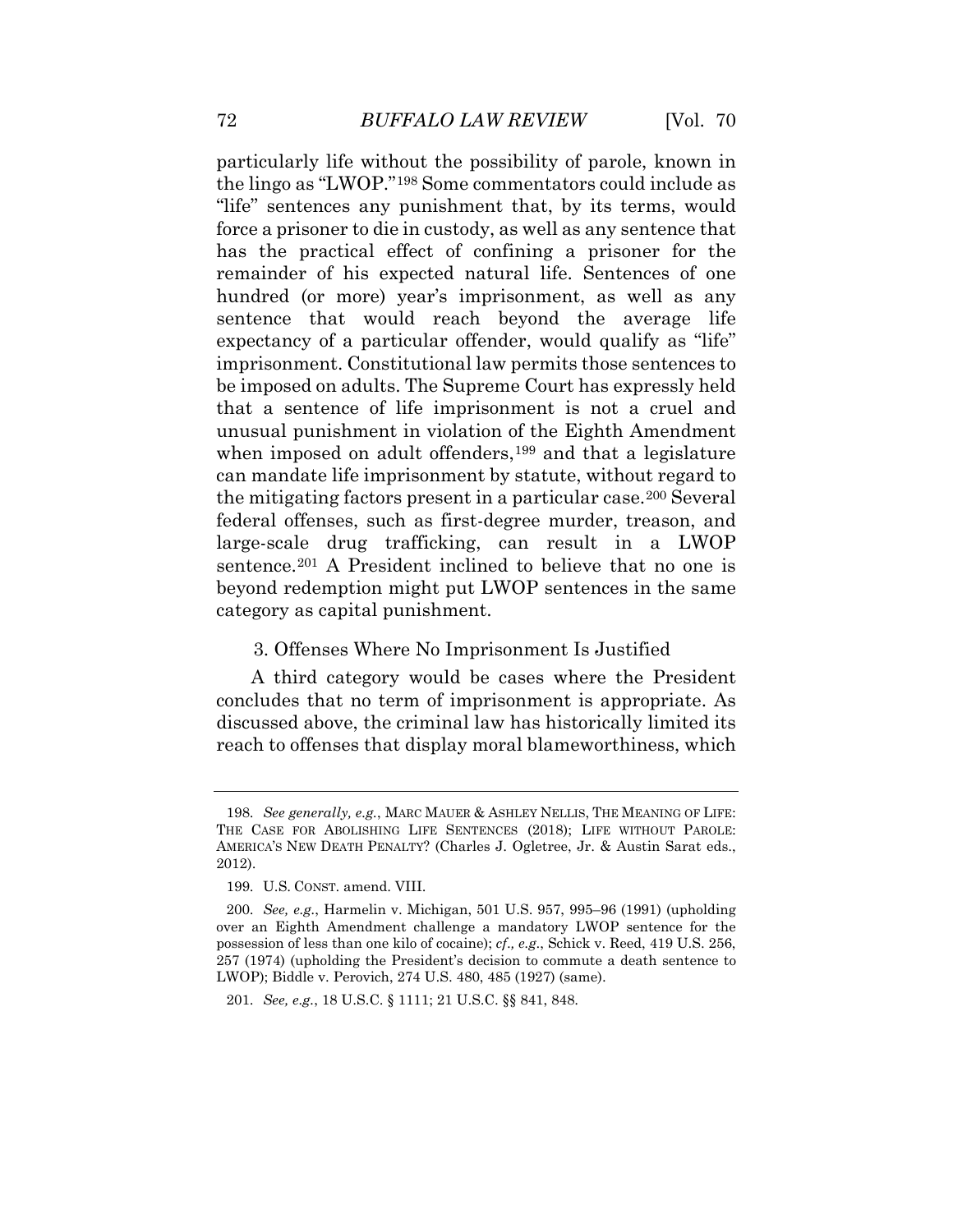requires proof that a party acted with "evil intent." The Supreme Court has held that the Due Process Clause does not prohibit the government from dispensing with such proof,[202](#page-76-0) but it has never ruled that the government may imprison someone for a strict liability crime.[203](#page-76-1) The President could join the members of the Criminal Law Scholars Hall of Fame, who condemn strict liability crimes,[204](#page-76-2) by deciding that no one should be imprisoned for any such offense. If the President were to go further and conclude that it is unconstitutional to imprison someone for a strict liability offense,<sup>[205](#page-76-3)</sup> he or she would be duty-bound to commute any term of incarceration.[206](#page-76-4)

4. Offenses with a Maximum Term of Imprisonment

The final category would involve a different type of linedrawing exercise. The President could decide that the federal penal code imposes unduly severe sentences for too many different types of crimes. The sentences imposed for drug trafficking are quite lengthy, and they have drawn the most fire from critics.[207](#page-76-5) Nevertheless, the sentences for fraud can be quite lengthy too. Historically, the maximum sentence for mail fraud was five years' imprisonment.[208](#page-77-0) After the failure of several major corporations, such as Enron, due to largescale fraud, Congress upped the maximum penalty to twenty years.[209](#page-77-1) The Sentencing Guidelines recommend a

<sup>202.</sup> *See, e.g.*, United States v. Dotterweich, 320 U.S. 277, 283–84 (1943); Larkin, *Strict Liability*, *supra* note 100, at 1077–78, 1081 n.55 (collecting cases).

<sup>203.</sup> Larkin, *Strict Liability*, *supra* note 100, at 1102–03 & n.131.

<sup>204.</sup> Larkin, *Pardoning Mistakes*, *supra* note 109, at 656 & n.17 (collecting authorities).

<sup>205.</sup> As I have argued. *See id.* at 663–69.

<sup>206.</sup> *See* PRAKASH, *supra* note 26, at 310.

<sup>207.</sup> *See generally, e.g.*, ALEXANDER, *supra* note 8; BARKOW, *supra* note 6.

<sup>208.</sup> *See* Act of June 25, 1948, ch. 645, 62 Stat. 683, 763 (codified at 18 U.S.C §§ 1–6001).

<sup>209.</sup> *See* Sarbanes-Oxley Act of 2002, Pub. L. No. 107-204, 116 Stat. 745 (codified at 18 U.S.C. § 1341 and elsewhere at 18, 28 & 29 U.S.C.)).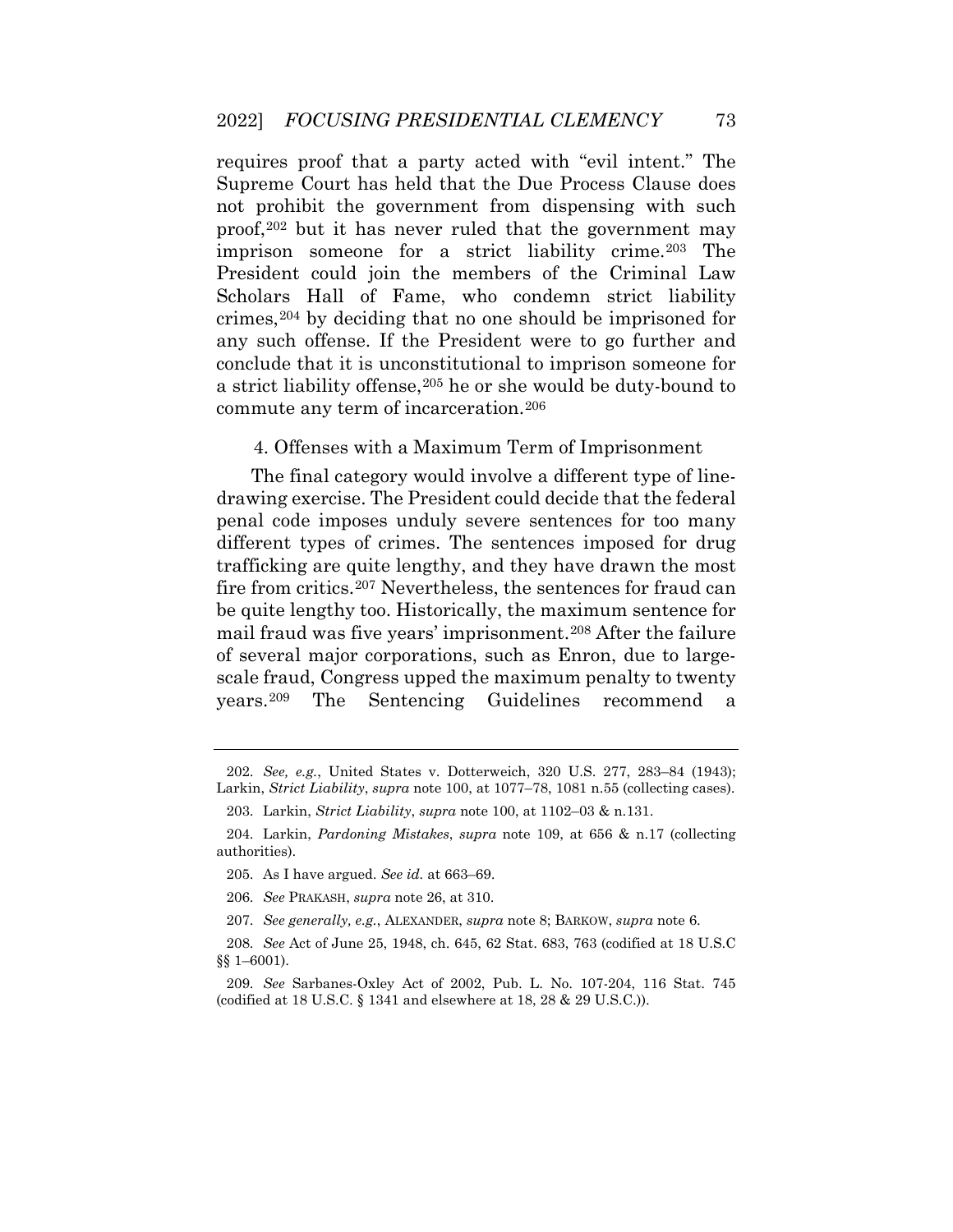sentencing range based on the dollar value of the fraud.[210](#page-77-2) The President could believe that the upper ranges for those offenses are too high. For example, the President could decide that neither a drug trafficker nor a fraudster should receive a sentence greater than ten years' imprisonment absent some additional aggravating factor, such as the use of violence to commit the former crime and the offender's decision to prey on vulnerable victims in the case of the latter. The President could also draw numerous other lines in connection with those crimes, as well as different offenses. If so, he would be able to implement his decision on a category-by-category basis. That approach would not eliminate subjectivity, of course. Where anyone, including a President, draws the line, while perhaps not entirely subjective, rests on his personal judgment as to what would be a reasonable range of years of imprisonment.

That is the best that any President can do. There will almost never be societal agreement on what precise sentence an offender should receive. Different people assign different weights to the role of the harms committed by a crime and the mental state of the offender, as well as to the various aggravating and mitigating features of both. Nonetheless, there is general agreement within society regarding the ordinal relationship among offenses (murder is more serious than assault; fraud is worse than trespass; and so forth).<sup>[211](#page-77-3)</sup> Societies also have a general understanding as to what punishments are unduly lenient and disproportionately

<sup>210.</sup> *See* U.S. SENT'G COMM'N, *supra* note 129, § 2B1.1, at 82–83.

<sup>211.</sup> *See* PAUL H. ROBINSON, DISTRIBUTIVE PRINCIPLES OF CRIMINAL LAW: WHO SHOULD BE PUNISHED HOW MUCH? 11 (2008) ("[S]ocial science research suggest[s] that average people, no matter their training or level of education, hold strong intuitive views of an offender's blameworthiness for wrongdoing. Indeed, the studies suggest that an astounding level of agreement across demographics regarding the relative blameworthiness of different offenders exists, at least with respect to the core of wrongdoing (physical aggression, taking of property, and deception in exchanges). Thus, one could adopt a distributive principle of 'desert' based on the community's shared intuitions of justice rather than based on philosophical notions of desert.").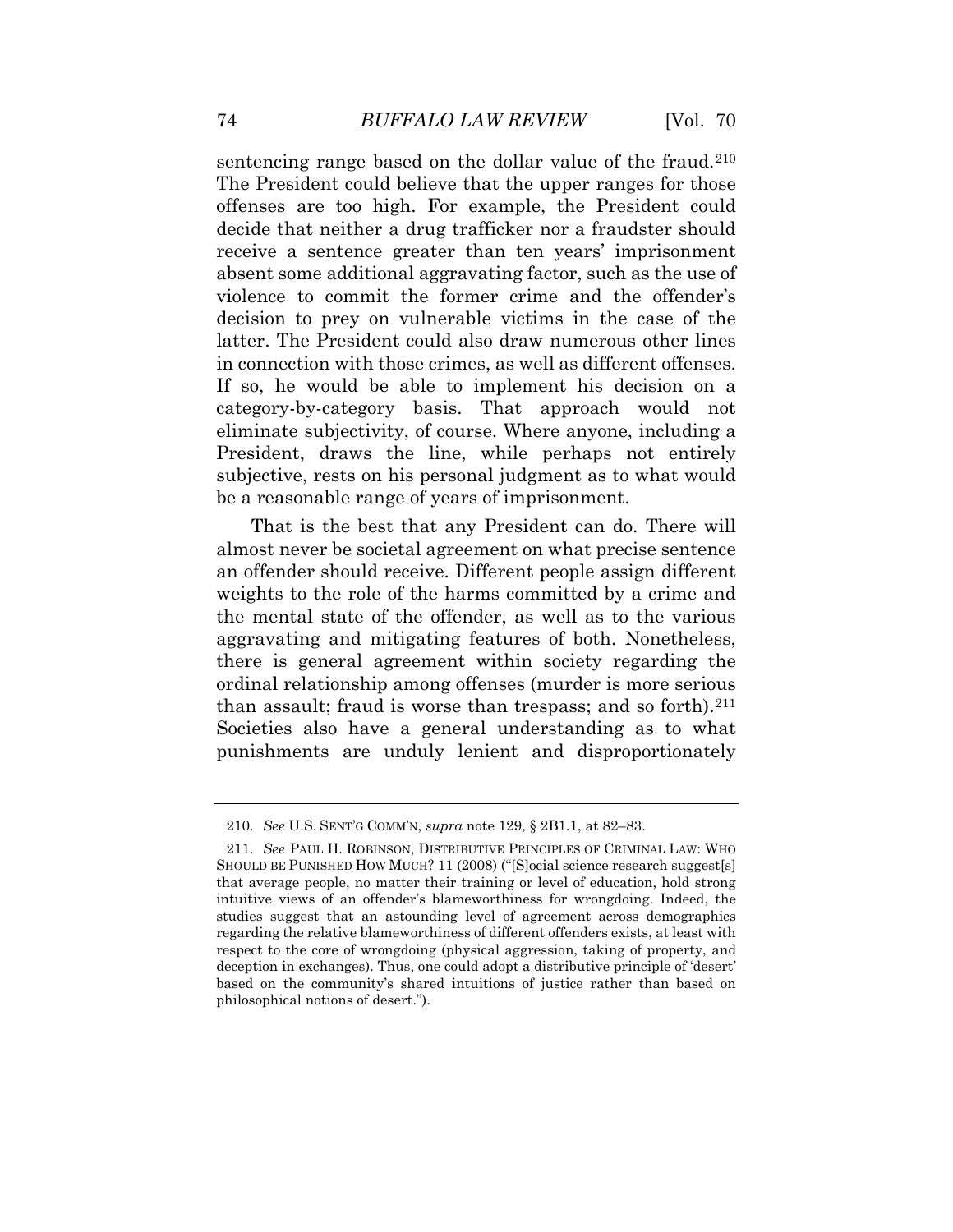onerous for a particular type of crime.[212](#page-78-0) The President could decide that the Congress and Sentencing Commission set an upper range that exceeds the purposes of retribution, incapacitation, deterrence, education, respecting victims' suffering, and any other relevant purpose of punishment. If so, the President could commute whatever sentence a prisoner has received above a chosen limit.

A category-by-category approach avoids the flaws that confront Presidents like Obama when making commutation judgments: either the President must delegate case-by-case decision-making to others, or he must take time away from his other responsibilities to review each case. Neither option is a good one.

## IV. SHOULD THERE BE AN ADDITIONAL CATEGORY FOR "EXTRAORDINARY" CASES?

As a practical matter, this question is unnecessary. There will be a category for "extraordinary" cases whether or not it can be justified by law or policy. The average person would certainly find that category useful, if not necessary. We recognize that rules can be eminently reasonable ways of managing most of life, but also that there always will be cases that fall outside of whatever rules we adopt, and we need to have sufficient flexibility in our judgment-making to allow for some exceptions. Decision trees and other decisionmaking tools are just that—*tools* that help someone make the right decision, not a substitute for reasoned judgment.<sup>[213](#page-79-0)</sup>

<span id="page-75-1"></span><span id="page-75-0"></span><sup>212.</sup> *See* H.L.A. HART, PUNISHMENT AND RESPONSIBILITY 25 (2d ed. 2008); ROBINSON, *supra* note 208, at 11 ("People do not share a sense of the absolute amount of punishment that is deserved for an offense. Some tend to be harsher in their punishment tastes than others. Rather, what people share is a sense of the relative blameworthiness of different cases.").

<span id="page-75-3"></span><span id="page-75-2"></span><sup>213.</sup> Ted Sorensen, Counsel to President John Kennedy, made that general point nearly six decades ago:

Procedures do, of course, affect decisions. They especially affect which issues reach the top and which options are presented . . . . But procedures and machinery do not—or at least they should not—dictate decisions,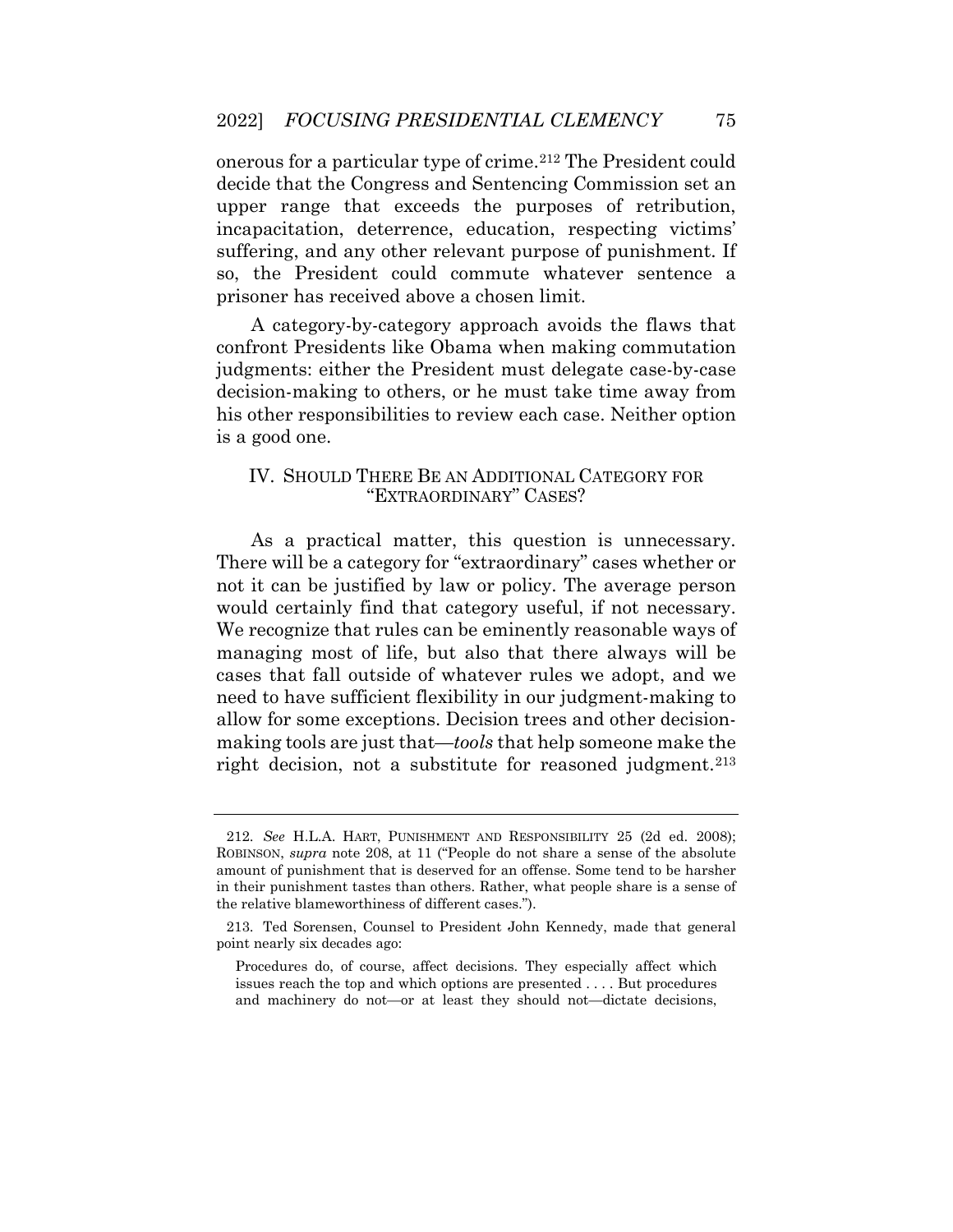Particularly where the subject is forgiveness or mercy, we should be willing to recognize that life is too unruly for rules to govern every scenario. The best explanation of that phenomenon is one given by former Stanford Law School Professor Anthony Amsterdam:

Several years ago when I was teaching at Penn, we had our local version of the grading reform boom that has since swept the law schools of the nation. Students and some faculty rebelled against the rigidities and artificialities of the 100-point numerical grading system then in use. Other faculty members were loath to abandon it, and challenged the reformers to devise a better scheme. Some suggested a seven-point scale; some said three grades would be sufficient; some stood upon the plank that categories ought to be abandoned entirely, leaving each professor to fill the margins of his bluebooks with such withering or admiring adjectives as he might choose.

Finally, some political genius hit upon a solution. One hundred pairs of adjectives were chosen to replace the 100 numbers of the 100-point grading scale, from "abysmally abominable" for zero to "celestially sublime" for 100. The system was called the Peachy Keen Scale because "peachy keen" was the adjectival equivalent for a 78, which everyone agreed ought to remain the median grade, or adjective, at the law school. The system was a fireball until several professors—who had never previously felt unduly confined by the numerical scale because numbers are recognizably artificial complained that the Peachy Keen Scale contained an insufficient number and quality of adjectives to express their views upon the infinite variety of student writing.

The motto, I suppose, is that any number of categories, however shaped, is too few to encompass life and too many to organize it manageably.[2](#page-80-0)14

<span id="page-76-0"></span>While Presidents are not average people (for good or ill), few are willing to decide that a decision-making tool that works in the vast majority of cases must be followed in every case regardless of how it treats extraordinary ones. No

particularly in our highest political office. We may marvel at the speed and the efficiency with which an electronic computer can solve certain problems, but we would not vote for that computer to be President.

<span id="page-76-4"></span><span id="page-76-3"></span><span id="page-76-2"></span><span id="page-76-1"></span>THEODORE C. SORENSON, DECISION-MAKING IN THE WHITE HOUSE 3–4 (2005) (1963).

<span id="page-76-5"></span><sup>214.</sup> Anthony G. Amsterdam, *Perspectives on the Fourth Amendment*, 58 MINN. L. REV. 349, 376–77 (1974).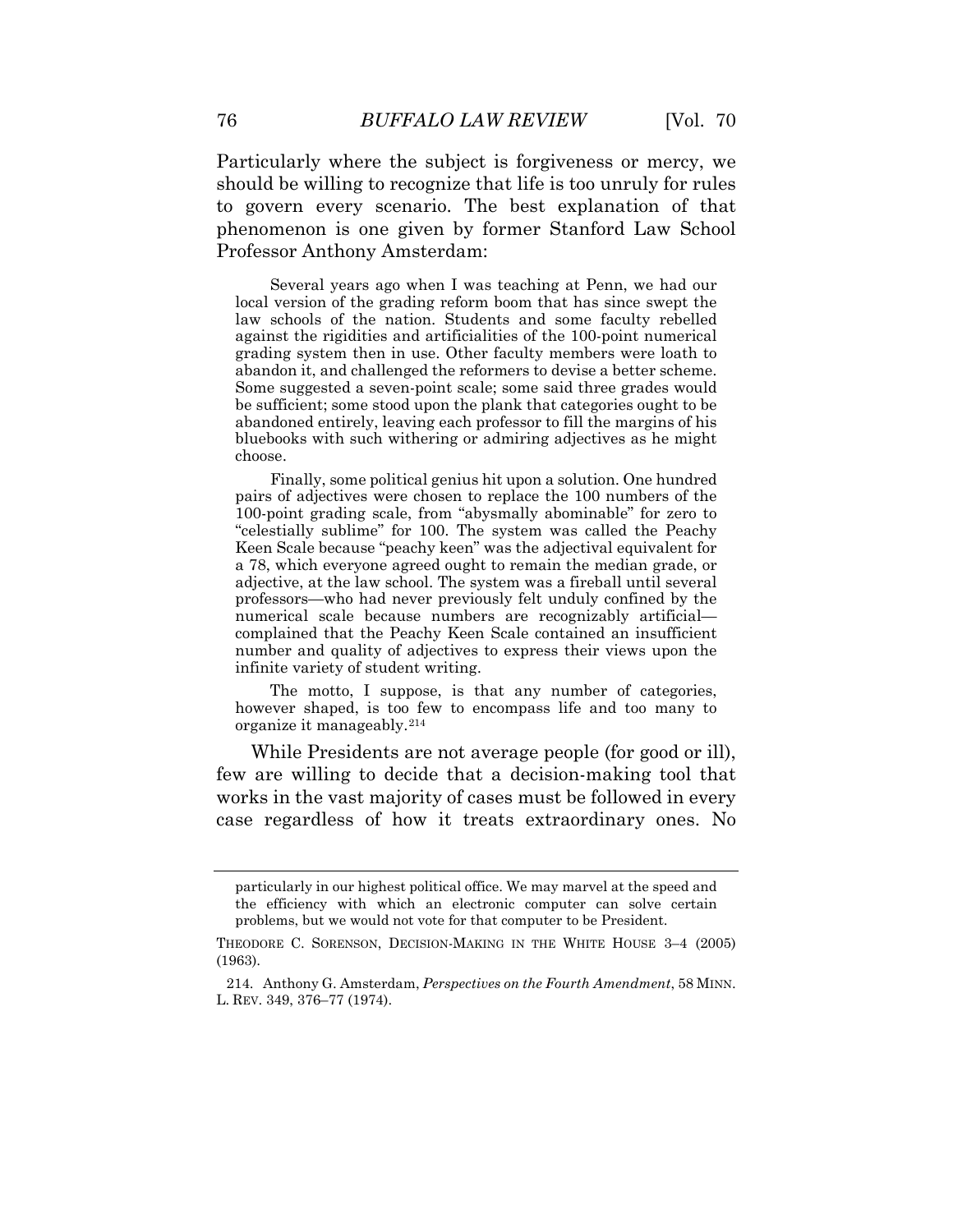President is likely to abandon his ability to grant clemency to someone whom he believes is a deserving candidate just because the approaches set forth above do not result in "Grant Clemency" as the answer. It is impossible to imagine a President saying to him- or herself, "I'd like to pardon John or Jane Doe (or commute his or her sentence) because of some extraordinary feature of his or her life, but I can't do so because the decision-making methodology I've approved does not lead to that result." If that is impossible to imagine, and I believe that it is, we do no one a favor by fighting the eminently natural urge to exercise discretion in extraordinary cases even when a rule tells us not to do so.

Nor do we want a President to feel bound by whatever decision-making tool he uses. We want a President to make reasoned judgments. The schemata discussed above help a President do that without handcuffing him. The President needs to make, and to appear to be making, objectively defensible decisions. He is the nation's chief executive, not a priest, a minister, a rabbi, or an imam. A member of the cloth can forgive even if the congregation would decry his action. A President cannot; he answers to the public, not the Almighty (at least in this life), so he cannot weaken the public's confidence in the fairness of the criminal justice system. Yet, he still should not forgive when doing so would bring the clemency process—and therefore the criminal justice system—into disrepute. If he does, the public loses respect for the system and might choose not to help law enforcement officials do their jobs. Innocent people will become needless victims.

<span id="page-77-3"></span><span id="page-77-2"></span><span id="page-77-1"></span><span id="page-77-0"></span>The problem is two-fold: (1) How do you define an "extraordinary" case? (2) How do you keep that exception from swallowing the rule? Neither question has a good answer. If I knew how to define an "extraordinary" case, I would have built the decision into the methodology set forth above. The dictionary is not very useful. It defines "extraordinary" as beyond what is usual, regular, or established; not normal; or surpassing the common degree or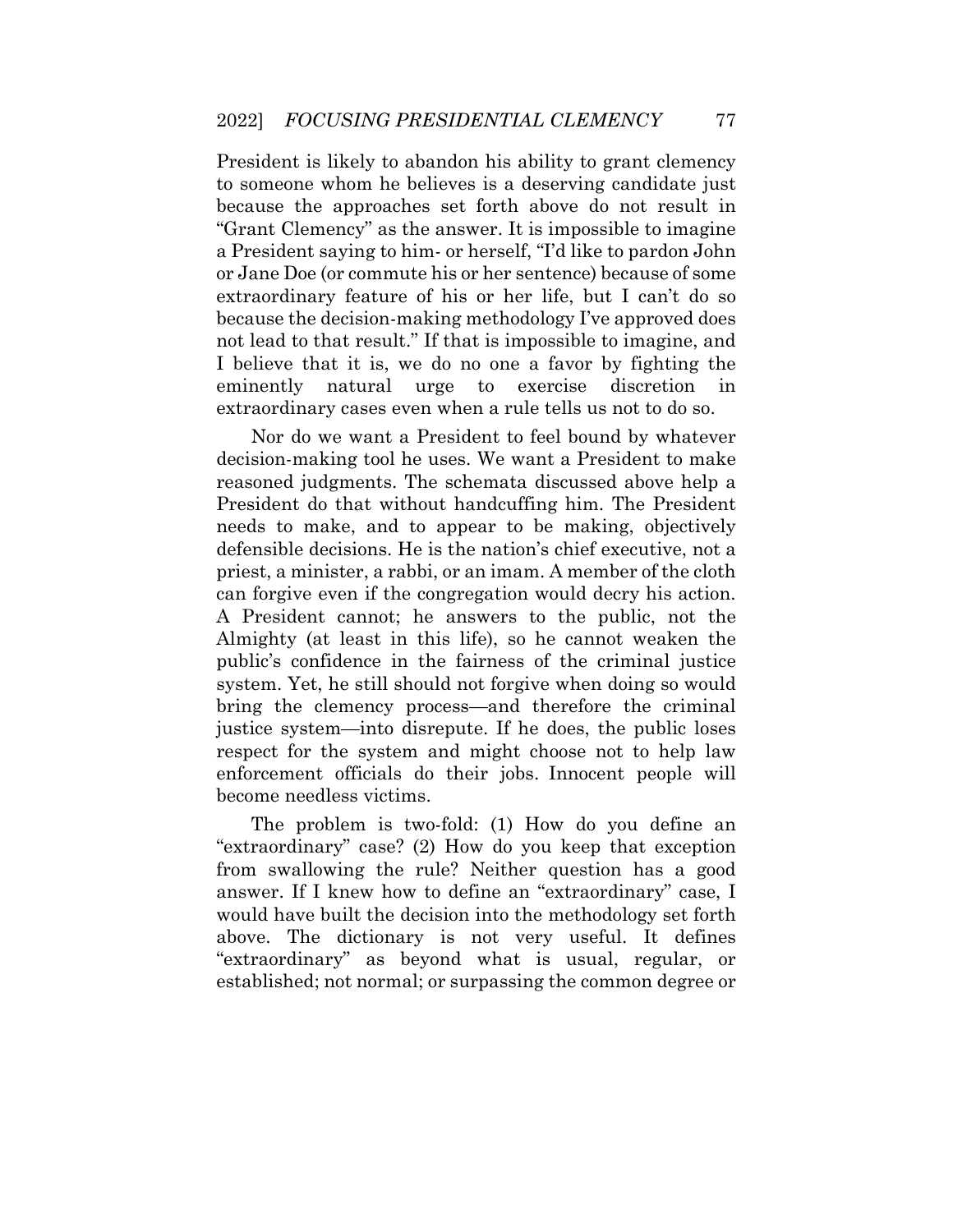measure, and so forth.[215](#page-81-0) That definition, however, is not helpful. A goodly number of cases could satisfy that definition; perhaps one-third to just shy of one-half of clemency applications could meet it. Who knows?

Of course, maybe for that reason "extraordinary" is not the right word to use for this category. Maybe we need to approach the reach of this category from a different direction. Maybe the best way to define the category is to ask whether a clemency petition "dazzles" the reader. That is, the applicant is someone whom every reasonable person would say merits clemency, someone whose desert "just jumps off the pages" of his application.[216](#page-81-1) Want an example of how the "extraordinary case" exception should work? Here is one.

On October 10, 2019, President Trump issued a posthumous pardon to Zay Jeffries for his 1948 conviction for engaging in anticompetitive conduct, in violation of the Sherman Antitrust Act.[217](#page-82-0) Jeffries, who died in 1965, was a scientist, with a specialty in metallurgy. His work on the Manhattan Project and with development of armor-piercing shells helped the war effort during World War II.[218](#page-82-1) A 2013

<span id="page-78-0"></span>217. Donald J. Trump, Executive Grant of Clemency to Zay Jeffries (Oct. 10, 2019).

<sup>215.</sup> *Extraordinary*, BLACK'S LAW DICTIONARY (11th ed. 2019).

<sup>216.</sup> *See 21* (Columbia Pictures 2008). The film *21* is based on the true story of the students and graduates of MIT and Harvard who used card-counting techniques to win at blackjack in Las Vegas casinos. In the film, an MIT senior admitted to the Harvard Medical School (HMS) is speaking with the HMS Admissions Director about a prestigious scholarship that would pay for the entire cost of his education. The director tells the student that there are numerous others who have applied for that scholarship and that the application essay will be critical. He then tells the student that the recipient will be someone who "dazzles. Someone who just jumps off the page." He asks the student, "What can you tell me, Ben, that's going to dazzle me?" Melissa Tsuncova, *Did I Dazzle You? – 21 (2008)*, YOUTUBE (June 16, 2017), https://www.youtube.com/watch?v=rEYS-Xx-s-U.

<sup>218.</sup> *Trump Pardons Scientist Who Helped Allies Triumph in WWII*, ASSOCIATED PRESS (Oct. 10, 2019), https://apnews.com/article/ad44481404cd406 69b3bec49b583da80; John Bowden, *Trump Grants Posthumous Pardon to Manhattan Project Contributor*, THE HILL (Oct. 10, 2019, 4:54 PM), https://thehill.com/homenews/administration/465290-trump-grants-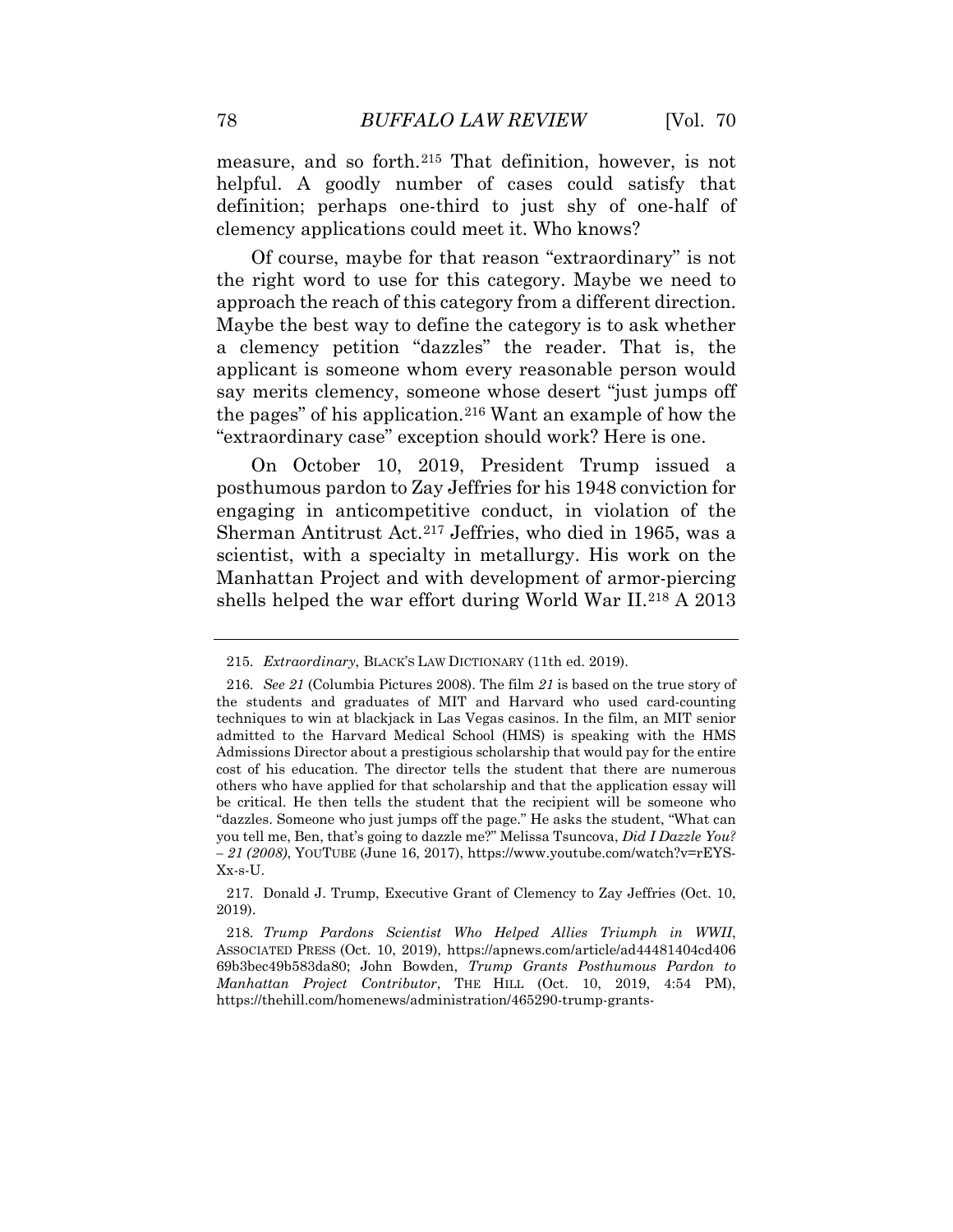biographical memoir prepared for the National Academy of Scientists, of which Jeffries was an elected member, described the circumstances of his conviction as follows:

One of the great satisfactions of Jeffries' life, but also one of his great disappointments, was his leadership of the cemented-carbide tool industry in the United States—a satisfaction because his executive efforts helped to establish the industry; and a disappointment because he and two other GE [viz., General Electric Company] executives were later indicted and found guilty for violating antitrust and tariff acts in connection with certain licensing and merchandising practices. As indicated below, they were convicted for following licensing practices that had been implicitly approved by a Supreme Court decision in 1928 but overturned 20 years later when the Supreme Court reversed itself on those same practices.

In 1925 the General Electric Company sent one of its research engineers, Samuel L. Hoyt, to Germany to investigate metallurgical processes of interest to GE. Having been involved in the drawing of tungsten wires for light filaments, Hoyt had worked with tungsten carbide as a possible die material. While in Germany he learned of a process that had been developed at the German company F. Krupp AG for making cemented tungsten carbide, wherein particles of tungsten carbide could be embedded in a tough cobalt matrix that made a superior tool, not only for wire drawing but for machining as well. On his return to Schenectady, Hoyt worked to duplicate the process in an effort to make die materials that could be used for wire drawing in GE's lamp division. This led to the development of a cemented-carbide material, which the company called Carboloy.

<span id="page-79-0"></span>GE recognized the broad potential value of this material for machining, but subsequent patent searches determined that the Germans had already been awarded a patent on an alloy identical to Carboloy and further that Krupp had acquired the rights to market that alloy throughout the world. This situation led to negotiations that allowed GE to market Carboloy in the United States. By 1928 GE had formed a separate company, Carboloy Co., with Zay Jeffries as one of the key executives. He became President of Carboloy in 1932 and was named chairman of the board in 1936. The cemented-carbide industry struggled in the years of the depression and continually fought with Krupp over past business agreements; Krupp even stopped marketing the product in the United States. Through a new agreement in 1936, Krupp surrendered its right to export into the United States in return for royalty payments based on its remaining patents. Thus by the late 1930s the cemented-carbide tool industry was entirely in American

posthumous-pardon-to-manhattan-project-contributor.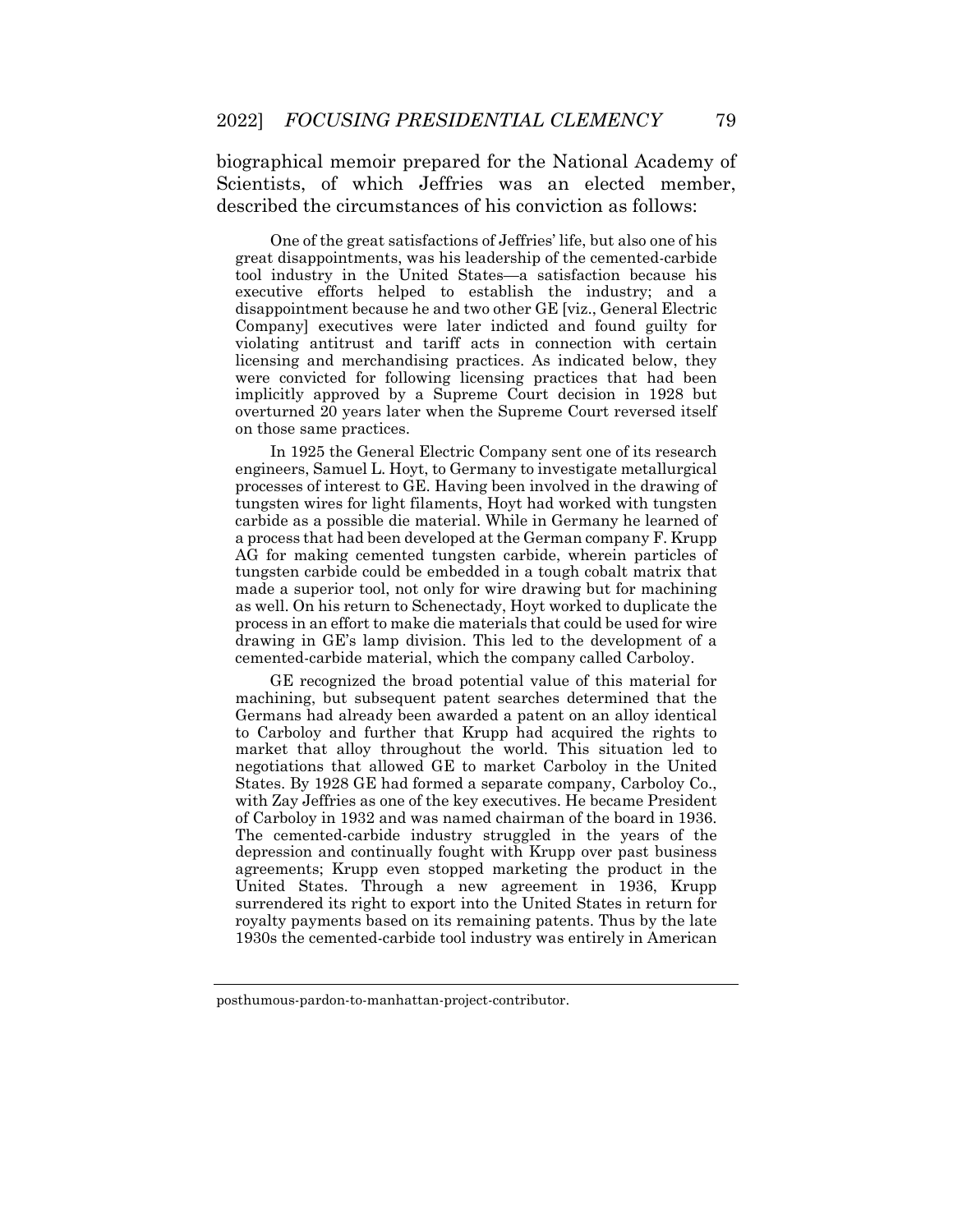hands.

In 1940 Carboloy filed a routine suit against a U.S. company that Carboloy considered to be infringing on the patents it had acquired through its agreements with Krupp. Jeffries and others at Carboloy were surprised, if not shocked, that the federal judge presiding in the case handed down a decision that all of the patents that had been granted in the 1920s should not have been granted. This unbelievable ruling almost certainly was motivated by international politics—royalties were owed to Krupp, but the judge concluded that he could not sanction sending money to Hitler's evil government. And the way to stop the flow of money was to strike the patents down, although there was no legitimate legal basis for doing so.

Because the patents were about to expire anyway, and also because the company believed that the unanimous Supreme Court decision from the 1920s was ample protection, Carboloy elected not to challenge the federal judge's ruling. Unfortunately, this action was later interpreted as an admission that Carboloy had been using licensing and merchandising practices that violated the Sherman and Wilson Antitrust Acts. Thus a criminal indictment was brought against Jeffries and others at GE in connection with these antitrust charges.

When the war began, government officials, including the Secretary of War, wrote to the Attorney General essentially begging him not to prosecute because of the need for Jeffries' expertise in the war effort. Thus given the intervention of World War II, the case was not brought to trial until 1947. The defendants were found guilty on all charges more than a year later, in October of 1948. Amazingly, the decision of the court was based on a Supreme Court decision on price-fixing reached earlier in 1948, which completely reversed the decision of the same court 20 years before. The judge in the case was so troubled by the new legal requirement that he saw fit virtually to apologize to Jeffries and the others for having handed down his decision. In a long statement, the judge pointed to the great service that Jeffries had provided to the nation in developing cemented-carbide tools, which played such a key role in winning the war.<sup>[2](#page-84-0)19</sup>

<sup>219.</sup> William D. Nix, *Zay Jeffries, 1888–1965: A Biographical Memoir*, NAT'L ACAD. SCI. 9–10 (2013), http://www.nasonline.org/publications/biographicalmemoirs/memoir-pdfs/jeffries-zay.pdf; *see also* Off. of Comm'ns, The White House, Statement from the Press Secretary Regarding the Pardon of Zay Jeffries (Oct. 10, 2019).

<span id="page-80-0"></span>One of America's leading scientists, Dr. Jeffries was crucial to the United States war effort in World War II. His efforts enabled the United States to develop artillery shells capable of piercing the armor of German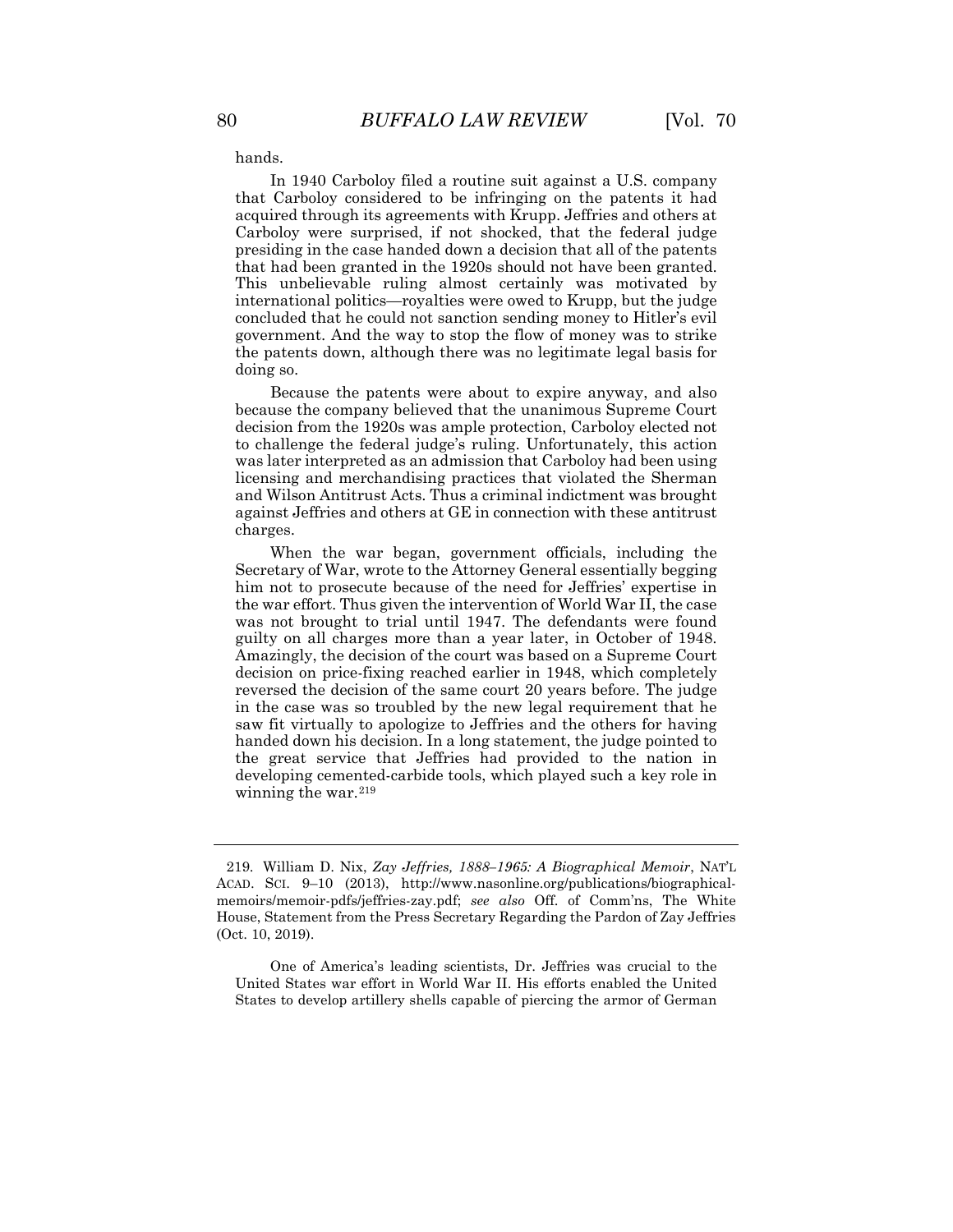The Jeffries's pardon is striking for a host of reasons. To start with, the pardon could readily be justified as an effort to correct a gross injustice because, for all that appears, Jeffries's conviction was unconstitutional. A foundational principle of the criminal law is that the government must explain to the public where the line is between legal and illegal conduct before it can claim that someone crossed it.<sup>[220](#page-84-1)</sup> To protect the public against retroactive criminal liability, the Ex Post Facto Clause prohibits Congress from using a new criminal statute to outlaw past conduct,<sup>[221](#page-85-0)</sup> and the Due Process Clause keeps federal courts from achieving the same result by construing an existing statute in an unreasonably broad and unforeseeable manner.<sup>[222](#page-85-1)</sup> Those principles would appear to directly apply to Jeffries's case. The Justice Department charged him in 1941 with a crime that allegedly

Today, Dr. Jeffries' case has attracted support from Senator Lindsey Graham, former Congressman Trey Gowdy, and others. In light of these facts, and in recognition of his contributions to helping to secure an Allied victory in the Second World War, the President has concluded that Dr. Zay Jeffries is worthy of a posthumous pardon.

## <span id="page-81-1"></span><span id="page-81-0"></span>*Id.*

220. *See, e.g.*, United States v. Davis, 139 S. Ct. 2319, 2323 (2019) (quoted *supra* note 93).

221. U.S. CONST. art. I, § 9, cl. 3 ("No Bill of Attainder or ex post facto Law shall be passed.").

222. *See* Bouie v. City of Columbia, 378 U.S. 347, 352 (1964) (quoted *supra* note 94); *see also, e.g.*, Metrish v. Lancaster, 569 U.S. 351, 356 (2013); Rogers v. Tennessee, 532 U.S. 451, 457–62 (2001); Marks v. United States, 430 U.S. 188, 192 (1977); Douglas v. Buder, 412 U.S. 430, 432 (1973); Rabe v. Washington, 405 U.S. 313, 315 (1972).

tanks, and his contributions to the Manhattan Project helped end the war in the Pacific theater.

Although indicted in 1941, Dr. Jeffries proved vital to the war effort prompting Secretary of War Stimson to take the extraordinary step of requesting, with President Roosevelt's approval, that the Attorney General defer any prosecution until after the war. When the Department of Justice returned to the case in 1947, it grounded its legal theory on a Supreme Court precedent that did not exist when Dr. Jeffries was originally indicted. Reportedly, the judge in the case was apologetic in handing down his sentence, which was a \$2,500 fine with no jail time. In 1948, the same year as his conviction, President Truman awarded Dr. Jeffries the Presidential Medal for Merit.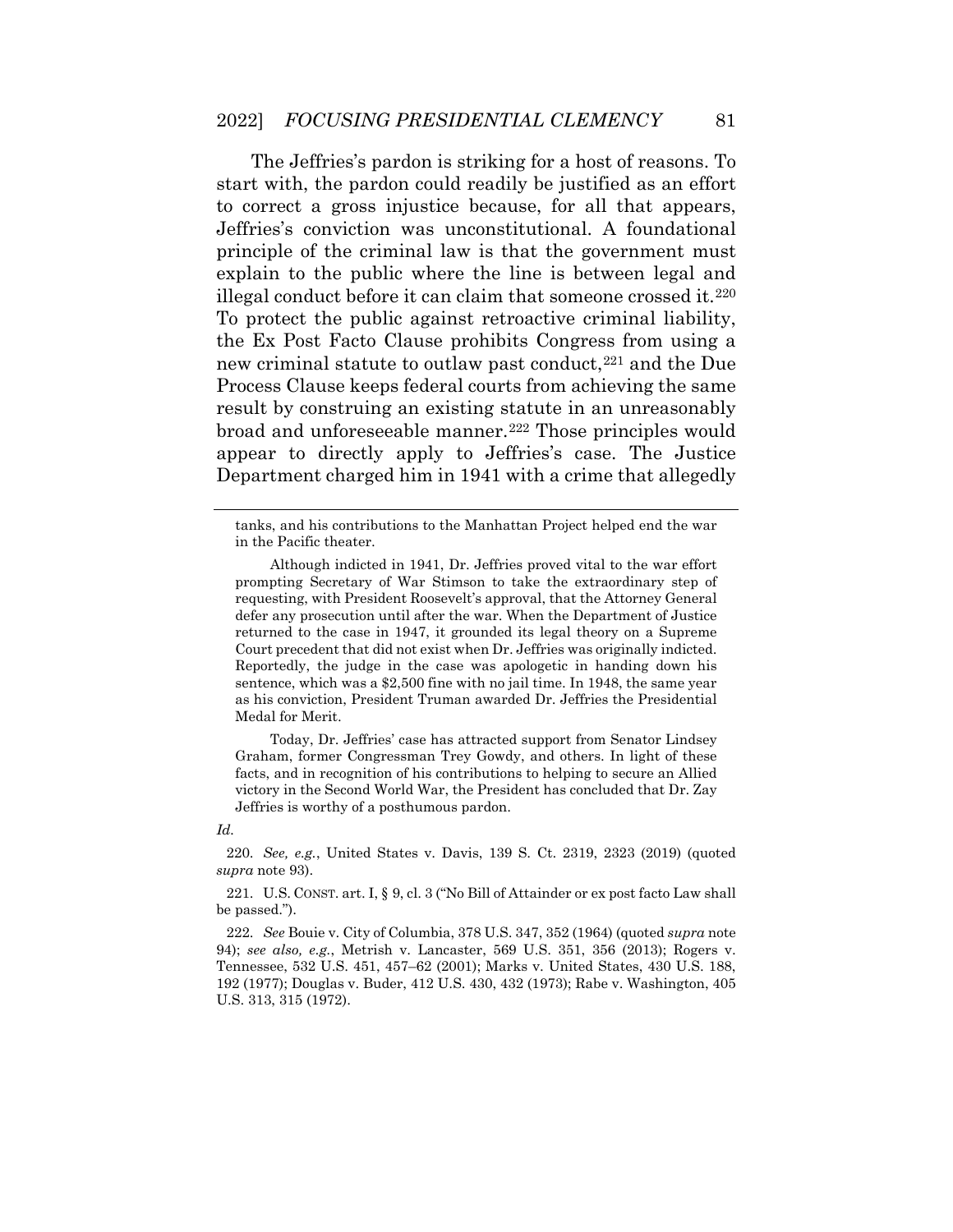had occurred years earlier. That earlier date fixes the relevant time for purposes of criminal liability. Neither the Department nor the district court was free to rely on an interpretation of the law that the Supreme Court did not adopt until years after the completion of the alleged crime. That would amount to precisely the type of retroactive judicial lawmaking that the Supreme Court has prohibited.[223](#page-85-2)

Aggravating that error was yet another. If the Supreme Court had approved in the 1920s the conduct that the government sought to make a crime in 1941, the district court should have dismissed the indictment for yet another reason. Prosecuting someone for conduct that the government had earlier and expressly said was lawful is not just retroactive criminal lawmaking but instead playing baitand-switch with the public, which the Supreme Court has also said the Due Process Clause bars.[224](#page-85-3) Accordingly, President Trump appears to have used his Pardon Clause authority to correct a clear miscarriage of justice committed by the Justice Department and the district court.

The Jeffries's pardon is also justifiable under the approach discussed above. Jeffries was legally or morally innocent of the Sherman Act violations charged against him; that conduct certainly appears to have been an isolated episode in a law-abiding life; his wartime conduct atoned for whatever harm he (might have) caused to the economy from the Sherman Act charge; and granting him a pardon enhances the integrity of the criminal justice system by telling the public that the President is willing to correct its

<span id="page-82-1"></span><span id="page-82-0"></span><sup>223.</sup> I suppose that the Justice Department could argue that retroactive lawmaking is applying post-1947 decisions like *Bouie* retroactively to bar the government from applying the then-most recent Supreme Court interpretations of the Sherman Act to the conduct charged against Jeffries. That argument would be clever, but utterly misguided. If it is always reasonable to apply the most recent judicial interpretations of a pre-existing law, then the department loses. The Due Process Clause became law in 1791.

<sup>224.</sup> *See* cases cited *supra* note 108.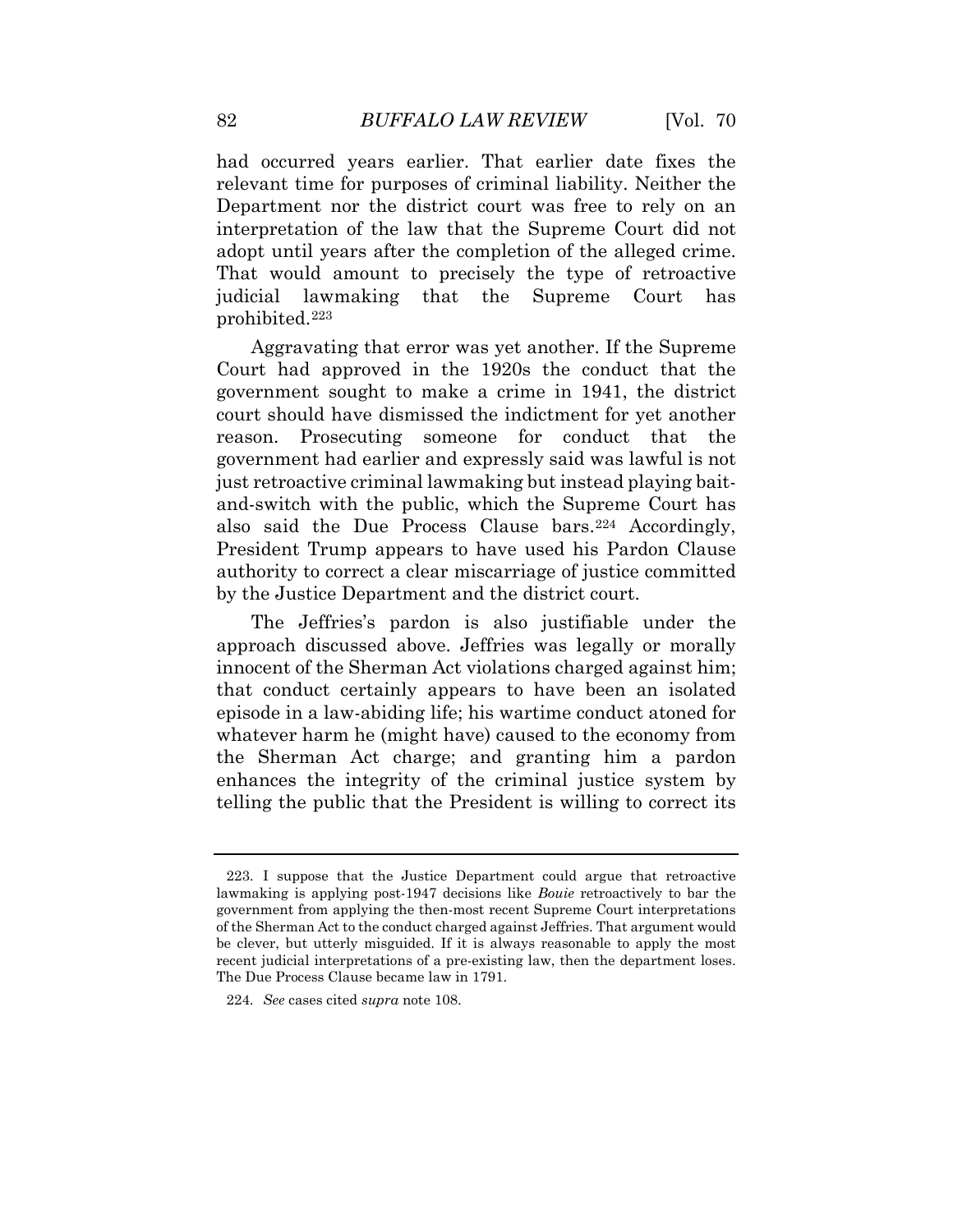mistakes. The decision-making approaches set forth above would lead to clemency apart from the constitutional infirmities in his conviction.

Finally, the Jeffries's pardon is also justifiable as a case where mercy would be appropriate even if the questions and categories previously suggested would not lead to relief. Secretary of War Stimson intervened to ensure that Jeffries would be available to help in the war effort. Jeffries must have made an important contribution because President Harry Truman awarded him the Presidential Medal for Merit for his work in 1948, the same year that he was convicted. The district court imposed only a fine and reportedly was apologetic at sentencing. There is no other known blemish on his record. Jeffries died more than fifty years ago, so a pardon cannot lift any of the burdens that a conviction imposes on someone's work opportunities or life. But it does clear his name and perhaps makes a point too muted, though it is, by the passage of time—that the Justice Department should never have charged Jeffries in the first instance and certainly should never have followed through with its prosecution once the war ended. Presidential pardons send a message. From all that appears, the one this pardon sent is that injustices will be corrected or that mercy is always available. Either message brings credit on a President and the office he or she holds.

Cases like Jeffries's might give us a basis for comparison when deciding whether a pardon application is dazzling. That still leaves the second question, however, the one that asks how we can prevent the exception from swallowing the rule. Unfortunately, we can't.

The President has the prerogative to grant clemency to whomever he decides is due forgiveness or mercy, whenever he wants to do so, and as often he likes. There is no legal restraint other than the ones identified in the text of the Pardon Clause, and there is no judicial review of a decision. The only external restraints are, at best, political and historical. The electorate can refuse to re-elect someone who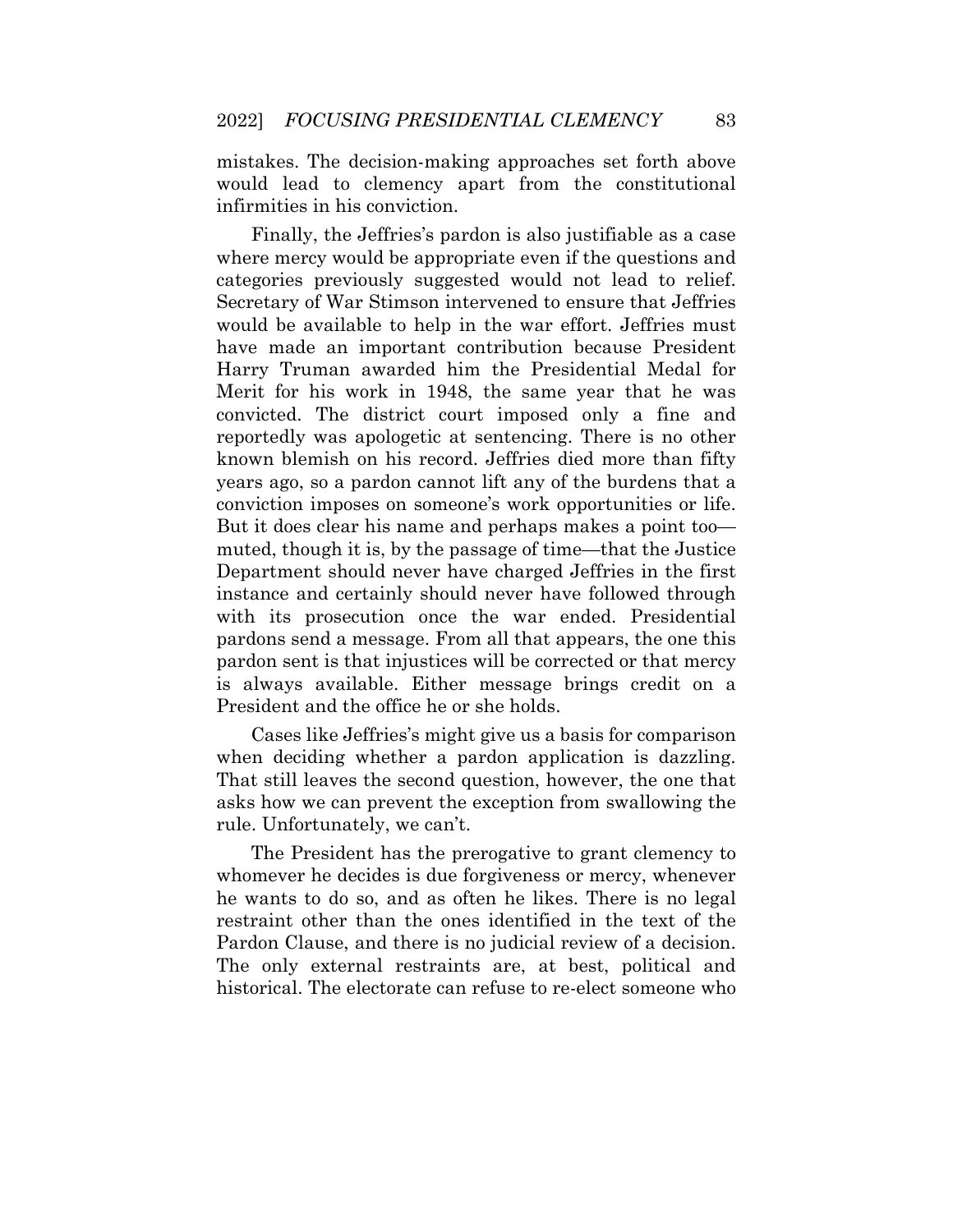cannot be trusted to act responsibly. In an extreme case, the House of Representatives could impeach the President, and the Senate could convict and remove a scoundrel from office. Historians can decry the abuses of presidential power. That, however, is all that can be done. That result will seem odd to a public accustomed to watching the federal courts run virtually every aspect of government, and some others will deem that outcome utterly unacceptable. As Chief Justice and former President Taft once wrote, however, the Framers assumed that Presidents would not abuse their clemency power.[225](#page-85-3) We now know that their assumption was mistaken. As far as the Constitution goes, however, we have to accept the bad with the good.

<span id="page-84-0"></span>All that said, there is one last question: Suppose President Biden or a successor were to adopt the approach set forth in this Article. Would that improve the presidential decision-making process, or would it simply alert the White House Communications Office to how it should draft press statements explaining the President's decisions? The answer likely turns on the character of the people we elect as President. No system—neither the one proposed here nor any other—can force a President to analyze clemency petitions rigorously or eliminate the risk of subjective decisions. We have seen the latter before,  $226$  and we

<sup>225.</sup> *Ex parte* Grossman, 267 U.S. 87, 121 (1925).

<span id="page-84-1"></span><sup>226.</sup> *See* Sarat, *Mercy*, *supra* note 108, at 277 ("Using familiar tropes and comforting rhetorical appeals, the accounts of their exercise of clemency in capital cases that governors provide begin to emerge as a genre. The first of their generic properties has to do with the structural position of clemency as a discretionary power lodged finally in the office and person of the chief executive. Thus, in each of these accounts we encounter the governor as a solitary figure wrestling alone with an enormous responsibility. But executive clemency is not only a personal discretion, it is a virtually unreviewable power by either the people or the courts. [¶] This leads to two other generic qualities in these narratives: an effort to demonstrate the gravity of the decision-making process, and some rhetorical trope that would ground what is in the end a personal choice in larger cultural and political values. These generic conventions are addressed to an audience imagined to be anxious and doubtful about the way the power to spare life is used. How, then one might ask, do these accounts respond to the pervasive cultural anxiety that necessarily attaches to a power that cannot be subject to rule? What